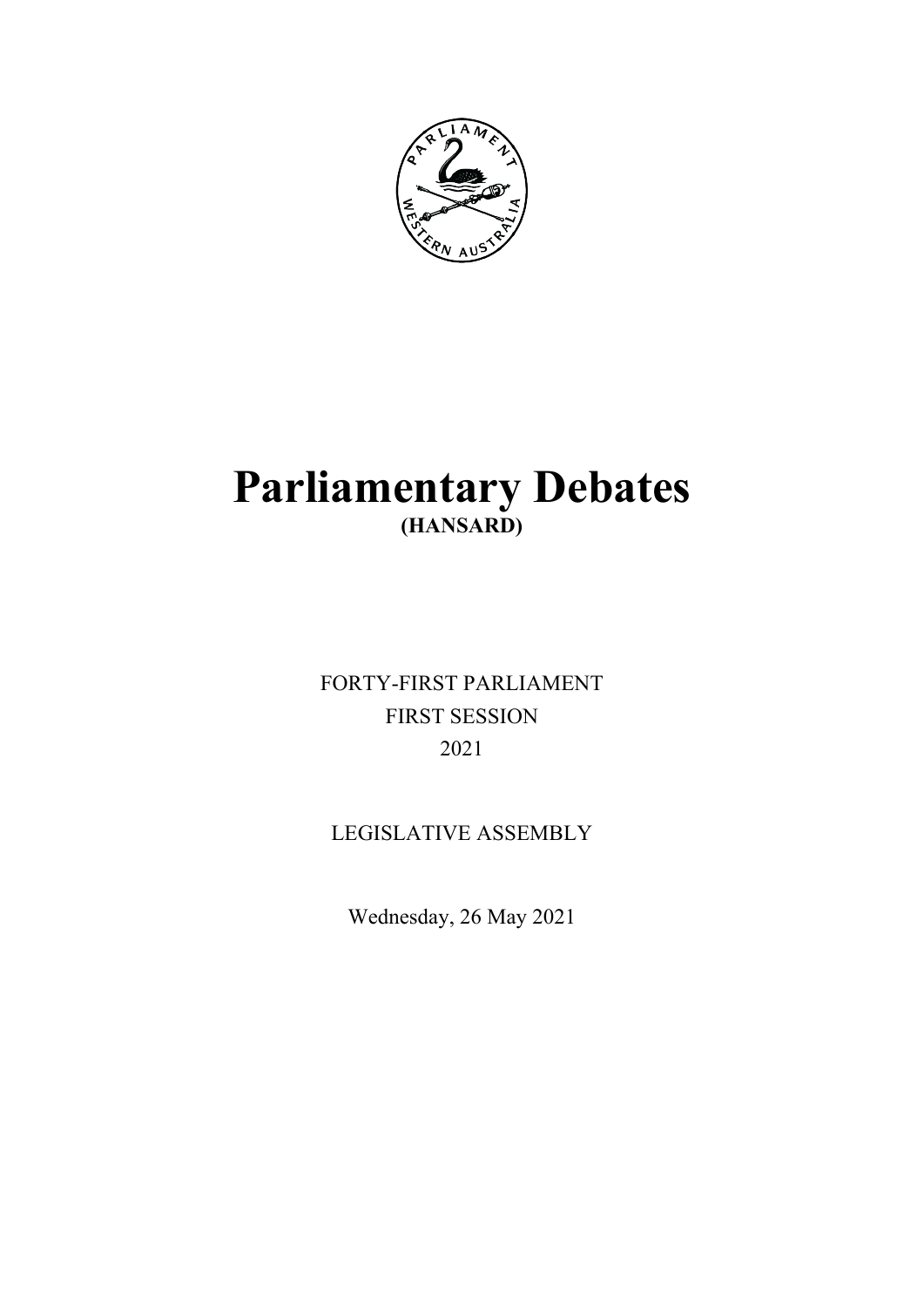# Legislative Assembly

Wednesday, 26 May 2021

l **THE SPEAKER (Mrs M.H. Roberts)** took the chair at 12 noon, acknowledged country and read prayers.

# **PIGS — FARROWING AND GESTATION ENCLOSURES**

*Petition*

**MS L.L. BAKER (Maylands)** [12.02 pm]: I have a petition that has been certified by the clerks as conforming with the standing orders of the house. It contains 796 signatures—there are 6 335 online signatures as well—and is couched in the following terms —

To the Honourable the Speaker and Members of the Legislative Assembly of the Parliament of Western Australia in Parliament assembled.

We, the undersigned, say

The use of farrowing crates and sow/gestation stalls is no longer necessary, and should be banned throughout the state. Numerous viable alternatives to traditional farrowing and gestation enclosures exist, and a switch to sow-/gestation-stall-free farming has already been openly supported by the RSPCA, Animals Australia, and Australian Pork Limited, among other bodies. An industry-wide transition to more welfare-friendly gestation housing is already in progress, but legislation is needed to guarantee consistent and appropriate welfare standards, and to ensure that the welfare issues surrounding the use of farrowing crates are also adequately addressed.

Now we ask the Legislative Assembly

To legislate a total ban on the use of farrowing crates and sow/gestation stalls in Western Australia.

[See petition 3.]

# **CITY OF GOSNELLS — CHICANES**

*Petition*

**MR T.J. HEALY (Southern River — Parliamentary Secretary)** [12.04 pm]: I have a petition containing six signatures that has been certified by the clerks and is couched in the following terms -

To the Honourable Speaker and Members of the Legislative Assembly of the Parliament of Western Australia in Parliament assembled.

# **We, the undersigned, support Terry Healy's campaign for Gosnells Council to build chicanes instead of speed bumps in our community (like the successful Gay St chicanes in Huntingdale)**

We now ask the Legislative Assembly to request the City of Gosnells to adopt the construction of chicanes instead of speed bumps to manage speed in our community.

[See petition 4.]

#### *Nonconforming Petition*

**Mr T.J. HEALY**: I have a number of nonconforming petitions signed by many petitioners that I will hand directly to the minister. I would also like to acknowledge the members of my community in the gallery today.

# **ORD VALLEY MUSTER**

*Statement by Minister for Tourism*

**MR D.A. TEMPLEMAN (Mandurah — Minister for Tourism)** [12.05 pm]: I am delighted to inform members that I had the pleasure of visiting Kununurra last Friday and Saturday to attend part of the annual Argyle Diamonds Ord Valley Muster. The Ord Valley Muster is a nine-day cultural event that celebrates and showcases the East Kimberley region through food, art, music, tours, comedy and Aboriginal culture. Owned by Ord Valley Events Inc, it was established in 2001 by the then Kununurra Chamber of Commerce as a one-night event with the objective of bringing together community and industry participants, and drawing attention to the East Kimberley region. Over the past 21 years, the Ord Valley Muster has expanded to feature more than 30 events over nine days showcasing entertainment and cultural and culinary experiences specific to the East Kimberley. It is a great example of a homegrown event. One of its principal objectives is to extend the tourism season for the region that traditionally commences in June. The Ord Valley Muster continues to grow and now attracts thousands of people and generates statewide and national media coverage.

The state government has been a sponsor through Tourism Western Australia since 2004. Since 2012, the event has been funded through Tourism WA's regional events program, supported by royalties for regions. The current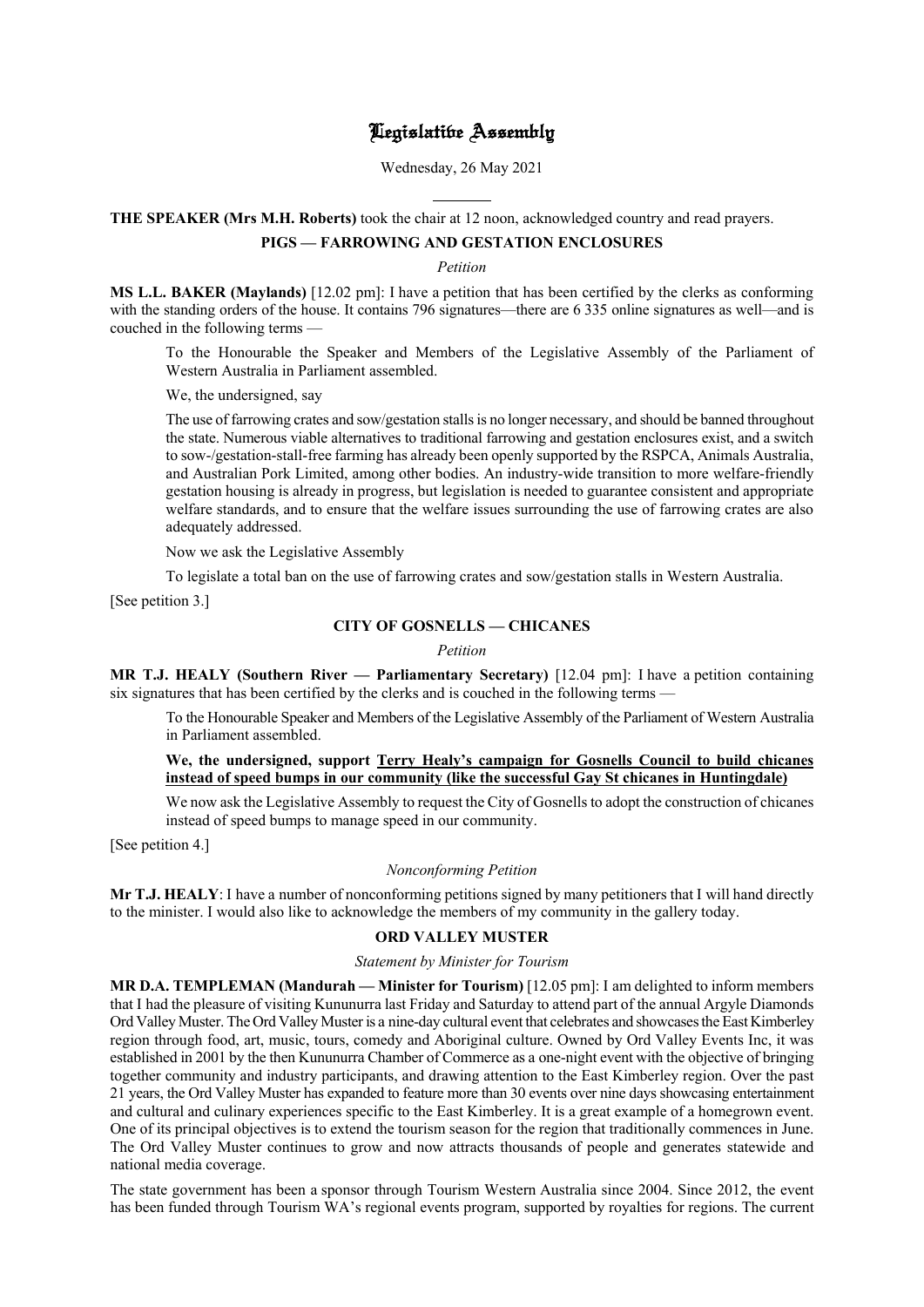three-year sponsorship contract provides funding to 2023. The Ord Valley Muster has been the winner and finalist in 17 major awards, culminating in it being inducted into the 2017 Hall of Fame for the Western Australian Tourism Awards.

I, together with the member for Kimberley, attended the Ord Valley Muster's flagship event, "Kimberley Moon Experience", which has become one of WA's pre-eminent concert and dining events, featuring nationally renowned performers. It typically attracts over 3 000 attendees. Other Ord Valley Muster events included: Comedy in the Park; Corroboree Under the Stars; Art in the Park; the Muster Rodeo; The Flaming Galahs—Great Australian Songbook; the Waringarri Art Centre Experience; and Storytelling Night. Independent research conducted in 2017 showed that 1 470 people from outside the Kimberley region attended the event, generating \$1.69 million in direct expenditure.

The 2020 event was the Ord Valley Muster's twentieth anniversary, but it was cancelled due to the COVID-19 pandemic. The twentieth anniversary was therefore celebrated this year and I congratulate Mr Beau Robinson, chair; Ms Sophie Cooke, vice-chair; Ms Jo-Anne Ellis, treasurer; Ms Rachel Fewster, secretary; and the directors, Ms Justine deCandia, Mr Pauric Keown, Mr Shaun Fowler, Ms Cally Bugg and Ms Rowena Alexander. I would also like to mention Narelle Brook, who was made life member of the Ord Valley Events board for her significant contribution over the last 20 years.

The Ord Valley Muster is important to the region's economy, attracting people to the area, boosting the economy, supporting local businesses and jobs, shining a light on the destination and adding vibrancy. I was pleased to see that accommodation was at capacity over the main event weekend. The McGowan government is committed to assisting regional communities by sponsoring events like the Ord Valley Muster.

## **LAND FORCES 2021 EXPO**

#### *Statement by Minister for Defence Industry*

**MR P. PAPALIA (Warnbro — Minister for Defence Industry)** [12.08 pm]: It is with great pleasure that I advise that next week I will lead a delegation at the 2021 Land Forces International Land Defence Exposition, being held in Brisbane from 1 to 3 June. Land Forces is the region's premier international land defence exposition, showcasing equipment, technology and services for the armies of Australia and the Indo-Pacific. As Western Australia's Minister for Defence Industry, I am keen to represent our local small and medium enterprises to the largest possible audience and capitalise on opportunities for the state during Land Forces. I am proud to promote Western Australia's innovative local industry and work with them to attract new defence contracts in the national interest. Defence West first attended Land Forces in 2018 with four local SMEs. This year, our delegation has increased to 22 organisations, which represent an impressive array of Western Australian knowledge, skills and experience. The businesses on the Western Australian stand are active in a wide range of areas, from developing systems for unmanned aerial vehicles and minor vessel construction to communication and cybersecurity applications. I will advocate on behalf of these companies and the wider Western Australian defence industry at meetings, including those with BAE Systems Australia; Hanwha; Rheinmetall; Northrop Grumman; Deputy Chief of Army Major General Anthony Rawlins; and Special Operations Commander Major General Paul Kenny.

The Western Australian defence industry has a long history of working in the maritime sector and there are also opportunities in the land domain. Our industry's knowledge and experience gained from maritime and offshore oil and gas activities can be leveraged to contribute to the Australian Army's multi-domain warfare activities and to maintain security and stability in the region. Western Australia has an increasingly stronger, smarter and more integrated defence industry sector and we are strengthening our close connections with government, the Australian Defence Force, business, universities and training providers. Attendance at Land Forces provides another opportunity to continue to grow the defence industry, increase economic development and create jobs for Western Australia.

# **NICK AGOCS — TRIBUTE**

#### *Statement by Minister for Citizenship and Multicultural Interests*

**DR A.D. BUTI (Armadale — Minister for Citizenship and Multicultural Interests)** [12.10 pm]: It is with deep sadness that I wish to inform the house of the passing of Mr Nick Agocs, JP, one of Western Australia's most dedicated and committed ethnic community leaders. Born in July 1938, Mr Agocs passed away peacefully on Thursday, 27 April 2021 surrounded by his family.

Mr Agocs was a passionate advocate of multiculturalism and equality in Western Australia. As a leader in the Hungarian community, he dedicated much of his life to representing Western Australia's culturally and linguistically diverse communities of all backgrounds and contributed significantly to improved service delivery to migrant groups through more than 40 years of tireless service. He served in various senior capacities on many community and advocacy organisations, including the Ethnic Communities Council of Western Australia, the Multicultural Services Centre of Western Australia and the Federation of Ethnic Communities' Councils of Australia.

A teacher by profession, Mr Agocs was also active in the education sector through the Western Australian Multicultural Education Advisory Committee, the Australian Learning and Teaching Council, the Multicultural Education Council of WA, and the Edith Cowan University intercultural studies advisory committee, among others.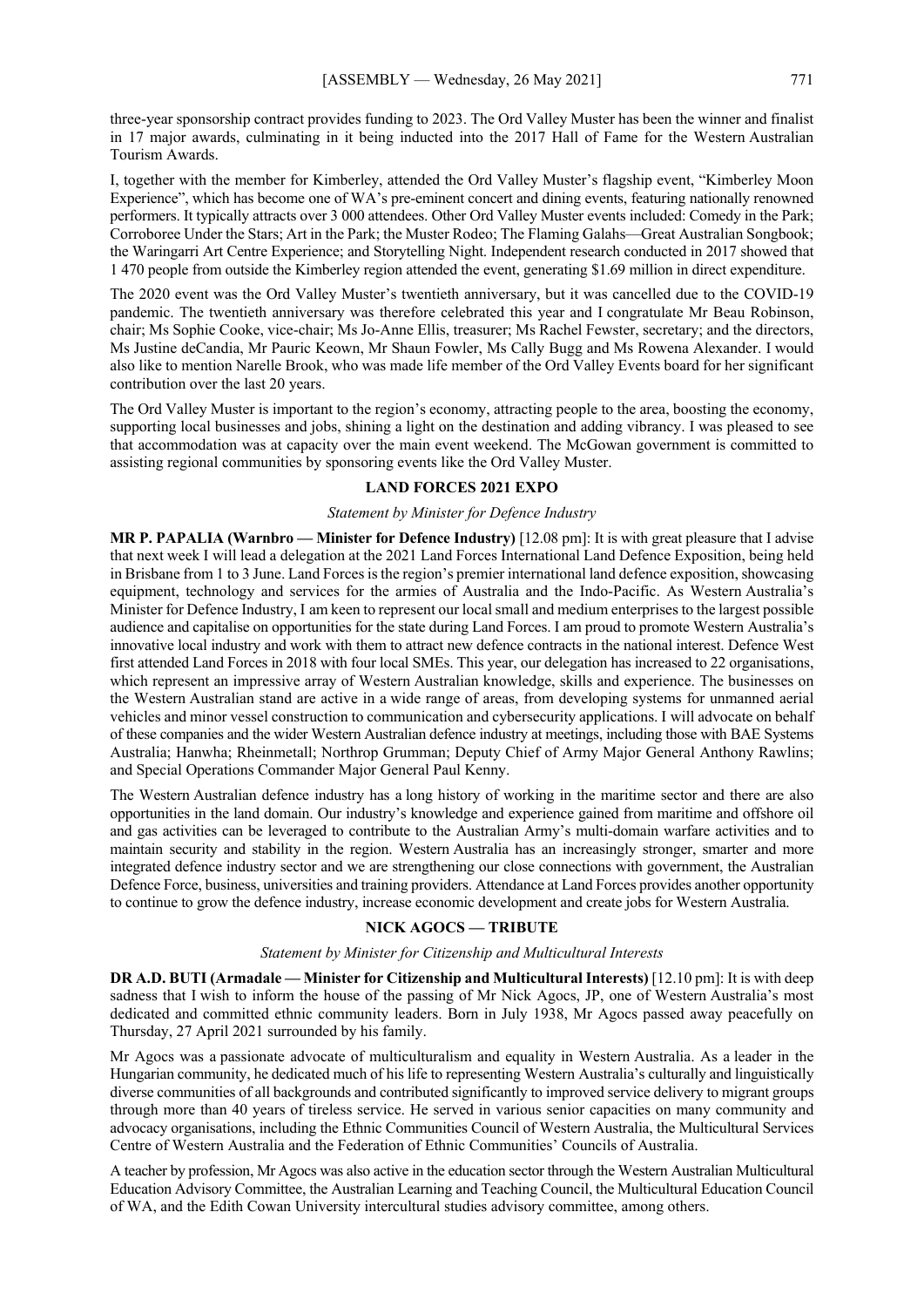Through his extensive community work, he was instrumental in initiating and providing high-level input to multicultural policies and programs at local, state and national levels. As a champion of multiculturalism, he was part of WA Labor's community and multicultural policy committee and contributed to many of the principles that the McGowan government has now embedded in the *Western Australian multicultural policy framework*. Most recently, Mr Agocs was a member of the Ministerial Multicultural Advisory Council providing trusted and invaluable advice on issues of significance to WA's CALD communities. Through his work on the MMAC and a number of other state and Australian government committees, Mr Agocs developed a reputation for his forthright and determined pursuit of equality in Western Australia. His passing is a great loss to Western Australia and I am privileged to have the opportunity to honour such a hardworking, inspiring and high-achieving member of our community today. I acknowledge the presence of his wife, Barbara, and their daughters, Andrea, Carolyn and Daniella, in the Speaker's gallery this afternoon. On behalf of the state government, I offer our sincere condolences to Mr Nick Agocs' family, colleagues and friends.

**The SPEAKER**: Minister, I, too, would like to acknowledge the presence of Mr Nick Agocs' family in the gallery and acknowledge his contribution to the state of Western Australia, which was a fantastic one. I pass on my condolences to all his family and friends and to those in the multicultural communities that have been impacted by his passing.

# **WA DISABILITY SUPPORT AWARDS 2021**

## *Statement by Minister for Disability Services*

**MR D.T. PUNCH (Bunbury — Minister for Disability Services)** [12.13 pm]: I rise today to inform the house that nominations are now open for the prestigious WA Disability Support Awards 2021. The WA Disability Support Awards are in their thirteenth year and recognise and celebrate the contribution of Western Australians who demonstrate excellence, passion and commitment in supporting people with disability. A high-quality workforce that strengthens, safeguards and provides greater choice for people with disability is a vital part of building quality disability services throughout Western Australia.

The awards showcase the very best approaches and help the disability sector attract, recruit and retain a capable and committed workforce. The awards recognise those who go beyond ordinary standards of service and provide the highest standard of individualised support. They provide an opportunity to celebrate the significant contribution of individual workers and teams who support people with disability to achieve their goals and to exercise real choice and control.

This year the seven award categories are: Emerging Leader; Excellence in Home and Family Support; Excellence in Innovation; Excellence in Regional Support; Excellence in Rights Promotion–Supporting Choice, Control and Capacity Building; Excellence in Supporting Employment Outcomes; and Excellence in Supporting Inclusion and Citizenship.

In 2020, more than 160 nominations were received, but due to the impact of the COVID-19 pandemic, unfortunately the annual gala dinner was cancelled. This year, with Western Australia bouncing back from the impact of COVID-19, there will once again be an opportunity for the disability sector to come together and celebrate our dedicated and committed disability support workers and teams. I am very much looking forward to my first WA Disability Support Awards as Minister for Disability Services. I encourage members to promote these important awards in their electorates and, of course, to nominate individual workers or teams who they know are making a real difference in the lives of people with disability, their families and carers. Nominations can be made by going to www.dswa.org.au.

# **CURTIN 5G LAB**

## *Statement by Minister for Innovation and ICT*

**MR D.T. PUNCH (Bunbury — Minister for Innovation and ICT)** [12.16 pm]: In my capacity as Minister for Innovation and ICT, I had the opportunity recently to officially open the Curtin 5G lab, powered by Optus. It was an absolute pleasure to see the partnership between Curtin University and Optus come to fruition, as they come together to leverage Curtin University research and teaching capabilities with the tech infrastructure provided by Optus. The opening of the 5G lab is but a small taste of the great innovative work happening here in Western Australia. Every day, new technology is being created, giving us a glimpse into the jobs of tomorrow that will be created today. The Curtin–Optus alliance showcases the advancement in technology in our state, but also serves to encourage local entrepreneurship and prepare Curtin students for the digital economy. Accomplishments like this will highlight how a digital economy can broadly enhance our daily lives and enable government and industry to better respond to emerging challenges.

We have seen firsthand the critical role a digital economy has played in responding to the COVID-19 pandemic and helping our communities remain connected while physical distancing restrictions have been in place. The McGowan government understands the critical role innovation and ICT play in Western Australia and we see the transformative possibilities that 5G technology will bring to government and industry. 5G technology will also lead to the creation of new industries and the development of applications that we are only just starting to grasp. Augmented reality, artificial intelligence and hyper-connected spaces are only a few of the future-shaping opportunities 5G presents.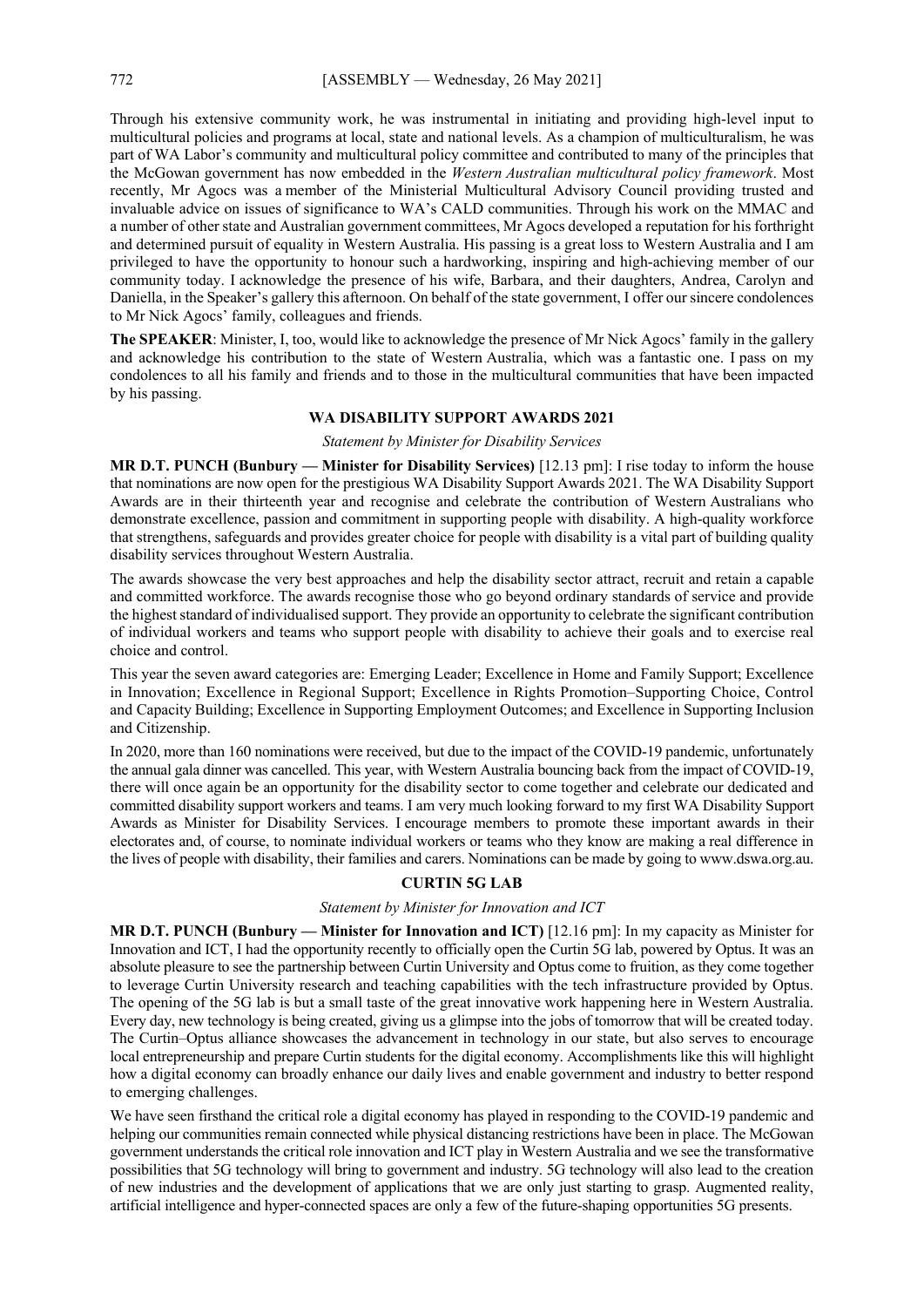The opening of the Optus and Curtin 5G lab is a major step in cementing WA as a leader in innovative technology with life-changing impacts. 5G can transform industries across the country, including mining, oil, gas, agriculture and health, by powering new technologies and jobs for the future. I look forward to seeing the great advances emerging from the Curtin–Optus alliance and the innovative work produced for the benefit of our entire state.

# **WEAR ORANGE WEDNESDAY**

*Statement by Minister for Emergency Services*

**MR R.R. WHITBY (Baldivis — Minister for Emergency Services)** [12.18 pm]: I take this opportunity to inform the house about Wear Orange Wednesday or, as it is more commonly known, WOW Day. WOW Day was celebrated last Wednesday, 19 May to recognise Western Australia's 2 000 State Emergency Service volunteers. The celebration turns our state brilliant orange to remind us of the highly skilled work of our SES volunteers. Sometimes referred to as the "orange angels", SES volunteers dedicate their time, day and night, to help the community during natural hazards and other emergencies.

It has been a busy time for the SES. Over the past 12 months, our state's SES volunteers have gone above and beyond to help communities during their time of need. They deserve our acknowledgement and thanks. I proudly wore an orange ribbon on Wear Orange Wednesday while travelling to Kalbarri last week and, indeed, I have one on today.

When tropical cyclone Seroja left a trail of destruction through the midwest–Gascoyne and the goldfields–midlands, State Emergency Service units from across the state were deployed to the impacted areas. They worked alongside other volunteers, government agencies and career firefighters from WA and across the nation. Volunteers were among the first on the scene following the cyclone. They responded to more than 1 600 calls for assistance, secured roofs, removed debris and began the massive clean-up effort. SES volunteers continue to assist the affected communities on the ground, having travelled from as far as Kununurra and the south west to help cyclone-affected communities.

During the Wooroloo bushfire, the SES provided communications support on the ground, assisting with crew changes and traffic management, and ensuring operational readiness. Busselton SES played an important role refilling the large air tanker with retardant to help contain the fire and protect areas, such as Shady Hills.

During the devastating February floods in Carnarvon and the series of tropical lows that swept through the north of the state over the wet season, SES volunteers sandbagged homes and businesses. During a large-scale land search near the remote Warakurna community earlier this year, crews assisted on foot and in the air under very harsh conditions. Since July last year, SES volunteers have committed almost 16 000 hours to helping the people of Western Australia, putting their lives on hold to respond to requests for assistance.

Landmarks and buildings in Perth—including Elizabeth Quay, the Bell Tower, Yagan Square, Perth Concert Hall and Matagarup Bridge—and in the Cities of Karratha, Busselton and Greater Geraldton shone orange to recognise our SES volunteers.

On behalf of all Western Australians, I would like to say thank you to all our SES volunteers for their dedication and commitment to helping keep the community safe.

**The SPEAKER**: Hear, hear!

#### **PUBLIC HEALTH AMENDMENT (SAFE ACCESS ZONES) BILL 2021**

*Introduction and First Reading*

Bill introduced, on motion by **Mr R.H. Cook (Minister for Health)**, and read a first time.

Explanatory memorandum presented by the minister.

*Second Reading*

**MR R.H. COOK (Kwinana — Minister for Health)** [12.21 pm]: I move —

That the bill be now read a second time.

The Public Health Amendment (Safe Access Zones) Bill 2021 aims to deal with ongoing instances of women being confronted by protesters when accessing abortion services in Western Australia. These confrontations cause anxiety and distress for both patients and staff.

Except for a few minor changes, the bill before us is identical to the bill that was debated and passed by this house late last year. However, due to the prorogation of Parliament, the bill needs to be reintroduced. Today, we are fulfilling the McGowan government's commitment to reintroduce the bill as early as possible in 2021, and we will ensure that it be made law.

Two years ago, during April and May 2019, a significant public consultation process was undertaken in which the Department of Health sought community feedback on the value of introducing safe access zone legislation in Western Australia and on key considerations in the design of a new legislative framework. We received an extraordinary level of community and industry engagement, with 4 000 responses from individuals and organisations,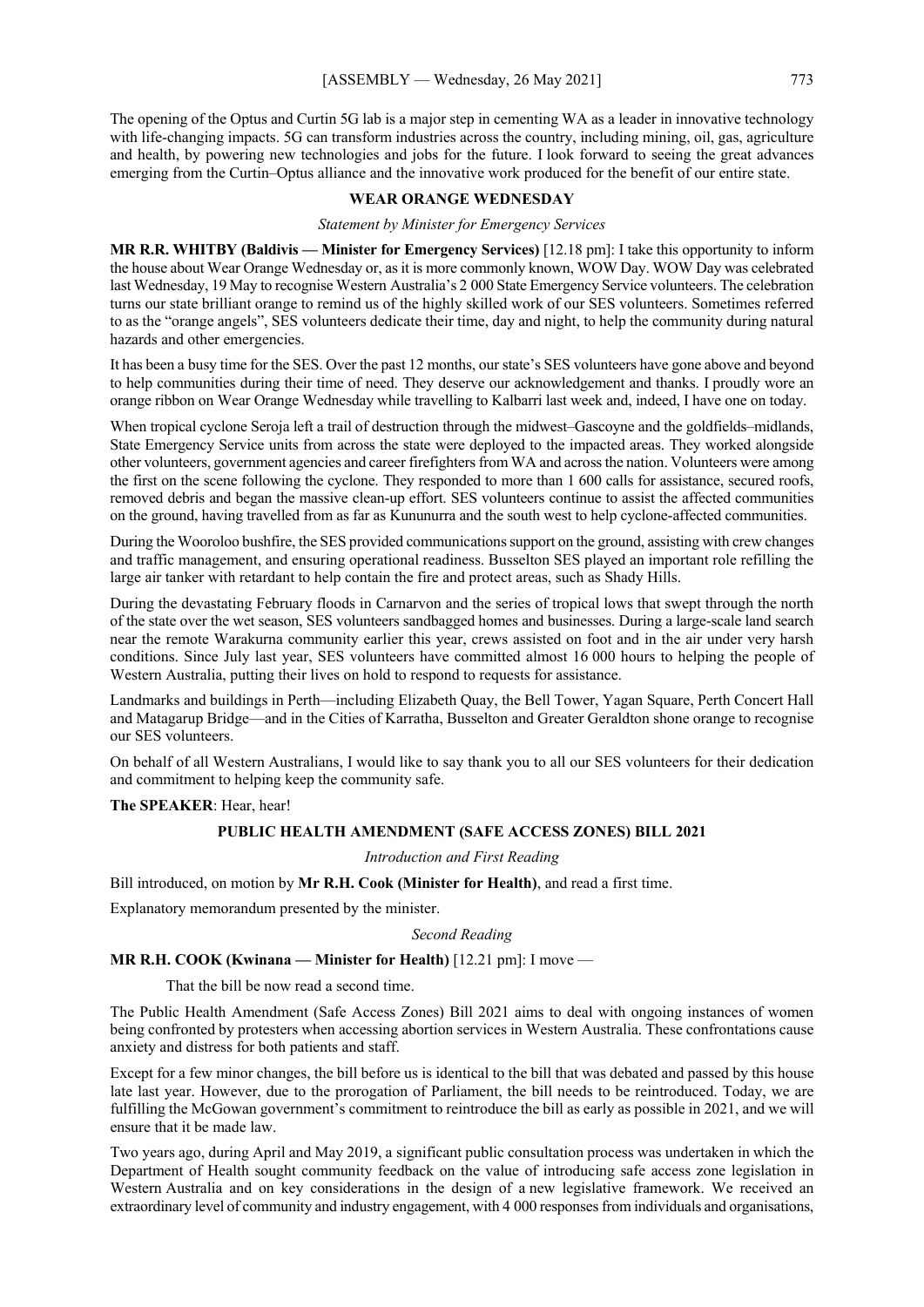including support from the Australian Medical Association, the Public Health Association of Australia, and the Royal Australian and New Zealand College of Obstetricians and Gynaecologists. Seventy per cent of respondents supported the introduction of new legislation to provide safe access zones. Approximately 50 submissions provided reports from patients and staff regarding interactions with demonstrators outside abortion clinics. Of these submissions, the majority described the experience as traumatic, stressful, overwhelming, awful, horrible, painful, hard, scary and hurtful.

Since the legalisation of abortion in WA, protesters have regularly gathered outside termination clinics. Over the past five years, the following behaviours have been observed by patients and staff outside the Marie Stopes Midland clinic: patients and staff being asked whether they were having an abortion; being approached and followed; being confronted with banners displaying emotive language and disturbing imagery; having their cars obstructed and car windows tapped on; being forcefully provided with pamphlets and brochures; and being provided with bags containing baby items and rosary beads. All these things were done in an attempt to deter women from accessing the clinic and discourage staff from working there.

The consultation process illustrated that our existing laws are unsatisfactory and that women and staff are not adequately protected from harassment. Protests and gatherings outside abortion clinics are currently being managed by the Western Australia Police Force through the permit system under the Public Order in Streets Act 1984 and existing criminal and civil courses of action. The Western Australia Police Force issues up to 40 permits a year for the express purposes of procession to prayer vigil and peaceful prayer vigil for locations in front of the two main private abortion clinics in WA. These permits are issued to one person on behalf of a group. Although conditions may apply to these permits, there is currently no offence for breaching the conditions. Breaches are dealt with by police officers as they see fit when they attend.

It is evident from the reports of private abortion providers in WA and the number of personal accounts in submissions that there have been a number of harrowing incidents. WA's existing laws do not adequately address the full range of behaviours engaged in by people who demonstrate at or near premises at which abortions are provided. This may be explained by the nature of the demonstrations outside these premises and the unique effect on the target audience. The vulnerable nature of the audience means that they are likely to be particularly affected by the presence and behaviour of demonstrators.

In February 2020, the Department of Health, in its final report following the consultation process, recommended tailoring a specific regulatory approach to address the problem—that is, to create safe access zones around abortion services, a measure that is consistent with the approach taken around the country. All Australian jurisdictions have already introduced safe access zone legislation, except for WA. It is time to bring WA into line with the rest of the country.

Research from around the nation supports safe access zones as a way to protect the privacy and dignity of both staff and patients and protect them from harassment, obstruction and intimidation. The Castan Centre for Human Rights Law at Monash University, the University of Queensland Pro Bono Centre, the South Australian Law Reform Institute and many other organisations have all recommended that governments progress similar legislation.

The bill before us today, which adds new provisions to the Public Health Act 2016, has been modelled on the equivalent legislation in Victoria, which withstood a challenge in the High Court in Clubb v Edwards. The High Court decided that safe access zones do not impermissibly infringe the implied freedom of political communication and that such legislation is constitutionally valid. In addition, reports from clinics indicate that the Victorian model works in achieving the objectives of the legislation in facilitating a safe environment for women to access abortion services.

I now turn to the provisions of the bill. The bill stipulates safe access zones around premises at which abortions are provided, which may include abortion clinics, public and private hospitals and outpatient services such as general practitioners. However, it will not cover pharmacies that supply drugs that may induce an abortion. To date, there has been no evidence of regular protests outside pharmacies that provide this medication. The zones will ensure that anyone who wants to access abortion services, including employees working in those premises, can do so in a safe and private manner.

The bill will create a new offence of engaging in prohibited behaviour within a safe access zone, which would mean the area within 150 metres outside the boundary of the premises at which abortions are provided, including the area within the boundary of those premises. The offence will specify the circumstances in which a person is considered to have engaged in prohibited behaviour, including intimidating or obstructing another person accessing premises at which abortions are provided; communicating by any means in relation to abortion in a manner that is able to be seen or heard by another person accessing premises at which abortions are provided and is reasonably likely to cause distress or anxiety; impeding a footpath, road or vehicle, without reasonable excuse, in relation to abortion; recording by any means, without reasonable excuse, another person accessing premises at which abortions are provided without the person's consent; and any other behaviour prescribed by the regulations.

There is an exception for communication that applies to all employees and contractors who provide services to the premises. This will ensure that employees and contractors who may need to communicate with a patient or other staff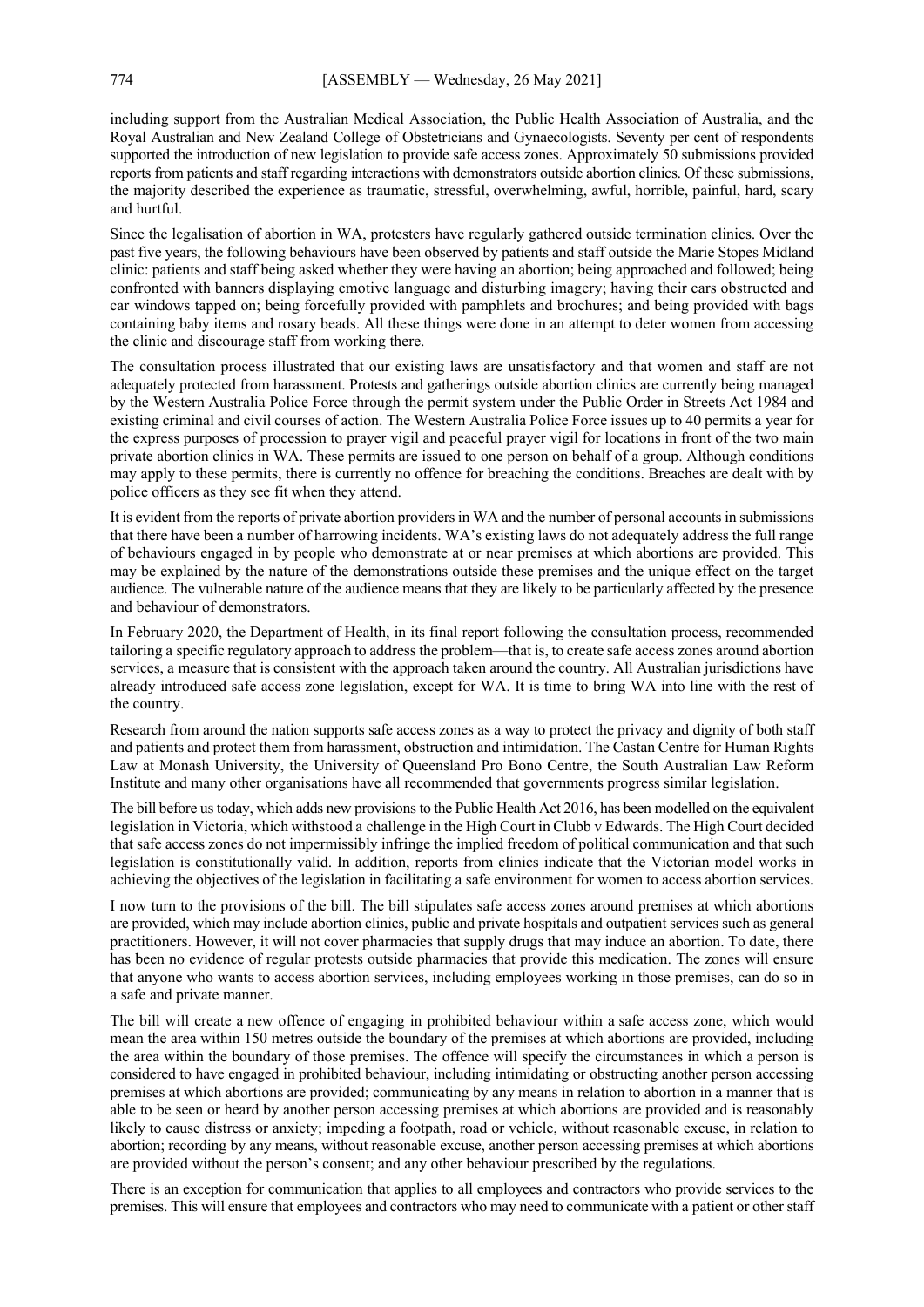about abortion inside the safe access zone will not be committing an offence. Some elements of the offence will also not capture law enforcement officers acting reasonably in the performance of their duties; journalists reporting on a matter of public interest outside abortion clinics; security or construction services working at or near the premises; staff engaged in lawful industrial action; and other similar situations for which a "reasonable excuse" is evident.

The bill will also prohibit someone from publishing or distributing a recording of another person accessing or leaving premises at which abortions are provided if the recording contains particulars that are likely to lead to the identification of that other person as someone who accessed those premises. The prohibition against publishing or distributing recordings extends to recordings taken from outside the safe access zone. The prohibition applies only to recordings made or published without the person's consent, and also provides for an exception of reasonable excuse. The intention of the prohibition is to protect the privacy of those accessing premises at which abortions are provided and to protect them from the intimidatory conduct of taking photos, videos or other recordings with the explicit or implicit threat of publicly exposing individuals who access lawful abortion clinics or provide those health services. The Western Australia Police Force will be the agency responsible for enforcing the new offences and for prosecuting any breaches, using their ordinary powers.

A review clause has been included in the bill that will require the Minister for Health to assess the operation and effectiveness of the amendments five years after they come into force. I would like to clarify what should be obvious to everyone: this bill is not about legalising abortions. That issue was discussed and resolved by this Parliament more than 22 years ago, in 1998. The scope of the bill before us involves only one aspect: ensuring safe and private access to legal abortion clinics.

I will finish by stressing that the proposed safe access zones do not prohibit protests in relation to abortions. The bill only creates a safe buffer to move protesters away from the immediate vicinity of premises that provide abortion services. Anyone who wishes to will still be able to protest 150 metres outside the boundary of the premises, subject to the usual protest permit requirements. By creating such a buffer, we will prevent most harm to patients or staff, as well as largely avoid the current need for police officers to respond only after inappropriate conduct has occurred.

The McGowan government believes that the right to safety, privacy, dignity and respect for women accessing health care, especially during what is a very difficult time, should be protected by this Parliament. I commend the bill to the house.

Debate adjourned, on motion by **Mr P.J. Rundle**.

## **ADMINISTRATION AMENDMENT BILL 2021**

*Introduction and First Reading*

Bill introduced, on motion by **Mr J.R. Quigley (Attorney General)**, and read a first time.

Explanatory memorandum presented by the Attorney General.

*Second Reading*

#### **MR J.R. QUIGLEY (Butler — Attorney General)** [12.33 pm]: I move —

That the bill be now read a second time.

It gives me great pleasure to reintroduce this bill. A version of this bill, the Administration Amendment Bill 2018, was passed in the Legislative Assembly and transmitted to the Legislative Council on 3 April 2019. However, the bill lapsed with the proroguing of Parliament in 2020. This bill will increase the current amounts of the statutory legacies payable on intestacy. These amounts were last adjusted in 1982 and are now grossly inadequate. It also provides a formula for calculating the amount of the statutory legacies in the future.

The process for reforming the law relating to succession began in 1991 when the Standing Committee of Attorneys-General of Australia resolved to develop uniform succession laws across all Australian states and territories. The project was coordinated by the Queensland Law Reform Commission, with a national committee comprising representatives from each jurisdiction preparing a report and proposed model bills for adoption by the states and territories.

In late 2003, Western Australia established a working group to examine the law of succession in Western Australia and made recommendations for legislative reform for consideration by the government. The working group was constituted by experts in the area and drawn from the Supreme Court of Western Australia, the legal profession, academia, the Public Trustee and the independent bar. The model bills, together with reports of the Law Reform Commission of Western Australia, have informed the process of the working group's review of the law of succession in Western Australia. However, there have been significant differences in the proposed reforms and the model bills. Although the working group is aware of the rationale for uniformity, it does not consider that the benefits contained in the Administration Act 1903 of Western Australia should be surrendered for that purpose alone. From the work done by the working group, there have been reforms to the law relating to wills and family and dependants' inheritance provisions. The working group continued with the above review process when considering the reform of intestacy law in Western Australia.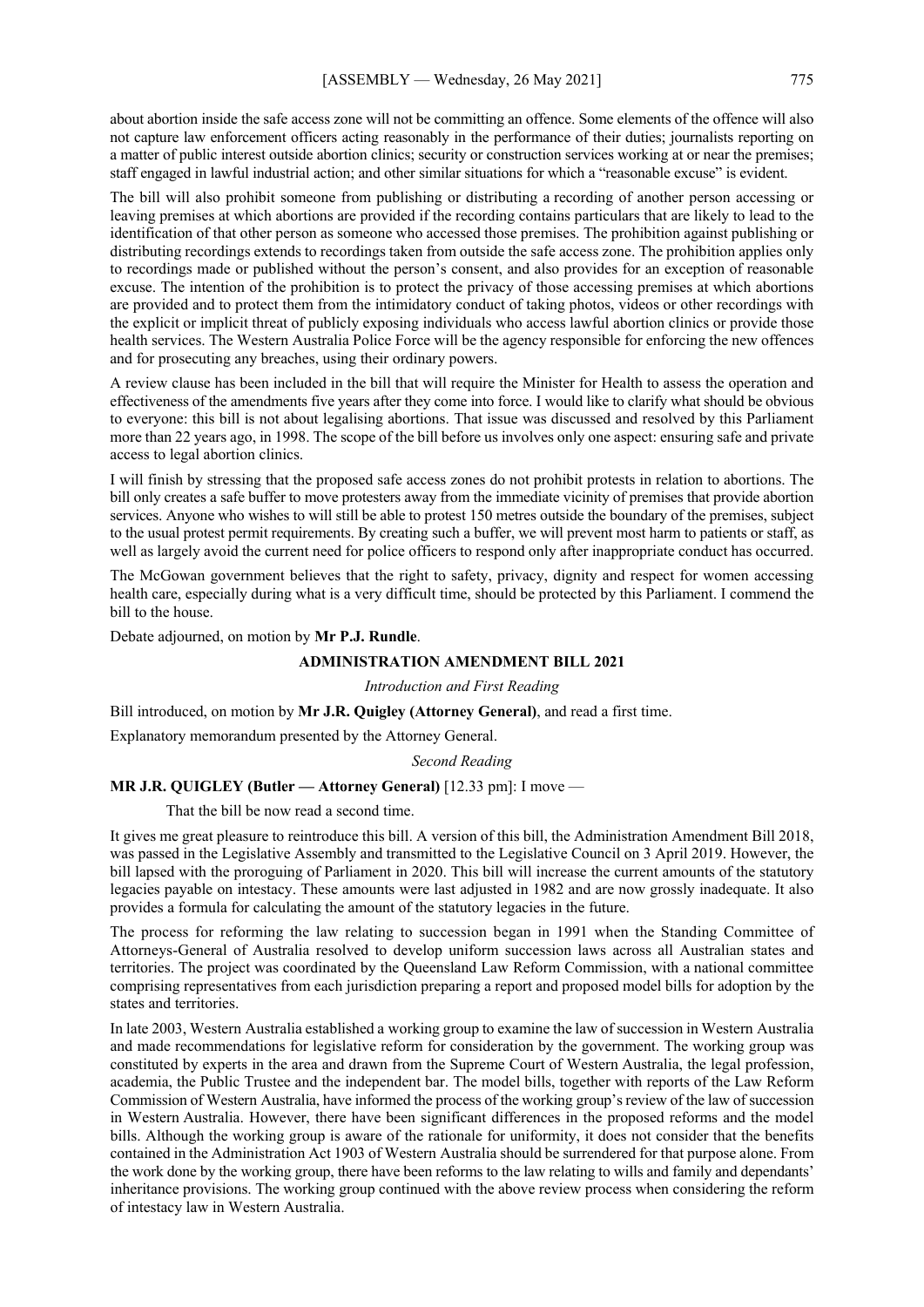The bill deals with entitlements arising upon an intestacy as presently contained in sections 14 and 15 of the Administration Act 1903 of Western Australia. Intestacy occurs when the whole or part of the estate of a deceased person is not disposed of by a will. The property that has not been dealt with effectively by will is usually distributed according to a regime established by statute. A partner's legacy is the fixed net sum to which the deceased's surviving spouse and/or de facto partner is entitled from the estate when the deceased died intestate and in circumstances in which there are surviving family members.

The most significant of the proposed reforms is to increase the statutory legacy from the intestate estate passing to the surviving spouse or de facto partner. Currently, a partner's legacy in Western Australia is as low as \$50 000 when the intestate dies leaving issue—a person's children or other lineal descendants—and as high as \$75 000 when the intestate dies leaving no issue. The statutory legacy aims to remove financial hardship for the surviving spouse or de facto partner and tries to ensure that he or she can live in the manner to which he or she had become accustomed. The bill amends the Administration Act 1903 to set the amount of the partner's statutory legacy at \$472 000 when the intestate dies leaving issue and \$705 000 when the intestate dies leaving no issue. The lapsed bill contained lump sum amounts that had been determined when that bill was drafted—namely, in 2017. Given the time that has elapsed since then, this bill contains lump sum amounts that are up to date. Those amounts have been calculated by applying the formula contained in clause 5 of the lapsed bill.

The parental statutory legacy applies when the deceased has living parents and/or siblings or siblings' issue but does not have a surviving husband, wife, partner or issue. The parental statutory legacy was last reviewed prior to 1982 and is currently \$6 000. Consideration has been given to whether to increase the \$6 000 to a sum that is financially beneficial or to abolish this statutory legacy.

The reasons for preferring to increase the parental statutory legacy include that the \$6 000 has little beneficial financial impact; it makes the distribution of an intestate estate more complicated than this small amount warrants; and it is appropriate that the deceased parents participate in the distribution of their child's intestate estate because the death of a child is a very tragic event for parents, and money, though it cannot compensate for the loss, may provide some help to those parents. The bill amends the Administration Act 1903 to set the amount of the parental statutory legacy at \$56 500.

In 1973, the Law Reform Commission of Western Australia noted that fixing the statutory legacy by legislation had proved unsuccessful, given that Parliament had adjusted the statutory legacy on only three occasions in the preceding 25 years. The bill inserts a new provision into the Administration Act 1903, setting out a formula for calculating the amount of statutory legacies from time to time in the future.

I commend the bill to the house.

Debate adjourned, on motion by **Mr P.J. Rundle**.

# **TRANSFER OF LAND AMENDMENT BILL 2021**

*Introduction and First Reading*

Bill introduced, on motion by **Dr A.D. Buti (Minister for Lands)**, and read a first time.

Explanatory memorandum presented by the minister.

#### *Second Reading*

# **DR A.D. BUTI (Armadale — Minister for Lands)** [12.42 pm]: I move —

That the bill be now read a second time.

This bill will improve and streamline conveyancing in Western Australia, further enabling the Western Australian land titles register to operate in an electronic environment, providing greater speed, certainty and security and simplifying handling procedures for the property industry. The implementation of electronic conveyancing in Western Australia and the amendments outlined in this bill affirm the state government's commitment to the Council of Australian Governments' reform agenda. The amendments proposed under this bill support electronic conveyancing processes and will further enable the benefits of electronic conveyancing to be realised. They will deliver greater procedural and administrative efficiencies in the lodgements and registration of documents relating to land transactions and related land dealings across Western Australia.

These amendments will reduce reliance on paper documentation, bringing conveyancing processes into the twenty-first century, meeting public expectations regarding modern business practices. The Transfer of Land Amendment Bill 2021 makes changes to three key areas of the current Transfer of Land Act 1893. The bill modifies the definition of "counterpart documents" to improve the processing of mortgages electronically. It enables notices served under the current Transfer of Land Act to be done so electronically and it removes the requirement to issue and produce duplicate certificates, resulting in greater ability to conduct land transactions in a fully electronic environment.

The current definition of "counterpart" in relation to mortgage documents under the existing legislation is an impediment to signing mortgages in an electronic format. The bill proposes to modify the description of counterpart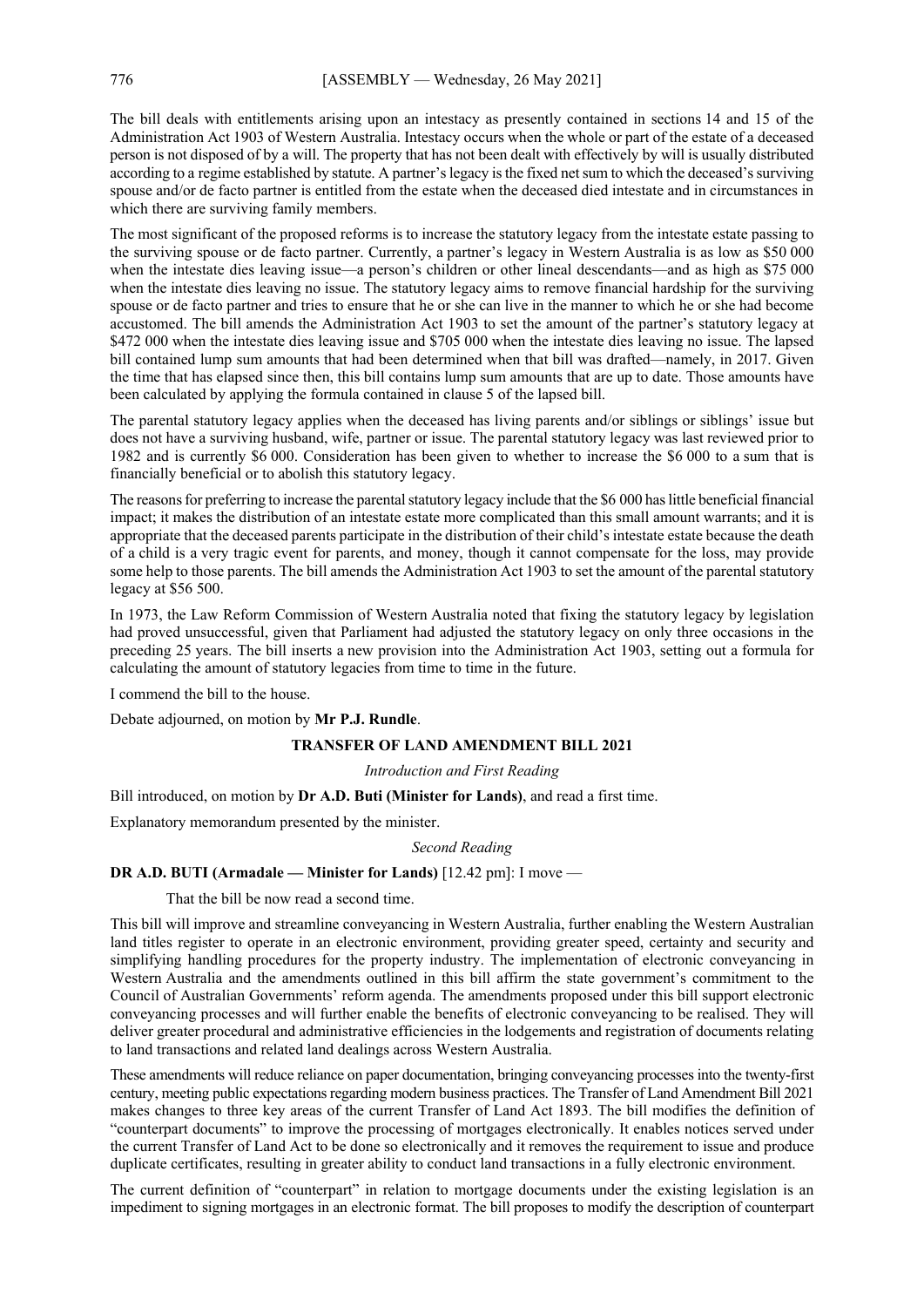documents to reference the document being substantially the same, in line with other participating jurisdictions. The proposed amendments regarding counterpart documents better account for minor differences in a document that has been created in both a paper and a digital version.

Under the existing legislation, there is a lack of clarity about the types of notices that may be served on registered owners electronically and the processes for doing so. Certainly, notices necessary under the TLA are currently required to be served formally, creating additional administrative burden and resulting in time delays. With advancements in technology and a reduction in paper-based mail as a method of service, the current notice provisions of the TLA do not sufficiently provide for the modern operation of the land registry. This can result in an inability to serve notices, a lack of clarity about when a notice has been delivered and extended delays in processing documents. The proposed amendments introduce general provisions for electronic service of notice when customers have provided their details for electronic service. This amendment will streamline processes for formal and informal notices served under the TLA.

The current act also provides for the issuing of duplicate certificates of title, which are certified duplicates of the title held on the register. Whenever a mortgage is registered, the mortgagee is entitled to a duplicate certificate of title. In practice, the vast majority of mortgagees no longer require a duplicate certificate of title and instruct the Registrar of Titles that no duplicate is issued. Banks and other financial institutions now actively discourage the issue of duplicate certificates of title as security against a mortgage and other jurisdictions such as Queensland and South Australia have already removed duplicate certificates of title. Amendments proposed under this bill remove the requirement to issue and produce duplicate certificates of title under the Transfer of Land Act 1893 and other state legislation. Copies of certificates of title will still be made available, providing an accurate copy of the current ownership information as it is recorded on the Western Australian register of titles. All existing duplicate certificates of title currently issued will also have no legal effect from the date of proclamation of this bill.

It is intended that Landgate will run a community awareness campaign to prepare the industry and community for the change of proclamation. Electronic conveyancing is a progressive initiative that will increase productivity, improve the security and integrity of land tenure information and bring the conveyancing industry into the digital age.

I commend the bill to the house.

Debate adjourned, on motion by **Mr P.J. Rundle**.

# **SUPPLY BILL 2021**

*Remaining Stages* — *Standing Orders Suspension — Withdrawal of Notice*

Notice of motion, given Thursday, 13 May, withdrawn by **Mr D.A. Templeman (Leader of the House)**.

*Second Reading*

Resumed from 5 May.

**MS M.J. DAVIES (Central Wheatbelt — Leader of the Opposition)** [12.48 pm]: I rise on behalf of the opposition to make a brief contribution to the debate on the Supply Bill. I thank the Treasurer and his staff, and the Department of Treasury, for the briefing that was provided to me and the shadow Treasurer a few weeks back.

This is not an unusual bill. We have seen a Supply Bill introduced in May each year, particularly in years in which we have had an election. A Supply Bill was introduced last year around COVID, to ensure the continuation of supply and therefore government services. Due to the election this year and the budget being pushed back to September, the automatic two months of supply is deemed insufficient, and this bill has been brought forward to allow the continuation of government services until the budget is passed in Parliament, which is anticipated to be in late 2021. As I have noted, the same approach was used by the Labor government post the 2017 election, and again because of the COVID pandemic in 2020.

The basic position of the bill is that it seeks an additional appropriation of \$15.1 billion to see the government through to the September budget. It is based on 50 per cent of the appropriations approved by Parliament for the 2020–21 financial year. On this occasion, the bill requests a bigger drawdown amount. My understanding is that it is split into two different funding streams, \$12.692 billion for recurrent services and \$2.414 billion for capital expenditure. No details are attached to those two figures, and I am sure that the Treasurer, or perhaps some of his advisers, will be able to provide us with a greater understanding of where that capital expenditure will go. Of course we understand, particularly in light of some of the challenges the government is facing at the moment around the crisis in both health and housing, and skill shortages, the need for recurrent expenditure to continue. We would argue that perhaps there needs to be some prioritisation to ensure the uninterrupted provision of health care, public education, police and child protection. This bill will allow the government to do that before we get to the budget and are able to provide scrutiny as an opposition.

We certainly look forward to being able to provide that scrutiny in this Parliament. Last year was an unusual year for everyone. The ability for us as an opposition to have people in the chamber to provide scrutiny was severely limited, and we understand why. We have now come through that period and have returned to some degree of normality, and we are looking forward to the opportunity through the budget estimates process, and of course through questions and the mechanisms that are afforded to us as the opposition, to make sure that scrutiny is underway.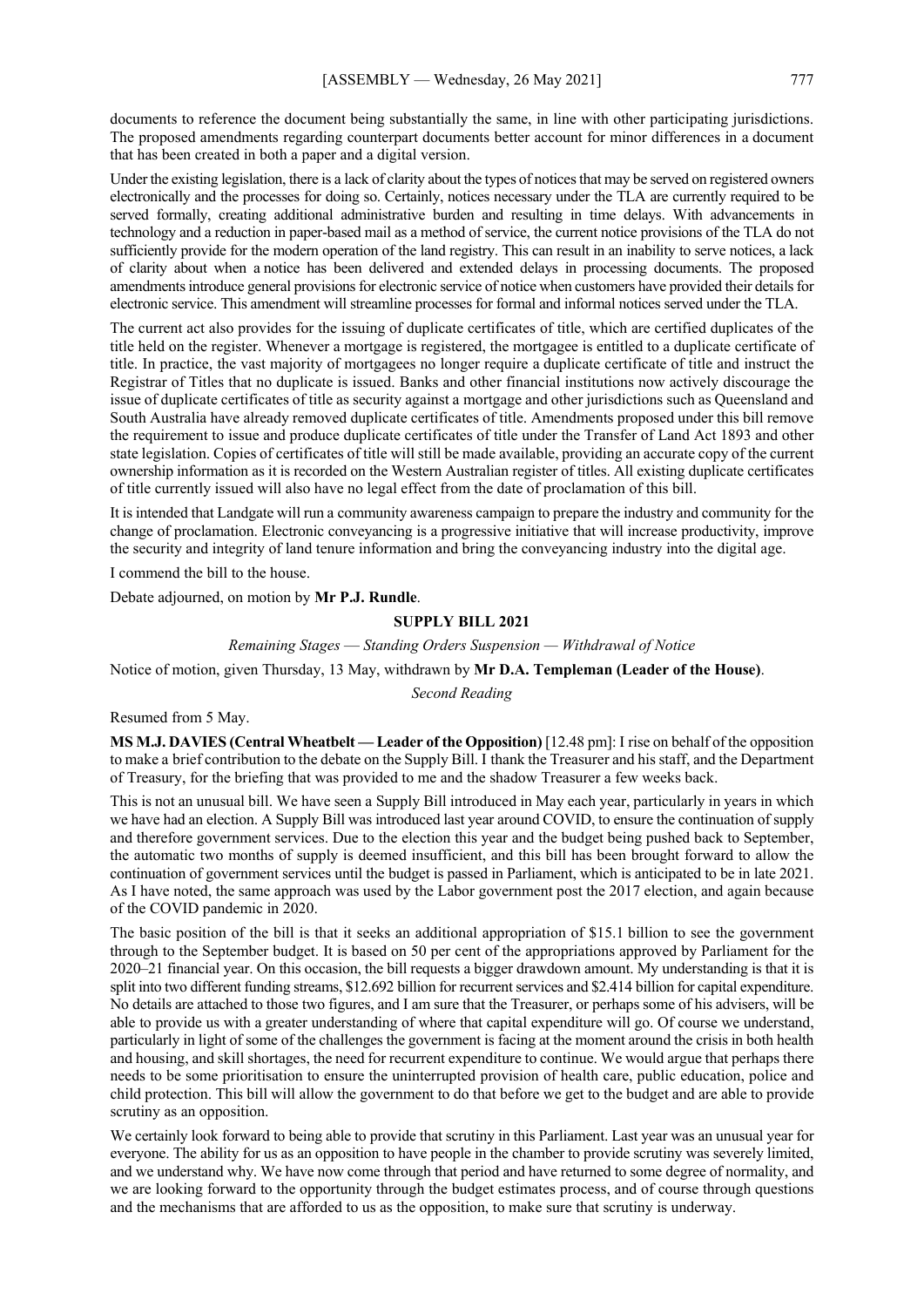Supply Bills also provide us with an opportunity to touch on some of the things that are important from both an opposition and a local member perspective. The government is asking for this considerable amount of money to allow it to continue to provide very important services. However, it would be remiss of me as Leader of the Opposition not to point out and put on the record that this government has overseen some very challenging issues. The government is continuing to push those issues aside and point the finger of blame at others, saying that it is beyond its control and that COVID has created some of these issues. COVID has no doubt exacerbated these issues, but we are seeing many red flags, including in the health system, that point to a system that has been in crisis for some time, and to the under-resourcing and lack of prioritisation of what Western Australians would consider to be the most important things that a government should do, which is to provide safe and efficient health services.

We also see issues in the housing sector. That is right across the board. No matter where I travel in Western Australia, people raise these issues, whether it is in the social housing sector with massive waiting lists for people who need a roof over their head, or the inability to house key workers in areas on which our state relies to generate the state's and the nation's economy. I go back to what I can remember from the construction boom between 2006 and 2008 when we had land shortages. The Liberal–National government inherited chronic housing shortages in the Pilbara in particular, which limited the ability for that community to grow and be a normalised community that would encourage people to choose to live residentially. We needed to take swift action to enable those communities to provide some degree of normality and to ensure that the small businesses in those areas—the cafes, bars and shops—could attract and retain staff and provide the normal services that we would expect on the doorstep of the generator of wealth for our state's and nation's economy. In places like Karratha, people were living in caravans and double-bunking in rooms in houses. It was an appalling situation. I have to say, having recently been back to the Pilbara, that those conversations have started all over again. We wonder how we could have got there again. After four years and the experience of everyone living through that construction boom, we now see once again land and housing shortages all along the continuum of the housing sector. It is very distressing to see that that is impeding the ability of our state to grow, and also that we are letting down the most vulnerable in our communities. To me, that is completely unacceptable.

The skill shortages that are emerging, and have been emerging forsome time, are undoubtedly impacted by COVID and the inability of people to come into this state from overseas. Regional Western Australia relies particularly heavily on overseas workers in both the agricultural and horticultural sectors. However, it is not only those industries that are being impacted. Towards the end of my contribution I will note, from a wheatbelt perspective, as the member for Central Wheatbelt, that people are starting to miss out on great opportunities at a business level because of the impact of the skills shortage. I am talking about people like accountants and other qualified, skilled workers, and not just the unskilled workers our state has traditionally relied upon for some of those jobs that are seasonal and more challenging to fill from the local population.

This government came into office in 2017 with great fanfare about its plan to diversify our state's economy. If we look at what has happened over the last four years, we can say with great confidence that we are still significantly reliant on the fortunes of the mining sector, and that there has been a failure to diversify the state's economy to soften the blows of the great peaks and troughs. Not for one moment would I criticise our mining sector. It creates jobs and provides an enormous amount of opportunity for people in this state. It has really carried our nation through the very difficult past 14 months that we have seen. However, for us to be so reliant on the fortunes of this sector is letting our communities down. There are opportunities for the taking if funding is provided to remove some of the blockages that are impeding small businesses from reaching their full potential and the ability of new and emerging industries to grow. The failure to diversify means that when the next trough comes along—which inevitably it will, because we have all been here long enough to understand that these things move in cycles—we will see the devastation and the impact, with a shrinkage in our regional communities because people will be afraid to shift and invest and commit to living regionally. It will also resound through the outer suburbs of the Perth metropolitan area, because people make investments and build a life for themselves based on a mining sector wage that may not continue. We certainly saw that off the back of the last construction boom. I think people are suffering the hangover from that to a large degree.

Our message is that although the government talks about providing ongoing funding, and it has come back for a second term, its focus on diversifying our economy must be redoubled. This focus needs to stretch beyond the Perth metropolitan area and the industrial parks and industrial strips of Kwinana and into the regions. There are wonderful opportunities out there. I think people feel that they have not been given options to pursue or grow their own individual businesses that will create jobs and help reduce the reliance on government intervention with things like housing shortages. It would be true to say that it is very hard for a government to focus on those longer term plans when it has bushfires raging in a number of portfolios. There has been no shortage of that in the two weeks that we have been back in Parliament, and certainly prior to that. It would not have been the return to government that the Premier was anticipating off the back of such a strong election result. It would not have anticipated being thrown into a mire of chaos and crisis, even though the government will not admit to or use that word. Even blind Freddy can see that the health system is in crisis, and that must be acknowledged.

We have received advice from people working in the child protection sector that the workers are feeling just as angry, anxious, under-resourced and concerned about their work. There are real concerns about vulnerable children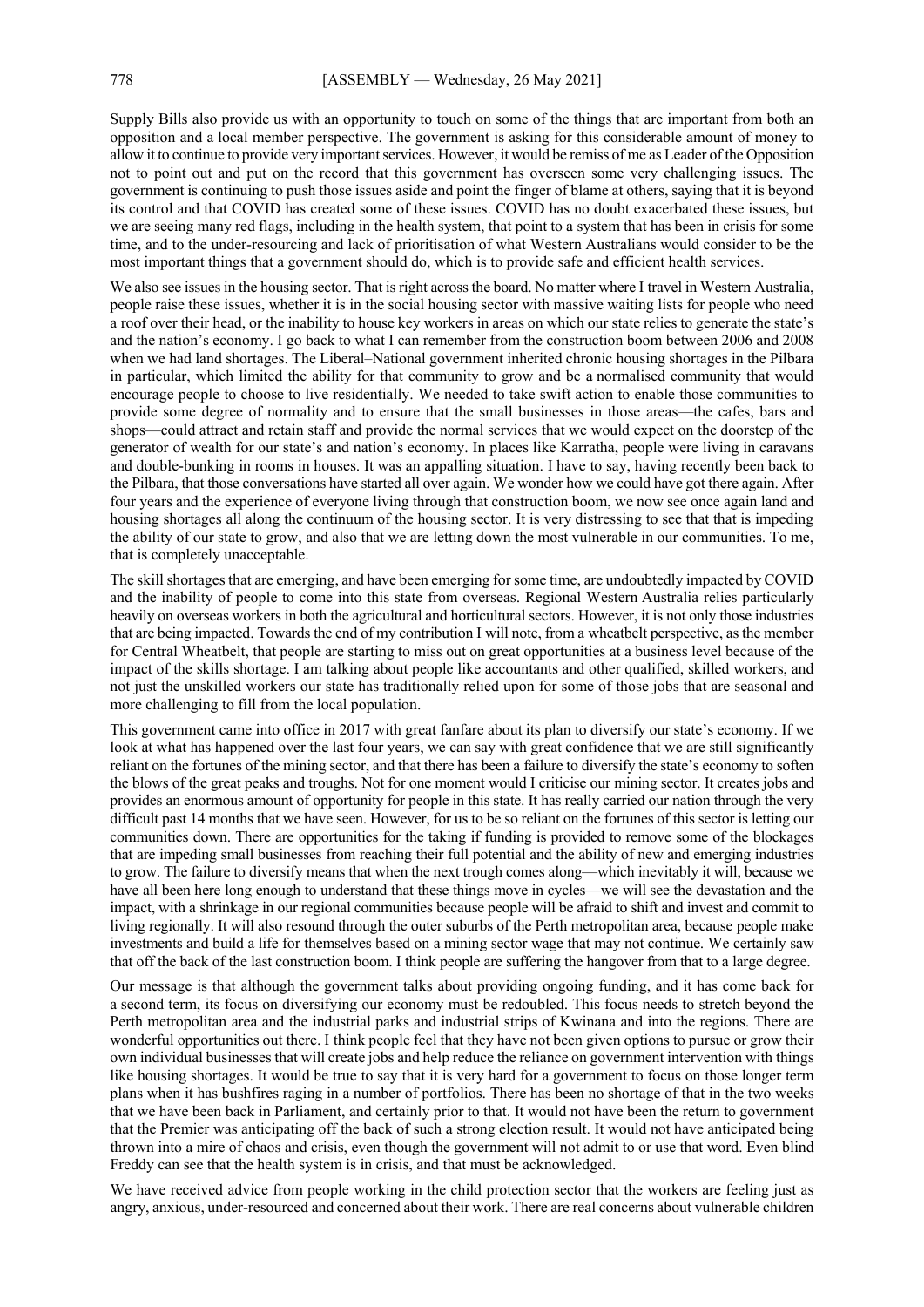right across Western Australia who are being left exposed because we do not have the resources to support either them or their families. We will continue to highlight and investigate that because we cannot let those children and families down. The more remote from the Perth metropolitan area, the harder it is to put those resources into play and the harder the government has to work to attract people into those positions. That also comes back to, as we have just been touching on, the provision of appropriate housing and incentives to attract people into these very hard jobs. No-one is denying that the child protection sector is a considerably hard sector to work in. Unfortunately, we make it harder by not providing the support, funding, resources and people that the sector needs to keep those children safe. Similar challenges and similar issues have been raised with us about corrective services, which we will explore in coming weeks. Government workers are feeling exposed and under-resourced, they do not feel as

though they are being listened to and they do not feel safe in their workplace. Corrective services deals with some very vulnerable individuals who need to be looked after, particularly in places such as Banksia Hill Detention Centre or anywhere in the corrective services structure that has an intersection of children. We need to make sure that we are providing support for those staff.

We have seen mass resignations from the Tourism WA board and shuffling of the deckchairs in these mega-departments, all hot on the heels of an election. We have had some discussions in this house already about the impact of the machinery-of-government changes and how they have flowed right through to every worker in those departments. Newer members to this house may not remember, but at one stage the Department of Primary Industries and Regional Development reached a crisis to the point at which intervention and support needed to be provided to staff who were feeling exposed, under-resourced and anxious about those changes. Psychological support needed to be brought in over and above the normal supports offered to the public sector. That was a direct result of the ongoing and continuous changes made by the creation of these mega-departments. The Department of Primary Industries and Regional Development in particular took an enormous amount of time to settle on its structure. I think it took until almost the completion of the first term of government before we saw an organisational chart and people being offered permanent jobs and an understanding of whom they reported to. I have to say that we still get consistent reports that there are very unclear lines of reporting and duties of responsibility and that people within that department are feeling stretched. That continues right across all those departments. Now we have seen a shifting of directors general. I am not so naive to suggest that there are not different ways of managing our public service. In fact, when I was a minister, my chief of staff used to work in the commonwealth public service. The commonwealth public service prides itself on being able to shift senior executives around the public service to use their skills so people are not employed in only one individual role. The shadow Minister for Racing and Gaming, the member for Roe, has raised the issue that some areas of government require specific expertise, particularly in racing and gaming. Quite clearly, as a result of these machinery-of-government changes, a lack of attention has been paid to those very important areas that require specific skill sets. I think we are now seeing the chickens coming home to roost. The daily revelations coming out of the royal commission—we congratulate the government on calling for the royal commission because it needed to be dealt with—are quite horrifying. I think that the evidence provided by the director general to point out that he had no specific expertise in the areas that he had been afforded, not in his role as the director general, but as the chair of the—help me, shadow minister —

## **Mr P.J. Rundle**: Gaming and wagering.

**Ms M.J. DAVIES**: Yes. He was responsible for a specific board as a result of being appointed to the role of director general, and that required expertise. Certainly, that lets down the person who was appointed to that role and it also puts them in a position in which things are occurring that I do not think any Western Australian would agree are appropriate.

We see these cracks showing up in the public service because of the machinery-of-government changes. When I had a briefing on the financial legislation bill—it is called the FLAB bill; I cannot remember the name, but that is the acronym and it caught my attention more than the full name—I was told about the proposed changes to financial reporting across government. We do not oppose that legislation, but one of the comments from those who provided the briefing to us was that as a result of the machinery-of-government changes it has been very hard to delve into the detail of organisations like Tourism Western Australia and that there was no requirement to provide specific budgets or expenditure or to allocate things against KPIs because it was rolled up into the department's broader budget. That cannot possibly be consistent with the government's rolled-gold promise of accountability. We certainly noticed it as part of the estimates process, not that we had an estimates process last year, but in the preceding three years we certainly noticed a distinct change in the opposition's ability to be able to delve into the detail of line items in individual budgets because there was utter confusion in some cases about who was responsible for answering the questions. We did not get the opportunity, at least not in the Legislative Assembly, I feel, to do the job of the opposition appropriately. The financial management bill that is coming through will be welcome because it will create greater transparency. With that will come an expectation that we can look at those real impacts and measure the accountability against what each of those mega-departments is responsible for delivering.

It would be remiss of me not to mention royalties for regions. Royalties for regions was one of the key tenets of the alliance we formed in opposition with the Liberal Party. Both our organisations have committed to returning integrity to the royalties for regions program. What the government has done to this program over the last four years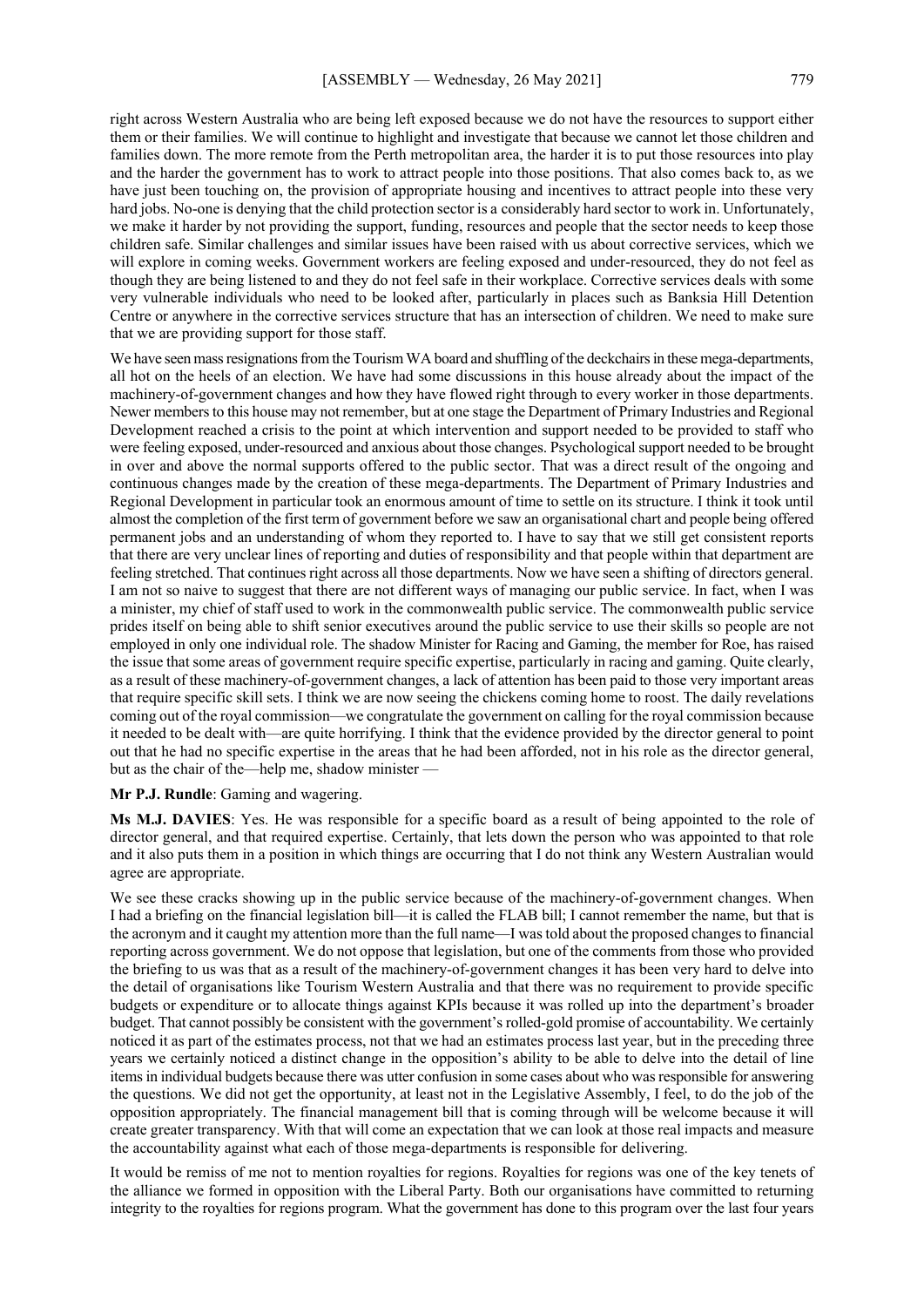is utterly outrageous. People in regional Western Australia and, I would say, in the metropolitan area, understand the need for the program and the unique challenges in regional communities. They understand that it is fair and reasonable to ensure that 25 per cent of all the royalties generated are quarantined and returned to those communities where the royalties were generated. It is not just the dollars that go with it, but the plan that goes alongside it. The royalties for regions program indicated that the government had turned its mind to the needs of the regions and that the government acknowledged the challenges in delivering services and infrastructure outside the Perth metropolitan area. It incentivised every department to think differently about how they might do that more efficiently and how they might innovate to fill some of those gaps.

It is challenging to be able to achieve that in a state the size of Western Australia when we have an Expenditure Review Committee process, with Treasury looking at the cost–benefit analysis. I have certainly been through that in my time. Sometimes those projects that make the greatest difference do not stack up on that register. They need the intervention of a program that allows us to fill that gap or for cabinet to say it believes it is important. That is what royalties for regions did. Certainly, when we were in government, it went through cabinet and Treasury. I know that accusations are regularly made that it was misused by our government, but it was all reported in full in our state budgets because we were proud of that expenditure. We were proud to see the changes that royalties for regions allowed us to leverage, alongside local governments, the private sector and the federal government.

I can absolutely say that when I reflect on that time, there was a real spring in the step of people who had an aspiration to make regional communities better. They were not just there to survive; they wanted to thrive. Royalties for regions gave them an avenue into government that allowed them to sit down with the development commission at a local level or the minister at the next level up and say, "I've got this great plan; where can I park it?" Not all of them got through, but for a long time before we came to government in 2008, a lot of those plans sat in the bottom drawer. The moment we gave people an avenue and empowered them at a local level to start thinking differently about how they might change their community for the better in the long term, it made a fundamental difference in the number of people who saw living, working and investing in regional Western Australia as a viable option. But it does not happen overnight.

I get very upset when I hear people asking about the population differences over an eight-year period. I can point to things in my home town of Northam that have probably taken 12 years to really start to emerge as a result of infrastructure and spend that occurred in the very early days of royalties for regions. The program that was initiated for our regional centres in the very early days was called SuperTowns—the member for Roe is nodding behind me—and was mocked heavily by the then opposition. It inserted not the regional cities, because they were already recognised in the hierarchy of our state planning system, but the next communities down—smaller communities such as Katanning, Esperance, Northam, Collie, Morawa and Manjimup—into the state planning map, and the program also gave them an opportunity to implement a longer term plan. If there was growth, those communities could meet that growth but there was also a push factor—what did we need to do to drive that growth? Funding was provided to incentivise them to leverage those projects once they had been prioritised. From a wheatbelt perspective, we identified that aged care was a growth opportunity. Our problem in the wheatbelt is that we do not have enough people. The size of our towns is shrinking, or they are shrinking back into bigger regional centres. The growth plans allowed us to say to communities such as Northam and Katanning that they were allowed to grow and provide that regional service, much like our regional cities should have a plan to grow. We have created a regional cities portfolio because we think they deserve attention, given some of the challenges they face, so that we can have a plan to grow our whole state.

When I look at the eastern states and communities such as Bendigo and Ballarat in Victoria, and others in New South Wales and Queensland, I see that they are true regional centres. They have major hospitals, particularly the ones close to Sydney. Some of them have specialist services that people prefer to use rather than using some of the very congested Sydney hospitals. They provide educational opportunities for the people who seek to go through their higher education or even complete their secondary education or trade training. We still have a little way to go.

The University of Western Australia has a footprint in Albany, Geraldton has its universities centre, and there are the beginnings of a university centre in the Pilbara. Royalties for regions assisted the Geraldton Universities Centre to grow from an idea into something that can actually work and sustain and support student education close to home. Surely that should be an aspiration for every government, state or federal—that we grow our own so when nurses are required to support our health system, they come from a local area. We need a pathway that comes through from the school to the university centre and directly into that region. Whether they stay in Geraldton or move somewhere else, if someone completes their education and training in a regional centre, particularly in the health area, we know that they are more likely to return. It is a major issue.

I keep coming back to health because I fundamentally believe that if we get the health and education systems right in most of our communities, people will continue to invest. If people cannot educate their kids and access health care or aged care close to home, they will make a decision to move because parents and families will not compromise on those things for their families or for themselves.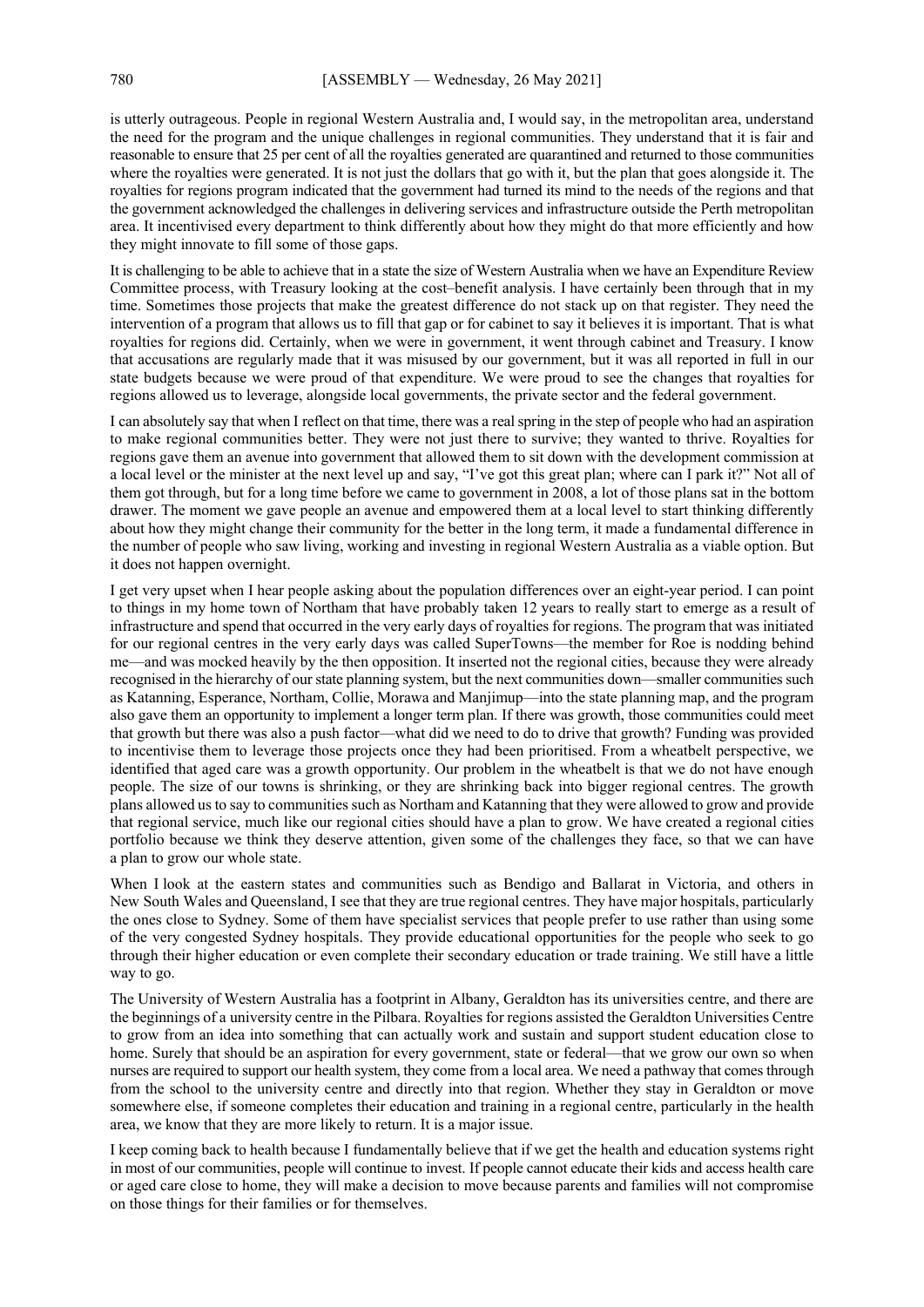Again, I look down the pathway of utilising royalties for regions, not just to fill the gaps, where there are absolutely gaps, but to innovate that service delivery. I look at the things that we did in telehealth and the changes to some of the smaller regional centres. Instead of maintaining a pile of bricks in Cunderdin, as we did for many years, with one person admitted to hospital, we gave the community a primary healthcare centre and said that we would rather fund the staff who are matched to the community's health needs to proactively be out in the community doing preventive health care, provide the community with an emergency department and a short-stay facility, and support it with a regional centre hospital model such as the one in Northam. Instead of the government continuing to fund an outdated old surgery, theatre, laundry and kitchen in a hospital that was built in Cunderdin in the 1970s, which it currently has—Pingelly was the same—and which had one long-term aged-care patient, why not do something different?

That is what royalties for regions allowed us to do—go to the Department of Health and use those really bright and innovative people to ask what they would do differently if they did not have to go down the model of what we have always done. How can we apply that in the Department of Education so that we can offer greater secondary education options right across regional Western Australia, so people have real choice and they do not feel like they need to leave their communities to finish their education? How can we apply that to any number of different portfolios? I think it is a loss where we see royalties for regions being used as it is now. I say that because at the moment an enormous percentage of it is going into things that the government has always done. It is not innovative; it is essential, but it should be funded from consolidated revenue or the department's portfolio main budget. I look at things like the subsidy that is paid to the Water Corporation, which is quite significant, that is chewing up a significant amount of royalties for regions funding that could otherwise be used for innovation, development and service delivery. It is simply going to the Water Corporation. I am not discounting the fact that it is doing a very important job, but it was always paid out of consolidated revenue. It is an utter travesty given that we have a surplus of \$4 billion to \$5 billion. It is hard to keep up with the changes in the iron ore price these days, but it is significant.

Surely we should be looking at washing out all those things that have been put in there so that we can have a true regional development program and people can have confidence that this government is thinking about things beyond the Perth metropolitan area. We need a plan not just to develop our city through deals like the Perth City Deal, which is one of the first things the state government did when it came to government. I do not begrudge the Perth metropolitan area having a plan to ensure that there are topnotch university education precincts and upgrades to public transport. I begrudge that we do not see that similar thinking being applied in regional Western Australia, and that disappoints me greatly.

The royalties for regions program is capped at a billion dollars a year, but the significant amount of money that is coming through the state's coffers at the moment could be offered to it. We cannot discount that people looked to royalties for regions as an avenue to make their community and region a better place to live, work and invest in. There are plenty of challenges to be taken up and I, for one, would like to see those funds that have been put in there, taking up those resources, shifted back into consolidated revenue. Surely if we get to the end of this year with the projected surplus and there has not been any shift, we can confidently say that this government does not have any intention of utilising that opportunity, it is not committed to royalties for regions and anything it says in relation to that program is mere lip-service. It will be truly disappointing.

I want to touch briefly on something that is happening from a local electorate point of view. As the Leader of the Opposition and Leader of the Nationals WA, I travel around this state and, obviously, some of the themes that I have touched on today are prevalent everywhere. Housing shortages and skills shortages come up in every conversation no matter where I am. I have been in Carnarvon and the Pilbara over the last two weeks. I have had discussions with people in Albany and we receive feedback from people in Geraldton and Kalgoorlie on a regular basis.

#### **Mr P.J. Rundle**: Esperance.

**Ms M.J. DAVIES**: And from Esperance, too, member for Roe. This state is crying out for some solutions. Again, I point to the fact that if there were real intent to try to address some of these things at a regional level, there would at least be a program that was dedicated to trying to address some of the challenges blocking that growth.

The Wheatbelt Business Network sent me a position paper that it released today. The Wheatbelt Business Network is essentially a chamber of commerce for our wheatbelt communities. There is a chamber of commerce in Northam and we do have individual chambers that are associated with the regional chambers in the state. The WBN covers the member for Roe's electorate and parts of the member for Moore's electorate. We have lots of small communities. The communities I represent range from 200 people to 7 000 people in Northam, and this paper covers off some of those smaller communities, where there are not significant numbers of people, and aggregates them. Those communities have been struggling with the skills shortage factor for some time, not only from an agricultural perspective. I think it is a misunderstanding that although ag underpins many of the jobs in the economy of the electorate of the Central Wheatbelt, many others contribute to the economy and the majority of them are small businesses. Some small businesses have aspirations to grow into medium or large businesses, and we do have some very significant businesses. A quote that struck me the most was in this paper titled *Wheatbelt jobs: Position paper* and it is written by the Wheatbelt Business Network. It starts by asking -

**What do you see when someone asks you to picture regional Western Australia?**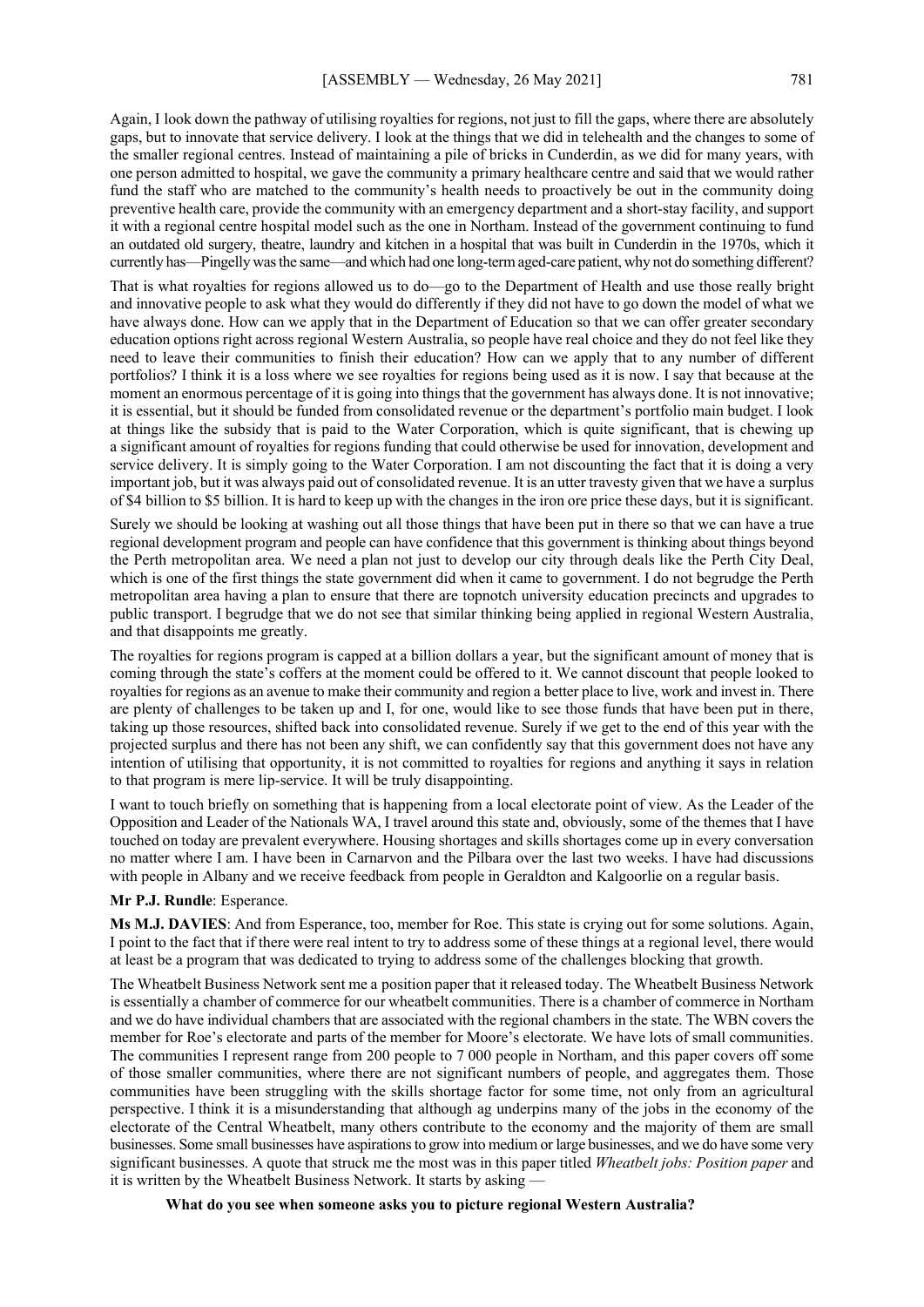I have highlighted a few sections because they are very useful in making the point that the Wheatbelt Business Network is crying out for assistance to deal with the skills shortage that is costing it and the community not only cold, hard cash, but also the ability to grow and support the growth of our entire state. Caroline Robinson, the CEO, makes very astute points. She stated —

Not only do our regions make a disproportionately large contribution to our nation's economic wealth, rural Australia is also a powerful incubator for new businesses.

Regional Development Australia … Wheatbelt reviewed nine job sites and surveyed a database of regional organisations and businesses in November 2020. They registered a total of 464 vacancies across the Wheatbelt, with this list not including the multitude of positions that are now only advertised on social media sites. The situation has worsened significantly since then.

The paper then lists examples of what that looks like, because statistics are stark and a little bit dry sometimes. It refers to Bruce Turton of Rural Traffic Services and Maarli Biddi Traffic Services, whose head office is in Corrigin. For those who do not know where Corrigin is, it is about 220 kilometres south-east of Perth. That business also has branches in Esperance, Kalgoorlie, Northam and Narrogin. Bruce is quoted as saying -

"People want to use us because we're a local traffic management company but we just can't get enough staff to satisfy demand.

Since December 2020 we've missed out on projects totalling \$2.5 million, if not more. There's not a single day that goes by when I'm not turning work down. Prior to Covid-19 we had backpackers and transient people coming over from the east on a 12 month to three year working holiday around Australia. Some would stay a month but some people really liked what we had to offer and they'd stay for six or 12 months. But we're not getting these people anymore. We're now relying on locals and we just don't have enough of them."

The paper continues —

…

The lack of recognition of this problem at State and Federal Government levels —

Because there is an intersection here of both —

is … resulting in a lost opportunity to build economic strength and diversity, and represents a huge lost opportunity …

A number of businesses are highlighted throughout this position paper. Andrew Mead of The Ag Shop states —

"Failure to grow and diversify is our biggest issue.

It has a debilitating effect on regional business —

Our business is currently experiencing a growth and transition period. We are aggressively exploring new opportunities for business sustainability. The landscape in the agricultural sector has seen enormous change in recent years. This has forced our business to diversify product and service offerings in order to remain viable. We have been quite successful in this endeavour, however, our vision for the future is being stemmed due to an inability to recruit staff. Not just staff with the necessary level of experience or qualifications, but staff in general who want to be here. We have a number of other avenues that we would like to explore and expand into, but we physically cannot service these areas with our current staffing levels."

The Wheatbelt Business Network also states that the footprint of state government–owned enterprises, like Western Power and Water Corporation, is slowly creeping back into the Perth metropolitan area and that has been seen again and again. As an opposition, we have previously highlighted over the last four years our disappointment that although there was great glee when the department of agriculture and food's site at South Perth was upgraded and finally received a facelift, there is an intent to shift the Department of Primary Industries and Regional Development's headquarters into the city centre. I find that amazing and a missed opportunity given that in all our regional centres there would be a place for staff and support staff to be present in the areas that they service. Although it is important that we have a centre for some senior executives—I can understand that—I am not sure that we need to have all of them based in the Perth metro area. This is, to me, a missed opportunity by this government to demonstrate that there was a commitment to decentralise, but it appears that that opportunity has been missed.

I quote again from the Wheatbelt Business Network position paper —

Governments have also made it hard for rural businesses to keep skilled overseas immigrants who want to work in rural Australia —

That is a federal government issue and we have been working with our federal colleagues to try to address that —

and have manipulated and drained funding programs like Royalties for Regions that supported regional growth.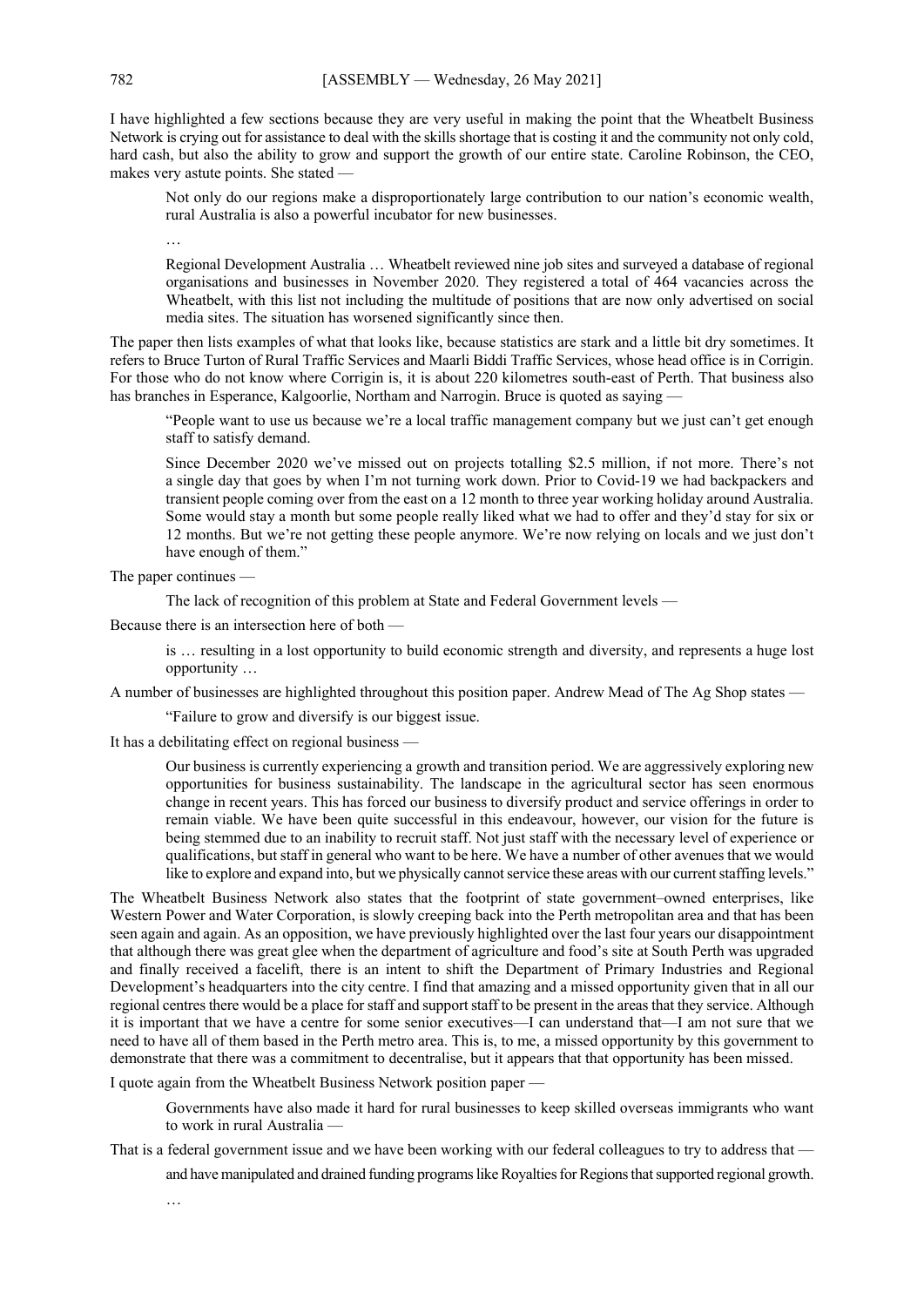Matt Woodhouse of Yilgarn Plumbing and Gas in Southern Cross echoes these sentiments, "The Western Australian Government has made the mistake of being Perth-centric. Everything is Perth oriented, everyone is supposed to live in Perth and fly out to jobs. The fly in fly out mentality in Western Australia has killed a lot of regional towns. The government currently doesn't offer any incentive or benefit to actually have people live in regional towns when they could easily give the mines a tax break for housing half their workforce in the town they are operating from. … If Royalties for regions hadn't been around, how many things wouldn't have been built? And Royalties for Regions is all but wiped out now. The money isn't spent out there, all they spend it on is roads."

I am from the central wheatbelt and I welcome investment in roads. I have no question about that, but I think there is, very clearly, an understanding in our communities that expenditure on roads is not the only thing that the government should be doing to drive regional development, whether it is Andrew Mead from The Ag Shop; Dannelle Foley from Bencubbin Truck N Autos; Matt Woodhouse from Yilgarn Plumbing and Gas; Ley Webster, who owns an agricultural labour supply business named 2WorkinOz, who is constantly trying to source people to support our agricultural sector; or John Trunfio of Hutton and Northey Sales, who is tearing his hair out trying to ensure that training is available so he has heavy diesel mechanics, only to see them sucked into the mining sector at the end of that process. His business has been operating for more than 40 years and has branches in Merredin, Mukinbudin, Cunderdin and Corrigin. He has plenty of ideas about how these challenges could be addressed. He wants to employ apprentices and trainees and he wants to employ locals. He actually employs people out of Perth. They come to him because they know that they are going to be provided with those opportunities, but he cannot get enough of them and he has not been able to get the support of the TAFE system to really meet the needs of his growing and expanding business. These businesses feel like they have nowhere to turn because the regional development commissions have been neutered. There is no longer any local strength in any of the nine regional development commissions. That is not a criticism of the individuals who work there; they are all very passionate people who are dedicated to regional development. But they have no access to funding or decision-making, and they have been absorbed into the very centralised format that was created by this state government.

I will forward this document to the Premier to ensure he has a copy of the concerns that have been raised by these businesses about the impact of skills shortages. They are willing to work with government to try to address these challenges. This is just from a wheatbelt perspective. I could not let it go through, because I opened it and I saw that they remain incredibly positive about their future, but they feel they are being hamstrung by a lack of investment in, understanding of and attention to the things that matter to them most. I have to say, that experience is reflected no matter where I am in regional Western Australia.

The government would do well to reconsider how it has used royalties for regions over the last four years. It would get huge kudos if it were to use the surplus that it is undeniably going to have. Firstly, the Premier has a few bushfires to sort out in respect of the issues we have in health. He will get no argument from the opposition if he makes sure that that money is prioritised to deal with the most fundamental issues. The long-term view for the development of our state should not be lost; the diversification of our state's economy should not be lost. It is important to have programs like royalties for regions and avenues for the people who live and work at the coalface in regional Western Australia to be able to access those funds.

We do not want to see those funds chewed up by normal, everyday government expenditure. The government can surely afford to shift that money back into consolidated revenue and allow the aspirational royalties for regions to return with the integrity it once had. I know that the criticism will be that the government thinks the opposition wants royalties for regions to go back to what it was like in 2008. We have never said that. We have always said that royalties for regions should continue to evolve and grow, and that as the challenges we face as a state evolve and grow, that funding should be used to meet those challenges head-on. If there are better ways of doing things and more effective ways of delivering that funding, we are open to that, but the government is filling royalties for regions with ordinary, everyday government expenditure and then saying it is delivering on its promises and commitments to royalties for regions. I think that is duplicitous, and I think people see through it. That is certainly the feedback I get. The government has a real opportunity here to make sure that, over the course of the next few months after we approve the Supply Bill 2021 and the government gets on with business before its first budget of the new term, it makes some decisions to actually give regional Western Australians some confidence.

Regional Western Australians were rattled, I have to say, by one of the first things to come through the new Parliament, which was an announcement by the Attorney General that the government was going to pursue electoral reform. Once again, I put it on the record that the opposition is not opposed to sensible reforms that deal with the preference harvesting issues that have arisen. That could have been dealt with over the last four years, but it was not. We have no problem dealing with sensible reform on that front. However, we have serious issues and concerns about reducing representation for regional people in this state Parliament, because that is certainly where we are going to end up. We are resigned to that fact because the government has an enormous majority and can do what it likes, regardless of the so-called independent committee and inquiry it has established. That is a farce; there is no other way to describe it. It is a complete farce. We will, no doubt, see a reduction in the number of members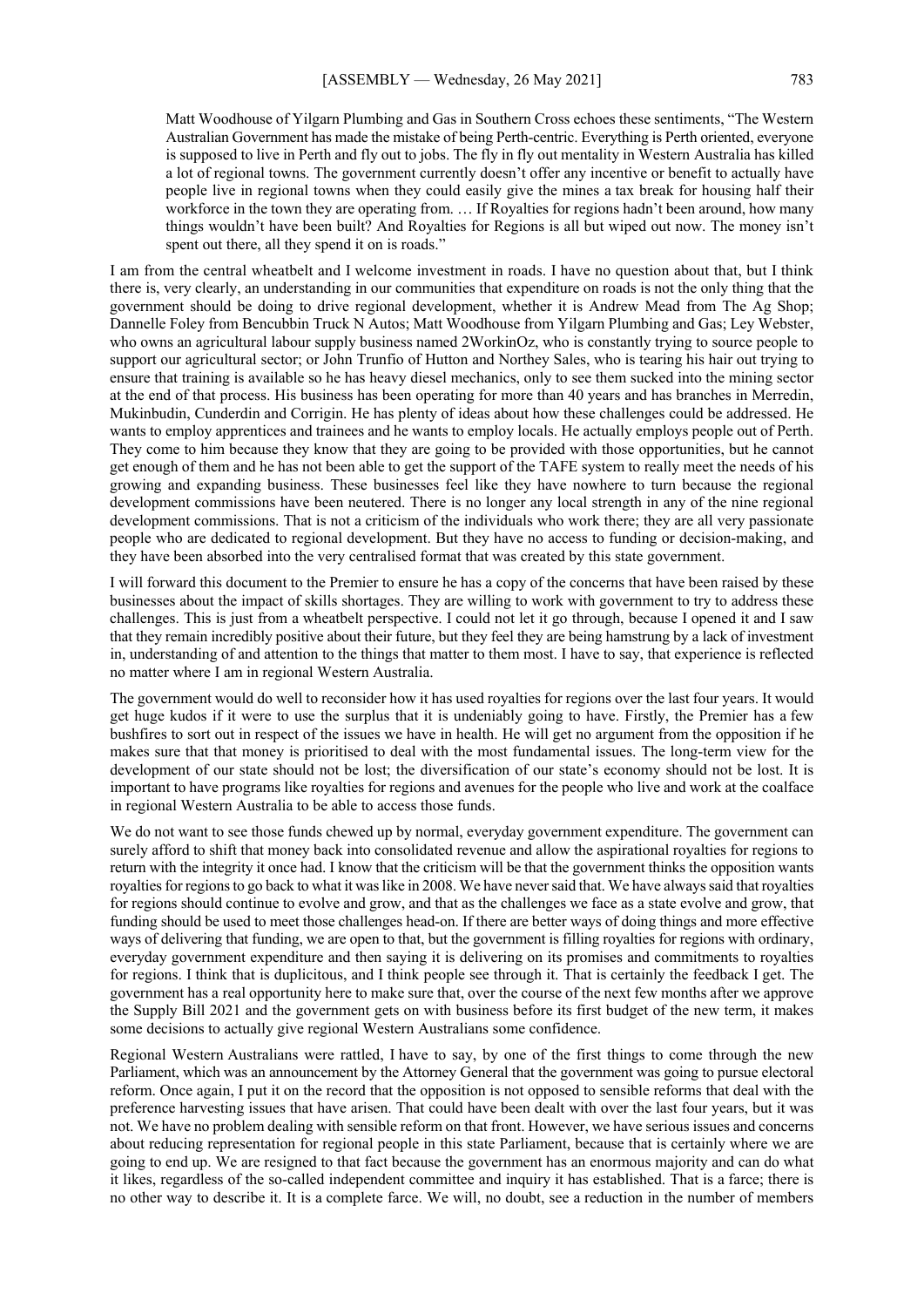from regional Western Australia and a reduction in the number of people in this Parliament who have lived, worked or invested in the regions and who understand and can access the far-flung areas of the state to bring their issues back to Parliament and raise them with the government.

I have serious concerns about being constantly told that we now have far better travel and communication connections that allow us to represent our constituents. To my mind, nothing replaces face-to-face contact with members' constituencies. My constituency covers more than 100 000 square kilometres, and it is not the largest in this state Parliament. It is difficult to get across an electorate that large, with many population centres of very small numbers, but it is probably equally challenging for members who live in a regional centre like Geraldton or Kalgoorlie and balance that with being in this place, carrying out their duties. It is frivolous to suggest that all these meetings can be conducted via the use of Zoom. We have lived through a pandemic and we are all far more connected, but the conversations that matter are face-to-face, and the way that members demonstrate to people that they care and understand is by turning up. That is why it has always been a priority of mine, as a local member, to make sure that I am present. That is more challenging when a member becomes a minister, leader of a party or Leader of the Opposition, but I can tell members that it is still very much front-of-mind for me. There are things that happen when members meet with people or visit their communities that allow them to join the dots between the things that are important to them and should be raised. That is something that will not happen with someone making an appointment to see a member in their electorate office, assuming constituents can make an appointment to see their member in their electorate office. I inherited two electorate offices, one at each end of my electorate—one in Northam and one in Merredin. The southernmost part of my electorate is at Kulin and it extends across to Boddington and north to Mukinbudin. There are members of my constituency who would find it almost impossible to come into my electorate office. I make the commitment to go to those communities.

There are no changes proposed in the Legislative Assembly; I understand that. But the state government is proposing to reduce the number of members in the Legislative Council who have an opportunity to travel and visit and work in the regions, no matter what party they come from. I am struggling to understand this notion of mathematical equality that the Premier keeps putting forward as the reason why there must be change. That certainly was not on the agenda prior to the election in a public sense, although it has always been part of the Labor Party's agenda. It was thwarted in the run-up to the 2008 election. It could not get the full changes it wanted, so it is coming back now. It did not have that conversation with the community and I do not think people are engaged on this issue.

That will be brought into sharp relief when we see a reduction in the number of regional members in the house of review of a state the size of Western Australia. That representation should reflect the complexities, diversity and balance that we need to find across both houses of Parliament. One vote, one value exists, to a degree, in this place; there is still vote weighting in seats with large area allowances, particularly in the mining and pastoral regions. The Westminster system never, ever anticipated that that would be applied equally across both houses of Parliament. I find it disingenuous for the government to advance some notion that inequality exists. I think the way we have the Parliament set up at the moment actually allows for equality. It is very disappointing to me.

To come back to the Supply Bill 2021, if we are talking about the priorities we should be dealing with and the money that this government is asking for, we should be focusing on the challenges across our health system; housing issues across the continuum of the housing portfolio; and issues in the child protection sector. These are the most vulnerable people, and we have a responsibility to look after them. There are so many issues that should be on the agenda before we get to electoral reform. I am not naive; I think that absolutely this has been rushed through because the Premier is banking on the fact that the people of Western Australia will have well and truly forgotten what Labor decided to do to regional Western Australia by the time we get to the next poll. I can assure members that the opposition will not let that happen, because it will be on the record that Labor has sought, not once but twice, to reduce representation in regional WA. I say to the regional members in this chamber and those members who will vote for it in the other chamber, "Shame on you for coming to this place and purporting to stand up for people who live in regional Western Australia and who drive this nation's economy. You are doing that on the pretence that you want equality for everyone, when all you will be doing is increasing the city–country divide by reducing the number of people who can bring their expertise to this Parliament."

Obviously, we have every intention of providing support for the Supply Bill. I have indicated that the opposition will do that. I have thanked the Treasurer for the briefing from his Treasury officials and office. Thank you very much; that was done in a very timely fashion. However, there are a number of issues for which we could be using the funds that will be brought forward as a result of the Supply Bill and the Treasurer's advance, which we have already debated, to ensure that we are focused on the priorities that the people of Western Australia expect. As the government was elected on the basis of keeping people safe, I would think that a vast majority of that money would go towards our health system and provide some level of confidence to the people of WA that resources will be provided to support those people on the front line—our doctors, nurses, clinicians and all the administrative support workers. All the angst and the outpouring of anger that we saw at the rally yesterday needs to be acknowledged as a crisis. Some of these funds need to be directed towards making sure that we see an immediate improvement. The only way to do that is to acknowledge that there is a crisis in the first instance, but this government seems reluctant to do that and that is very disappointing.

With that, we will allow the bill to proceed and look forward to seeing it progress through both houses of Parliament.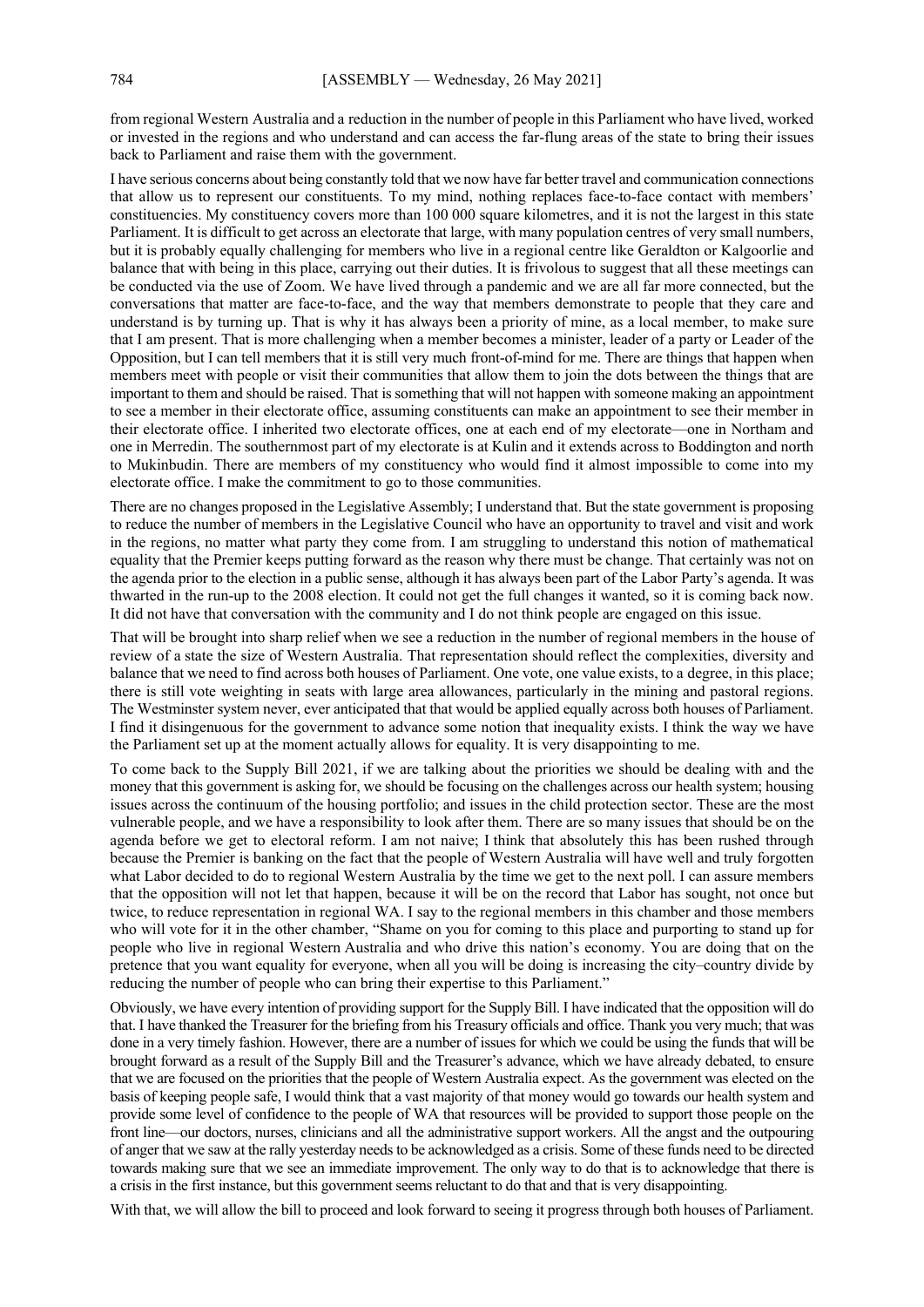**MR P.C. TINLEY (Willagee)** [1.42 pm]: It is with great pleasure that I rise to speak for the first time in the forty-first Parliament, along with so many who have preceded me since the opening of Parliament. I would like to acknowledge and congratulate all the new members in this place and in the other place. In doing so, I also acknowledge the 11 members of this place who did not retire at the last election but did not return; they are the fallen in political terms. It highlights for all of us the fickle nature of both politics and this place. Giving a valedictory speech is indeed a privilege and never guaranteed, and there are members who never had that opportunity, even those who had significant years of service in this Parliament, so I acknowledge them and honour their service to this place and to their communities.

I would also like to take the opportunity in this general debate on the Supply Bill to thank my constituents who have again returned me in greater numbers than in previous elections. I am deeply grateful for and, as is so often said in this place, humbled by the support I have been given in my community, even in my absences when I was a minister of the government and was basically missing in action during those periods because of the commitments that are made when a member joins cabinet. I would also like to thank my electorate staff, particularly Peter Feasey, who has been with me for over 10 years now—the curmudgeon of the south, as he is called. He is deeply loyal to the party and to the outputs of this government and the labour movement.

I also note the quality of speeches in this place by the new members who have joined this chamber. They were singularly very impressive. When I was talking to the member for Forrestfield, we both reflected on the various cohorts. I came in 2009, relevant to the 2008 cohort, and he came in the 2017 cohort. I have to say that the quality of the contributions of the new members and the life experiences that they are prepared to deliver for the people of their communities and the whole state leave those of our two cohorts for dead.

AsI have said and will continue to say, being in this place is a deep privilege. There are approximately 2.6 million people in the state of Western Australia, yet only 59 of us sit in this place. That of itself is an honour that I will never ever forget. That of itself is a call to service that none of us should ever ignore. Even further than that, 17 members of both chambers get to serve in cabinet, and that is a singular honour that I am proud to have shared in. To serve in cabinet, and serve beyond just my electorate, from 2.6 million people is an immense experience that I will never forget and will be grateful for for the rest of my days.

If nothing else, as members might have detected, we are leaseholders of these seats. In fact, in heritage terms, we often talk about bricks and mortar as being the foundations of the natural heritage or the natural environment, but there is another heritage—that is, the lived heritage. This building, which was opened in 1904, has been continuously occupied by the very people it was designed for—us, as members of Parliament and representatives of our electorates. We are sitting in seats that have been continuously occupied for all that time since that period. That of itself is a deeply grounding thing for me. Somebody has been sitting in our seats, representing these electorates, for that entire time. Each member is but one person passing through that heritage, so members will come and go. In that time, I have paid very careful regard to the sorts of things I want to achieve in this place, and some of those have in part been achieved, but there is yet more to do.

If I could give some gratuitous advice to new members, it would be that they are entitled to, and, in fact, are expected to, have an agenda for the sorts of things that they want to achieve. Members may not yet know what that is. They may be working that out, but it will come to them, if it has not already. Some people may have been thinking about politics and about the change that they want to create in their community and in their life and have come here with a very well formed set of ideas that they want to pursue. If members do not have an agenda, they are going to have an empty time, and the emptiness will come in reflection in the years after they leave this place. Several members in the other place had only one term; they had only four years as a member of Parliament and they had the balance of power. They needed only one vote to move to the government benches and they could have created all sorts of outcomes from their ambitions, but not one of them took the opportunity to seize the moment and achieve a certain outcome or a change for their community from their agenda that would have delivered a better Western Australia. Instead, in robotic fashion, they just followed like zombies, voting with the government in some misbelief that they were going to get—I do not know what—some trinket in the cargo cult context fall out of the sky for them.

That is a salient experience for each and every one of us. We are leaseholders; we are temporary occupants of these seats, so we need to have an agenda. But where do we get our agenda from? I was given cause to re-read my inaugural speech, which I have not done for 10 years, and in it are the seeds of the sorts of things that formed my agenda. It is quite interesting that that insight in my own inaugural speech has actually played out for me in those 10 years.

As I say by way of advice to new members in this place, they should look at what they said in their inaugural speech and from that they will find the kernel of opportunity for themselves and they can pursue that agenda through many devices. They do not need to be a cabinet minister to achieve the objectives that they might set for themselves. They can do it through the very seats that they occupy. There will be an opportunity to, and an expectation that they will, make spoken contributions in this place, which is of itself a method for change. Our ministerial colleagues are first among equals in that context. They occupy a seat just like other members and they occupy a cabinet chair in addition to that. They are our colleagues and they are, like each and every one of us, approachable and ready to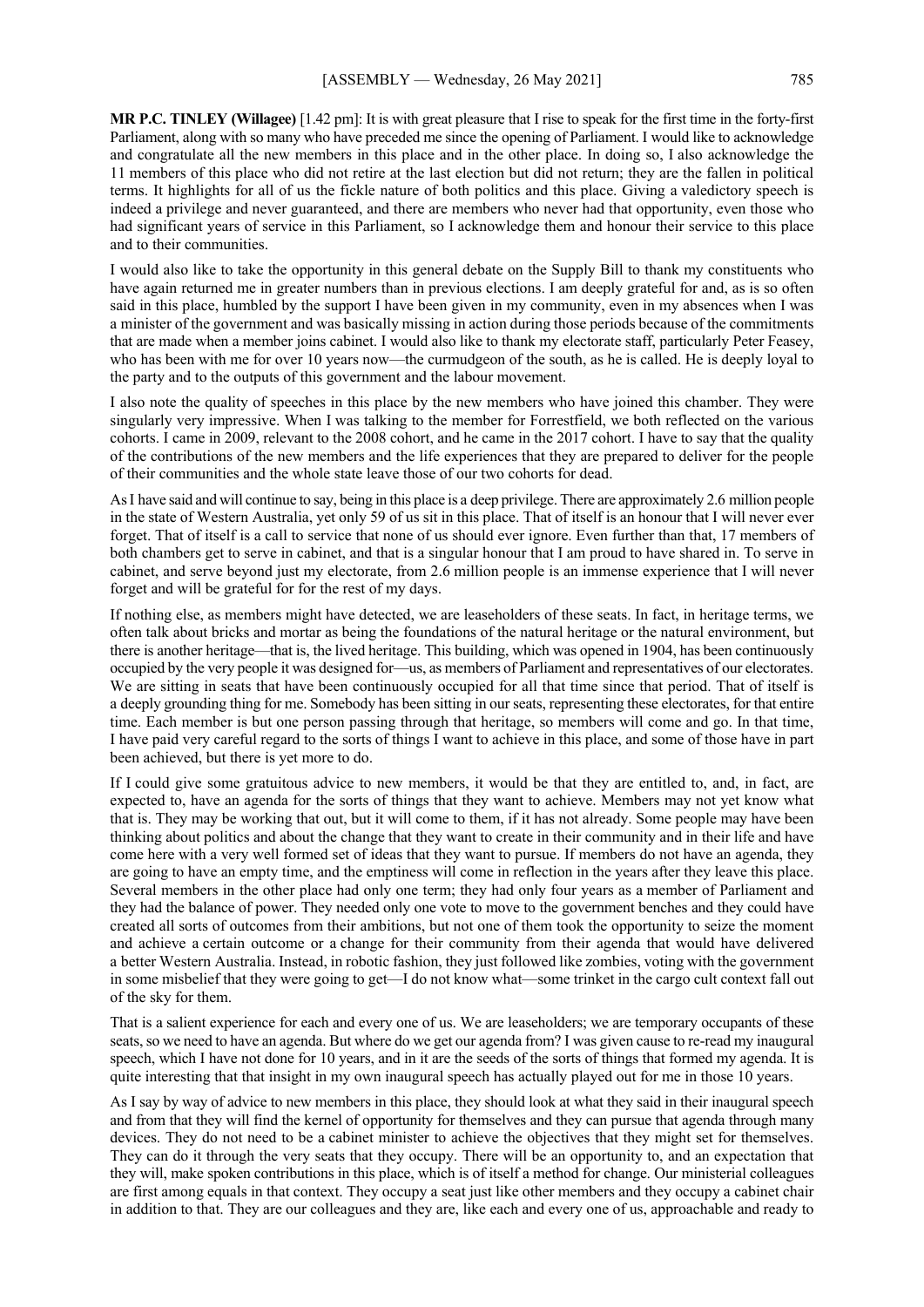serve all of the constituency that comes with being a minister. Obviously, it goes well beyond the geography of their seat to an extended version of a constituency, which comes under the portfolios they hold. Ministers are extremely open to approaches from members about the sorts of things they want to achieve.

The other area is the committees. We have installed today across the road the committees for the lower house. They are ready to go and they will start cranking out the sorts of things they have done for time immemorial. There is an opportunity for members, even if they are not a member of a particular committee, to take an interest in the things that any one of those committees might be inquiring into. Members can approach their colleagues, particularly the committee chairs and deputy chairs, to see whether they can join the committee for a specific hearing. Members can attend a committee hearing and listen in. In fact, they can even be co-opted by a motion in this place to be a member of a committee for a particular part of an inquiry, so devices are available to do that. Members can lobby to have their particular issue investigated and considered by a committee. They do not always conduct a yearlong inquiry. In fact, there are many short inquiries and committees can look into several issues at the same time. I implore members to consider the committee system. It provides a wealth of experience, advice and opportunity to have one's agenda heard and articulated and, in fact, improved upon.

When I reflected on my own experiences in the past 10 years, I realised that the only true opposition to us is time time to get things done, time to get an agenda together, and time to lobby and deliver it. As the man Keating himself said, "We all go out in a box." That is no different for any of us. In electoral terms, we will go out in a box and we do not necessarily get to choose the timing of that.

I have already noted from some new members how boring this place is and how hard it is to sit here in the worst economy class seats you will ever sit in. It is a difficult place to sit and hear the drudgery of the daily routine as it flicks past in a cadence that is like watching grass grow. But I will tell members this now: the days are long but the years are short. It will be the 2025 election before any of us knows it. That was said in the last caucus after the 2017 election. The Premier was at pains and is continuously at pains—he is like a cracked record—telling people that the campaigning, activity and action starts the day after we are elected. I completely endorse the point he makes that we will be at the next election before we know it. Those with children of a senior age, particularly those in their 20s, will reflect at their next birthday party and ask, "Where did that time go?" It is very much like that. We foster a child of ideas, if you like. It will grow and graduate before we know it. We do not want a stunted growth, that is for sure!

AsI reflected on my inaugural speech, I noted that I made a great feast of talking about the bedrock of the economy of Western Australia entrenched in the resources sector—entrenched generally in the natural endowment of the state of Western Australia in all its forms. I am not talking just about the resources of the rocks and crops—the things we take off and out of the land—but about the living heritage, what a wonderful place it is, and the liveability of this great place and, quite frankly, its gift from a mystical body that gave us this opportunity to be here in Western Australia in our time zone, at this time, when the greatest economic opportunity exists three to four hours' flight time to our north. It is not on the east coast, not anywhere else, but directly to our north. I commented in my inaugural speech about the cultural impact of the greatest of those resources that we extract, and that is iron ore. The cultural overhang and penetration that that red rock has on our community never ceases to amaze me. Like everyone here, I do street corner meetings from time to time. It has become a bit of a plaything of mine to introduce iron ore as a concept when talking to the group of six or so who turn up for the meeting. When I raise the idea of iron ore, it never ceases to amaze me how somebody in that pack of five to seven people know the exact price of iron ore. Where else in Australia can we gather citizens on any spot in any place on a street corner and they would naturally know the price of iron ore? We are inextricably linked to the red rock. It has created the greatest single transformation in two generations of wealth for us and our children as they come after us.

That also has a downside. The expectation that this behemoth that is the resources sector, particularly iron ore, will deliver forever and ever the quantum of profit and dividend in all its forms, in both jobs and cash in kind, as they say, is a fallacy. In large part, we have been sucked in silently, walking towards the idea that it will forever be the goose that lays the golden egg. I am here to tell you that that is not the case and that is something to which we need to give absolute regard. We in this place—not just those in cabinet, but all of us—need to understand not only the cultural connection that everybody in Western Australia has to iron ore particularly, and the resources sector generally, but also where it will take us if we do not consider the possibilities that one day it will end. Yes, I am talking about the end of iron ore. I know that might sound a bit controversial and a little precipitous, but it is the kind of thing we should be talking about in order to alert people to the two stems of resistance. One is the embedded cultural belief that it will be forever—not by us who think and look at these things, but by those in our electorates who go about their lives and try to improve their lot, looking after their families and participating in this great economic opportunity.

**Mr V.A. Catania**: Member, do you think we should be charging more for our iron ore?

**Mr P.C. TINLEY**: I have many, many views, member for North West Central, but some that I will articulate in my own words in my own way. We extract enormous dividend from both iron ore and all the other extractive industries. It is incumbent on us to look over the horizon at what change and disruptors are coming.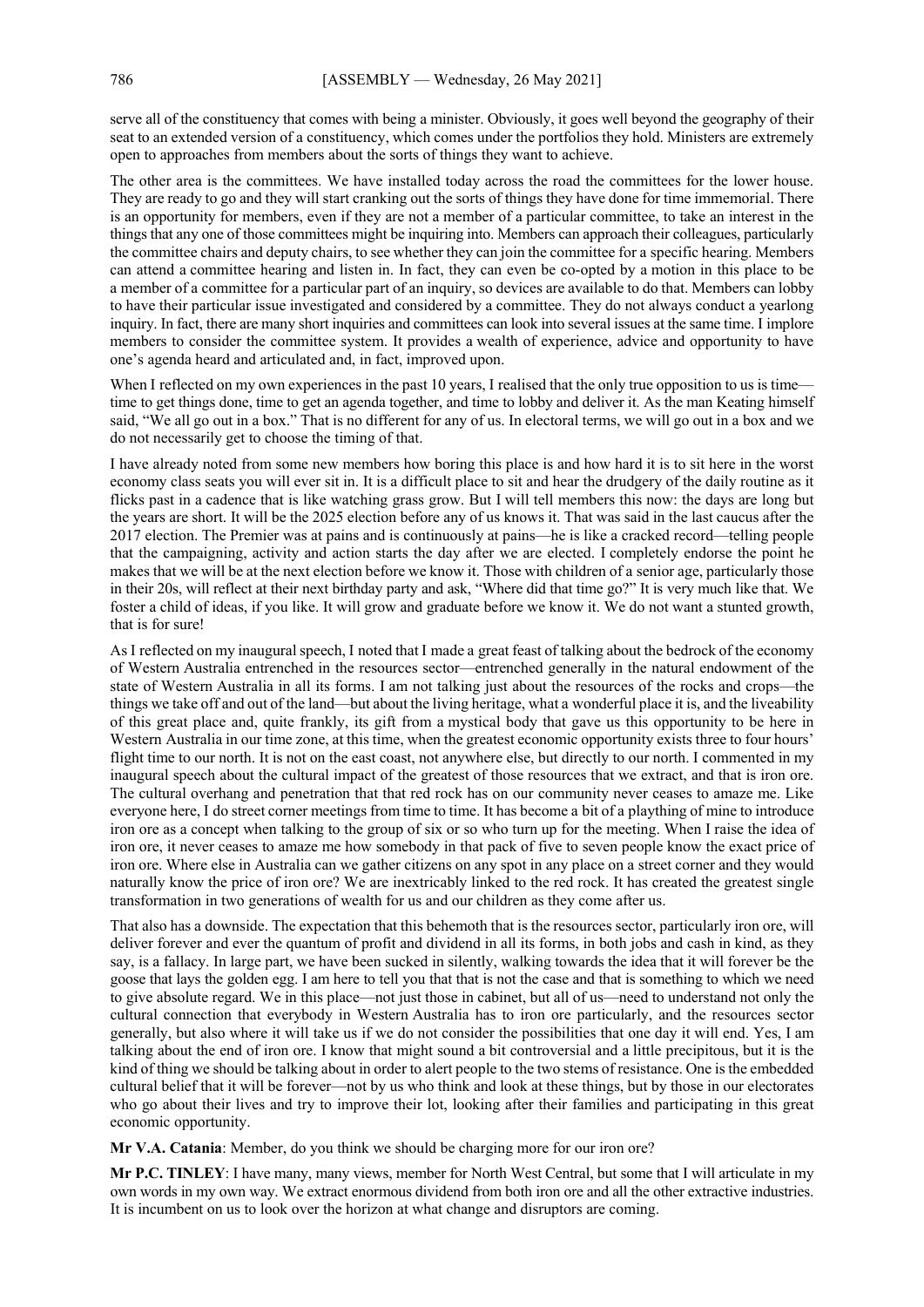The second thing I am talking about is the structural changes that will happen in the global supply of iron ore to which we have to give regard. I am not able to put here in exact detail when and where and what the circumstances will be for that. However, if people think the state is extracting an infinite resource and it will go on forever, they are delusional. It will end. How it ends and the circumstances of its change is something that we need to be focused on because we need to be able to create a circumstance that allows us to transition. The things that do and will influence the nature of the change in our largest extractive industries are manyfold. They are sometimes accelerators and complementary.

A lot has been made about the advent of Simandou, which is a 110-kilometre iron ore range in the West African country of Guinea. It has some of the richest deposits of iron ore ever seen on the planet. It is something like 65 to 66 per cent Fe. It represents a singular ore body that is quite a disruptor. In its mature state it could account for as much as seven per cent of global supply. The problems with getting Simandou to market are manyfold, not the least of which is the 600-kilometre rail line that will have to go through Guinea to the proposed port, Matakong. The other issue is the \$18 billion it will take to produce the port, rail and mine infrastructure required. They are not insurmountable issues because they are simply engineering issues. There is also the issue of sovereign risk that is resident in some African countries; again, that is not insurmountable. Where desire meets capacity, it has found it in the partners between Rio Tinto and Chinalco, which own two of the lots in that Simandou project. They will invariably link up with the other two lots and collaborate in a joint venture for the construction and delivery of the infrastructure. The other two lots are owned by the Singaporean conglomerate of investors. At some point in the future, it is going to represent an enormous opportunity for us.

We can look at what we can do to create a set of circumstances that will provide a future for our kids and their kids. It is incumbent on every one of us in here and on every individual in Western Australia to become alive to the issue not to panic or worry about things too much, but to have a weather eye on it. We have the opportunity to create the alternative—it is not an "either/or" conversation; it is an "and" conversation. It is not just a counterpoise industry for the resources sector; that is irrational. The resources sector is a \$115 billion behemoth. The next biggest industry sector for Western Australia is agriculture, at \$9 billion or \$10 billion. There is a triple-digit international business next door to an industry worth \$9 billion or \$10 billion. It has inherent risk. There are 2.6 million people in the state and we do not need too much whiplash in the resources sector to create the discomfort in the unemployment figures that we see from time to time in the commodity cycle. We have lived it. Basically, every seven years or so there is a commodity cycle. The property cycle follows it and employment naturally moves with it. We are not talking about making a counterpoise industry to the resources sector; we are talking about taking what has been good and extracting a dividend. Again, that can transition us to a diversified economy. Essential and central to that is ensuring that that diversified economy gives regard to what I refer to as the miracle of the time zone that we have been gifted in Western Australia. Between three and five-hour flights from Western Australia is the single largest growing consumer class in the world. Somebody is added to the genuine middle class of the world every five minutes in Asia. That is the opportunity that we need to hook up to, and we cannot diversify our economy without diversifying our markets.

Debate interrupted, pursuant to standing orders.

[Continued on page 799.]

#### **DISTINGUISHED VISITOR — HER EXCELLENCY MS ALICIA MORAL REVILLA**

## *Statement by Speaker*

**THE SPEAKER (Mrs M.H. Roberts)** [2.01 pm]: I would like to acknowledge in the Speaker's gallery Her Excellency Ms Alicia Moral Revilla, Ambassador of Spain, and guests. Welcome to the Western Australian Parliament. It is a privilege to have you here.

# **VISITORS — CAREY BAPTIST COLLEGE**

*Statement by Speaker*

**THE SPEAKER (Mrs M.H. Roberts)** [2.01 pm]: On behalf of the members for Southern River and Jandakot, I welcome in the public gallery the year 9 students from Carey Baptist College with their teacher Michael Scaddan, who is the great-grandnephew of John "Happy Jack" Scaddan, who was Premier of Western Australia between 1911 and 1916—the good old days!

# **QUESTIONS WITHOUT NOTICE**

QUARANTINE ADVISORY PANEL

## **120. Ms M.J. DAVIES to the Minister for Health:**

I refer to questions regarding the government's intent to form a quarantine advisory panel asked in this house on 5 May and again on notice on 6 May and 12 May. I ask again —

- (1) Who is the chair of the advisory panel?
- (2) Who will be on the advisory panel?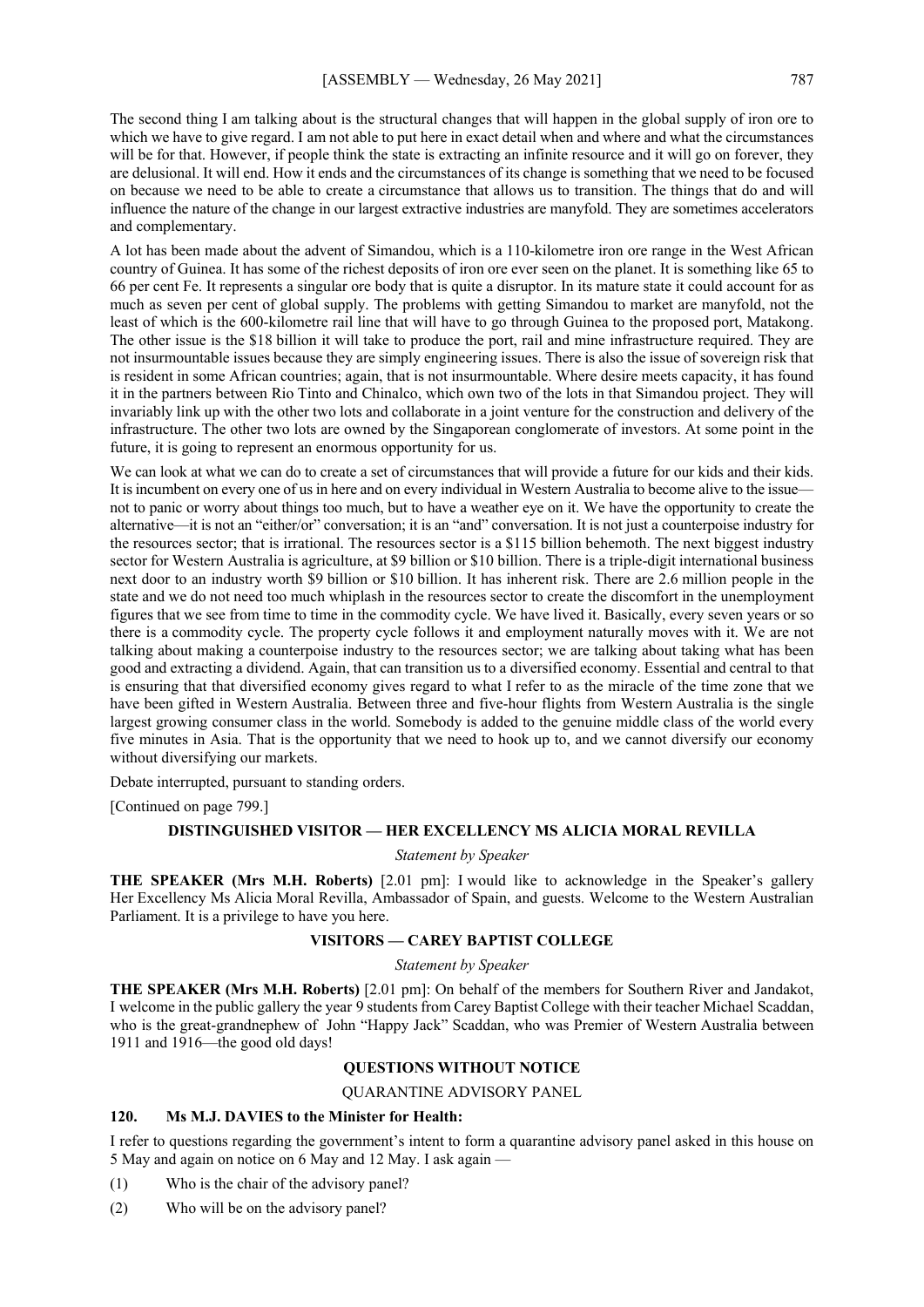- (3) What are the terms of reference?
- (4) How often will the panel meet and report to the minister?
- (5) Will the panel's progress in assuring the implementation of the improvements to the quarantine system be published and made public?

# **Mr R.H. COOK replied:**

(1)–(5) I do not have any additional information to provide the member, but I am happy, if the Leader of the Opposition is prepared to put the question on notice, to get the full details for her.

# QUARANTINE ADVISORY PANEL

# **121. Ms M.J. DAVIES to the Minister for Health:**

I have a supplementary question. Can the minister clarify that for the fourth time he is unable to answer a question on the Quarantine Advisory Panel that he advised he would form in response to the Weeramanthri report in relation to the most important part of protecting Western Australians as part of our COVID response?

# **Mr R.H. COOK replied:**

Just to clarify, and I think I have made this statement in the past, when I referred to the Quarantine Advisory Panel, I was really talking about the Weeramanthri report and not the Quarantine Advisory Panel. That is why the Premier provided further information in relation to the Quarantine Advisory Panel, which is in the process of being established. This is under the guise of the Department of the Premier and Cabinet. I am sure that the information with regard to the operations of the Quarantine Advisory Panel will be announced in due course.

# PLANNING REFORM

# **122. Ms S.E. WINTON to the Minister for Planning:**

I refer to the McGowan Labor government's historic reform of Western Australian planning laws. Can the minister update the house on how these reforms have not only supported sensible development, but also helped create local jobs and drive economic activity; and can the minister advise whether she is aware of any attempts to oppose this government's responsible, fair and sustainable approach to the planning system?

# **Ms R. SAFFIOTI replied:**

I thank the member for the question. Of course, today is a momentous day.

**Mr W.J. Johnston**: Happy birthday!

**Ms R. SAFFIOTI**: Thank you. Of course that is true, too.

A year ago, we sat in this chamber debating planning laws until 12 o'clock at night. We were debating once-in-a-lifetime planning changes to streamline the system and support the economic recovery from COVID. These reforms are working. I acknowledge and thank the now Minister for Local Government for his help in bringing in those planning changes. We created the new state development assessment pathway. There are 48 projects worth more than \$4 billion currently under discussion. Six projects worth more than \$200 million have already been approved. We have reduced red tape. Now, people undertaking a minor backyard modification—a cubbyhouse or a pergola do not need planning approval. We abolished change-of-use applications —

## **Dr D.J. Honey** interjected.

Several members interjected.

**The SPEAKER**: Order, please!

**Ms R. SAFFIOTI**: We abolished change-of-use applications for a series of small businesses wanting to change the use of their premises to adapt to the local economic environment. We have reduced the number of development assessment panels from nine to five, to improve consistency, governance and transparency. We have also improved and made more consistent the level of community engagement and discussion.

Of course, members on the other side—or in the other corner!—opposed it. The person leading the charge, as we have heard today, was the Leader of the Liberal Party, the member for Cottesloe. The sky did not fall in, member for Cottesloe! The reforms are supporting economic recovery. We know that the Leader of the Liberal Party wants his policies and the planning system to be stuck in the 1960s. Some of the announcements made recently about the chairs of the Liberal Party's policy subcommittees to take new ideas to the next election should not surprise anyone. We have a chair of the planning, transport and infrastructure committee who, among other things, was a member of the Liberal government that shut down the Fremantle rail line and who opposes all density in the suburbs. We have a chair of the law and intergovernmental committee who has opposed every single COVID measure introduced by this government —

[Interruption from the gallery.]

**The SPEAKER**: Order, please!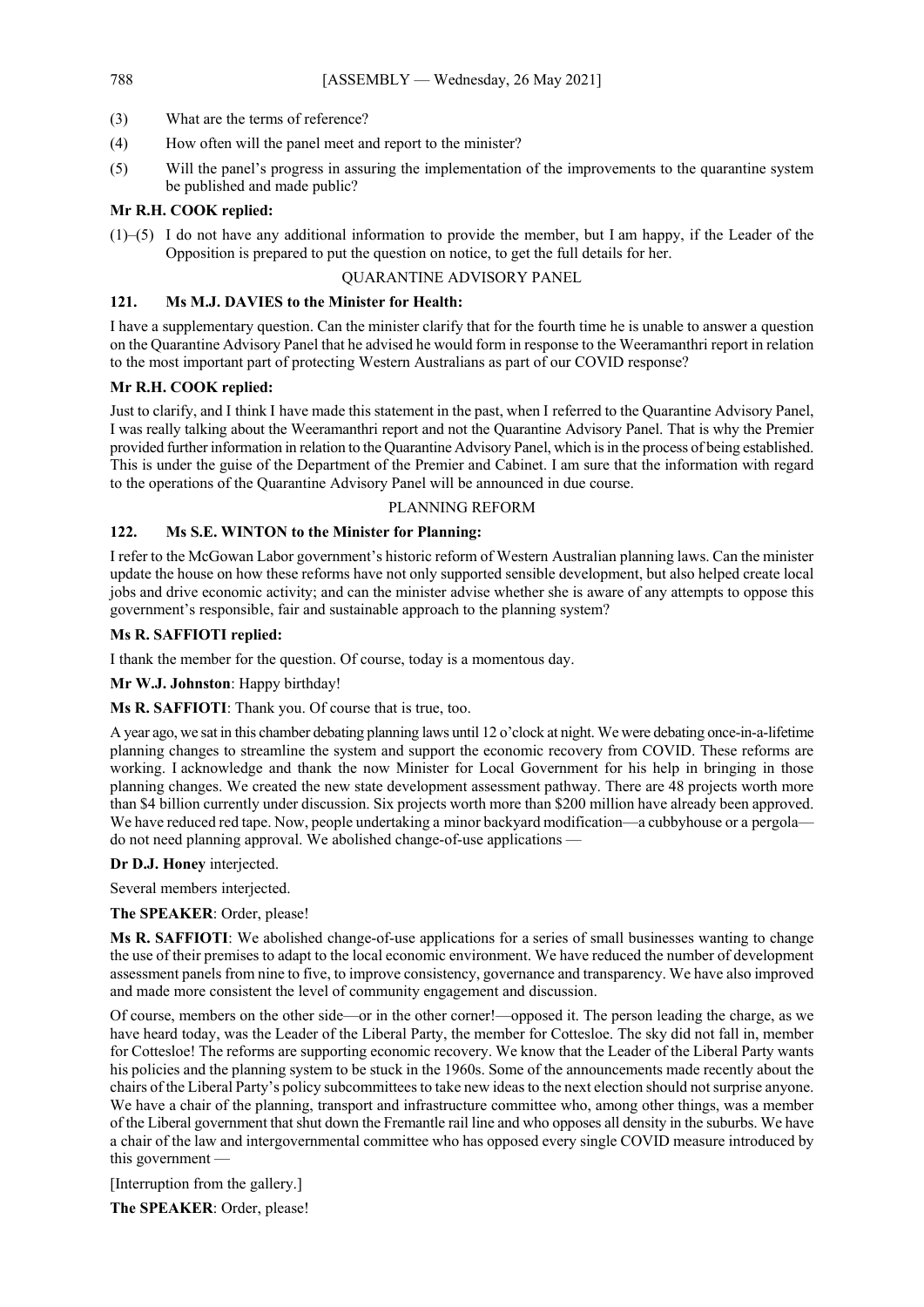**Ms R. SAFFIOTI**: That was an unexpected contribution from the gallery—not a supporter of planning reform!

We have a chair who compared the Premier to the president of Palestine and argued for the borders to come down. The chair of the foreign affairs and defence subcommittee opposed John Howard's gun control laws and believed public schools —

# *Point of Order*

**Dr D.J. HONEY**: I believe that the minister is well off the topic of planning laws.

**The SPEAKER**: Thanks for your suggestion. I will ask the minister to bring her answer to a conclusion, but there is no point of order.

# *Questions without Notice Resumed*

**Ms R. SAFFIOTI**: The chair of that committee opposed John Howard's gun control laws and believed public schools were brainwashing kids into being gay. These are the representatives of the modern Liberal Party! These are the people entrusted by the Liberal Party to bring forward new policies to take to the election! They are stuck in the 1960s, just like the Leader of the Liberal Party in this chamber.

# PINDAN GROUP — GOVERNMENT CONTRACTS

# **123. Mr V.A. CATANIA to the Minister for Housing:**

I refer to the \$35 million regional maintenance program awarded to Pindan and reports the company was trading insolvent before administrators took it on.

- (1) When did the department become aware that Pindan may have been trading insolvent?
- (2) Does trading insolvent constitute a breach of a contract held by Pindan with the Department of Housing; and, if not, why not?
- (3) Does the minister consider the state government liable to pay subcontractors for the work they have undertaken for the department?

# **Mr J.N. CAREY replied:**

(1)–(3) I thank the member for the question. I think everyone in this chamber is acutely aware of the current plight of subcontractors in relation to Pindan. All of us are sympathetic to their cause, contrary to what the member said in Parliament last night. The reality is that we still have a contract in place with Pindan under the EY administrators and that is our key focus. That contract is in place right now and operating. Our key focus is to ensure that works continue for those homes across the Pilbara, the midwest and the member for North West Central's region. I think everyone agrees that the critical aspect is that we ensure that we continue those works. Some of those works are emergency works that are required within eight hours or there will potentially be a threat to a tenant's life. My agency has established a dedicated team, with Finance, to first of all ensure that continued delivery. We have obligations under this current contract in regard to completed works.

I want to be clear on the checks and balances. This contract was inherited from the former government in 2014 and —

**Mr V.A. Catania**: Renewed under your government.

**Mr J.N. CAREY**: It was inherited, I think, from a Nationals WA minister, by the way. Checks and balances were put in place in regard to this matter. First of all, there was a requirement to pay subcontractors strictly within 14 days of receipt. There was a requirement, as is standard across many industries, to submit a stat dec with supporting evidence. The agency would go out and check that works had been completed. Pindan submitted its stat dec for the work in March, but, of course, by the time it got to April, we were then notified by EY regarding the administration. We are doing everything within our capacity as an agency, as a government, to ensure that those works continue. Of course, creditors' outstanding payments are governed by commonwealth insolvency laws and that will see that process through.

# PINDAN GROUP — GOVERNMENT CONTRACTS

# **124. Mr V.A. CATANIA to the Minister for Housing:**

I have a supplementary question. Does not trading while insolvent constitute a breach of the contract held by Pindan with the Department of Housing; and will the minister instruct the department to urgently re-tender asset management contracts held by Pindan to ensure that tradies and subcontractors have the confidence to continue taking on government work?

# **Mr J.N. CAREY replied:**

The member appears to have asked that I reveal legal advice. We have an existing contract still remaining with Pindan. The member is asking me to now go out and breach that contract and be subject to potential legal action, to solicitors —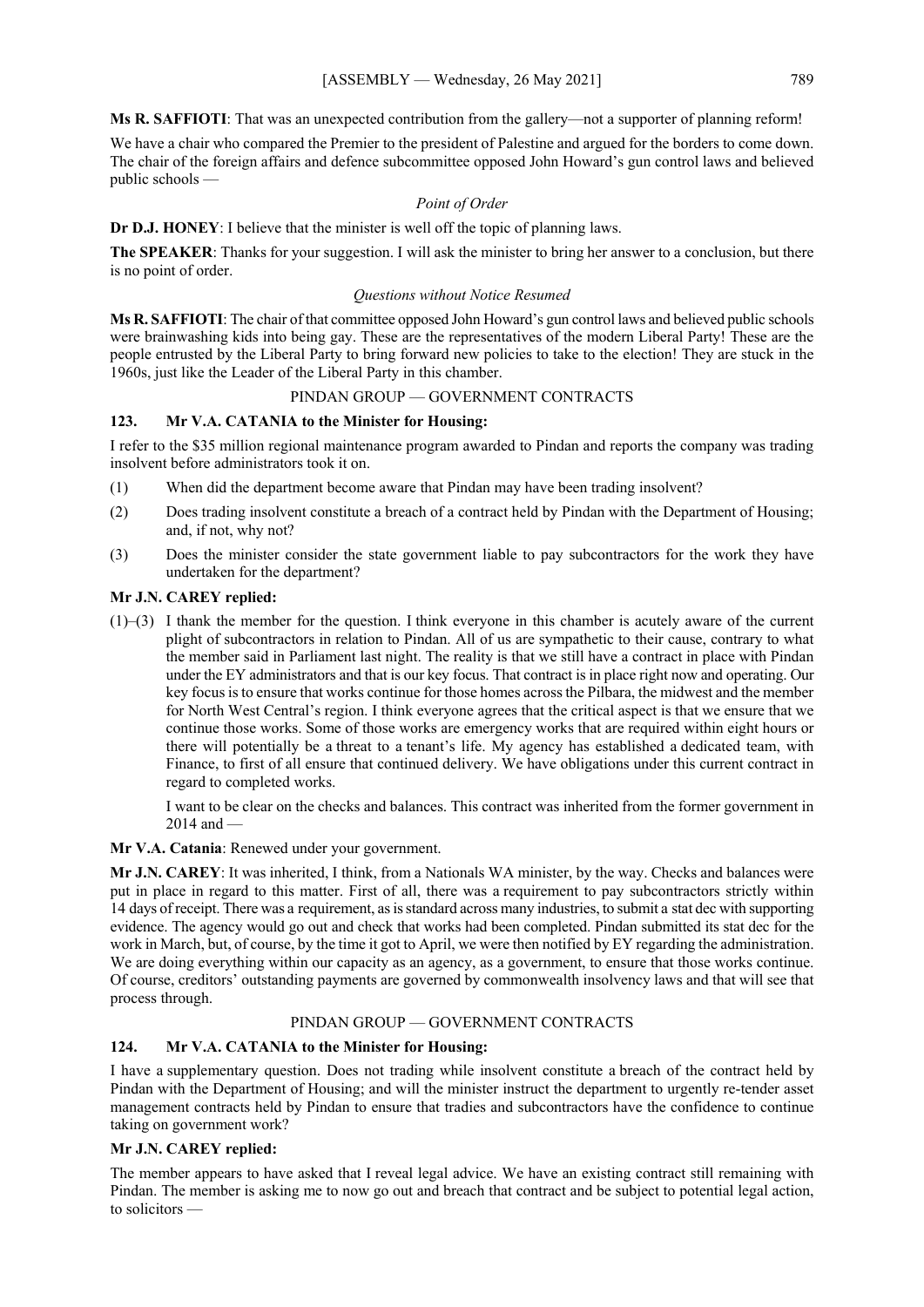# **Mr V.A. Catania**: What about subcontractors? Does no-one care about them?

Several members interjected.

**Mr J.N. CAREY**: I do not have the time or the crayons to explain this for the member. The member clearly does not understand that we are bound by commonwealth insolvency laws that are in place and that will deal with outstanding payments to creditors.

# ST JOHN AMBULANCE — COUNTRY AMBULANCE SERVICE

# **125. Ms A.E. KENT to the Minister for Health:**

I refer to the McGowan Labor's government \$10 million investment announced last week to support local paramedic teams and volunteers across regional Western Australia. Can the minister outline to the house what the investment will mean for our Country Ambulance Service and the important work it does in putting patients first?

# **Mr R.H. COOK replied:**

I thank the member for the question. It is a very good question. As the member knows, our Country Ambulance Service is one of the great parts of our regional healthcare system. Volunteers right across this great state who provide a vital service for everyone in the community deserve to be supported, and the McGowan government is seeking to support them further. I was very proud that last week I was able to announce a \$10 million boost for ambulance services, which includes money to recruit paid paramedics in nine regional centres to further strengthen country ambulances and provide better on-the-ground support for local volunteers. Recruitment is underway for 25 additional paramedics to expand the current workforce and support local volunteers. I am very happy to tell the member for Kalgoorlie that of the 25 new recruits, five will be located in Kalgoorlie, another five have been allocated to Bunbury and the balance is allocated across Laverton, Meekatharra, Karratha, Newman, Merredin and Narrogin.

This \$10 million investment also will be used to develop new solutions to improve how non-urgent patients are transferred between hospitals. As we know, one of the difficulties with volunteer services is that they will often be called out for an emergency and will take that patient to a regional hospital and then, after they have returned home and got their kid off to sleep and are about to go bed to get some well-earned rest, they will be called out once again to undertake a hospital transfer. To support them with these non-emergency transfers is an important aspect of this well-earned investment.

This announcement is in addition to \$9.2 million that we committed last October for three paid paramedics and six new ambulances in the Kimberley. This funding will help enhance access to care and patient flow across all regional Western Australia through the improved coordination of services. These commitments come from *The Country Ambulance Strategy: Driving equity for country WA*, which we released in November 2019. This was the most extensive community consultation process in the development of new strategies for the Country Ambulance Service. It is a great piece of work and one that I was very privileged to be involved with.

An election commitment that will be progressed in this term of government is for a further \$30 million to be used to provide additional paramedics in regional WA. That is expected to build upon the work already undertaken to date to provide further support to regions, where it is most needed. Collectively, these investments include a significant increase in the number of paramedics in regional areas. These investments will strengthen ambulance services, provide greater support to our valued volunteers and contribute to a sustained and innovative future for our country communities.

Our vollie ambulance drivers and paramedics do an incredible service on behalf of everyone in the community. They deserve our backing. These really important investments will make sure that we not only implement the country ambulance strategy but also continue to support our vollie paramedics.

## CHILD AND ADOLESCENT HEALTH SERVICE — AISHWARYA ASWATH

# **126. Ms L. METTAM to the Minister for Health:**

I refer to the *SAC 1 incident investigation report* into Aishwarya Aswath's death, and I quote from page 11 —

… concerns regarding workforce shortages, acuity and increasing patient presentation numbers had been formally and specifically presented to the Medical and Nursing stream leadership group and members of the Executive team on a number of occasions from October 2020.

It also states —

… data was presented to illustrate the concerns, specifically concerns around the safety of children in the waiting room.

Will the minister now commit to tabling all those presentations, meeting notes and data?

## **Mr R.H. COOK replied:**

I am advised that the Child and Adolescent Health Service is unable to identify a presentation or report given at a meeting in October.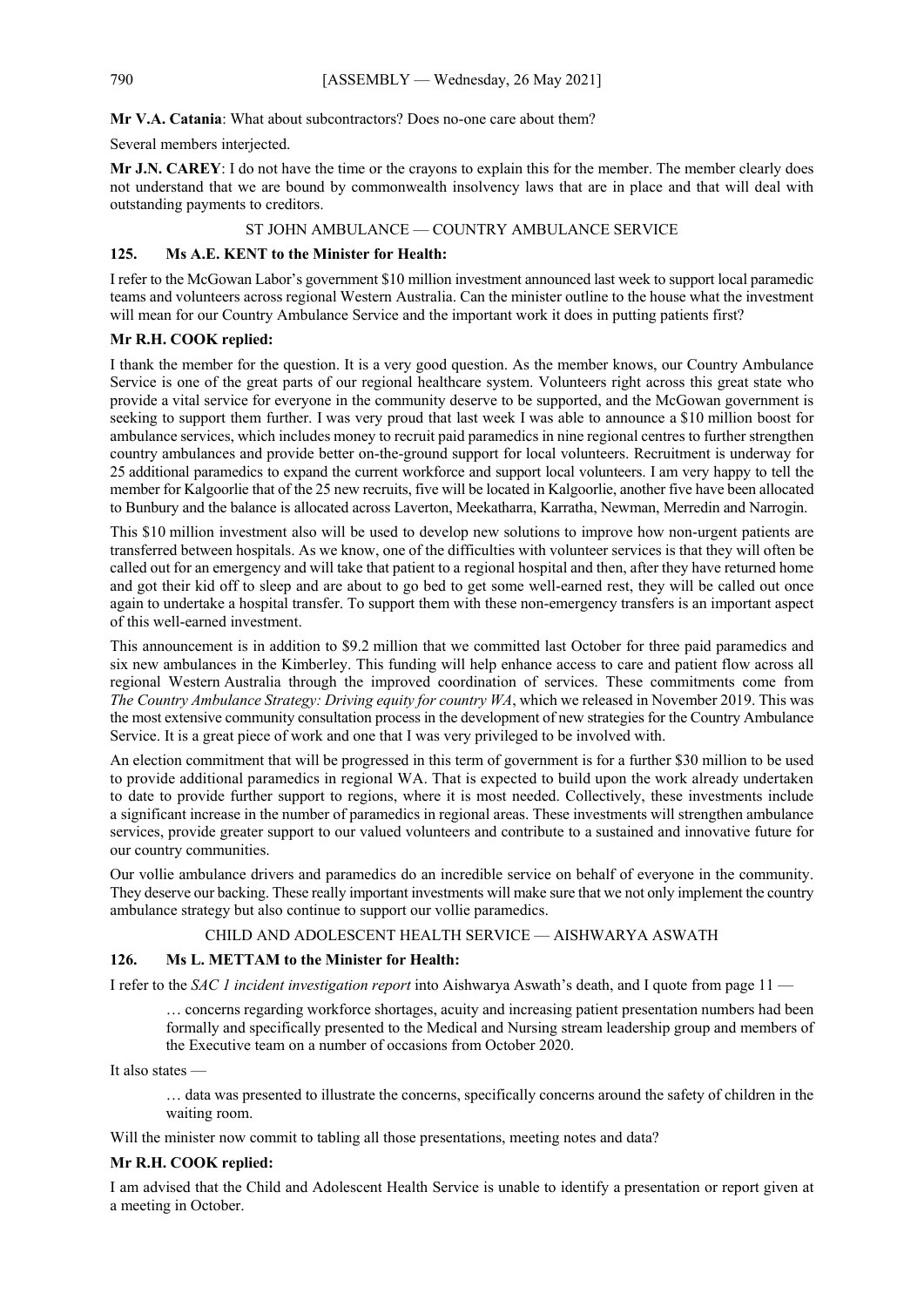# CHILD AND ADOLESCENT HEALTH SERVICE — AISHWARYA ASWATH

## **127. Ms L. METTAM to the Minister for Health:**

I have a supplementary question. How is it possible that the minister is unable to find the presentation and data provided to the executive given that they are specifically provided in the root-cause analysis that was presented to the panel?

# **Mr R.H. COOK replied:**

I know that the root-cause analysis made an observation about team meetings that occurred since October 2020. I do not doubt that those team meetings occurred. I know that a lot of work was undertaken to make sure that we continue to build the amount of resources available right across our hospital system. These meetings would have been going on in hospitals right across Western Australia. I do not know of the actual data or presentations to which that report refers and neither does the Child and Adolescent Health Service. I do not doubt that some of the team leaders have probably done some work on this stuff and the development of their ideas, but there is not a formal Child and Adolescent Health Service document to which the root-cause analysis panel referred.

## TOURISM — STAY, PLAY AND SAVE CAMPAIGN

# **128. Mr S.N. AUBREY to the Minister for Tourism:**

I refer to the McGowan Labor government's significant support for the WA tourism industry throughout the COVID-19 pandemic, which has included incentives and discounts for Western Australians. Can the minister outline to the house what the government's significant support package, including its Stay, Play and Save program will mean for businesses and jobs in Western Australia's tourism industry?

## **Mr D.A. TEMPLEMAN replied:**

I thank the member for Scarborough. Many people would not know that the member for Scarborough spent most of his childhood in Mandurah, so he is a Mandurah boy. Now he is the champion of Scarborough.

It is great to have a question from the member for Scarborough because this is an important program. As we are aware, COVID-19 has impacted on tourism in Western Australia, as it has across the world. Of course, we are doing so very well in many parts of our tourism sector, including, of course, in the regions with the Wander Out Yonder campaign, which the former Minister for Tourism launched last year and which has been an outstanding success. One thing that we have found in Perth in particular is that many of our hotels have midweek occupancy rates that are lower than we would want. Yesterday, I launched on the back of a trike, with a couple of likely looking "trikists"—for want of a better word—the Stay, Play and Save campaign. I do not know whether "trikists" was the correct word! I launched the second phase of the State, Play and Save campaign, which is focused very much on enticing people to book a midweek stay for two or more nights in hotels in metropolitan Perth and its surrounds. That will support not only those hotels with bed numbers, but also, through this second phase of the campaign, a number of our tourism operators who operate within the Perth CBD and its environs. In addition to the two nights, people will get \$200 off their booking. They will also get two vouchers that allow them to have a mystery experience. I can tell members that there are some great experiences as part of this package.

Several members interjected.

**Mr D.A. TEMPLEMAN**: I seek protection from my own side!

People can have a great experience on the trikes that I rode yesterday or go on a segway tour.

Several members interjected.

**Mr D.A. TEMPLEMAN**: I am from Northam, so I pronounce things differently!

Segway tours. They can go on an Eat the Street walking tour. That is a great tour. I talked yesterday with the young lady who explained that. It was a great experience. People will also get a meal at each of the 40 participating hotels, including in the member for Scarborough's electorate at the Ramada By Wyndham VetroBlu Scarborough Beach, which is a great hotel.

**Mr V.A. Catania**: You're struggling with this portfolio as well, aren't you?

**Mr D.A. TEMPLEMAN**: Pronunciation was never my greatest strength.

This is a very important initiative for the tourism industry and for Perth in particular. Weekend bookings in our Perth hotels are going well, but we want to get people out into our city hotels midweek, and the Stay, Play and Save campaign is focused on doing that. The first phase of the campaign was very successful. We saw an increase in bed numbers of several thousand as part of that program and we want to keep doing that. I ask the member for Scarborough to entice all his friends and family from the great regional City of Mandurah to make a midweek booking. I ask all members to do that because that will support our hotel industry in the Perth CBD and its environs, our excellent experienced tourism operators who operate in Perth and the Western Australian economy.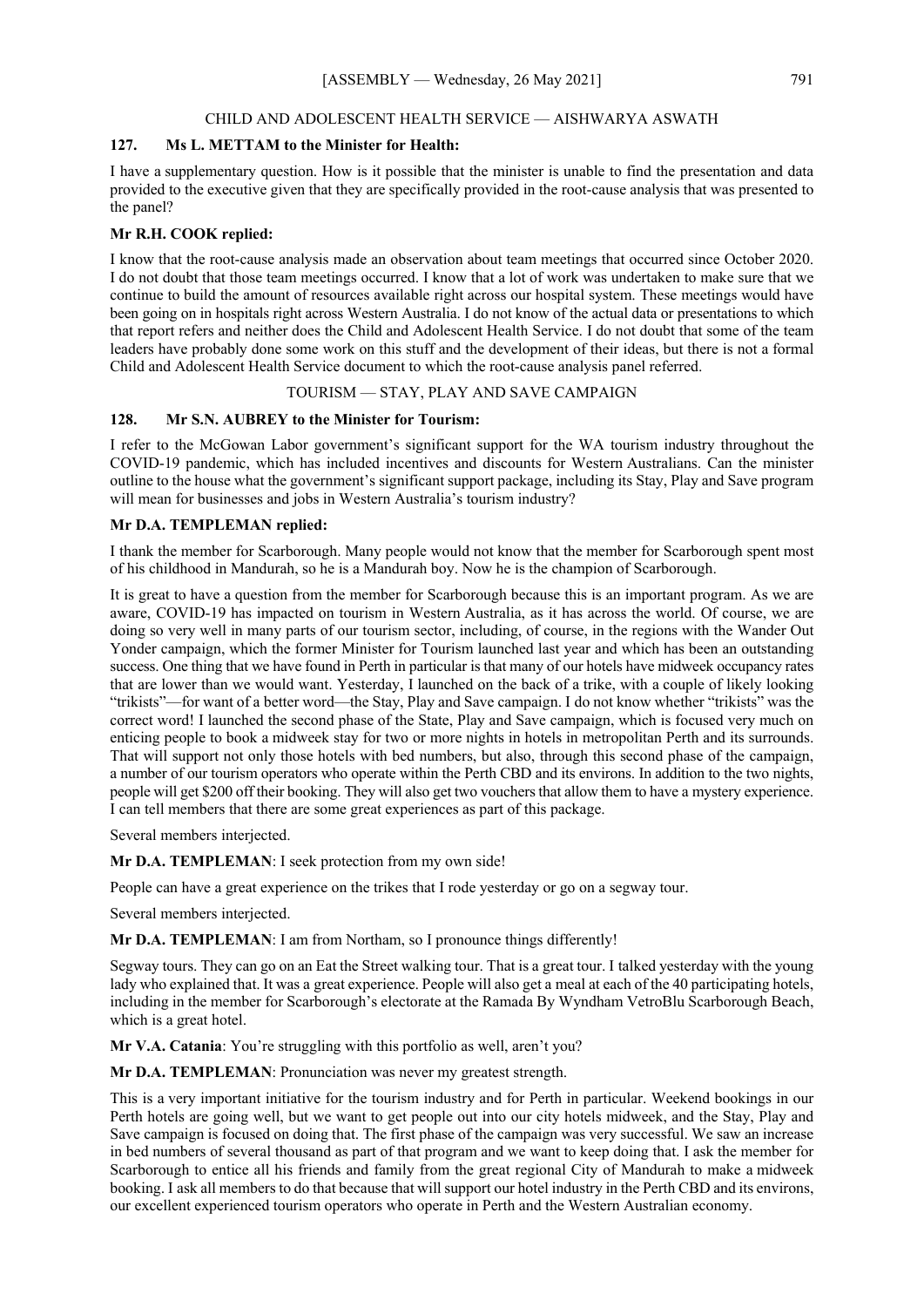# CORONAVIRUS — AGED-CARE FACILITIES

# **129. Dr D.J. HONEY to the Minister for Health:**

I refer to the health direction issued on 27 April 2021 that enabled union officials access to aged-care facilities but kept family members of residents locked out of the same facilities during the Anzac weekend COVID-19 lockdown.

(1) Can the minister confirm that he is a member of the United Workers Union, as identified in his annual parliamentary return?

Several members interjected.

**The SPEAKER**: Order, please. Members, we would like to be able to hear the questions and I would also like Hansard to be able to transcribe them. If I could hear the remainder of the question in silence, please.

**Dr D.J. HONEY**: Thank you very much, Speaker.

- (2) Did the minister declare a potential conflict of interest when engaging the Chief Health Officer on this matter?
- (3) Does allowing entry of non-essential workers such as union officials who can meet members outside the facility increase the risk of COVID-19 spreading to highly vulnerable residents in aged-care facilities?

# **Mr R.H. COOK replied:**

- (1) In answer to the member's first question, I am a proud member of the United Workers Union, and I admire the great work that it does.
- (2)–(3) In answer to the other aspects of the member's question, for the purposes of all the directions, family members were allowed to attend, as were advocacy services. That was entirely consistent with the directions that were put in place. I know that the Leader of the Liberal Party is prone to accusing various unions of being radicals and of taking on extreme policies and things of that nature, but the United Workers Union pales into insignificance compared with the extremism and the ridiculousness of the policy stance of the Liberal Party of Western Australia. Do not forget that this is the same political party that supported Clive Palmer when it came to tearing down our borders and trying to compromise the health and wellbeing of Western Australians. I think that the member for Cottesloe, the Leader of the Liberal Party, should reflect on the fact that nearly every advocacy organisation in this state was doing the right thing during the pandemic by making sure that they got behind the government, and in particular the Chief Health Officer, to make sure that we could chart a course out of this global pandemic. The one organisation that was out there pronouncing extreme views and actually compromising the health of Western Australians was the Liberal Party. I will stand behind any moderate organisation like the United Workers Union any day, particularly when it makes you guys look like a bunch of ridiculous fools.

## CORONAVIRUS — AGED-CARE FACILITIES

# **130. Dr D.J. HONEY to the Minister for Health:**

I have a supplementary question.

Is this not proof that the minister placed his union alliance above the safety of aged-care residents?

Several members interjected.

**The SPEAKER**: Order, members! It seems that about 50 people can answer this question, but I would just like the Minister for Health to answer it.

# **Mr R.H. COOK replied:**

Thank you, Madam Speaker. As I said, it was entirely consistent with the directions to make aged-care facilities available for advocacy services. From that perspective, there was nothing about the decision that the Chief Health Officer made that was inappropriate. As I said, I will stand behind any organisation that will actually propose responsible advocacy and put forward ideas that are consistent with and are an appropriate way of moving forward.

I note that the member for Cottesloe has been on the record fairly recently because of his extremist views around safe access zones and the idea that it is okay to intimidate people who are accessing legal medical services. Quite frankly, it exposes just how out of touch the member for Cottesloe is, which is the reason why it is just you and your mate who are sitting on the opposition benches.

## POLICE — RECRUITS — KIMBERLEY

# **131. Ms D.G. D'ANNA to the Minister for Police:**

I refer to the McGowan Labor government's commitment to keeping Western Australians safe through the delivery of the single biggest recruitment of police officers in the state's history. Can the minister outline to the house how this unprecedented increase in police numbers will support communities right across the Kimberley, particularly in Broome, Kununurra, Halls Creek and Derby?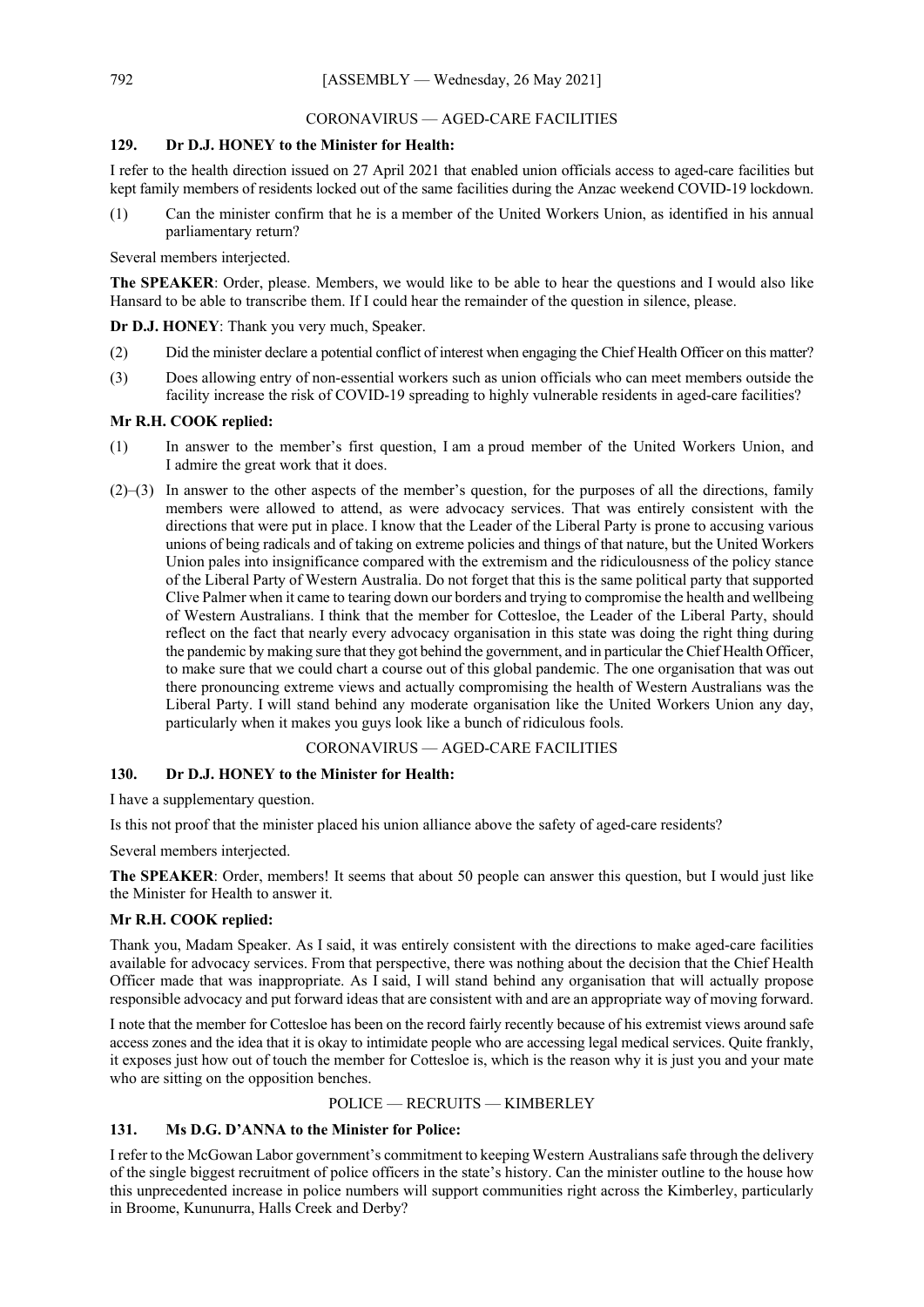## **Mr P. PAPALIA replied:**

I thank the member for Kimberley for her question and for her advocacy for her constituency. It is extraordinary to see the amount of energy she has already demonstrated in her role, and the incredible pressure she is applying to my office to ensure that she gets everything her constituents need. The member for Kimberley would already be aware that the previous Minister for Police delivered an incredible reduction in crime right across the Kimberley, from the time it peaked under the former government in 2016, of 8.5 per cent in Broome, 3.5 per cent in Kununurra, 17 per cent in Halls Creek and 7.7 per cent in Derby. That aside, the really interesting fact is that there are now 136 more police officers in the Kimberley than when the other side was in office. That is partly, but mostly. before the current commitment that we are delivering right now from this election: 950 additional police officers during this term of office; a 15 per cent increase in the police force in one term of government. That is extraordinary. It has never been seen before in Western Australia.

#### **Mr V.A. Catania** interjected.

**Mr P. PAPALIA**: It will result in better services to the entire state, including Carnarvon, when throughout the entire term of the previous government, when the very poor representative for Carnarvon was in office, not one single additional police officer was added to the region during eight and a half years. We have delivered an additional 6.5 FTEs since we came to office, which is part of the 950, if we include Carnarvon. The member for North West Central knows that. He was embarrassed by that fact, but he did not deliver.

There is more to come for the Kimberley. As part of the 950 police officers, there will be an additional 21 officers across the Kimberley, 10 additional officers in Kununurra, six additional officers in Derby, and three in Broome, including two youth policing officers, which is very important, and an additional two youth policing officers in Halls Creek. Our focus is on the concerns of reaching out to young people and ensuring that we keep them on the right path.

All that is great, but the member would be aware of one other factor that she has going for her in the Kimberley, particularly in Broome, because her office was a very avid advocate for this particular policing initiative. There was some concern a little while ago that police dog Hank may be required to come back to Perth for a little bit of retraining. I can confirm that Hank will remain in the Kimberley as a consequence of popular demand. The community of Broome in particular is very supportive of Hank and appreciates the contribution he makes.

The McGowan government has not only already delivered for the Kimberley, but we will also be delivering a lot more unbelievable, never-seen-before increases in police resources right across the state, including all across the Kimberley.

#### CORONAVIRUS — HOTEL QUARANTINE

## **132. Ms L. METTAM to the Minister for Health:**

I refer to the minister's commitment to implement by mid-May all the recommendations of the Glossop Consultancy ventilation review regarding COVID-19 spread in the Mercure hotel. Can the minister confirm whether all seven recommendations have been implemented; and, if not, why not?

## **Mr R.H. COOK replied:**

First of all, the member for Vasse has got it wrong again. We did not commit to implement all the recommendations of the Glossop report; we committed to implement all the recommendations of the Weeramanthri report, which is based on the Glossop report, but that is a small matter of technicality.

In relation to the Mercure hotel, I can confirm that we have not undertaken all that work because we are no longer in the Mercure hotel.

# CORONAVIRUS — HOTEL QUARANTINE

# **133. Ms L. METTAM to the Minister for Health:**

I have a supplementary question.

Several members interjected.

**The SPEAKER**: The member has a right to ask a supplementary. Can we just hear that.

**Ms L. METTAM**: Can the minister table the advice relating to the recommendations in relation to the Mercure hotel?

Several members interjected.

**The SPEAKER**: No commentary is required, just the Minister for Health.

### **Mr R.H. COOK replied:**

I am trying to explain this in the most basic possible terms so that those opposite can understand what we are trying to say. The Mercure hotel was identified as the hotel that was least able to be mitigated in relation to the recommendations of the Weeramanthri review. As a result of that, the Premier and I decided, in conjunction with the Chief Health Officer, that we should vacate the Mercure hotel. It is no longer being used to quarantine international arrivals.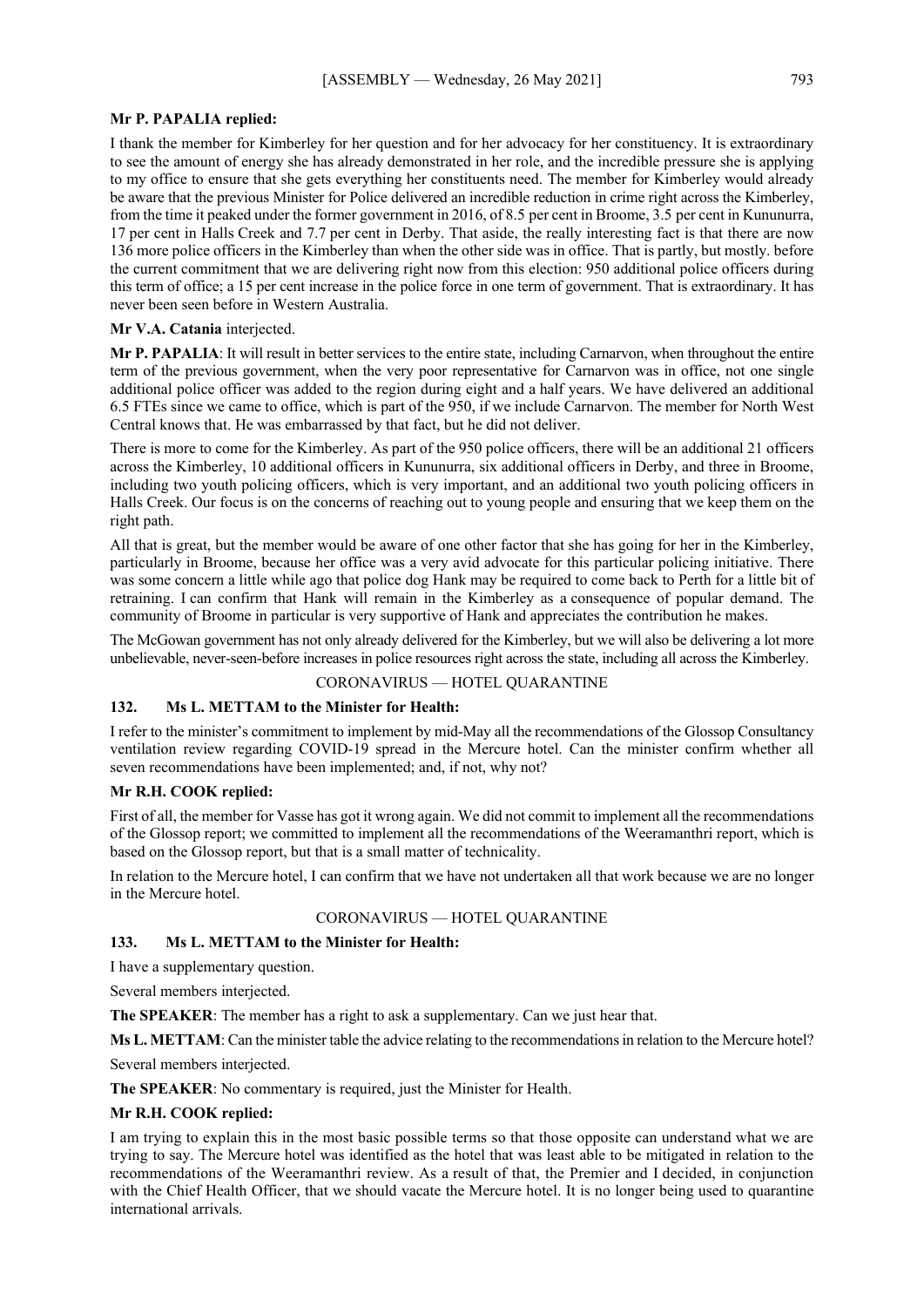## CHILD PROTECTION — ABORIGINAL CHILDREN IN CARE

# **134. Ms M.J. HAMMAT to the Minister for Child Protection:**

I refer to the McGowan Labor government's ongoing commitment to keeping Western Australian children safe and supporting WA families. Can the minister advise the house how work underway in the child protection system is delivering new ways of working to empower Aboriginal families to stay safe and together, and to reduce the number of Aboriginal children in care?

# **Ms S.F. McGURK replied:**

I thank the member for the question. I also want to take this opportunity to acknowledge that today is National Sorry Day. On the eve of Reconciliation Week, and as the Minister for Child Protection, I am acutely aware of the impact of the forced removal of children from their families during the stolen generation, and the ongoing trauma that this has caused many Aboriginal families. It is fitting that this year, on the eve of Reconciliation Week, the theme is more than a word. Reconciliation requires action and, as a government, that is what we are committed to do.

Today, I was pleased to join the member for Mirrabooka, along with representatives from the Department of Communities and key stakeholders in Aboriginal services, to announce that Mirrabooka is the metropolitan site for extending our Aboriginal family-led decision-making pilot. That pilot is designed to strengthen Aboriginal self-determination. It will help address the over-representation of Aboriginal children in out-of-home care. Members might be aware and remember that we announced that Geraldton will be the regional pilot site for this new way of working in child protection. The program is designed to provide a culturally safe place for families at risk of child protection intervention or help reunite children who are in care by working with their families to provide solutions. Under the pilot, independent Aboriginal convenors facilitate conferences and discuss with Aboriginal families how they can not only keep children safe, but also support the families to make sure that those children stay connected with their families. Hopefully, that will avoid the need to come into care, but if children continue to come into care, they will keep the relationship with their immediate family as well as their extended family.

I want to make it clear that we will not compromise child safety; that is always our central priority. We know that we can make inroads to reduce the number of children in care if we involve Aboriginal families and their representatives in better decision-making processes in child protection. It takes concerted effort, and, to that end, we are committed to doing the hard yards with Aboriginal people, communities and their organisations.

I was also pleased to complement this announcement today with a \$10.3 million commitment to extend for two years the Aboriginal in-home support service program delivered by a consortium of Aboriginal organisations, led by the Wungening Aboriginal Corporation. This service provides intensive in-home practical support to Aboriginal families to address safety issues, to keep children safely at home and, if necessary, to reunite them if they have been brought into the child protection system. It has been a very successful model. Early indications are that we are getting some really good results from that program as part of our overall effort to work stronger in partnership with Aboriginal families and their representative organisations. We have seen the lowest rates of growth in child protection for over 20 years, and in regard to Aboriginal families since 2004. In fact, for the first time in many decades, in the March quarter this year we saw a decline in the number of children coming into care, including Aboriginal children.

These are the early signs and reasons for optimism. As I said, we will not compromise child safety, but when we can work in partnership with Aboriginal families and their representatives, that is our commitment. It is a practical application of reconciliation that this government is committed to. It takes a village to raise a child and that is what this government is determined to do—work with the Aboriginal community and their representatives to get better outcomes for some of the state's most vulnerable families.

# CYCLONE SEROJA — WESTERN POWER — INDUSTRIAL ACTION

# **135. Mr R.S. LOVE to the Minister for Energy:**

I refer to the recent strike action by Western Power employees that threatened energy stability and the recovery efforts of midwest and northern wheatbelt communities impacted by cyclone Seroja.

- (1) Can the minister confirm that 55 per cent of reconnection works in parts of the midwest, such as Eradu and Wicherina, are still incomplete?
- (2) Given that it has now been six weeks since the tropical cyclone devastated these communities, does the minister concede that any additional delays caused by strike action will directly impact family livelihoods and safety and place them in further jeopardy through inappropriate union action?

# **Mr W.J. JOHNSTON replied:**

(1)–(2) No. I cannot confirm that figure. That is not correct. Over 90 per cent of houses affected by cyclone Seroja have been reconnected.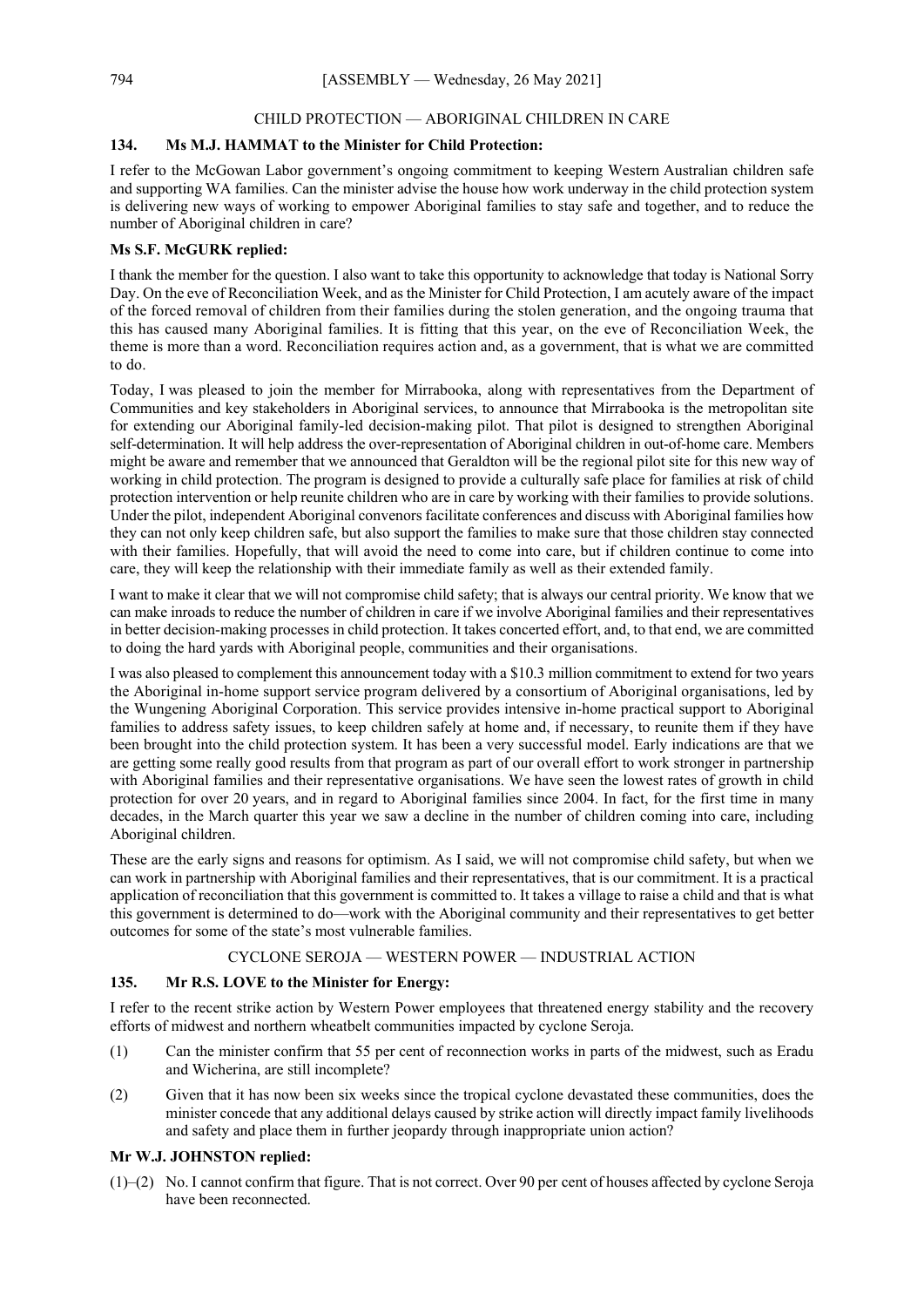## CYCLONE SEROJA — WESTERN POWER — INDUSTRIAL ACTION

# **136. Mr R.S. LOVE to the Minister for Energy:**

Thank you, minister. That information comes direct from Western Power and I can provide the minister with that information if he wants to keep abreast of what is actually happening in the area. I am only too pleased to keep him up to date with what is actually happening!

Several members interjected.

**The SPEAKER**: Deputy Leader of the Opposition, it is not an opportunity to have commentary; it is an opportunity to ask a supplementary question, so I will ask you to do that.

**Mr R.S. LOVE**: I have a supplementary question. What is the minister doing to speed up reconnection works and to ensure that no further industrial action disrupts the resupply to farmers in these communities, some of whom are still not able to access their properties to finish seeding?

## **Mr W.J. JOHNSTON replied:**

Again, I do not understand why the member has the wrong information. It is not true to say that the member got that information from Western Power because that is absolute rubbish! Member, you have an obligation to come into this chamber and tell the truth and I suggest you do that!

There were 31 500 houses out of power at the height of the damage from cyclone Seroja. Let us understand what happened. An area the size of Tasmania was taken out by cyclone Seroja. It was 150 kilometres across and 700 kilometres long. It is a remarkable effort that over 90 per cent of those houses have now been reconnected, not 45 per cent like the member claimed. It is just dishonest! It is dishonest to come into this chamber and say that only 45 per cent of houses have been reconnected. That is a dishonest claim, and the member will have to explain why he has taken that action.

#### *Point of Order*

**Mr R.S. LOVE**: The minister is claiming that I am dishonest. I offered to provide him with the information direct from his own agency, that being Western Power. I am happy to present or to lay on the table a document from Western Power that outlines exactly the state of play in those areas in the midwest.

Several members interjected.

**The SPEAKER**: There is no need for a further point of order because I am not upholding that point of order. Minister, I just ask you to draw your answer to a conclusion in a less controversial way.

## *Questions without Notice Resumed*

**Mr W.J. JOHNSTON**: No wonder only four per cent of Western Australians support the Nationals WA when it has such appalling representation! If a person comes in here and does not know that what he is saying is wrong, that is worse! The connection points of 31 500 houses were affected by the cyclone. Over 90 per cent—not 45 per cent have been reconnected. Many of the ones that remain outstanding have had extensive damage. In that one area, we are putting in a year's worth of work to get them reconnected. There has been no impact by the Electrical Trades Union dispute and I applaud the ETU's decision today not to proceed with strike action. Western Power tells me the truth. I do not know where you get your information from, but it is not from Western Power!

Several members interjected.

**The SPEAKER**: Thank you! I would like to be able to give the member for Kimberley the call.

# BANNED DRINKERS REGISTER TRIAL — KIMBERLEY

## **137. Ms D.G. D'ANNA to the Minister for Racing and Gaming:**

I refer to the McGowan Labor government's commitment to reducing alcohol-related harm, particularly in regional Western Australia.

- (1) Can the minister update the house on the rollout of the banned drinkers register, including the trial in Broome and Derby?
- (2) Can the minister outline to the house what the banned drinkers register will mean for those communities in the Kimberley?

## **Mr R.R. WHITBY replied:**

I would dearly love to respond to the member for Kimberley and I applaud her compassion and energy in representing her community. This question is another example of that.

(1)–(2) On Saturday, 1 May, the member and I were in Broome for the soft launch of the banned drinkers register and the takeaway management system. The rollout begins in Broome and Derby, and, of course, in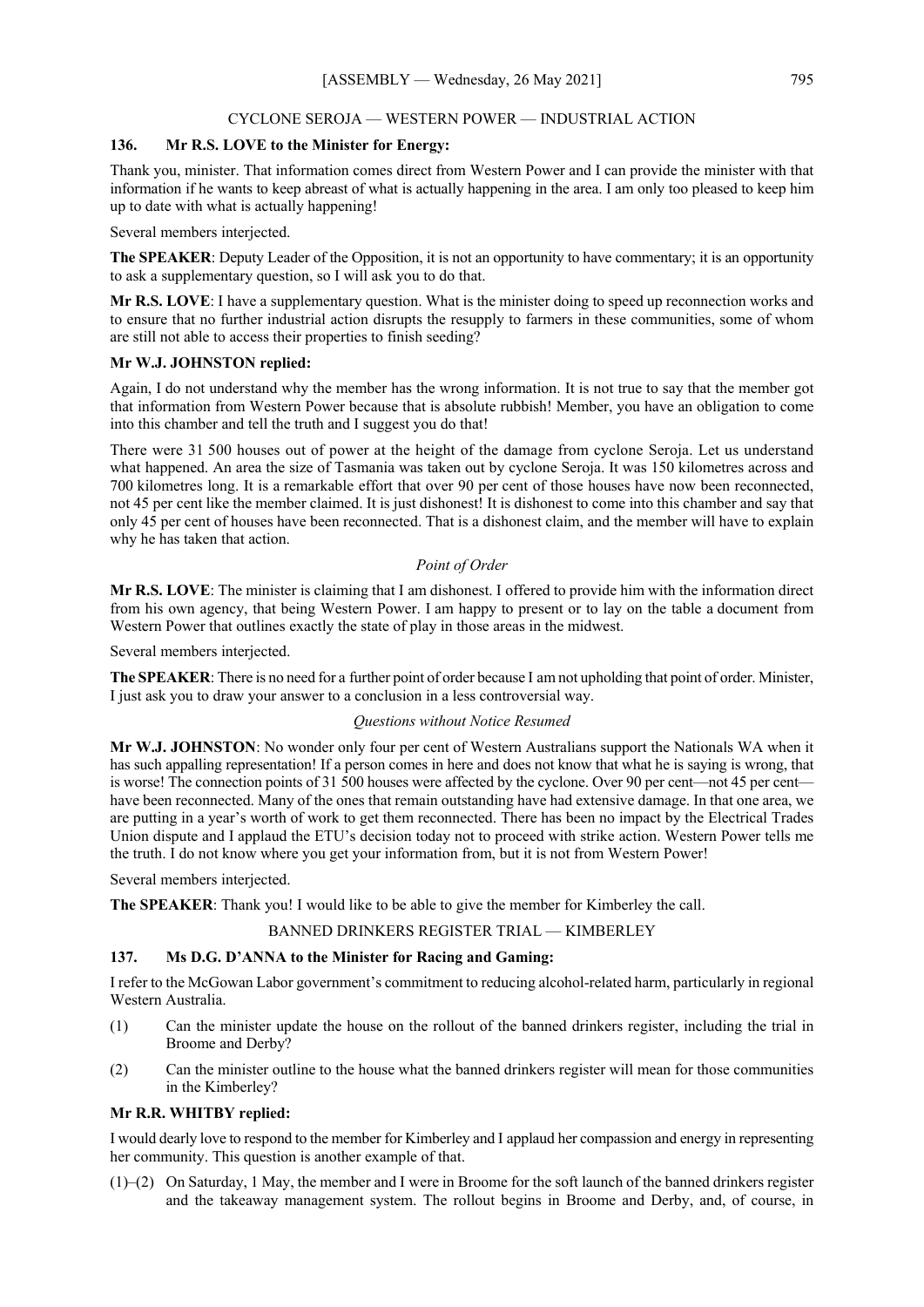subsequent weeks, it will be rolled out across the Kimberley in its entirety. This is a very effective way of tailoring a process that addresses alcohol harm without impacting on responsible drinkers across the community. It is important to know that this initiative has come from the ground up. It has actually been encouraged by the community, local governments, liquor industry, hospitality industry and sellers of packaged alcohol who wanted a system that protects people who are vulnerable to harm and their families, but also balances that against a legitimate industry that supplies alcohol to people who consume it responsibly. Therefore, it is a very important initiative.

As the member will know, it is a very simple system in which someone supplies their identity, usually in the form of a driver's licence, at the point of sale. If they are on the banned drinkers register, a red light will appear and they will not be able to take away that alcohol for consumption. It has worked very well in the Pilbara where it is being trialled and we are going to have an independent assessment through the University of Western Australia to ensure that it is working well, but all indications are that it has been successful in the Pilbara and it will be successful in the Kimberley.

I would like to congratulate my predecessor, the former minister, for playing a leading role in this initiative. We are also going to—in time, member for Kalgoorlie—turn our attention, as we have committed to do, to the goldfields because the community in the goldfields has been very keen on the application of this system there. Again, it is a system that allows people to consume alcohol responsibly, but it is a way of stopping access to people who are vulnerable to the abuse of alcohol and their families, so it is a very important initiative.

I would like to thank Bradley Woods of the Australian Hotels Association and Peter Peck of the Liquor Stores Association of Western Australia for their support of this very important initiative. It is crucial that it has received industry support. I also thank the hardworking people at the Department of Local Government, Sport and Cultural Industries who have put in a lot of time to get the system working. It is using Western Australian technology, which is the best in the country, and I understand that this technology is being applied in other states as well. Not only is it a great initiative for the Kimberley, the Pilbara and soon to be the goldfields; it is also resulting in a new industry for Western Australia that is employing Western Australians and developing Western Australian technology.

# PINDAN GROUP — GOVERNMENT CONTRACTS

# **138. Mr P.J. RUNDLE to the Minister for Finance:**

I refer to the \$481 million worth of contracts awarded by the state government to the Pindan Group since 2010. Of these contracts, how many and what collective value are likely to be impacted by Pindan's insolvency, roughly?

Several members interjected.

**The SPEAKER**: I am waiting to give the call. Minister for Finance.

## **Dr A.D. BUTI replied:**

I think that by the end of the member's question he understood that maybe he should have given us some notice with regard to the details. Therefore, if the member maybe wants to give me some notice, I will provide him with the details to that question.

## PINDAN GROUP — GOVERNMENT CONTRACTS

## **139. Mr P.J. RUNDLE to the Minister for Finance:**

I have a supplementary question. Can the minister assure the communities of Port Hedland, Peel, Kwinana, Northam and others throughout the state that projects awarded to Pindan will be completed, given the company has collapsed?

## **Dr A.D. BUTI replied:**

I can assure the member that this government is working as hard as it can to ensure that the situation that has been brought about by Pindan being put into administration is alleviated as much as possible. As the member knows, last night, we introduced groundbreaking legislation in Australia. I know the member supported it, so I am sure he agrees with that. That is one avenue. As the member knows, the Department of Finance has project bank accounts for many of the projects with Pindan, to ensure that we can honour the contracts as much as possible with regard to the separate bank accounts.

As the member also knows, this is a difficult situation. The Minister for Housing is also working as hard as he possibly can to ensure that the contracts we have with Pindan for housing maintenance continue. Whether they continue in their current format, with the administration active in respect of Pindan, or we find alternative sources of labour from other subcontractors et cetera, those are matters that we are investigating. I can assure the member that he can be confident that this government is doing everything it possibly can with regard to this matter.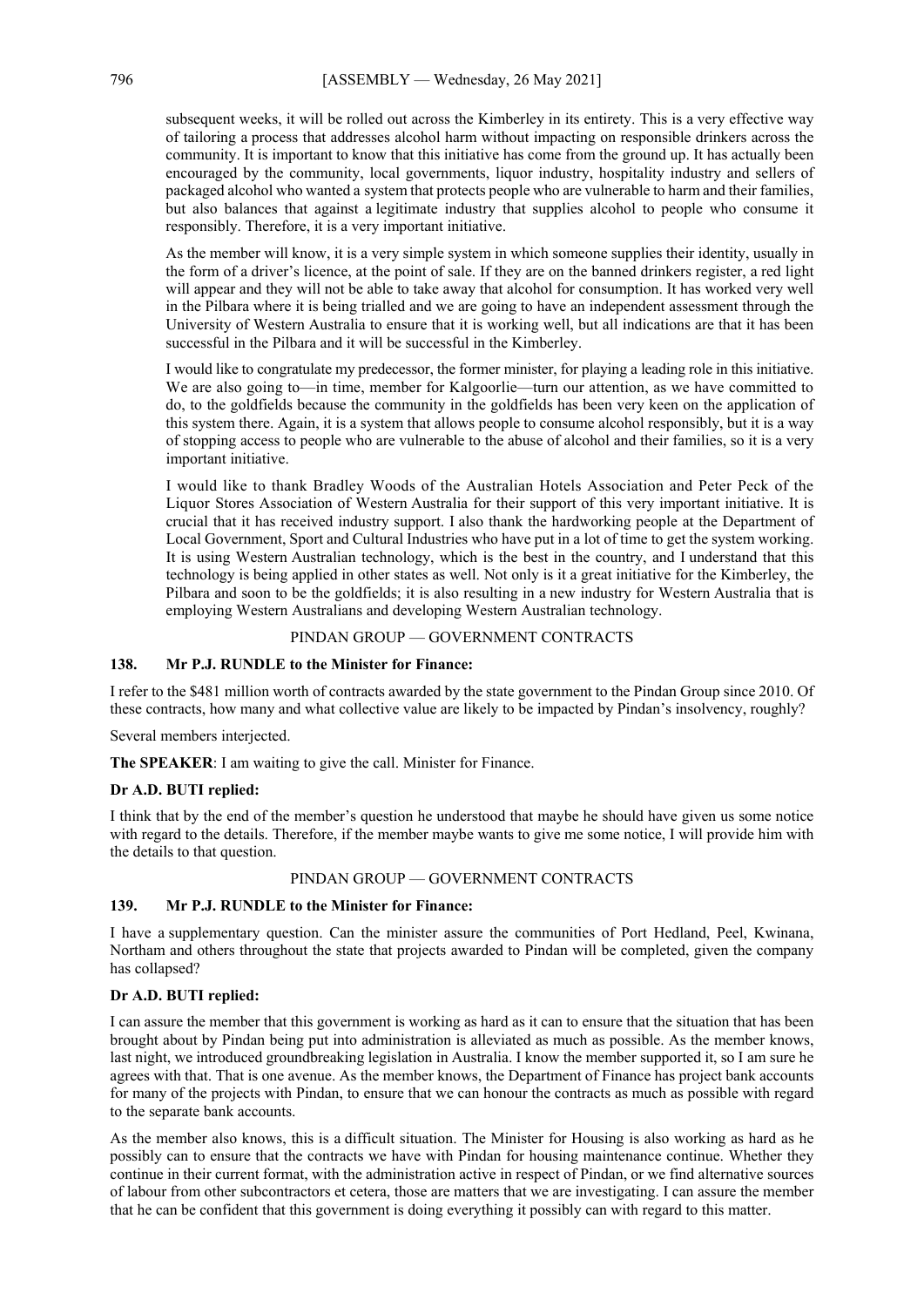#### **CYCLONE SEROJA — WESTERN POWER — INDUSTRIAL ACTION**

## *Question without Notice 135 — Supplementary Information*

**MR W.J. JOHNSTON (Cannington — Minister for Energy)** [2.50 pm]: I rise under standing order 82A to provide additional information to the answer I gave. I am advised by Western Power that as of 24 May, the majority of homes and businesses had their power restored, with around 280 homes and businesses still awaiting connection in the area affected by cyclone Seroja. That is less than one per cent of houses that were disconnected at the height of the damage.

# **JOINT STANDING COMMITTEE ON DELEGATED LEGISLATION**

## *Council's Resolution*

Message from the Council received and read requesting concurrence in the following resolution —

That the Legislative Assembly be invited to agree to the rules and orders of the Legislative Council contained in the schedule for the constitution, powers and procedure of a Joint Standing Committee on Delegated Legislation.

# **SCHEDULE**

# **10. Joint Delegated Legislation Committee**

- 10.1 A *Joint Delegated Legislation Committee* is established.
- 10.2 The Committee consists of 8 Members, 4 of whom are appointed from each House. The Chair must be a Member of the Committee who supports the Government.
- 10.3 A quorum is 4 Members of whom at least one is a Member of the Council and one a Member of the Assembly.
- 10.4 (a) A report of the Committee is to be presented to each House by a Member of each House appointed for the purpose by the Committee.
	- (b) Where a notice of motion to disallow an instrument has been given in either House pursuant to recommendation of the Committee, the Committee shall present a report to both Houses in relation to that instrument prior to the House's consideration of that notice of motion. If the Committee is unable to report a majority position in regards to the instrument, the Committee shall report the contrary arguments.
- 10.5 Upon its publication, whether under section 41(1)(a) of the *Interpretation Act 1984* or another written law, an instrument stands referred to the Committee for consideration.
- 10.6 In its consideration of an instrument, the Committee is to inquire whether the instrument
	- (a) is within power;
	- (b) has no unintended effect on any person's existing rights or interests;
	- (c) provides an effective mechanism for the review of administrative decisions; and
	- (d) contains only matter that is appropriate for subsidiary legislation.
- 10.7 It is also a function of the Committee to inquire into and report on -
	- (a) any proposed or existing template, *pro forma* or model local law;
	- (b) any systemic issue identified in 2 or more instruments of subsidiary legislation; and
	- (c) the statutory and administrative procedures for the making of subsidiary legislation generally, but not so as to inquire into any specific proposed instrument of subsidiary legislation that has yet to be published.
- 10.8 The Standing Orders of the Legislative Council relating to Standing Committees will be followed as far as they can be applied.
- 10.9 In this order —

"instrument" means —

- (a) subsidiary legislation in the form in which, and with the content it has, when it is published;
- (b) an instrument, not being subsidiary legislation, that is made subject to disallowance by either House under a written law;

"subsidiary legislation" has the meaning given to it by section 5 of the *Interpretation Act 1984*.

[Leave granted for Legislative Council message 1 to be considered in detail forthwith.]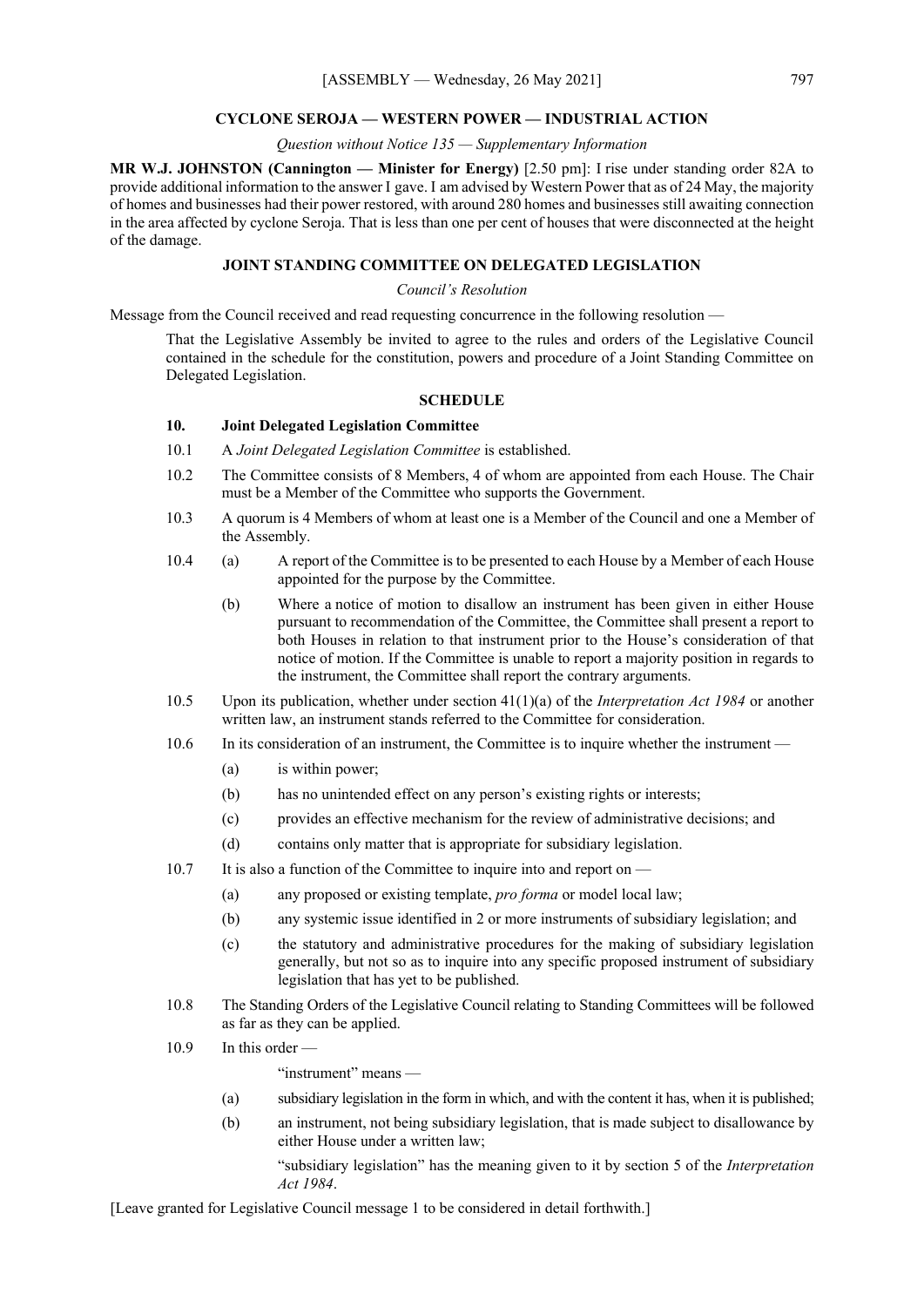## *Consideration in Detail — Motion to Concur*

# **MR D.A. TEMPLEMAN**: I move —

- $(1)$  That
	- (a) the terms contained in Legislative Council message 1 for the establishment of the Joint Standing Committee on Delegated Legislation be agreed to; and
	- (b) the members for South Perth, Scarborough, Churchlands and Nedlands be appointed as members of the committee.
- (2) That the Legislative Council be acquainted accordingly.

This formally establishes the Joint Standing Committee on Delegated Legislation, with us answering the other place's message and appointing our members. The committee will be able to commence its functions as a result of this motion.

## **Question put and passed.**

# **The Council acquainted accordingly.**

# **JOINT STANDING COMMITTEE ON AUDIT**

# *Council's Resolution*

Message from the Council received and read requesting concurrence in the following resolution —

That the Legislative Assembly be invited to agree to the rules and orders of the Legislative Council contained in the schedule for the constitution, powers and procedure of a Joint Standing Committee on Audit.

# **SCHEDULE**

# **7. Joint Audit Committee**

- 7.1 A *Joint Audit Committee* is established.
- 7.2 The Committee consists of the Members of the Legislative Council Standing Committee on Estimates and Financial Operations and the Members of the Legislative Assembly Public Accounts Committee.
- 7.3 The Chair of the Standing Committee on Estimates and Financial Operations will be the Chair of the Joint Audit Committee.
- 7.4 The Standing Orders of the Legislative Council relating to Standing Committees will be followed as far as they can be applied.

[Leave granted for Legislative Council message 2 to be considered in detail forthwith.]

*Consideration in Detail — Motion to Concur*

## **MR D.A. TEMPLEMAN**: I move —

- (1) That the terms contained in Legislative Council message 2 for the establishment of the Joint Standing Committee on Audit be agreed to; and
- (2) That the Legislative Council be acquainted accordingly.

The audit committee is an important committee and it is constituted by determination of the members, and I wish them well.

### **Question put and passed.**

# **The Council acquainted accordingly.**

# **JOINT STANDING COMMITTEE ON THE CORRUPTION AND CRIME COMMISSION**

## *Assembly's Resolution — Council's Concurrence*

Message from the Council received and read notifying that it had concurred with the Assembly's resolution, and had appointed as members Hon Klara Andric and Hon Dr Steve Thomas.

[Leave granted for Legislative Council message 3 to be considered in detail forthwith.]

# *Consideration in Detail — Appointment of Members*

## **MR D.A. TEMPLEMAN**: I move —

That the member for Moore and the member for Kalamunda be appointed as members of the Joint Standing Committee on the Corruption and Crime Commission and that the Legislative Council be acquainted accordingly.

Again, this is an important joint standing committee of both houses and through this motion we are appointing the member for Moore and the member for Kalamunda as the Legislative Assembly's representatives on that joint standing committee.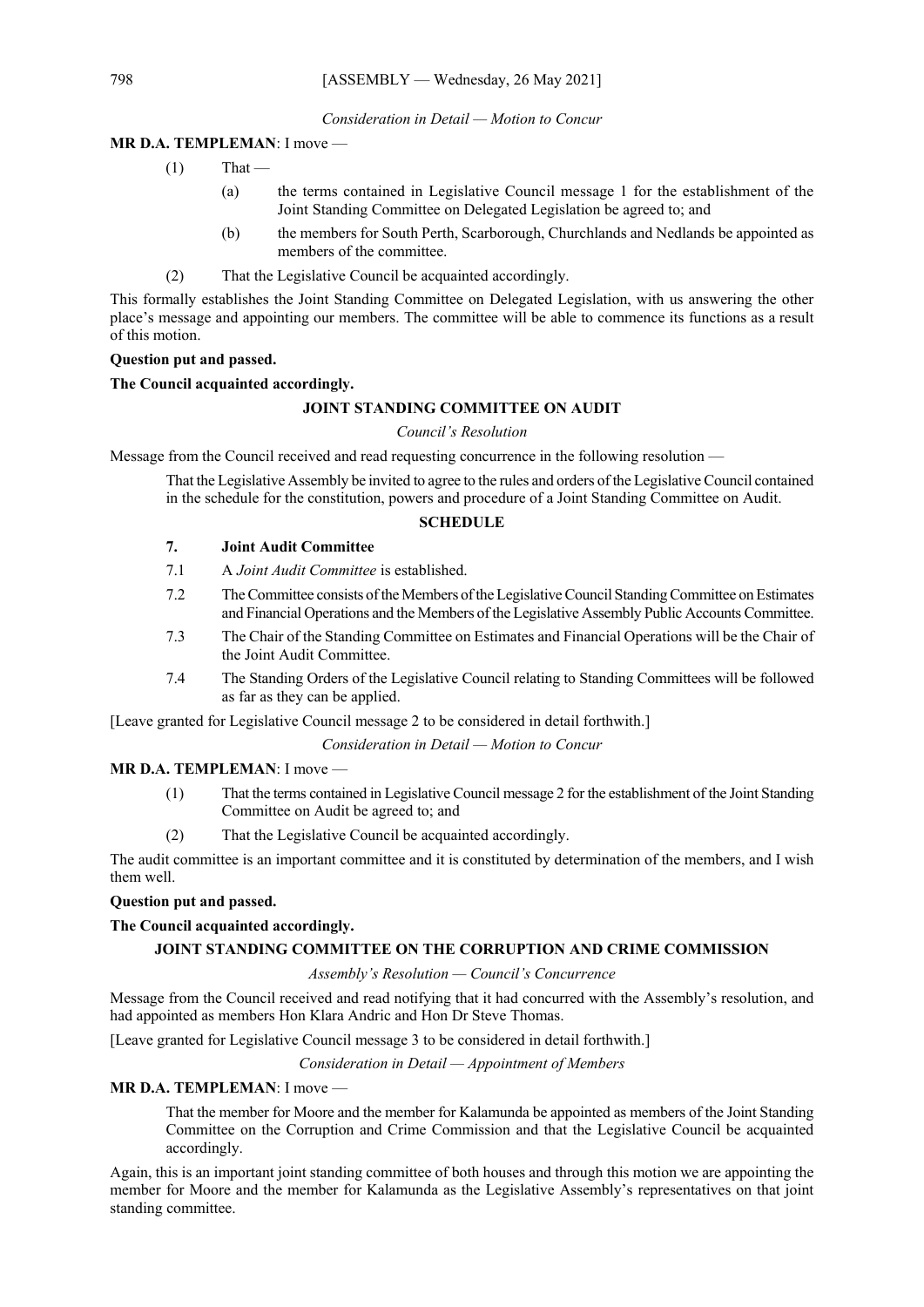[ASSEMBLY — Wednesday, 26 May 2021] 799

**MR R.S. LOVE**: I thank the Leader of the House for that motion and for the nomination of the member for Moore to the committee. I note also that the member for Kalamunda has been nominated to serve on that particular committee. I know that the member for Kalamunda served on that committee in the fortieth Parliament, and I made my feelings known on 12 May in this place about my concerns about the behaviour of the member for Kalamunda at times on that committee. I want to put on record my concern about his previous disposition to appear to wish to reveal in public the deliberations of that committee. That committee deals with some very, very important matters, for which it is vital that the committee's deliberations are respected and treated in the accepted manner of committees in this place, and that no information is given out from that committee other than what the committee itself, as a majority, authorises to occur.

**MR D.A. TEMPLEMAN**: I can assure the house that the government has absolute confidence in the member for Kalamunda to carry out his duties as a member of the Joint Standing Committee on the Corruption and Crime Commission.

## **Question put and passed.**

**The Council acquainted accordingly.**

# **JOINT STANDING COMMITTEE ON THE COMMISSIONER FOR CHILDREN AND YOUNG PEOPLE**

*Assembly's Resolution — Council's Concurrence*

Message from the Council received and read notifying that it had concurred with the Assembly's resolution, and had appointed as members Hon Klara Andric and Hon Neil Thomson.

[Leave granted for Legislative Council message 4 to be considered in detail forthwith.]

*Consideration in Detail — Appointment of Members*

#### **Mr D.A. TEMPLEMAN**: I move —

That the member for Murray–Wellington and the member for Albany be appointed as members of the Joint Standing Committee on the Commissioner for Children and Young People and that the Legislative Council be acquainted accordingly.

Very briefly, this, again, is another important joint standing committee that reports on issues regarding the Commissioner for Children and Young People. It is a very important joint standing committee and I am very confident that we have some excellent representation from the member for Murray–Wellington and the member for Albany as the Legislative Assembly's representatives.

#### **Question put and passed.**

**The Council acquainted accordingly.**

#### **SUPPLY BILL 2021**

*Second Reading*

Resumed from an earlier stage of the sitting.

**MR P.C. TINLEY (Willagee)** [3.00 pm]: I seek an extension.

[Member's time extended.]

**Mr P.C. TINLEY**: In concluding my remarks in my contribution on the Supply Bill, I want to tease out some of the challenges that are facing the iron ore industry on both the supply side and the demand side. Of course, on the demand side, Australia represents about 68 per cent of China's supply of iron ore. It is very clear in its strategic ambition that it wants to find alternative sources of supply of that most important commodity. On the demand side, there are varying numbers for the sort of steel production that China needs to undertake to meet the demands of its growing ambitions for its continuing urbanisation program. The tonnage of iron ore is expected to continue at its current rate and, in potential terms, to increase over the next 20 years. That obviously puts pressure on a couple of things, not the least of which is the price that China will pay for that iron ore. We can see that in the latest iteration of the cycle whereby prices have got to an all-time high. We have also seen that impacted by the inability of Vale in Brazil to supply at proper production rates. Of course, that will rebalance in the fullness of time and Brazil will rejoin Australia in providing most of the iron ore that China needs. The domestic supply of iron ore in China has a very low iron content, so it is a poor contributor. China is increasingly searching for iron ore with a higher Fe content, which again highlights the attraction of Simandou, with its 65 per cent–plus Fe content. It will blend that iron ore with the suboptimal Fe product from Simandou and, ironically, from Fortescue Metals Group to ensure that it achieves the inputs.

The other thing to note that will increasingly affect demand over time is China's uptake of scrap metal. It is not often talked about, but there is a growth in electric arc furnaces in China. In its latest five-year plan, it has an ambition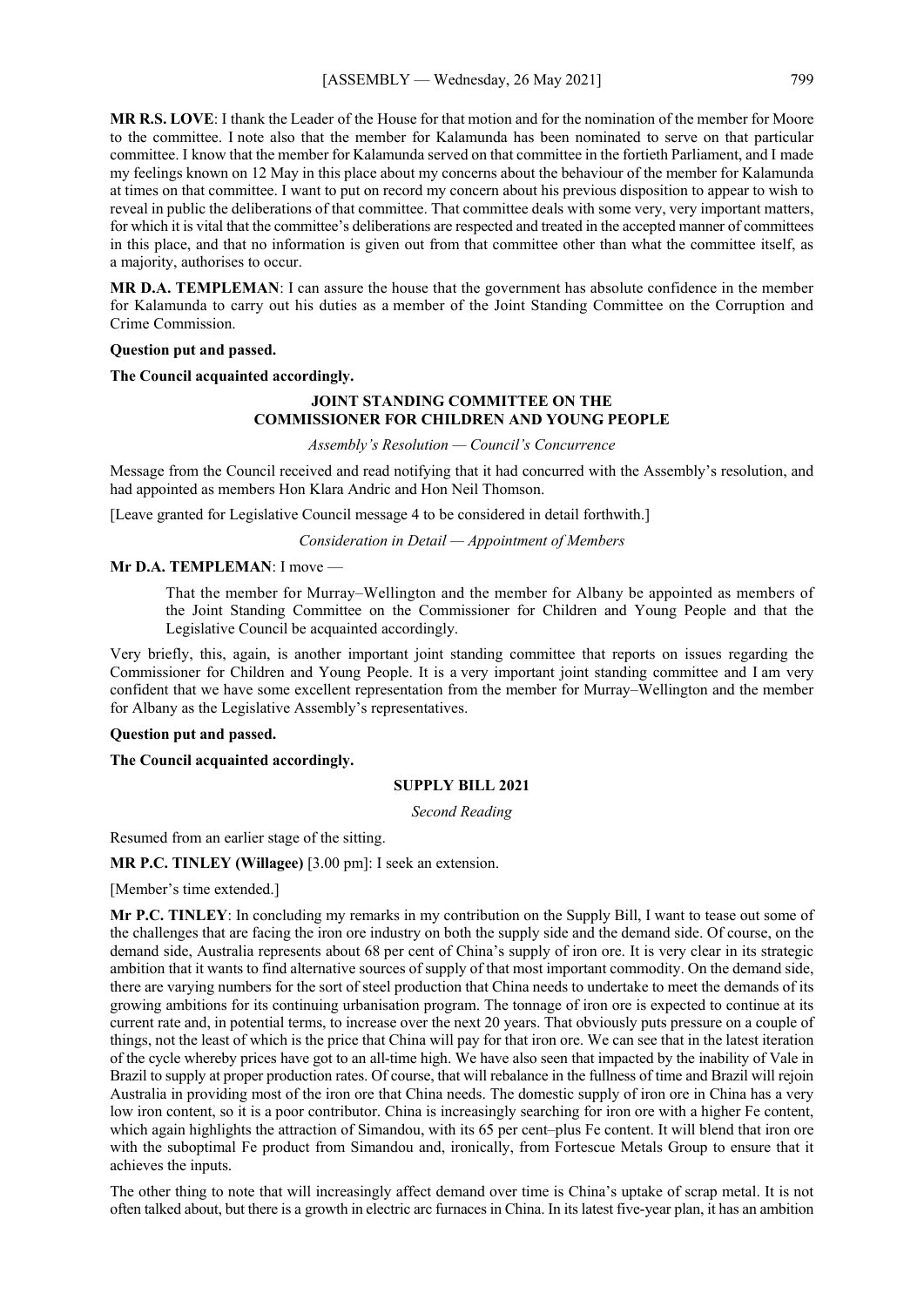to contribute 15 per cent of supply into the steel market, so scrap metal and recycled material both in the domestic supply and from overseas will be a continuing feature of the Chinese steel market, and the impacts on iron ore are going to be obvious and continuous. Members might remember that in 2019, China banned the importation of waste from other countries, and scrap metal was caught up in that. It redefined that term last year to allow for the importation of ferrous metals to include in its expansion of the EAF capacity and convertors, which are a really important aspect. The reason it is important is that the other growing pressure is the impact on its climate commitments around targets. EAFs have a lower full-cycle impact on carbon emissions, as they reduce the reliance on thermal coal-fired furnaces. The demand side aspect will be impacted. That will have an outlet in providing an increased incentive to look for new areas of supply, and Simandou is one of the prospective suppliers.

We should also note and keep a weathered eye on the total global production, which is currently over 2.2 billion tonnes. Simandou is estimated to produce only about 150 million tonnes of that a year, if it hits its mature state, which is, as I said earlier in my comments, contingent on a range of issues, not the least of which is the cost of between \$12 billion and \$18 billion for the infrastructure for the 650-kilometre rail line to the port and the construction of the port. But the will is there. Rio Tinto, as a 45 per cent holder of blocks 3 and 4 in the Simandou range, expended \$2.5 billion in 2018–19, so there is a commitment to making sure that, at the appropriate point, it is ready to participate, probably in a joint venture with a Singaporean conglomerate, along with Chinalco and the Guinea government, to bring those four blocks to market. The Guinea government has repeatedly shown its commitment to it in the way it has reissued those blocks, particularly to Rio and Chinalco. It is also adamant that it will not go through Liberia or a third country to reach a seaport; it will have to go through those 650 kilometres. But there is a will and it will find a way to do it.

The best research that has come from various bodies identifies Australia as having an inferred asset of about 52 billion tonnes, and we are taking out in the order of 800 or 900 million tonnes a year. If we follow that bouncing ball alone, there will be increased pressure on the supply for Australia to continue to open new mines. Rio has an ambition to open a mine every two years. No doubt the investment in infrastructure in the Pilbara will continue in the short to medium term, but at some point it will be looking over the horizon at a price point that has an entrenched ceiling in relation to the ongoing potential supply from places such as Simandou, which could have an impact of as much as \$11 a tonne. I am putting it in double digits, not the triple digits that we are seeing now for a tonne of iron ore. That will impact on and stem new investment in the industry in the sector and it will look for alternatives.

These are the sorts of pressures that we, as parliamentarians, and certainly the government, need to have regard for when we look over the horizon. I can see a parallel, funnily enough, with other disruptors like Uber. Ridesharing technology has been around for seven or eight years now. When there is a regulated plate industry, as we had with the taxi industry, there is a conferred moral obligation to look over the horizon to see what is coming that would impact on that regulated industry. Members will have seen the rise of the rideshare industry in San Francisco and, as a result, they will understand the impact of its disruptive influence on our little market here, just as it has had in the gig economy through the different sharing platforms.

These are the sorts of things that we need to be alive to. The alternatives to these things are not business as usual. The alternatives and responses to these things are the responsibility of each and every one of us. We need to understand which of the various areas that we already have a competitive advantage in we need to take a good, hard look at and invest in now to ensure that we are good and ready to transition, if you like.

As I say, with 2.6 million people, we do not need a lot to make a difference. We can improve employment rates and improve a lot of people's lives by finding those sorts of industries that are either tangential to, aligned with or wholly separate from the resources sector. Aquaculture is a good example of a previous responsibility I had in the fisheries portfolio. Again, we have that natural endowment of 12 500 kilometres of coastline, with some of the most pristine waters and the best growing conditions for certain species of fish and shellfish. We have identified that in Albany alone, in its mature state, there will be potentially 1 000 hectares of commercial grade grow-out beds for oysters. That represents the largest single production site in the Southern Hemisphere, and it will deliver 1 200 jobs—not just jobs for the life of a project like a mine, but jobs that will be intergenerationally transferred over a thousand years. Long after the last red rock has gone over the horizon, we will still be drinking wine and eating oysters, and that is not a bad ambition.

#### **Mr W.J. Johnston**: Speaking for yourself, are you?

**Mr P.C. TINLEY**: Yes. It is not a bad ambition. Self-interest is always the best course, comrade!

These are the sorts of things that we need to turn our mind to. They take effort and they take will. The various governments in the 1960s that moved the regulation away to allow the opening of the Pilbara had the sort of intensity that we need to bring to bear on something that is far more nuanced and difficult. Iron ore happened because global capital found us. We did not go asking for it or looking for it; the opportunity came knocking. It was always going to come. As a result, we have increased the culture of price taking. We are seeing ourselves as supplicants to the global markets that will just take the price that we are given. We are not activists. Victoria is an example. As an alternative, it had to get past the resources boom of the 1800s a long time ago. Its single biggest industry is education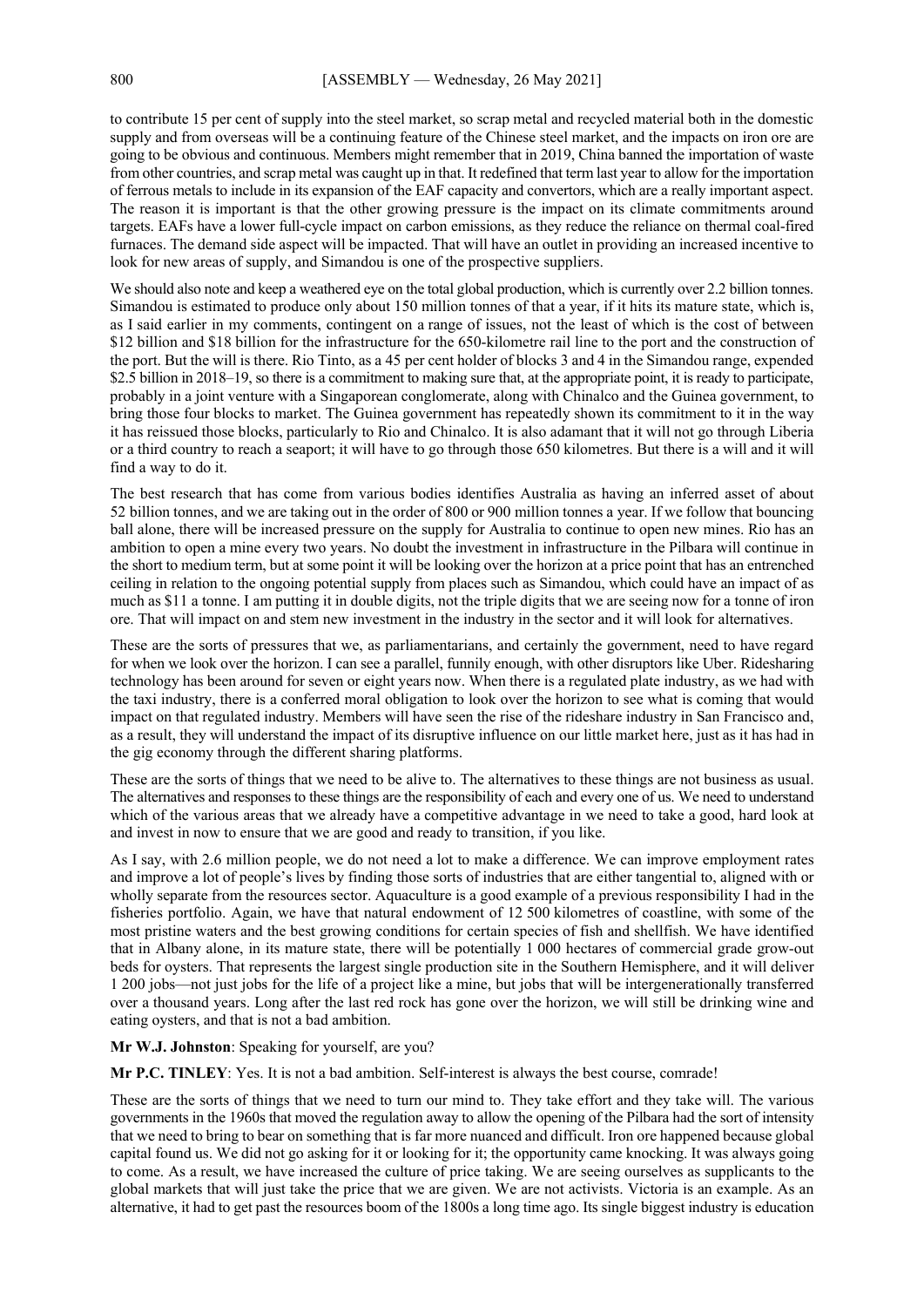and international education, and it has a service economy that supports it. It has had to invent and seek the opportunities for that state that are represented around the globe. We, too, need to go forward and seek, because asking gets the money. We have to get out of Western Australia into those new markets and state the case for the competitive advantage that Western Australia has, not just for outbound supply, if you like, but also for foreign direct investment, going to places such as the traditional economies of Europe and North America to find those businesses that want to take advantage of the opportunity that exists right here, in one of the most livable cities in the world and one of the safest jurisdictions in the world. That is the sort of ambition and agenda that I want to pursue as a parliamentarian and I will continue to do so for the next four years.

**MS D.G. D'ANNA (Kimberley)** [3.10 pm]: It is with great pleasure that I rise today to make my first contribution on legislation in this house and to speak in support of the Supply Bill 2021. First, I would like to again thank the people of the Kimberley for giving me their trust to represent them in the Western Australian Parliament. It is one of the greatest honours of my life and I will work hard every day to ensure that I do not let them down.

This bill will allow the continued expenditure of the money of the state on items that have already been authorised by Parliament, and there is a lot of good news for the Kimberley electorate in that expenditure. This government has made a significant investment in the Kimberley to create local jobs, support the local economy and improve services such as health and education. A number of major projects are underway around the Kimberley, including \$98.1 million for the Great Northern Highway–Ord River North project; \$36 million for upgrades to Gibb River Road; \$20 million for Aboriginal short-stay accommodation in Kununurra; \$12 million for battery energy storage systems; and \$10 million for the Broome TAFE hospitality and student services centre. Most importantly, we are making sure that local jobs are created as part of these projects.

As we all know, the past year has been a challenging time, but we have managed to keep our state safe from COVID-19. This is particularly important for the Kimberley region, an area that has many vulnerable populations of people living in remote communities. Keeping the state safe also means we have been able to open our economy faster than anywhere in the world, protecting thousands of jobs. This is evident across the Kimberley as we head into the tourism season. We have seen a record investment in regional WA by this government. Creating jobs and training opportunities for Western Australians will always be this government's priority. Now that the McGowan government has been re-elected, I look forward to the commitments outlined in our Kimberley plan coming to fruition. This means there will be further upgrades to local schools and TAFEs, new tourism infrastructure and initiatives, improved health services, a significant investment in local roads, and much more.

It would be remiss of me not to mention that today is Sorry Day and we are about to head into National Reconciliation Week. This is a time for everyone in this chamber to reflect on the hurt and suffering experienced by Aboriginal and Torres Strait Islander people who were forcibly removed from their families and communities, which we now know as the stolen generations. This is a time to recall the awful policy that took children away and placed them in institutions where horrible things were done to them. It is also a time to acknowledge that justice has still not been fully met, as we see people still living with the legacy of the abuse that occurred in those places and the denial of their own culture and connections to their people and country. Today I ask everyone to commit to continue to work towards reconciliation and healing for the stolen generations, their families and communities.

Tomorrow we enter National Reconciliation Week, and the theme for this year is a sentiment that I carry everyday as I represent the people of the Kimberley: "More than a word. Reconciliation takes action." Reconciliation is a journey of all Australians and relationships between Aboriginal and Torres Strait Islander and non-Aboriginal and Torres Strait Islander people of Australia. As stated by Reconciliation Australia —

We all have a role to play when it comes to reconciliation, and in playing our part we collectively build relationships and communities that value Aboriginal and Torres Strait Islander peoples histories, cultures, and futures.

2021 marks twenty years of Reconciliation Australia and almost three decades of Australia's formal reconciliation process.

What is that action? One way for us to see reconciliation achieved is the Uluru Statement from the Heart. Today is the fourth anniversary of the Uluru Statement. I was lucky enough to join more than 250 Aboriginal and Torres Strait Islander delegates at Uluru for historic talks about changing Australia's founding document, the Constitution. It was wonderful to hear the federal Labor Party today reaffirm its commitment to the three elements of a route to a constitutionally enshrined voice to Parliament, back in self-determination and listen to what First Nations people have told us. It was four years ago today, and this country is a poorer country for not having listened to what people said.

Although I am new to this place, the government has invested record levels of funding into the Kimberley electorate. This can be seen in the 2020–21 state budget and in the budgets we have seen since the McGowan government came to office, which have all benefited greatly the people of the Kimberley. I would like to acknowledge my predecessor, Josie Farrer, who was a great advocate for the Kimberley and made sure we never missed out on funding and were always moving forward.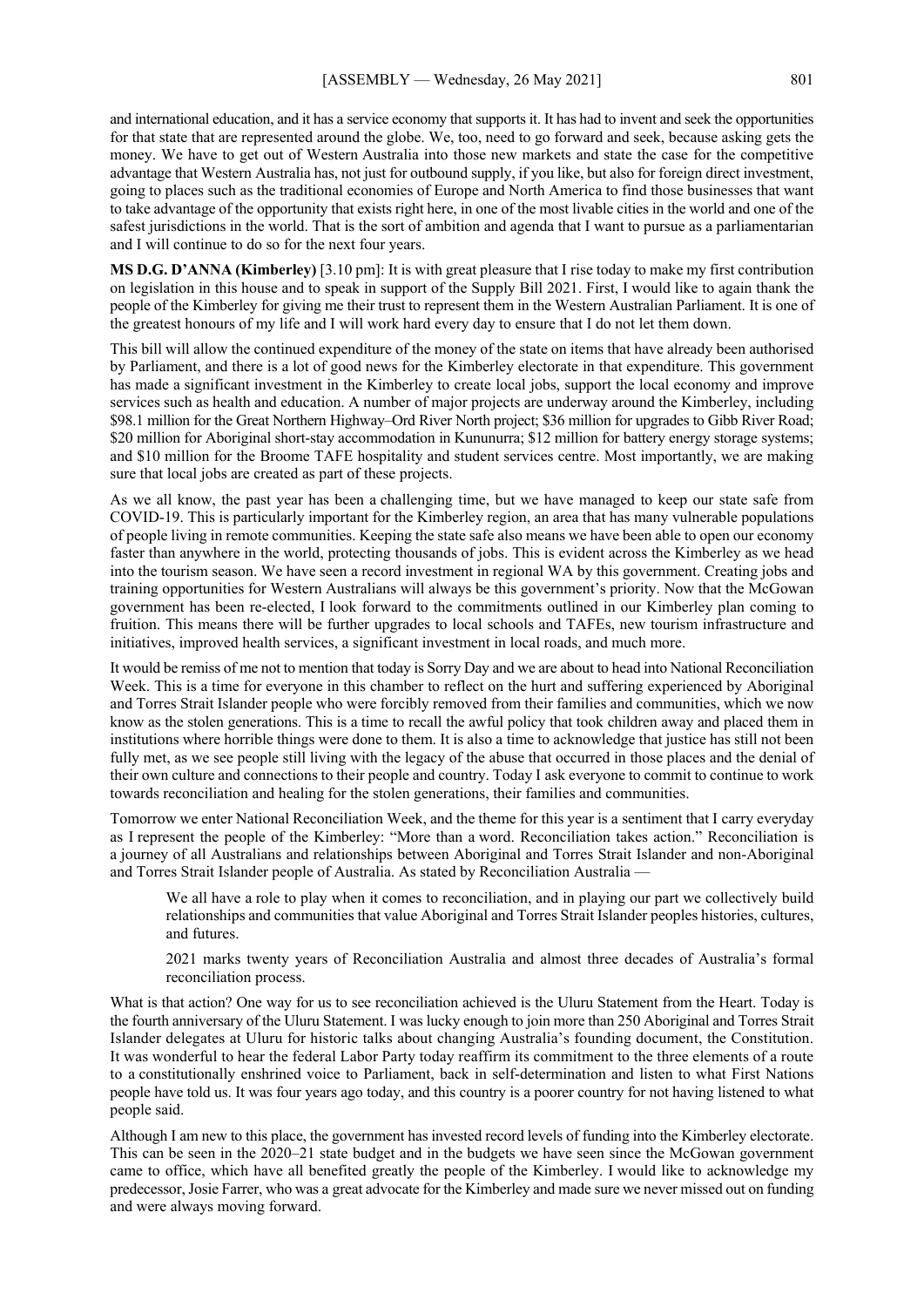There has been great news for TAFEs around the Kimberley over the past four years. An amount of \$10 million was invested in the North Regional TAFE's Broome campus for a new hospitality and student services centre to expand training in hospitality and tourism, with a particular focus on supporting Aboriginal businesses. In the East Kimberley, the government invested \$6 million in the North Regional TAFE's Kununurra campus for a new health and hospitality trade training centre to deliver specialist training facilities for National Disability Insurance Scheme–related courses and hospitality training.

It is also important to fund early childhood education. This government allocated \$3 million to Wyndham District High School to rebuild the early childhood education centre. Over \$8.5 million was injected for maintenance at Kimberley schools as part of the government's maintenance blitz. Our kids in the Kimberley deserve to have high-quality education close to home. This government invested \$19.3 million towards upgrades, and in the election campaign I committed \$2.5 million for Broome Senior High School to upgrade its canteen and \$1.9 million for a brand new science, technology, engineering and mathematics classroom. Another great commitment from my campaign was \$10 million for Halls Creek District High School to build new classroom blocks and a new food and textiles classroom.

As I travel around the Kimberley speaking to educators, I hear time and again how successful the Kimberley schools program has been. This government invested \$25 million towards the Kimberley schools program to drive better education outcomes in the region, and from what I am hearing on the ground, it is welcomed.

We Kimberley people know that hitting the road and driving the long stretches between communities and towns is a lot easier and safer when the roads are sealed. That is why it is so important that government invests in our roads. That is exactly what the McGowan government has done. Since coming to office, the McGowan government has funded a record number of road upgrades and has sealed roads across the Kimberley, including \$12 million through the regional road safety program to upgrade 100 kilometres of roads with shoulder sealing and the installation of audible lines, creating 55 local jobs; \$51.5 million for the upgrade of Duncan Road and Gordon Downs Road; \$25.8 million to upgrade Great Northern Highway from Broome to Kununurra; \$42.7 million to upgrade Tanami Road; \$68.5 million for the Great Northern Highway upgrade at Bow River and Maggi's Jump Up; \$36 million to continue improvements of Gibb River Road; \$4 million to complete the sealing of internal roads in Bidyadanga and the community airstrip; and \$65.7 million to continue work on upgrades to Broome–Cape Leveque Road, which created 290 jobs with nearly two-thirds of the total project hours on site completed by Aboriginal people.

Listing millions and millions of dollars of investment might just sound like words and numbers, but these road upgrades change people's lives. There are many flow-on effects from making sure that people in remote communities can travel to see family and friends or for work, education and important health services.

With the sealing of Broome–Cape Leveque Road, we now see the Dampier Peninsula thriving with visitors as well. This has been great for tourism operators. There are many unique and beautiful places on the Dampier Peninsula, and \$4.2 million has been invested to activate tourism opportunities on the Dampier Peninsula. If members are planning to come up for a visit this season, as the minister said earlier, get in quick before there are no spots left!

COVID-19 obviously affected our tourism industry in the Kimberley, but the McGowan government has committed to a range of measures to help keep as many businesses alive as possible during the pandemic.

[Interruption from the gallery.]

**The DEPUTY SPEAKER**: Up in the gallery, can you keep the noise down a bit, please.

**Ms D.G. D'ANNA**: This includes the 101 Kimberley and Pilbara businesses that secured funding from the McGowan government's \$8.7 million tourism business survival grants program. North-west tourism operators secured more than one-third of the 266 grants allocated to Western Australian businesses, recognising the particular challenges that the Kimberley and Pilbara tourism sectors have faced during COVID-19. This initiative complemented a range of other measures to boost local visitation to the Kimberley, including the Wander Out Yonder campaign, regional flight deals to Broome and Kununurra, and the tour and experiences voucher program. I am proud to be part of a government that is continuing to work on further initiatives to support the Kimberley and Pilbara tourism sectors as they look to recover from the impacts of COVID-19.

Last week, I was lucky enough to attend the Kimberley Moon Experience in Kununurra, the biggest annual event in the Kimberley. I saw many locals and tourists at the events I attended across the weekend, and it was wonderful to be back in the East Kimberley. There was an amazing welcome by the Mirima Dancers and I got to see some great talent in Jessica Mauboy, Busby Marou and Emily Wurramara. Events like this remind me of how much the Kimberley has to offer. On my travels, I passed a lot of caravans and four-wheel drives full of visitors ticking off their Kimberley trip on their bucket lists!

I am really proud of our commitment to expand the Aboriginal ranger program, with an investment of \$50 million. Since 2017, the \$20 million program has supported 35 projects, the employment of over 370 Aboriginal people— 53 per cent women—and 390 training opportunities. The program has also made an important contribution to Aboriginal wellbeing and culture, along with improved environmental management and land restoration. Since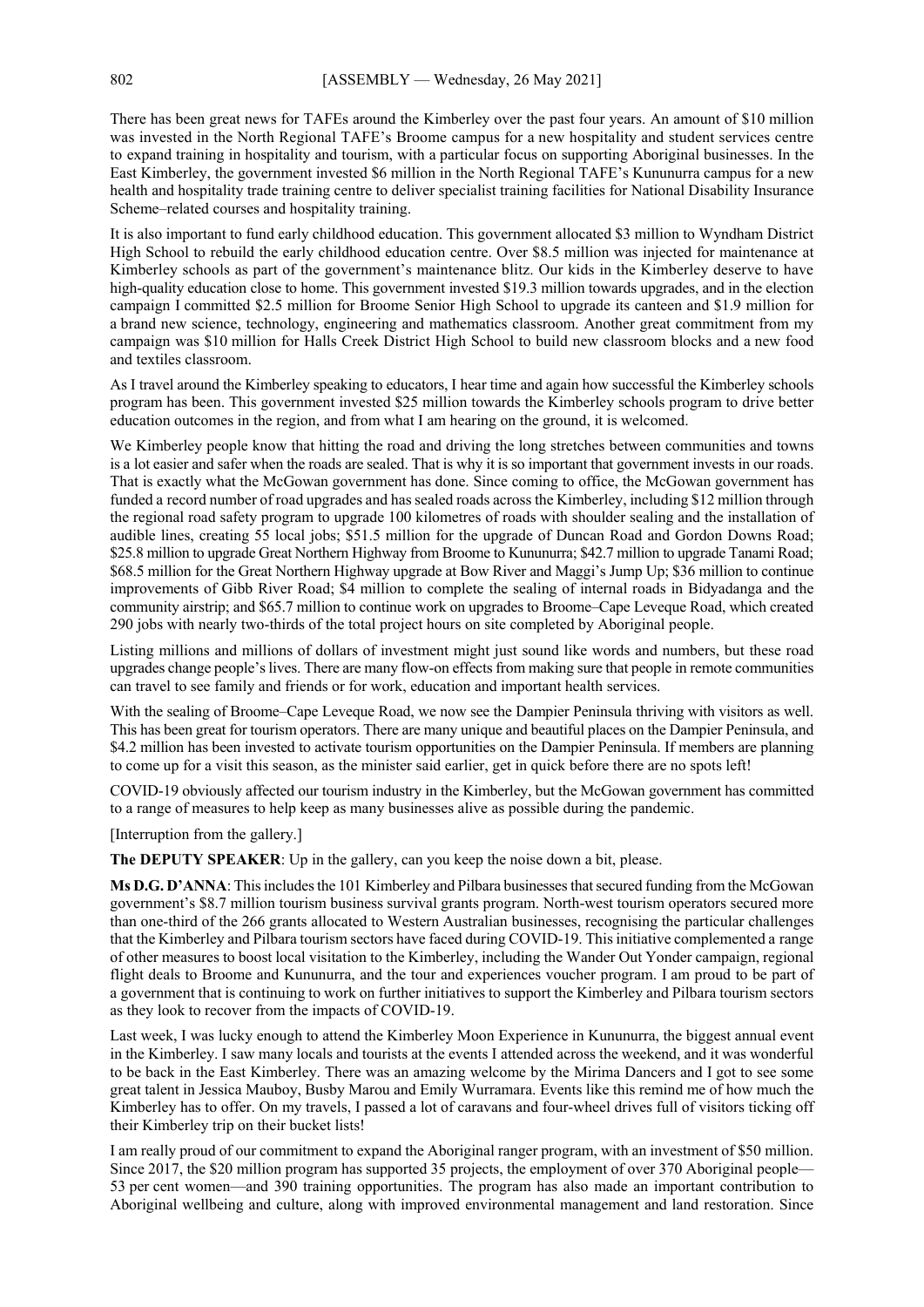2017 in the Kimberley, the program has supported seven projects, injected \$3.628 million into Indigenous communities and delivered 55 jobs and 45 training opportunities. The program has been significantly oversubscribed, with demand from around the state. The re-elected McGowan government will invest \$50 million in the groundbreaking Aboriginal ranger program to create jobs and training opportunities across the regions. The ranger program has had significant community development outcomes for Aboriginal people across Western Australia and this will be continued under this government. Under the program, Aboriginal organisations that support existing and emerging ranger teams can employ and train rangers to carry out land and sea management, as well as cultural and tourism activities. It has been designed to operate across a range of tenures in remote and regional Western Australia.

This is a program I am very proud of. It is delivering economic and social benefits for the Kimberley by providing job and training opportunities for Aboriginal people, which in turn helps build community resilience and leadership. This program is another element of this government's continued commitment to the self-determination of Aboriginal people and their communities. The funding delivered under this program is already having positive social, cultural, economic and environmental outcomes.

I will now speak about investment in something that is so important for individuals, families and communities across the region, and that is social and emotional wellbeing. As we all know, the suicide rate among Aboriginal and Torres Strait Islander people in the Kimberley has remained disproportionally high over the last decade. A study by the Graduate School of Education and the Rural Clinical School of Western Australia at the University of Western Australia found that approximately 70 per cent of people who died by suicide in the Kimberley were Indigenous people. The study also showed that the suicide rate among Indigenous people in the Kimberley is twice as high as the suicide rate among Indigenous Australians overall. On top of that, it showed the total suicide rate in the Kimberley—Indigenous and non-Indigenous—is more than three times higher than in the rest of Australia. These statistics are harrowing, and completely unacceptable. This is why the investment in mental health by this government is so important.

Since the McGowan government was elected, there has been a focus on these issues, including \$32.3 million towards the implementation of a new state suicide prevention action plan; \$9.77 million for Aboriginal regional suicide prevention plans; \$2.7 million for a foetal alcohol spectrum disorder prevention package; \$3 million for expanded and more accessible clinical mental health services in the Kimberley; and a \$266.7 million commitment to the Aboriginal youth wellbeing package, which includes measures to support health and mental health issues in the Kimberley. This funding makes sure that Aboriginal-led and locally endorsed initiatives that accommodate a culturally informed social and emotional wellbeing approach to suicide prevention are prioritised.

AsI stand in this place, I look forward to the election commitment made by this government to invest \$29.5 million in Aboriginal health and mental health programs. This includes a \$17.6 million investment into social and emotional wellbeing at five Aboriginal community–controlled health services sites, including in the Kimberley. I could speak for a lot longer on the investment that has been injected into the Kimberley by the McGowan government, and what is to come. I am excited and humbled to be here to advocate every day to make sure that the Kimberley never falls behind and that our standard of living, access to services and opportunities are the same as those for anyone else in the state.

**MS E.J. KELSBIE (Warren–Blackwood)** [3.26 pm]: I would like to contribute to the debate on the Supply Bill 2021. As the member for Warren–Blackwood, I am pleased to support this bill and will detail some of the important projects the McGowan Labor government has delivered for Warren–Blackwood over the last four years and what it will deliver over the next four.

Students in Western Australia should have access to quality education and modern facilities no matter where they live, and I am proud to be part of a government that is committed to investing in our region and our kids' futures. Science, technology, engineering and mathematics, or STEM, is one of the emerging drivers of innovation across Warren–Blackwood. The McGowan Labor government has prioritised investment in STEM facilities and equipment in schools across our region, including \$400 000 to Bridgetown High School, \$1 million to Manjimup Senior High School, and \$1.5 million to Denmark Senior High School. Our government is also focused on transforming existing primary school classrooms into science labs, including at Boyup Brook District High School, Nannup District High School and Northcliffe District High School.

The government also recognises the importance sport plays in our school communities and that students should have access to first-rate facilities. As part of the McGowan Labor government's commitment to this, \$6.27 million was dedicated to the Margaret River Senior High School to construct a new sports oval. I look forward to working with Nannup District High School as part of my election commitment to provide \$20 000 for a water bore for irrigation of the school oval. This will mean that the gardener will not have to hike one kilometre to the creek to turn the pump on to fill the water tank at the school to water the lawns—lawns that die each year and have to be revitalised!

Like many other electorates, Warren–Blackwood relies on our volunteer firefighters to keep us safe. They do an amazing job. I am proud to be part of a government that is committed to supporting local volunteer firefighters and prioritises investment in fire and emergency services. This week I have to congratulate John Jonker from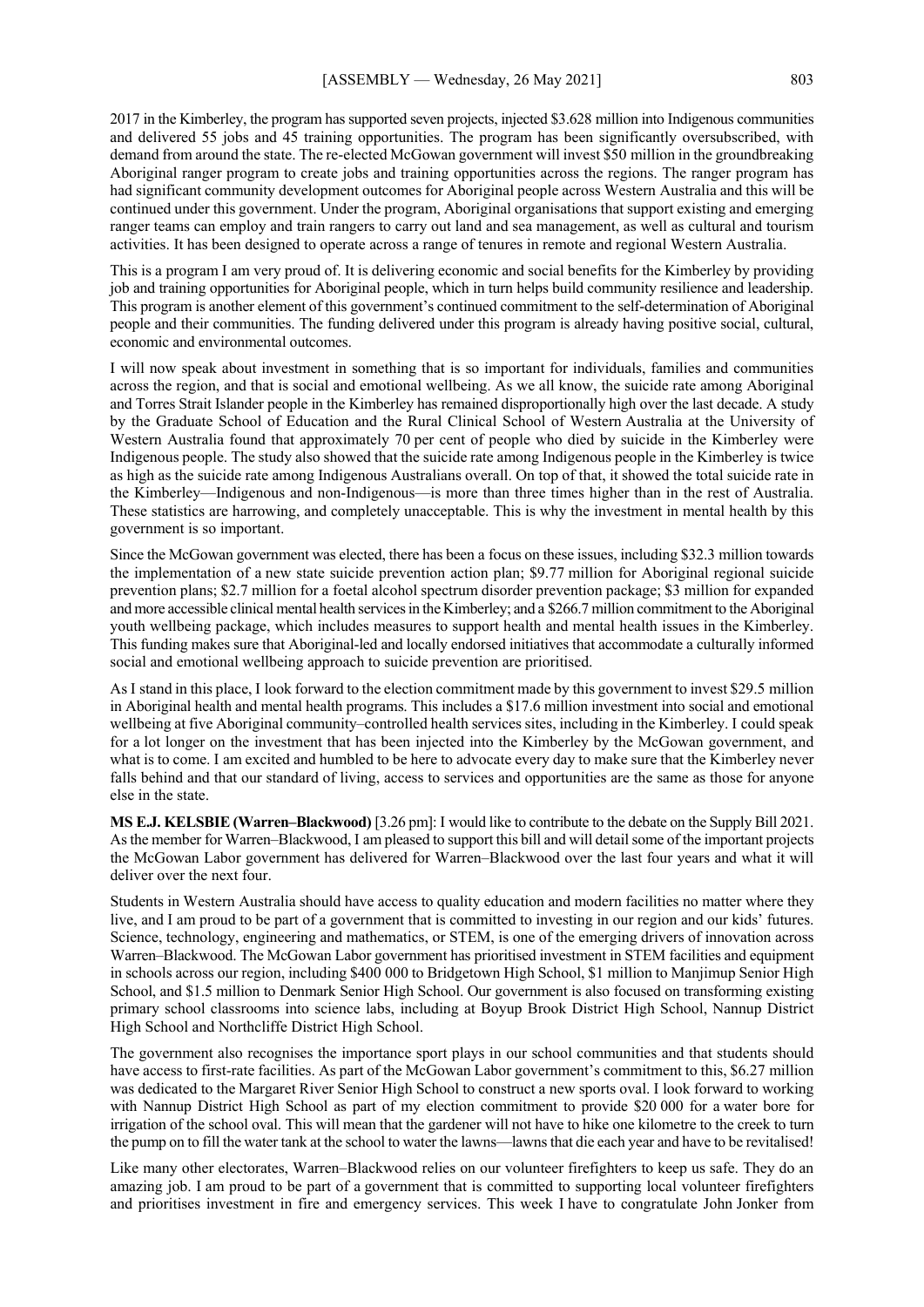Manjimup Volunteer Fire and Rescue Services on receiving the 2021 volunteer service award for providing 25 years or more of voluntary service. He is to be commended. Special mention also goes to Denmark local Roger Seeney who earlier this year received commendation for 45 years of service to local bush fire brigades.

In addition to the \$2 million committed to provide water tanks to volunteer bush fire brigades across WA, the McGowan Labor government is funding upgrades across Warren–Blackwood, including \$690 000 for the Augusta Volunteer Fire and Rescue Service, \$230 000 for the Boyup Brook Volunteer Fire and Rescue Service and \$20 000 for the Hester Brook Bush Fire Brigade. This investment ensures our local brigades will thrive and grow into the future.

Safety on our regional roads is a key priority for the government, with \$15 million being allocated through the regional road safety program to upgrade south west roads with shoulder sealing and the installation of audible lines. The \$24 million upgrade of South Western Highway between Donnybrook and Greenbushes will contribute to a safer, more reliable drive, supporting the community, freight drivers and tourists in our region. We put safety first and we will continue to deliver key infrastructure projects that will continue to help grow our economy.

As part of the COVID WA recovery plan, the McGowan Labor government created a pipeline of work to deliver infrastructure and economic stimulus projects across WA, with significant investment in infrastructure to drive tourism and create jobs. The WA government's revamped Buy Local policy ensures that local businesses benefit from a large number of infrastructure projects across my electorate. In Warren–Blackwood, we committed just over \$3 million, on top of the \$5.5 million already invested, to fast-track the third and final stage of the Margaret River main street redevelopment project. We have also committed \$12.78 million to establish trail towns and centres to service existing and new trails in the great southern region, including the realignment of the Munda Biddi Trail through William Bay National Park, to Denmark, and new trails in the Valley of the Giants, to Walpole. The government has committed \$411 000 for the development of the Blackwood River foreshore tourism precinct in Bridgetown to improve access to the Blackwood River, provide a new shelter and a viewing platform and upgrade the art and heritage walk trail. The government has committed \$231 000 for the Bridgetown Town Hall and civic centre redevelopment to enable it to become a hub for creative industry and art events and to expand the annual Blues at Bridgetown festival.

There is \$450 000 for Pemberton attraction projects, including replacing viewing decks at both the Gloucester Tree and the Bicentennial Tree sites; connecting a power supply from Pemberton town to the Gloucester Tree to service a commercial operator; and completing the replacement of the boardwalk at Beedelup Falls. There is \$350 000 to commence rebuilding the Pines mountain bike trails in Margaret River and \$40 000 for mountain bike trails planning and redesign. There was also \$3 million committed towards the Margaret River HEART multipurpose centre. These projects provide much-needed upgrades to tourism infrastructure and will continue to increase job opportunities and have a positive impact on local economies throughout my electorate. I encourage members to visit these towns and see for themselves the significant investments being made by this government in our tourism infrastructure and the creation of local jobs. Members will find that Warren–Blackwood is a thriving and vibrant electorate with many different experiences to offer.

In addition to investments being made into tourism infrastructure, I am pleased that our government continues to invest in festivals and events across the region. The government recently announced funding towards the Nannup Flower and Garden Festival, the Wadandi Surf Classic in Margaret River, the Nannup Music Festival, the Karri Valley Triathlon in Pemberton and the Margaret River Ultra Marathon. These are just some of the many positive initiatives the McGowan Labor government is rolling out to improve services and facilities and create jobs in Warren–Blackwood.

The McGowan Labor government is also committed to putting patients first in regional WA and to ensuring regional patients have access to quality health care closer to home. The opening of the \$37.6 million Warren Health Service has brought modern health care and facilities to Manjimup. Through this project, emergency inpatient and outpatient services were brought together under one roof with upgraded medical imaging and improved technology support for clinicians and patients. This project has ensured that we are delivering twenty-first century health care to the residents of Manjimup and surrounding districts. Our continued investment in the patient assisted travel scheme will also ensure residents in Warren–Blackwood are able to access an increased accommodation subsidy of up to \$100 a night if they need to travel to a major centre to seek treatment. Changes to the escort eligibility criteria mean more people are also able to access the service.

During campaigning, I met many inspiring people and organisations, including Jasmine Meagher and Kylie Lucas. These two women were juggling little kids, jobs and relationships, all while trying to secure regulatory approval and funding to set up Augusta and Districts Community Childcare. I know personally how important it is to have access to quality, affordable child care locally. As someone who had to return to work when my two kids were small, both under three months old, I was lucky enough to have these services available locally. Currently, families in Augusta and surrounding areas travel to Margaret River or Cowaramup to access child care. Some are waiting for the not-for-profit centre to open so that they can start work. Others are waiting for it to open so that they can increase their hours at work, while others are waiting for it to open so that they can get some rest or go to the gym.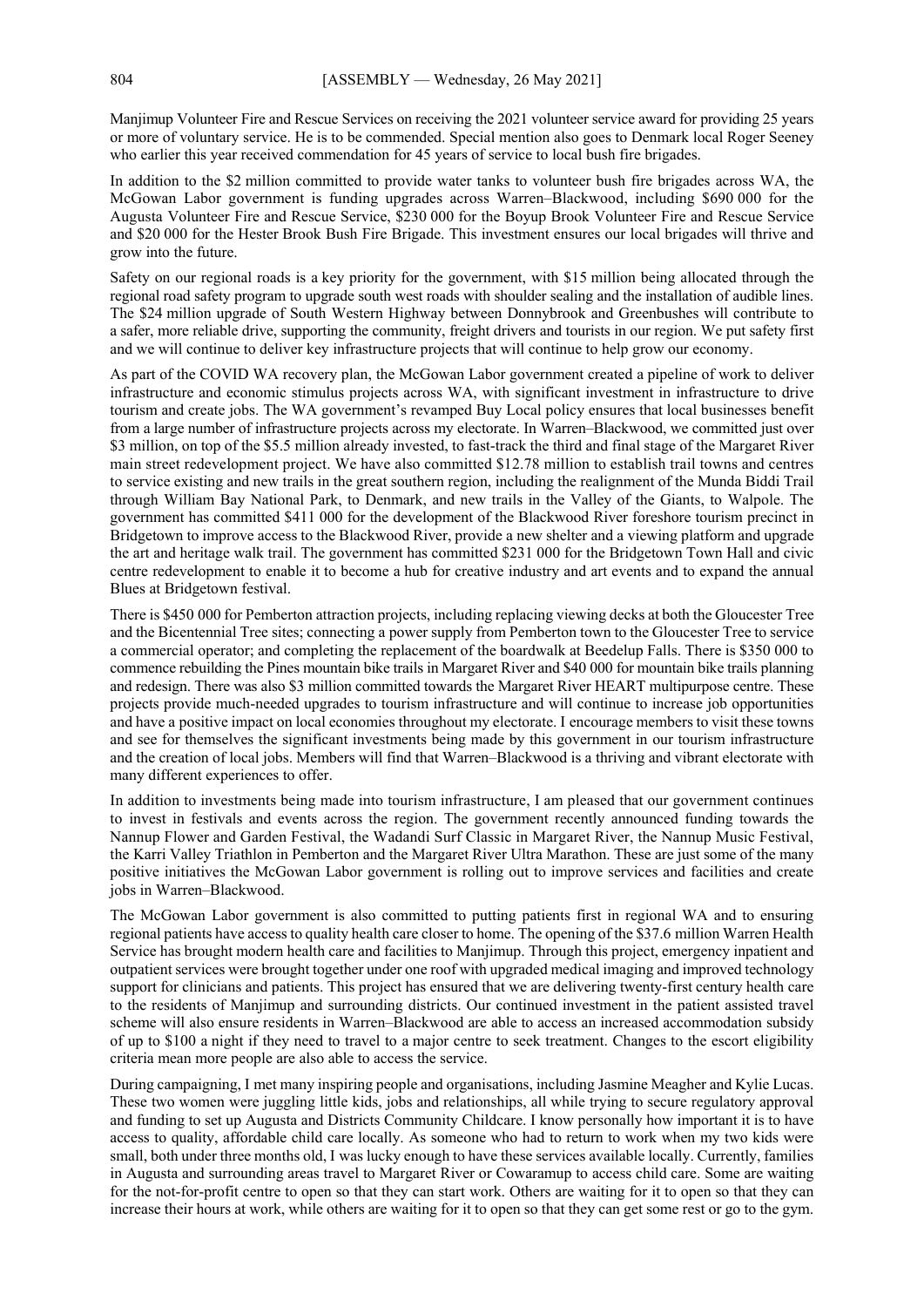I look forward to delivering my election commitment of \$100 000 to Augusta and Districts Community Childcare and seeing the centre support locals in the community. There are already over 80 children on the waitlist.

On the other side of my electorate, I met Joy Ugle from the Mount Barker Aboriginal Progress Association, who talked to me about the great work of the Mt Barker Aboriginal Community Centre. We talked about how the centre could be better utilised if the heating, cooling and roof could be sorted out. It is pretty cold down our way in winter. The centre has only a wood fire for heating and no roof lining for insulation. People are less inclined to sit in the centre for longer periods. I look forward to seeing the centre's climate control being sorted out with my \$23 000 election commitment.

I am proud beyond words to represent the communities in my electorate and be part of the team that consistently delivers for regional WA, and I support this bill.

**MS S.E. WINTON (Wanneroo — Parliamentary Secretary)** [3.37 pm]: Thank you, Deputy Speaker. Congratulations on your appointment as Deputy Speaker, and a fine one you will make.

I also rise to make a contribution to the Supply Bill 2021. The bill is administrative in nature and is required because the budget process, which would normally happen in May, is delayed every four years, after a state election, until about September. The expectation is that the budget will be introduced in September. New members will not know this, but they will experience it for the first time this year; that process takes about two months, as the estimates hearings progress in both houses before finally the appropriation bills can be passed. This bill allows Treasury to charge things to the consolidated account when the appropriation bills have not yet passed for the new financial year. It is an important bill because whilst we are waiting for this year's budget process, we still need to pay for the delivery of educational services, health services, police and the public sector. To do that, we need to access the appropriation funds, and this bill allows the government to do that. As has been said before, this bill is not unusual and it has been the norm since 2013; it also happened after the state election in 2017. Of course, last year was slightly different; because of COVID, the budget was delayed in not only this state but also other states, and the federal government also delayed its budget.

In speaking to this bill, I want to take the opportunity to again highlight the sound economic management of the McGowan Labor government. The Premier mentioned yesterday that Western Australia's unemployment rate is 4.9 per cent, which is the lowest in Australia. The Premier also recently tabled the 2020–21 *Pre-election financial projections statement*. That is Treasury's independent outlook for the state's finances and its economy. It clearly shows that Treasury is projecting a strong operating surplus over each of the next four years, totalling \$8.7 billion. We put the finances back on track in our first term of government, which we will continue in the second term. We have been a responsible and stable government, and that has allowed us to respond strongly during the COVID-19 pandemic to ensure that we keep Western Australia safe and have a strong local economy. A big part of that was our recovery plan of more than \$7 billion and the record \$28.9 billion that we put towards infrastructure investment. If I have time, I might go into that.

In talking on the Supply Bill, I take this opportunity to talk about education. Labor always does education better than the opposition. I am proud to take a few minutes to explain how that plays out, particularly in my electorate. Since I was elected as the member for Wanneroo in 2017, I have been very proud that the McGowan Labor government has invested over \$27 million in my local schools. I take the opportunity to highlight some of the commitments and investments that have been made to my local schools. I will also take the opportunity while I can to highlight National Volunteer Week and give a shout-out to the important people in our schools' parents and citizens associations. I will start with Spring Hill Primary School. It is a fantastic local school. As part of the recovery project, it was allocated \$2 million for a new early childhood education centre for its kindergarten and pre-primary students. I look forward to going and seeing the progress of those works that are happening right now. That facility will provide three purpose-built classrooms to cater for up to 90 children. Additionally, as part of my re-election commitments, I have committed to giving \$75 000 to Spring Hill Primary School and its P&C to provide shade for the large sandpit and to support the reconfiguration of Crimson Way car park, which is a really big issue at that local school in terms of being able to safely park and collect children after school. I acknowledge the school's principal, Steve Routledge; P&C president Laura Goodall, who is also from the canteen; vice-president Aaron Veaney; treasurer Sheena Fitzgerald; secretary Kerryn McGirr; fundraising and grants coordinators Melanie Vote and Charissa Saenz; and Zoe Clune, uniform liaison coordinator.

Last week I visited East Wanneroo Primary School and met with principal Dorothy Mckee. I am really happy to see that the \$2 million that was also announced as part of the recovery package is being used to build a new early childhood and education centre for kindy students right now. That is important because it replaces a tired and ugly transportable classroom and it will make East Wanneroo Primary School a much more attractive school for new families in the area to want to send their kids to. I look forward to that kindy facility being opened later in the year to cater for 90 students at the school. In addition, I am pleased to say that the McGowan government is supporting the school with \$25 000 to provide large shade infrastructure for the school's B block. I acknowledge principal Dorothy Mckee, president Catherine McCracken, vice-president Bron Mills, treasurer Kylie Dougall and secretary Sarah Woods. They do an incredible job.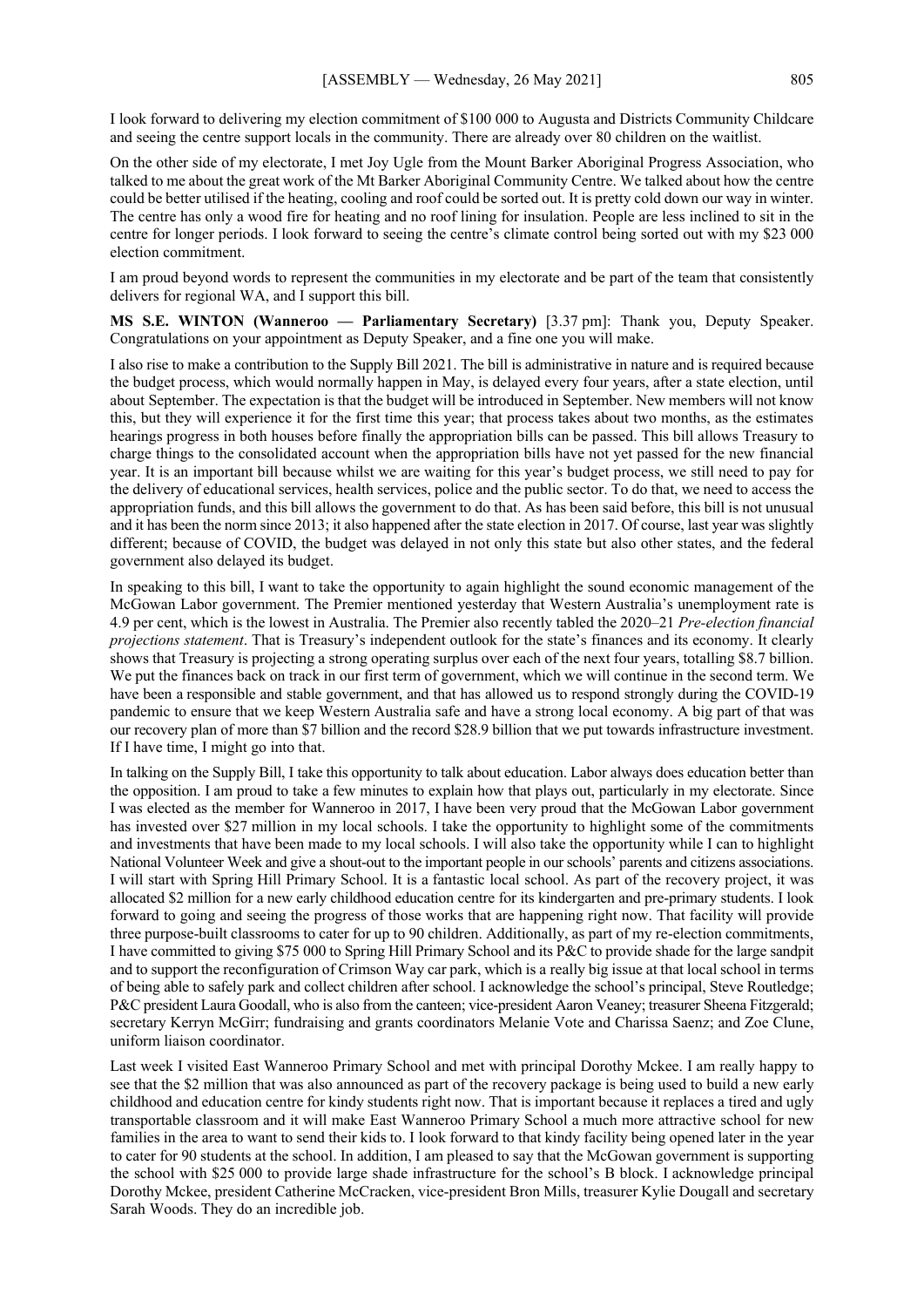I had the great privilege of attending Wanneroo Primary School's Anzac Day dawn service, which was a real highlight. It was an incredible experience for the parents, children and families to come together before school for the Anzac Day dawn service. I acknowledge principal Terri Reid, long-serving president Jaylene Palmer, vice-president Kelly Carew, secretary Sue Cowpe, treasurer Tarryn Smyth, and fundraising coordinator Alison Grose. I am really delighted that as a result of being re-elected we were able to support the school by providing \$82 000 for Bali huts, shade sail and, very importantly, a Colorbond structure for its after-school kiss-and-drive routines.

Banksia Grove Primary School is a new school that I will be very happy to represent as part of the redistribution. It is a fantastic local school. As part of my re-election commitment, I am happy for the state government to provide it with \$27 000 for shade sails and a mobile kitchen. National Volunteer Week has just finished. I acknowledge principal David Drabble, president Lauren Denny, vice-president Samantha Hutton, secretary Amber Hodgson and treasurer Jessica Daniels.

Carramar Primary School is another of my great local primary schools. I am happy that we have been able to support the school with \$90 000 to progress its vision for the school, including extensions to the verandah for the assembly area, and play equipment and gardening upgrades. I acknowledge principal Maree James—she and her staff do an incredible job; P&C president Simone West; vice-president Louise Graham; treasurer and uniform subcommittee coordinator Andrea Cassar; secretary Stephanie Williamson; the fundraising coordinator and her team, Rochelle Breeze, Rachael Woodfield, Beth Barnes and Amanda Joseph. Amanda is also on the fundraising subcommittee and is the canteen subcommittee coordinator. They do a fantastic job and I cannot wait to get back to see them all and support them some more.

Grandis Primary School is a new school in my electorate, located in Banksia Grove. I am happy that I am now officially its local member after the redistribution. I am happy that the McGowan Labor government is supporting it with \$42 000 for a new playground and for upgrades to the nature play area. I acknowledge principal Stephen Bevan, who is also the founding principal of that fantastic school; the president of the P&C Kylie Birch; vice-president Amanda McLaren; secretary Jasmin Woodhall; treasurer Krishna Ramani; and executive members Robbie Macleod, Bronwyn Granger and Anne-Marie Pattinson.

I would like to acknowledge the principal of Tapping Primary School, Bill Boylan, who is truly a local legend among not only the teaching fraternity, but also his local community of Tapping. I also acknowledge P&C president Michelle Schneeberger, P&C treasurer Danielle Poppas and secretary Pippa Gale. I am happy that the McGowan government is supporting the school by providing \$17 000 to build an outdoor classroom and to provide more storage.

That leaves me with two of my secondary schools, which, of course, are the feeder high schools for all the primary schools that I just mentioned. I have spoken in this place many times about Wanneroo Secondary College. Members know that I am a former student of Wanneroo Secondary College, having graduated there in 1982. I am very happy that in my first term as the local member I was able to see that school receive a brand-new gymnasium, which is a fantastic facility, particularly for its specialist programs. The school runs a great specialist AFL program. I recently met with the new principal, Justine McNaught-Conroy, to get an update. As part of the recovery package, we announced \$5 million for a new performing arts theatre. The works are well underway on that facility, which will really complement that school and allow it to go even further with the specialist performing arts programs that it runs. I also acknowledge P&C president Richard Moore, secretary Jacquie Sargent, treasurer Emma Lamancusa and vice-president AnnMaree Miller.

Joseph Banks Secondary College is the second state high school in my patch. Like Banksia Grove Primary School and Grandis Primary School, Joseph Banks is now officially one of the schools in my electorate. I have really enjoyed working with the school over the last four years and I have already paid it a couple of visits since being re-elected in March. Back in August, the Premier came out to the school to announce that \$16.1 million would be provided to build a student classroom block because of an increase in enrolments, replace the transportable classrooms and deliver better teaching facilities. I would like to say a bit more about that but before I do, I want to publicly acknowledge principal Eleanor Hughes and associate principal Liz Smith, as well as the P&C—its president Adene Rikert, vice-president Jane Tempest, treasurer Jennine Woodham and secretary Lisa Castellas.

As I said, Joseph Banks Secondary College received \$16.1 million as part of the recovery plan. This is not just for any old classrooms; this funding will provide for the building of general classrooms and specialised classrooms for science, technology, engineering and mathematics, and allow the school to finally realise its long-held aspirations to create an exciting space academy at the school. We are talking about the space science education centre. It is pretty exciting. Joseph Banks has long been driving the focus in science, technology, engineering and maths. Over the past four years, it has been my great pleasure to see the innovative and amazing programs that this school runs for our young people, including the introduction of SCIscope and after-school programs with the feeder primary schools to get primary school children to come to the high school and engage in science and STEM activities. The school has also introduced a centre of resource excellence program and a pathways in technology program. It also has a great focus on cybersecurity. In 2020, the college established the Cheryl Praeger mathematics academy for girls. It not only places a high priority on ensuring that young women contemplate STEM, but also supports them in trying to navigate a pathway through ATAR subjects. A number of young women are doing mathematics specialist and mathematics methods at that school. It is fantastic to see how the school supports those girls in those endeavours.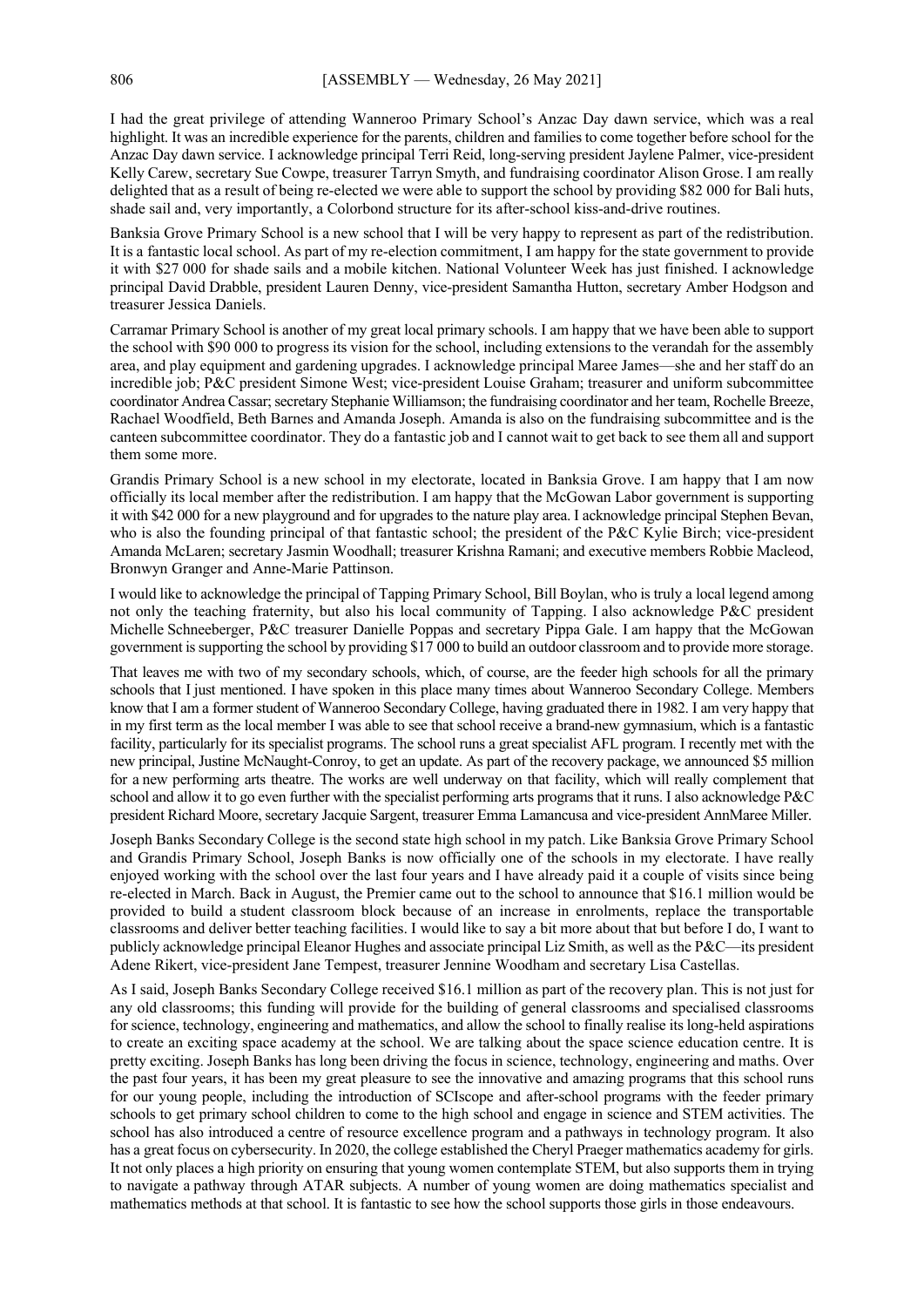The school offers a number of STEM programs. One in particular that I wanted to give a quick shout-out to is the F1 in Schools STEM challenge program. The school nominated a number of teams in this national competition. The supersonic racing team, made up of Maddie Loft, Zed McKenna, Richa Prajapati, Isobel Cubong and Ashton Bliss, were recent finalists in the national championships. They did not win, but I visited them a couple of times and saw their work. It just blows my mind to see what kids in years 9 and 10 are doing in technology these days. It is just staggering. I would like to publicly say that although they did not win this time, I spoke to their teacher, Michael, when I visited the other day and he assured me that they have been energised and want to go one better next year. They are already planning to enter the competition again, hopefully with even more success.

Joseph Banks Secondary College has really set the scene for a long period to take its programs to the next level. The \$16.1 million investment that was announced by the Premier in August will allow it to do that. It will help set up a space, science and education centre that will include a purpose-built facility to provide students with a simulated Mars surface and access to technology that will provide a mission control experience, as well as access to specialist technology and science facilities to undertake space science experiments, and, of course, support its incredible STEM programs, some of which I mentioned. The space science education centre will provide learning opportunities for the students at Joseph Banks while also servicing and providing access for other Western Australian schools, teachers and students to the program. The school is a true leader in this field. The space centre will provide professional learning in the sciences and best practice instructional strategies for remote and regional schools to outreach learning opportunities through the use of technology and innovative programs, and of course community education opportunities, creating viable links to the space science industry. The school is very much about developing innovative and authentic curriculum through partnerships and collaboration.

#### [Member's time extended.]

**Ms S.E. WINTON**: When I first talked to the principal and the associate principal a few weeks ago about how construction was going, it was great to hear that it was progressing well. Of course, we can have the best buildings and facilities in the world, but it is what we do inside those buildings that really counts. I was delighted to represent the Minister for Education and Training on 20 May at the school's next steps in this project. It held a design thinking forum in the development of its space science education centre. I was a bit intimidated and blown away when I turned up to this event. The purpose of the design thinking forum was to gain insight from industry, research bodies, government and tertiary sectors into the future of space science to guide how the space centre is going to look and ensure that the curriculum that it will develop for the students who will use this space science centre is responsive to the needs of industry and aligned with tertiary pathways. I was seriously blown away by the people I met that day and the people who had invested their time and energy to join Joseph Banks to formulate the way forward for the space centre. I am talking about people and organisations within the industry, such as Australian Remote Operations for Space and Earth; the Australian Space Automation AI and Robotics Control Complex; the Victorian Space Science Education Centre; Curtin University's Space Science and Technology Centre; the Department of Jobs, Tourism, Science and Innovation; the Western Australian Defence Industry Workforce Office; the Gravity Discovery Centre; INSEAD; Exodus Space Systems; North Metropolitan TAFE; Curtin University's Australian Space Data Analysis Facility; UWA; CSIRO—it was geek city—the Skilling Australia Foundation; Atomic Sky; a representative from the Department of Education's statewide support services' teaching and learning services; Innovate Australia; and Airbus. I am looking forward to getting feedback from the school principal and the associate principal on the outcomes of that day. I am very confident that what will come out of that session will beautifully blend with this physical facility and capital infrastructure that the McGowan government has invested in that school.

I quickly want to note that although the initial commitment was for \$16.1 million, I am really delighted that the Department of Education has funded a further \$1.3 million to ensure that the building is fit for purpose as both a secondary teaching facility and a specialist space science education centre. The additional funding provided by the department will essentially fund the infrastructure costs, including the additional scope to accommodate the Mars landscape room. This includes additional works required to facilitate the fit-out of the room, including additional structure steel, slab thickening, insulation under the slab, wall insulation, a double volume room, an additional mechanical plant room and mechanical equipment. It is quite clear that this is no big cutter learning block; this facility at Joseph Banks Secondary College will be state of the art, and will support our local students to take up the jobs of the future and provide pathways for them to go to not only university, but also TAFE. It is very important that we provide our young people with the opportunity to develop skills for the jobs of the future in this workforce.

Education has always been a very important part of my life, from when I first graduated from high school to being a schoolteacher. I am really happy that in my role as a member of Parliament, that can continue. Although I do not get to teach as often as I would like, I enjoy the opportunity to not only advocate for, but also promote, my local schools. Whenever I get the opportunity, I will seek additional support and funding for them so they can do the important work of making sure that we provide the best educational opportunities at our local public schools.

Joseph Banks Secondary College and Wanneroo Secondary College are the secondary schools of choice in my electorate, and I am very proud that people in my electorate have the opportunity to send their students to high schools of such high calibre in the public education system.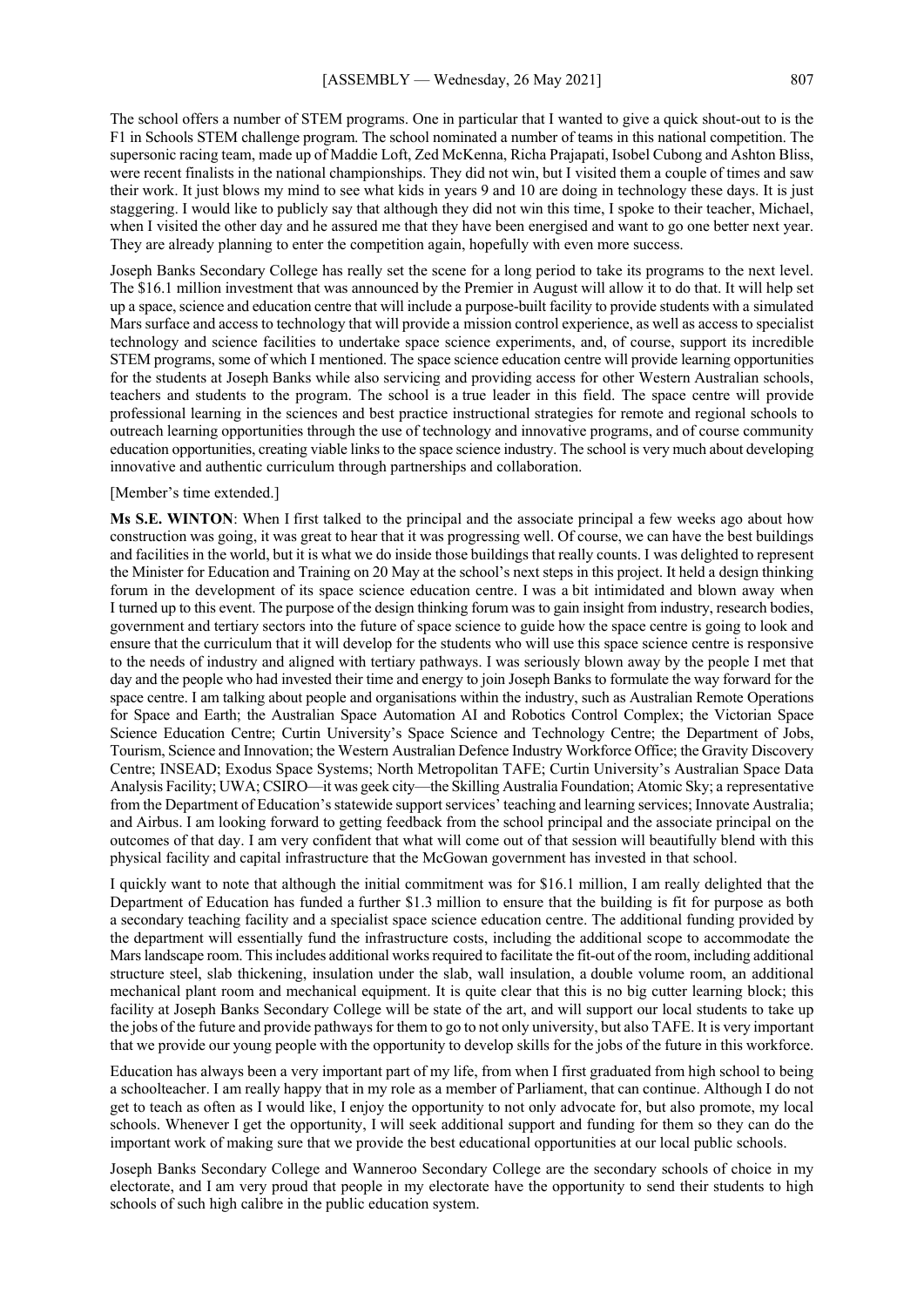How am I going? If I had another 10 minutes, I would have a whole lot to talk about transport, particularly about what is happening in Wanneroo, but I am happy to let members know that I have a grievance tomorrow so I can give members a bit of a taste of that.

**Mr V.A. Catania**: You're not going to whinge are you?

**Ms S.E. WINTON**: No, I am not going to whinge. We tend to be positive on this side of the chamber. The member is the biggest underachiever in this place; he has been here since 2005. I am quite happy to take every opportunity that I can to stand on my feet to sing the praises of this government and how it puts education front and centre. We are able to do that because of the strong financial management that we have had over the last four years—it continues—as we prioritise the key things that Labor does well, which is education and health, and, as members will find out in my grievance tomorrow, that is how we do transport in the northern suburbs as well.

I am still looking at that clock, but it is not moving!

**Mr D.A. Templeman**: How's that theatre repertory club going?

**Ms S.E. WINTON**: The Limelight Theatre is doing very well.

**Mr D.A. Templeman**: I haven't asked them for a role yet.

**Ms S.E. WINTON**: I have suggested it a couple of times.

Debate adjourned, pursuant to standing orders.

# **MINISTER FOR HEALTH — PERFORMANCE**

# *Motion*

## **MS L. METTAM (Vasse — Deputy Leader of the Liberal Party)** [4.01 pm]: I move —

That this house condemns the Minister for Health for his failure to deliver the required level of leadership and management across his current portfolios, resulting in a litany of failures that have placed and continue to place the lives of Western Australians at risk, including —

- (1) failure to address record ambulance ramping;
- (2) failure to implement "Malakai's Rule" as promised in 2016;
- (3) failure to build three medihotels as promised in 2017;
- (4) overseeing a series of failures in Western Australia's hotel quarantine system, culminating in the resignation of hotel quarantine chief Robyn Lawrence;
- (5) presiding over cultural and resourcing issues at Perth Children's Hospital, culminating in the resignation of Child and Adolescent Health Service chair, Debbie Karasinski, and the attempted resignation of PCH chief, Dr Aresh Anwar;
- (6) failure to secure proper resourcing for the WA health system more broadly; and
- (7) failure to earn and maintain the respect and confidence of healthcare workers to properly lead and manage our important public health system.

Obviously, the motion today is made up of quite a comprehensive list that is supported by the opposition. The comprehensive list and the number of concerns have been raised by not only the opposition, but also the public of Western Australia. This certainly underlines the real concerns that we, in this corner of the house, have regarding the health portfolio. This has sent shockwaves and has been felt throughout the Western Australian community. It is extraordinary that in a state as prosperous as ours, which has a projected surplus of \$5 billion, we have to debate the ongoing failings in WA's health system. This state has enjoyed very little spread of COVID-19, but concerns continue regarding ambulance ramping and a range of other issues in our health system. This year we have yet to experience a flu season, and we last year had some of the most damning statistics in this regard.

This system is under-resourced and is at breaking point. We saw yesterday the level of concern of health workers at Perth Children's Hospital where over 1 000 people protested and underlined real concerns about a system in crisis. The McGowan Labor government promised four years ago that it would deliver a commitment for gold-standard transparency, but all we have seen since is spin. In the most recent election campaign, we heard a commitment to keep Western Australia safe. Unfortunately, in relation to that commitment, all we have seen is spin. How the unravelling healthcare system has come to light in recent times, particularly since late last year, illustrates the incompetence of the McGowan government in an area that should be one of the most important priorities of any government. The minister cannot continue to blame the previous government for issues that obviously have happened under this government's watch.

The Minister for Health has had four years in this very important role, and eight years before that as the shadow Minister for Health, to improve what he called, when shadow minister, "a crisis". I spoke earlier this week during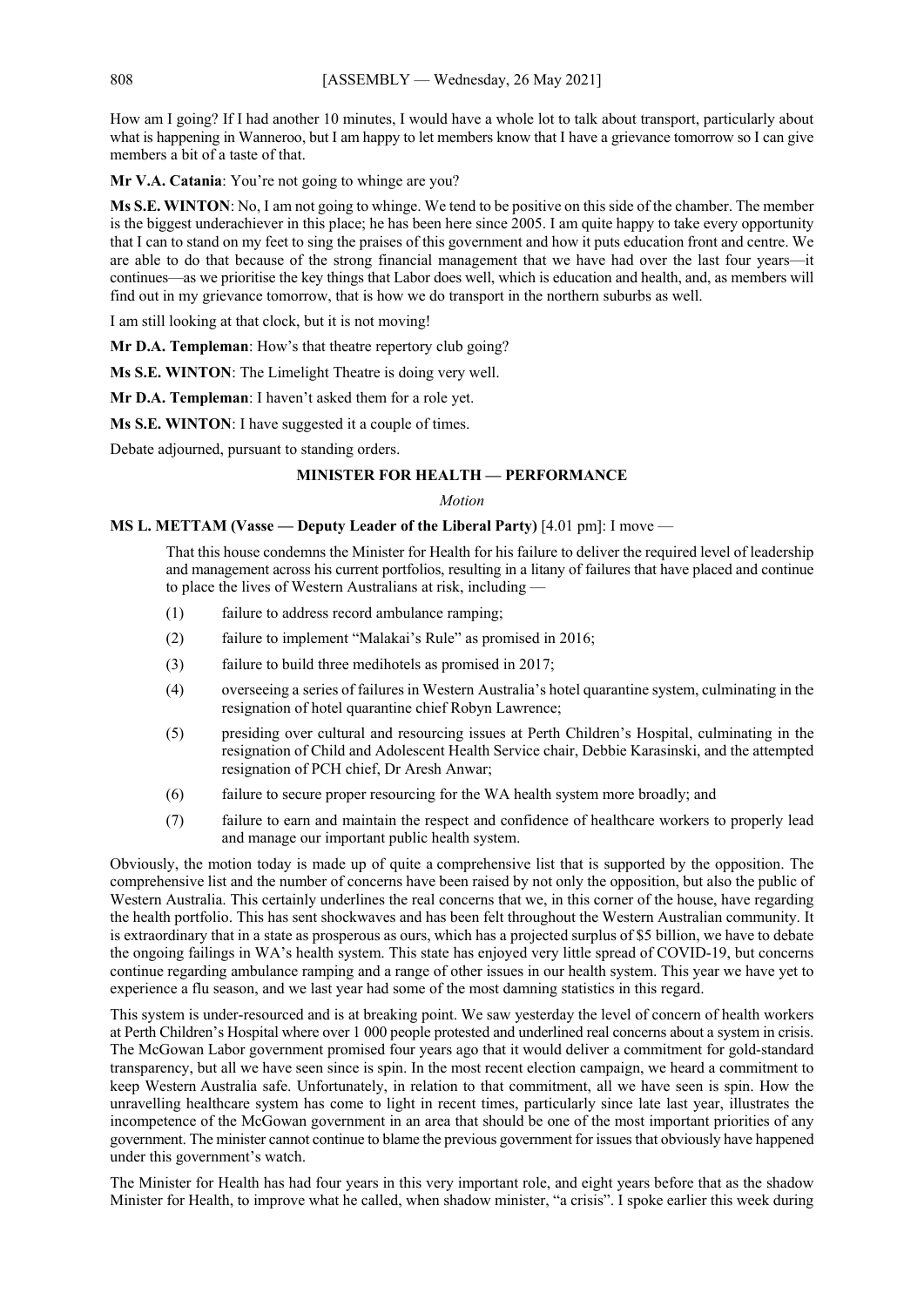a matter of public interest and referred to some comments that the minister made as the shadow Minister for Health; namely, he called the statistics under the previous Liberal government a horror story. I also pointed to the fact that current statistics, in comparison, are quite damning, particularly ambulance ramping figures, which earlier this year were the highest ever on record in Western Australia at 4 111 hours. Those are damning figures. The elective surgery list has grown by 40 per cent. That should not be seen in a health system in a state as prosperous as ours.

In the first two years of the McGowan Labor government, cuts were made to the overall health budget. Overall, a decline in funding has occurred when the pace of inflation is taken into account. The level of investment has not met health system demands or matched the inflation experienced across this state. We have one of the lowest number of beds per 1 000 people in the country. The McGowan government has failed to meet its own objectives in respect of ambulance ramping. The government had committed to gold-standard transparency, but its response has been to stop reporting the figures. Fortunately, St John Ambulance does provide these figures, which, as I stated earlier, illustrate that this government does not have health under control. This government fails to acknowledge that we have a crisis. It has overseen some very concerning statistics in this space. It has failed to meet its own objectives relating to ambulance ramping. While in opposition, the now health minister stated that 1 500 hours of ramping was a crisis level, but the numbers now are significantly greater. As I stated earlier, there have been 4 111 hours of ramping just earlier this year without any community spread or other significant issues regarding COVID or a flu season.

The budget is under extreme pressure even when dealing only with bed block, ambulance ramping and issues that present at emergency departments. In addition to playing catch-up on these issues, there is a lack of focus on drivers of health issues. This is particularly so in mental health prevention, which I understand from the Labor government's commitment for health prevention this year is sitting at about five per cent of the total service mix, which is well below the national average.

What we saw yesterday at the joint Australian Nursing Federation and Australian Medical Association rally was unprecedented. There were 1 000 healthcare workers, doctors and nurses, shoulder-to-shoulder, all in support of and calling for change, and a line in the sand. We saw some members of the health profession travelling from as far as Albany for that event. I understand the last time such a rally was called was about eight years ago. As Mark Olson from the ANF said, politicians respond to two things: bad press and rallies, although that is not always the case; I have a lot of confidence in members on both sides of this chamber and I certainly hope that we start to see some significant change in the approach to the health portfolio. That has to start with an acknowledgement that we are at a crisis level in terms of health, and backing that up with significant investment in the portfolio and looking at some real systemic change.

Doctors and nurses were united in their plea to be heard when voicing concerns about potentially life-threatening situations in our emergency departments. They want to be heard; when warning that staffing is dangerously low and will lead to serious and potentially tragic outcomes, these health professionals do want to be heard. When they are telling executives that they are burnt out and there is not enough staff, they want to be heard as well.

I have been contacted by a number of healthcare workers in recent months and they are frankly exhausted. I received a letter just recently in follow-up to a meeting I had with a nurse of over 30 years' experience. For obvious reasons, I can provide the details to Hansard, but she would prefer her name not to be used, but she is at a metropolitan hospital. She wrote, according to my notes -

In the past, if staff numbers were down, beds had to be closed so that the nurse to/patient ratio was not exceeded, thus ensuring safe care; we are now instructed that there are to be no empty beds regardless of staff numbers; this is unsafe both for patients and for nurses.

In all my years of nursing I have never seen such high levels of absenteeism among nurses, and this is due to exhaustion and burnout. With all the pressures put on nurses, including being bullied into complying with what they know is a situation which could result in a dangerous situation, staff know that if anything goes wrong they will be the ones who will be blamed, as in the junior nurses at PCH. In such cases they elect not to work in certain hospitals; such is the case at KEMH because it is too dangerous.

We now have a system in which nurses are refusing to work in certain hospitals because it is too dangerous. Yesterday, in the face of hundreds of nurses and doctors, the minister offered a commitment to fix the culture, fix the relationship between staff and executives and build trust. We really want to see what that commitment will be on the ground. We also want an acknowledgement that we have a health system in crisis, and we want a significant investment in beds—not just 117 in the short-term, but a significant investment, and not only at Perth Children's Hospital, but in hospitals across the state.

Healthcare workers say that they raised questions 12 times with hospital executives before Aishwarya's death. This is of significant concern. We asked some questions in Parliament today about the root-cause analysis, and it was concerning that the minister was unable to provide information about the presentations that were made in relation to the root-cause analysis and what was presented from last October to April this year.

**Ms M.J. Davies** interjected.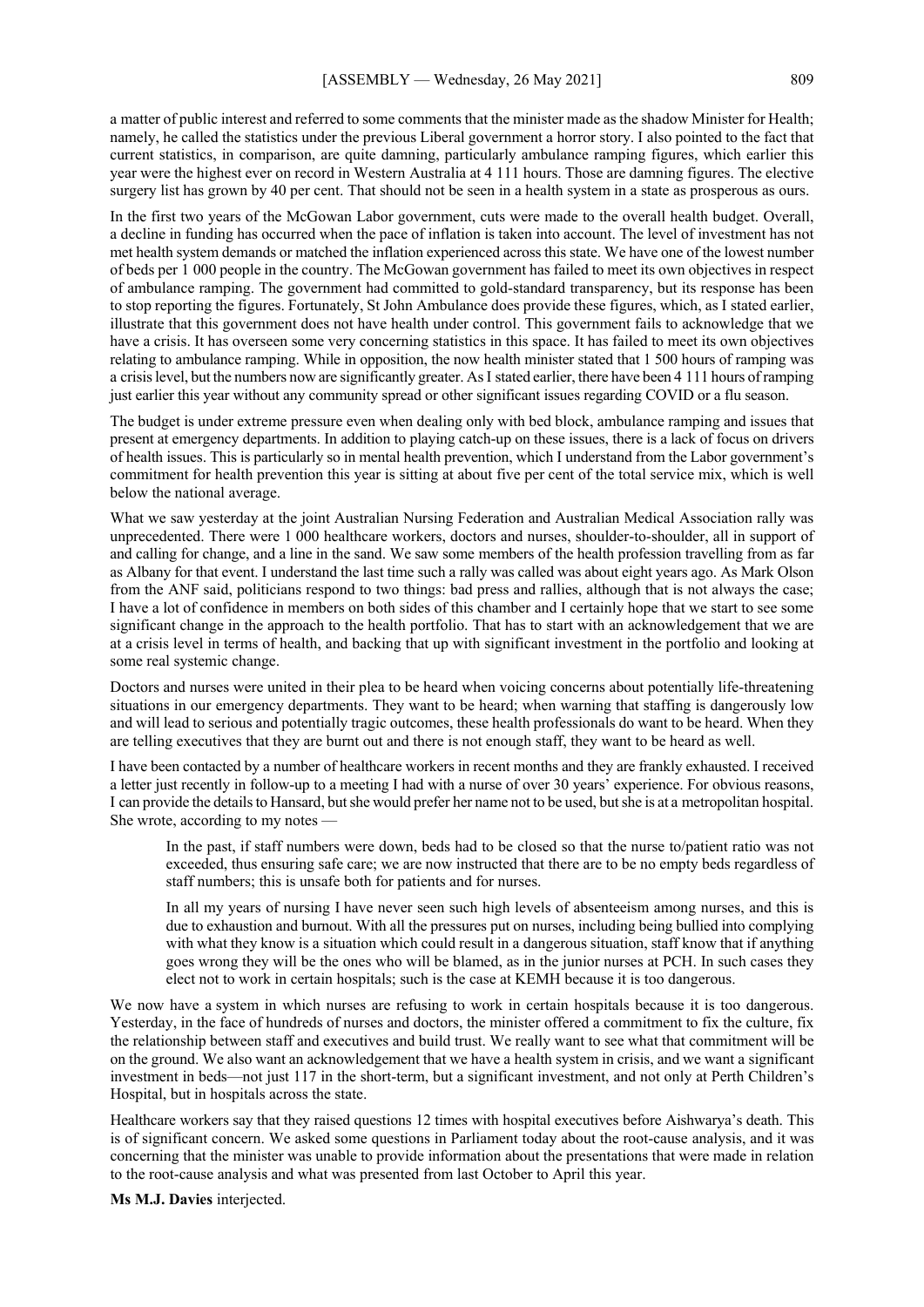**Ms L. METTAM**: Yes, it is extraordinary. As the Leader of the Opposition points out, the fact that information has not been recorded and is not available is quite extraordinary, given the information that we are talking about. What we are talking about relates to lives. We are talking about staffing shortage issues that are having a direct impact on patient care. Those are the very grave and serious issues that have been raised by senior clinicians, and it defies belief that that information is now not available.

We have also asked questions in this place in relation to staffing, because it defies belief. The recommendations of the report highlight those concerns about staffing and the comments made by the Australian Nursing Federation. I refer to an ABC online article from April which quotes ANF state secretary Mark Olson as having stated in December that it would take —

… a catastrophic incident to occur before something changed —

In relation to staffing policy. They felt they would be thrown under the bus when this happened. The article also goes into all the warnings that were raised at Perth Children's Hospital. We still take the position that it defies belief that there is somehow a divide between what was highlighted in the internal review of staffing and the fact that the government has since made a commitment to additional staff. There is an additional 16 dedicated staff to resuscitation and triage support, but at the same time the government is still saying that there was no issue on the evening of 3 April. In response to questions I asked yesterday on this point, the minister made a mockery of my supplementary question and went back to his original point that staffing was not an issue, while at the same time highlighting the fact that staffing is an issue not only at Perth Children's Hospital but also in emergency departments in hospitals across the state.

That is exactly our point. Our point is that staffing was an issue at Perth Children's Hospital; it quite obviously is an issue. That is key to one of the reasons why there were so many health workers protesting yesterday. It is also an issue not just at Perth Children's Hospital but at many hospitals around the state. That is a key concern of not only our healthcare workers and the ANF and the AMA, but also the people of Western Australia. It raises concerns about how we got to this point.

I touched on the fact that the government has run down the health portfolio since coming to office four years ago. I will now touch on Aishwarya Aswath. It was obviously a devastating incident for a child to have to wait for two hours in our state's flagship hospital to receive care. There are some key issues that relate to how the system can be improved, and we certainly look forward to an independent external inquiry and the progress of that in relation to that tragic incident. I know each member of the house supports such an inquiry into the devastation that that has caused to that family. It raises the question of why there was not an independent inquiry into the tragedy in the first place, because since that incident we and the public have seen the bungling of the inquiry report—it has been there for all to see. In May this year, these comments were reported —

"The report represents a significant volume of investigation, however, it is the opinion of the CAHS executive that there are a number of elements that require further exploration.

"The additional independent external review must be completed before we can, in good conscience, consider this investigation to be finalised.

"This additional targeted review will ensure we fully understand the opportunities for systemic change.

"While we await the additional independent external review, we are not in a position to endorse this root cause analysis report.

I should note that those were not comments from the minister; they were comments made by the Child and Adolescent Health Service chief executive, Aresh Anwar. It is extraordinary that the government's own report was not endorsed by the chief executive of CAHS. If executives will not endorse the report, what is the point of it? We have certainly raised the need for an independent review, and there is some concern about why one was not initiated in the first place. The family obviously wants some answers, and the fact that they have raised some issues about the consistency of the report is certainly a significant concern.

Earlier this week, I had the privilege of meeting with Prasitha and Aswath, at their invitation. They are obviously experiencing grief, but they would like to see, and it is fair to say that they are certainly supportive of, the commitment to "Aishwarya's Care", but they have asked whether it will experience the same fate as "Malakai's Rule". Some concern has been raised independently from the family. They have obviously been in contact with Malakai's grandmother, but they are concerned that the comments made by the then shadow Minister for Health back in 2016 about "Malakai's Rule" did not amount to anything substantial when he came to government.

We add that to our list of concerns about things that we feel could have been done better to ensure that there was a better level of care. We will wait to see the outcome of the independent inquiry. This illustrates that there is a significant difference between what the then shadow Minister for Health stated pre-2017 and what the now Minister for Health is committing to and is seeing as acceptable after the re-election of the McGowan government. It is not just the fact that the now minister has dropped the commitment for "Malakai's Rule" or something similar;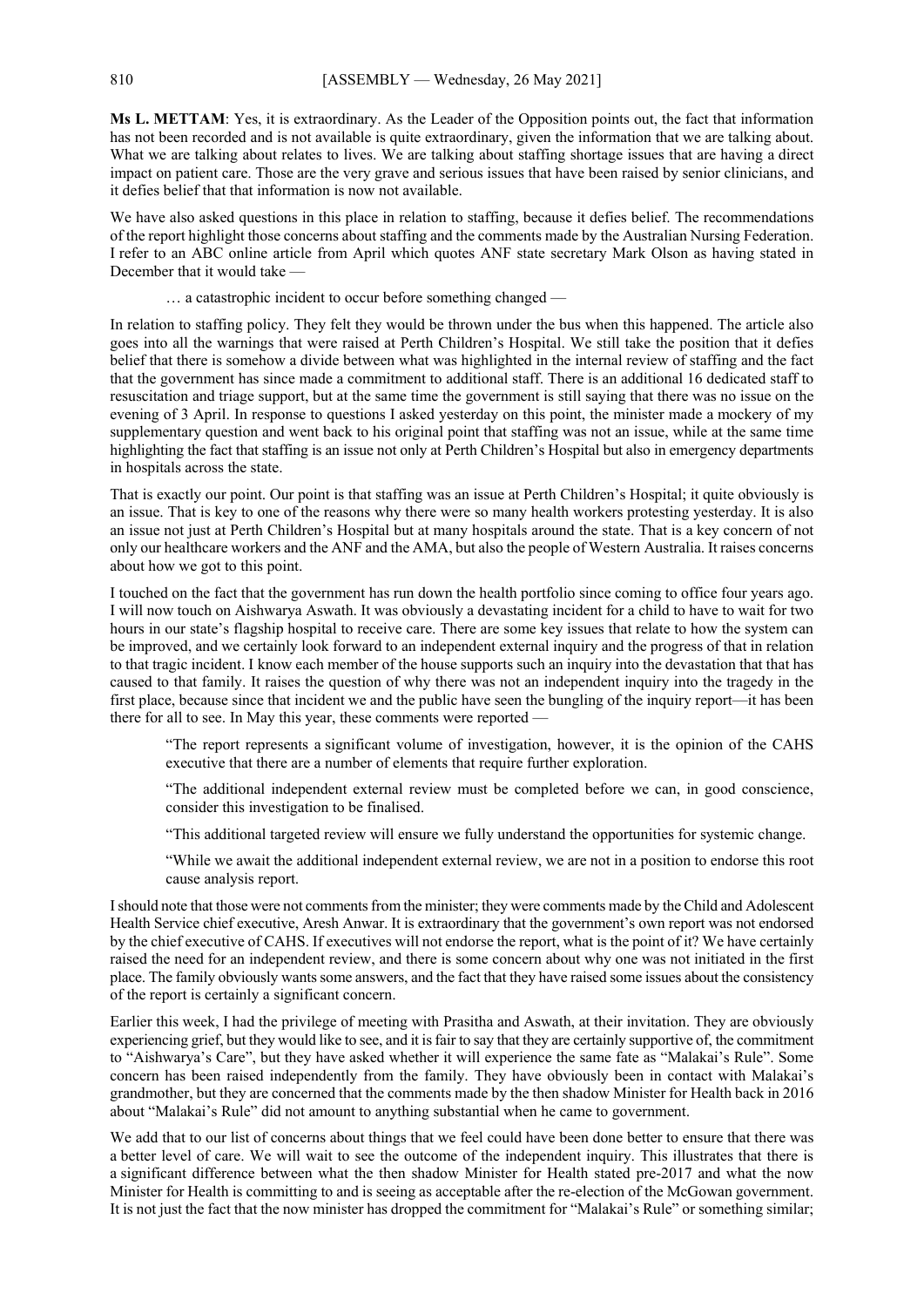we also know that when Perth Children's Hospital was opened in 2018, there was supposed to be a triage support nurse to check vital signs, but this was never implemented. We certainly support the fact that, more recently, in the wake of the 3 April tragedy, the minister has made a commitment to implement that support.

There has also been some concern about the level of staffing at Perth Children's Hospital and the fact that the waiting room was left unattended for half an hour and staff were stretched between performing resuscitation and working in the waiting room. We certainly welcome a commitment for dedicated staff for resuscitation, as well as triage support, which I have touched on already.

There is also some concern about education for our junior staff. The Australian Nursing Federation and the Australian Medical Association have certainly been calling for this. The feedback that I had from the rally yesterday was that staff development officers no longer have the opportunity to undertake staff development; they are too busy being stretched and pulled onto the floor. They are not working to improve staff skills and to encourage a better culture within the staff workforce, but instead are being stretched to fill in the gaps in an overworked workplace.

I have already touched on the bungling of the report. One of the most obvious reasons for the protest at Perth Children's Hospital was that two nurses and one junior doctor were referred to the Australian Health Practitioner Regulation Agency, based on a report that the government has refused to endorse. A WAtoday article states —

"You may be aware that two of our colleagues and as well as a junior doctor have been referred to APHRA based solely on the SAC 1 report that the government executive have now rejected because they said it was flawed," Mr Olson said.

"We know the family deserves answers but this does not happen by concentrating the blame on a few junior staff and denying there are significant failures in the system.

This is another attempt by the minister to deflect blame. The AMA, as many people know, has taken an unprecedented step of referring the director general of Health and the CEO of CAHS to AHPRA as well. We know that the family, in their grief, has also referred the whole of Perth Children's Hospital.

The bungling of the internal report and the refusal to undertake an independent inquiry until that internal report had been completed illustrate a significant level of incompetence in the health portfolio and a lack of leadership in this area. I also have a quote from the panel, which was certainly taken aback by the comments of the CEO of the Child and Adolescent Health Service that the report would not be endorsed. The fact that recommendations were tabled in this place as part of a report that was not even endorsed by the CEO is, quite frankly, gobsmacking. It raises real questions about people's faith in the health system. It obviously illustrates another attempt by the government not to take proper responsibility and see this important portfolio as a priority.

I would now like to touch on the fact that what we are seeing in the health portfolio are concerns not only at Perth Children's Hospital, but also right across the health system. As I stated earlier, that is highlighted by the fact that we had 4 111 hours of ambulance ramping earlier this year, the highest number ever on record and certainly more than triple what we had at the peak under the previous government. Western Australia has one of the lowest rates of beds per capita in the country and for a state as prosperous as ours, they are damning statistics, particularly when we are hearing real concerns from health workers on the ground. However, the toxic work culture is also concerning—a work culture that is not supporting our junior staff. I note the Premier stated there was a concern regarding the culture at Perth Children's Hospital. We believe that culture comes from the top. We heard at the Perth Children's Hospital rally that there has been concern about the level of support needed by health workers. The root-cause analysis highlighted some of those concerns. Health workers did not feel that they were able to raise genuine issues of concern that they had around patient safety, work numbers or staffing numbers in their workplace. We know that is not the case at just Perth Children's Hospital. We know that is happening elsewhere, and those stories are coming across the board. I referred earlier to concerns raised by one worker about staff being stretched.

I point now to the situation in Bunbury. Of the doctors surveyed by the Western Australian branch of the Australian Medical Association, 80 per cent were worried about staff morale. That is concerning. We know that the government has a habit of providing scapegoats or throwing people under the bus when things go wrong. There has been real concern at the South West Health Campus about the emergency department's specialists. I quote from *Medicus* —

They acknowledged … that improvements were needed in communication between consultants and junior doctors, the payment of overtime and provision of formal teaching.

They also pointed to the ED as a particular minefield. "A number of consultants have handed in their notice because they're unhappy with the loss of a great head of department in Adam Coulson, or their contracts haven't been renewed. This seems absurd given the department is permanently short-staffed, reliant on locum registrars and consultants to fill a deficit. No help from WACHS with new contracts or a staff drive appears to be at hand."

The report goes on to state —

No less than 43 staff specialists engaged at BRH contacted the AMA (WA) independently to express their profound lack of trust and confidence in WACHS Executive as a result of Dr Coulson's experience.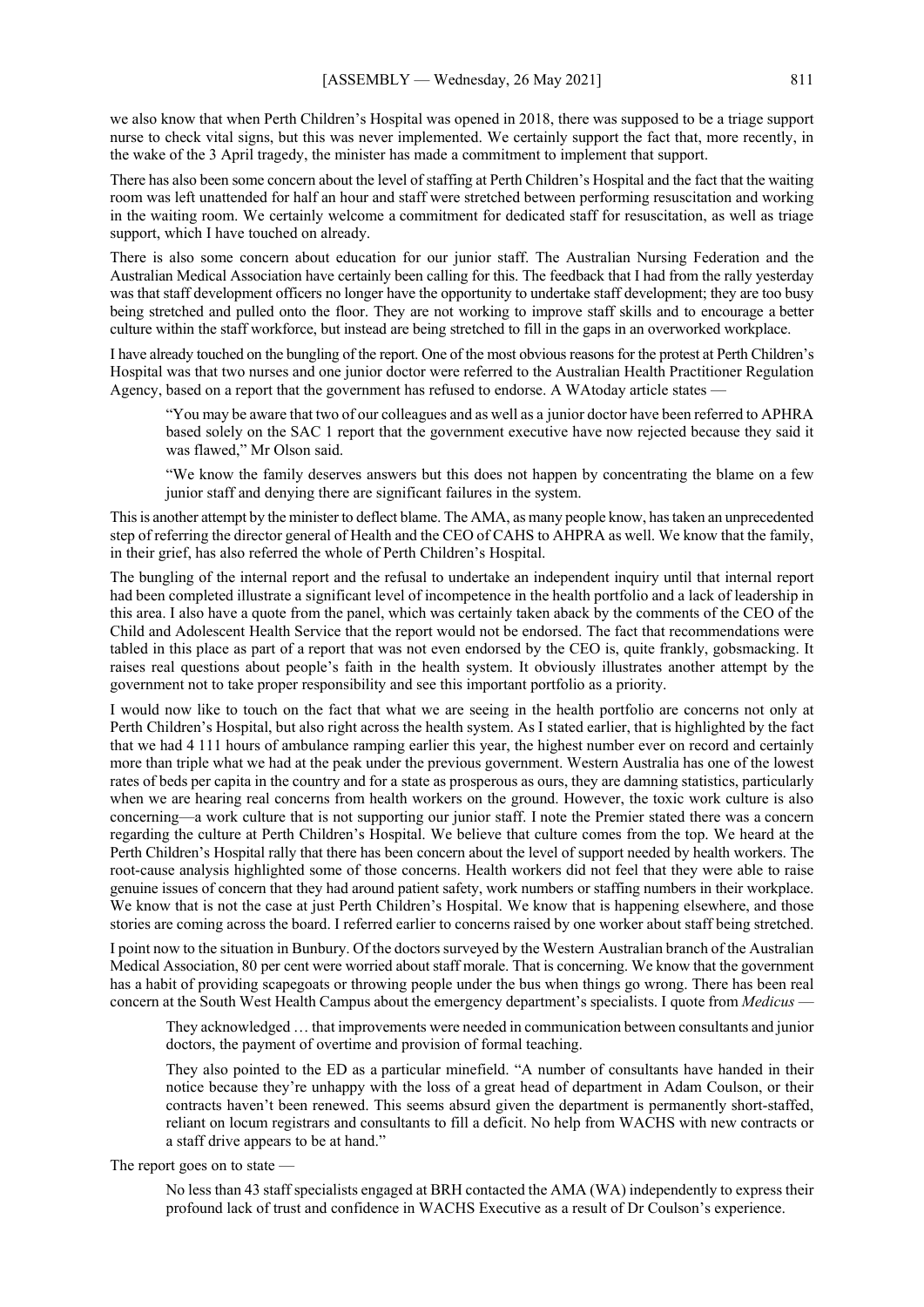That is an emergency department specialist who effectively was dumped without any explanation and had raised a lot of concerns among his peers as well. I spoke only yesterday in this place about this. I referred to some feedback that I had from a staff member on the ward about Dr Coulson's departure, and certainly the amount of stress and anxiety that had caused fellow workers at Bunbury Regional Hospital as well. They saw Dr Coulson as someone who was an advocate for patient safety. He was very supportive of junior staff and training and education, but also was not afraid to speak up. It is very disappointing. It is important to note that the AMA has backed and shared those concerns and, in fact, underlined them. The fact that 43 staff have said the same things about that senior consultant points to an underlying issue and perhaps one of the reasons health workers do not feel they have the ability to speak up. These are real concerns. A number of issues have been raised at Bunbury hospital in relation to medical errors. A recent case involved 35-year-old Melody Taripe who died in childbirth in July at Bunbury hospital. It was a tragic medical bungle that points to a system in crisis.

Budget cuts have occurred at other hospitals as well. There has been a \$10 million budget cut to St John of God Midland Public Hospital. It is concerning to hear the government's explanation for why this is happening. We have heard doctors and health workers on the ground also raising concern about the impact this would have on patient care—that lives would be lost. The minister's response to that was that it was because of a contract that was signed under the previous government. We do not believe that is good enough. The minister cannot continue to blame the previous government for failings and a lack of commitment in the health space. If the funding is not enough, if a decision is made to cut funding and that impacts patient care, surely a Minister for Health should take responsibility, listen to those concerns in the interests of the patients in the east metropolitan area and reconsider such a cruel cut, which, as I stated, would have an impact on patients' lives. That is not a comment from the opposition; it is a comment raised by the opposition in response to what we have heard directly on the ground in the east metro area.

We know that staff across the board are struggling. We hear that morale is down and that the system is under extreme pressure. In March this year there were significant issues with code yellows. What used to be the exception, in the words of the AMA, is becoming more and more common. In March this year we saw the health system under significant pressure. Again, code yellows were called at Sir Charles Gairdner Hospital, Royal Perth Hospital and Fiona Stanley Hospital. Earlier this month, three code yellows were called in one week. This should not be business as usual. This is not acceptable. Unfortunately, we are seeing a system that is at crisis level, with bed block and ambulance ramping in hospitals around the state. Last week alone, ambulances were ramped for 238 hours outside Royal Perth Hospital, 218 hours outside Sir Charles Gairdner Hospital and 144 hours outside Fiona Stanley Hospital. That is 600 hours in one week outside three hospitals. So far this financial year, ambulances have spent 21 126 hours ramping at all three metro hospitals. That figure does not include other hospitals around the state. As I stated earlier, it was 4 111 hours in January, which is certainly a state record. By the minister's own definition, what we are experiencing now must be a crisis. It can no longer be called a challenge. The system is under intense pressure. We know that staff are struggling. We know that morale is down. We know it is a system under intense pressure. They are the words the minister stated. This corner of the house asks that the minister backs this up with a clear commitment to address the critical issues that we are seeing in our prosperous state. We want a real commitment, not to just Perth Children's Hospital and the external inquiry and implementing the recommendations into Aishwarya Aswath's death, which includes "Aishwarya's Care" and a time line for that as well, but also a clear commitment to ensure that we do not see more rallies and that we do not see our healthcare workers wanting. We want them to feel that they are in a safe workplace. To know that health workers do not feel safe at work and feel that they cannot speak up about patient safety and care is a damning indictment on this government.

The minister has stated that quite obviously there has been a failure to implement key policies, such as "Malakai's Rule". That could have made a significant difference across the health system. We have also seen a failure in the aftermath of what happened in early April this year, with junior staff as well as representatives within the health portfolio, including Debbie Karasinski, being made scapegoats. She was in an impossible position, managing a portfolio that has not been supported as it should have been and with a very restricted budget. Instead of providing support, this government has deflected blame and thrown under the bus important and respected people in the health sector. We have seen the minister fail to deliver the required level of leadership and management. Opposition members condemn the government for its failings. We also, once again, are putting a line in the sand and will support the government to change the way that it is doing things, because the status quo at the moment is certainly unacceptable. It is putting lives at risk. In a state as prosperous as ours, we can certainly do a lot better.

**MS M.J. DAVIES (Central Wheatbelt — Leader of the Opposition)** [4.41 pm]: I rise to support this motion very eloquently put by the shadow Minister for Health. I think it is comprehensive. It would surprise no-one that we are continuing to raise these issues in Parliament on behalf of the people of Western Australia and, very importantly, the people who work in the health system.

The shadow Minister for Health spoke at length about the distress that was on display yesterday at the rally. It is hard to bring that colour and movement into this place. I was at the rally, along with the Leader of the Liberal Party and the Deputy Leader of the Liberal Party, talking to people and listening to the stories that nurses, clinicians and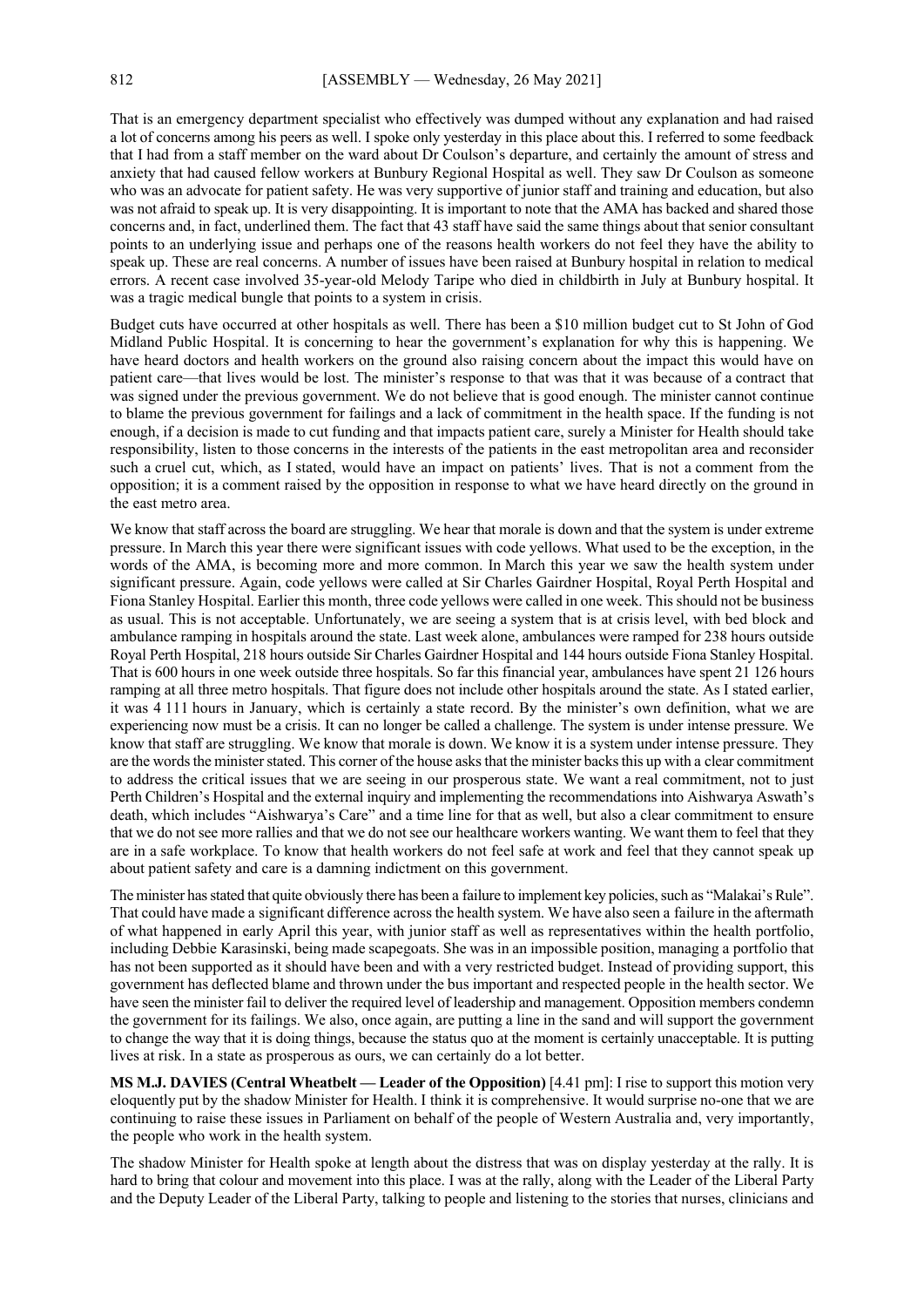parents had to share. I think people have got past the point of being uncomfortable about sharing their stories. It was very clear that they were ready to let their stories spill out in anger against this government. As people quite rightly said, health workers had the government's back during COVID. I have with me some photos that were taken yesterday. One is of a poster that stated "We had your back". It has a picture of the Minister for Health and the Premier. Under the picture, it states "Do you have ours?" These are the people the Premier and the Minister for Health repeatedly stood up to praise and thank—quite rightly—for their work during the COVID pandemic, holding our hospital systems together. These are the people who stepped up to the plate when everybody was seriously concerned about a major outbreak of COVID across our state and nation. These are the people we relied on to upskill and keep us safe in the event of an outbreak. They have been under enormous pressure and really feel that they have done their bit and quite rightly earned the praise of both sides of the house and the community. But they feel so utterly let down.

As the shadow Minister for Health said, it was not just Perth Children's Hospital staff at the rally yesterday; there were workers from different health services, including from as far away as Albany. This was in their own time. They feel so passionate about the issue that they jumped in a car and came up to join in solidarity with their colleagues to make sure that the government understands that what is happening is not good enough. People articulated their concerns on posters at the rally, including "Are you listening now?" Quite clearly, there is a belief within the health system that these issues have been escalated. They had been raised. This has not emerged overnight. They have felt ignored. A common phrase on posters being held up was "Please don't throw me under the bus". People feel as though they have been let down. As the Leader of the Liberal Party said in the debate yesterday, people who feel the least empowered in the system have the least opportunity to express their views within the system, but they are the ones who we sometimes rely on the most. They felt utterly betrayed. I saw a poster stating "I know my hospital executive will throw me", with the checkboxes: "to the dogs", "to the wolves" or "under the bus". There is not one good or positive choice—that is anger. The colour and movement at the rally was an expression of people's concern, anxiety and utter frustration.

There was some commentary in response to the opposition's matter of public interest motion yesterday that it was not that unusual for the Australian Nursing Federation and the Australian Medical Association to stand together and hold a rally. It was confirmed by both the ANF and the AMA that this was unusual and that it was quite a big deal for people to come together and stand shoulder to shoulder. They did that because they share the concern that the government and the people in charge are not listening.

I will move on to some of the issues we raised during the MPI motion that I want to expand on. We spoke about the text messages that were being sent after the minister had assured the public that there was appropriate staffing and that it was not an issue and we need to move past talking about our emergency departments being understaffed. The article "Health system at breaking point" by Peter Law and Briana Fiore in today's *The West Australian* reads —

PCH intensive care nurse Jessica Swanson said there were nurses working 18-hour shifts without breaks because management was approving elective surgeries to go ahead without suitable staffing levels.

The clinical nurse told The West Australian she was this week left to care for critically ill patients alongside only junior nurses and put in charge of staffing the unit.

This is not the emergency department; it is another section of the hospital. The article continues —

"We cannot continue like this," she said. "(It was) the most understaffed and under skilled shift of my career."

Ms Swanson said she felt pressured to personally send a text message to 29 nurses who were rostered on for eight-hour shifts to work an extra four hours to cover the deficit.

"I felt alone, under-supported and stressed … I am very concerned and feel like each day things are getting worse and fear it is only a matter of time before patient safety is compromised," she said.

Even yesterday hospitals—including PCH—were still short-staffed, with casuals sent an SOS, according to 7NEWS.

We were absolutely right to raise that this cannot be a normal way to staff our hospitals—ED or not. Surely, we cannot be relying on nurses working shifts to send out personal SOS texts to staff and provide support to their colleagues so that they are not putting their colleagues and themselves in a precarious position. The nurses and clinicians we spoke to were scared to respond to those text messages, because if they turn up and they are understaffed and something happens, they are nervous that they will be referred to the Australian Health Practitioner Regulation Agency and might lose their registration. That is their concern. Whether or not that is correct and can happen, that is what these nurses were saying to us. That is what they are worried about. That is the perception and that is the concern.

Yesterday, I very briefly raised that it is not new that nurses and staff in our health system feel less than supported, and I congratulated the minister that the government had introduced an independent survey that went out to every staff member across the state. The survey has a number of questions. A breakdown is then produced of how different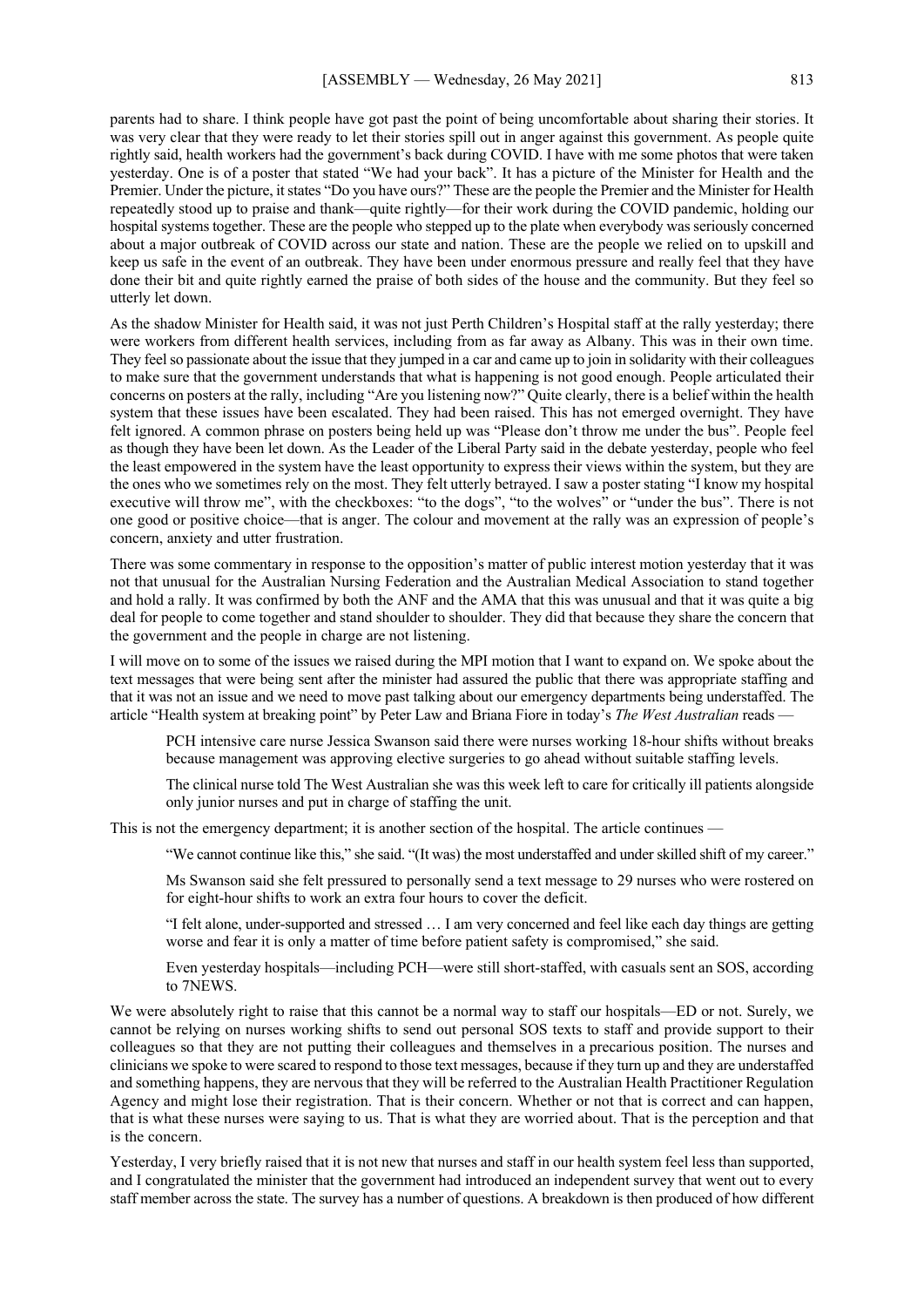demographics and parts of the health system responded to the consistent questions. An overview and a detailed report are then produced. The survey was undertaken in 2019 and 2020. Issues of concern were raised in both surveys. An analysis of the responses is provided that outlines the overall positives and then there is always a section on areas for improvement. "Areas for Improvement" as identified in 2019 included -

- Creating a safer working environment to assist employees to identify risks; raise concerns; and create opportunities for innovation.
- Increase engagement across all Mental Health areas in all services.
- Employees across all levels and HSPs reported needing more support, tools and resources to assist them to do their jobs well.
- Address communication between teams and managers across the health service.
- Eliminate unacceptable behaviours.
- Increase staff recognition and explore staff work load concerns.

I emphasise "work load concerns". This has been flagged. This is the voice of those who worked in the health system in 2019.

When we go to the 2020 survey results, we see that the "Top Qualitative Themes" that were raised were grouped into three different subheadings of "Wellbeing", "My organisation" and "Communication". The findings were —

Wellbeing

- Perception that staffing levels are inadequate, having a detrimental impact on work life balance and emotional wellbeing.
- Perception that more support is required for employees.

This is from 2019; the findings were released in July 2020. Under the subheading "Communication", it states —

When issues or concerns are raised, they are not genuinely listened to, considered or acted upon.

I am seeing some red flags come up. I imagine that if I were the minister and I had feedback such as this directly from a survey that I had asked to be set up, I would be taking that very seriously. I would provide a response or at least ask my executive why these consistent themes are coming out across the Department of Health. The "Focus Areas" are categorised as "Celebrate", "Investigate" and "Opportunities". Under "Investigate", it states —

- Only 50% agree that "teams are recognised for coming up with new and innovative ways of working."
- 27% disagreed that "I feel valued and recognised for the work I do".

Close to 30 per cent of the staff felt like they were not valued or recognised for the work that they do. They identify the "Opportunities", for whoever reads the results of these surveys, as -

- Respondents still do not feel "it is safe to speak up and challenge the way things are done".
- Respondents identified support and wellbeing as an area for improvement.

The findings overview refers to health service providers, including the Child and Adolescent Health Service, the Department of Health, the East Metropolitan Health Service, the North Metropolitan Health Service, PathWest, the Quadriplegic Centre, the South Metropolitan Health Service and the WA Country Health Service and lists two dot points under each, so the feedback has been consolidated. Under East Metro, North Metro, PathWest, South Metro, and WACHS—all those areas—it states "Improve staffing levels", "Improve work/life balance and staffing levels", "Improve staffing levels" again, and "Increase staffing levels". There are so many red flags. There is so much feedback for the executive and the government to be saying that we need to do something about this.

It is good to be open and honest and I think it is courageous when ministers decide to seek feedback directly from the department and also make it public. I have no criticism of that. My criticism is what do they do with that information when they have it in their hands? I go back to the very concise signs and the expressions that were made at the rally yesterday that aligned completely with the information that staff had already provided. The Australian Nursing Federation and Mark Olson has raised again and again that they were aware that issues had been raised or tried to be escalated in December. Staff tried to raise various issues around under-resourcing and staffing 12 times, I think it was, only to be ignored or not given an adequate response. We start to understand why the first rally in eight years was held and why the Australian Medical Association and the ANF have felt compelled to come out and make the very strong statements against the minister and his government.

I read quite often, and I hear in the commentary as I travel around the state, that people wonder why it has come to a head right now and why this was not raised or covered over the last four years. After having sat in this chamber for the last four years, I know that the opposition raised the issue on many occasions and ran private members' business and matters of public interest and asked question after question. Ambulance ramping was on the agenda.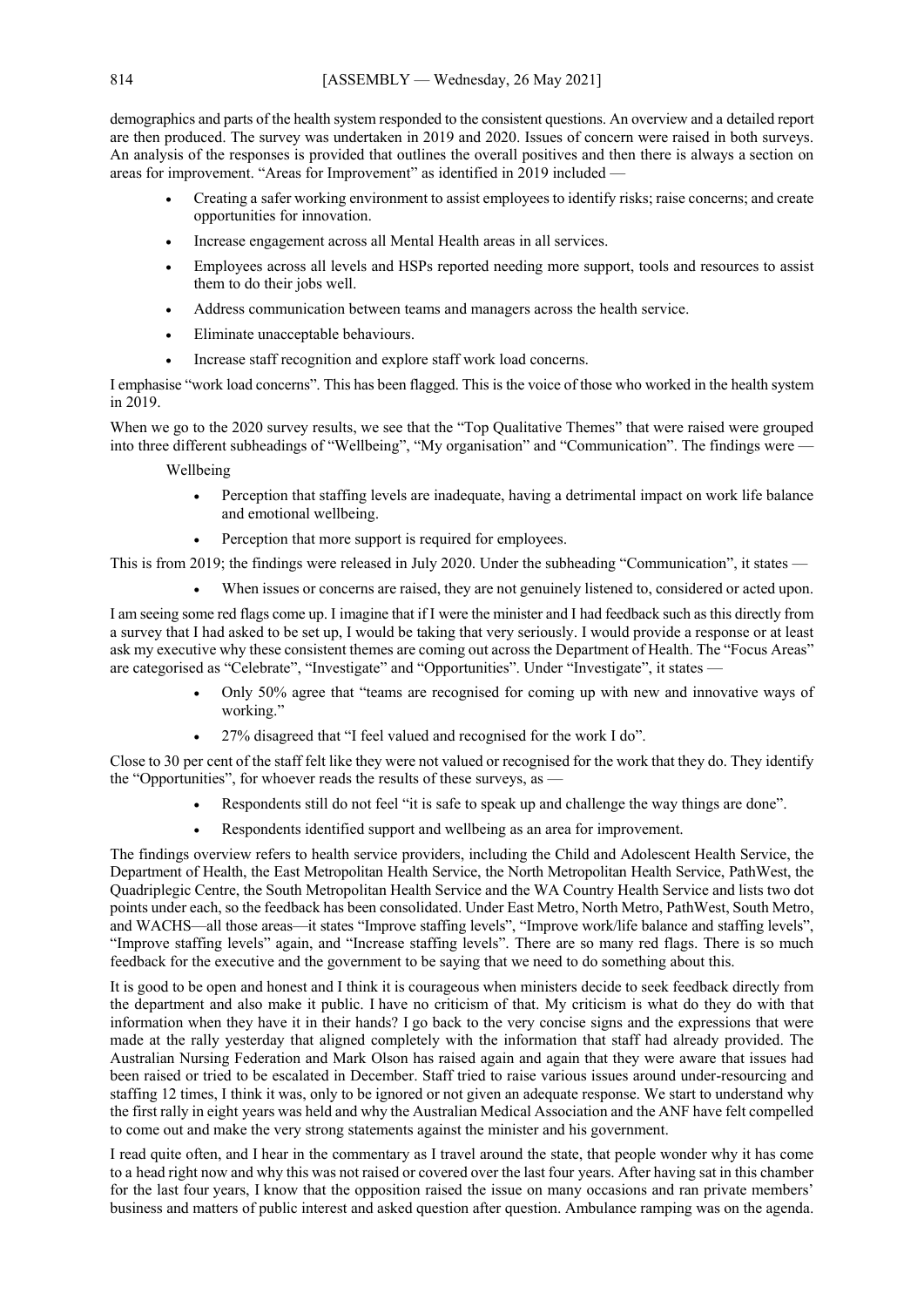Ambulance ramping is quite often referred to as the canary in the coalmine. It is one of those signals and something that should send up red flags. If the minister were on his game, watching his brief and across his portfolio, he would look at this and ask how to address it. Then he would add to that the feedback that he is receiving from staff from a survey that he asked for and introduced and seemed to have ignored, I would say, given that we are now at this point.

The debates in this place were lengthy. I can assure anyone who cares to follow the record that the matter was raised and the opposition was doing its duty. On 12 June 2019—we are talking two years ago, at least—an MPI was moved to condemn the minister for his management of the health system, citing a number of distressing incidents in hospitals across the state. I referred to one yesterday—an 84-year-old grandmother who was left on a hospital floor in Geraldton. The shadow Minister for Health at the time ran through a whole raft of incidents. For example, a patient was put in with equipment being stored because they had run out of space. Incidentally, one of the stories I was told yesterday was that regularly in the high-dependency unit—the shadow Minister for Health was standing with me —

#### **Ms L. Mettam**: Yes.

**Ms M.J. DAVIES**: This person was in the neurological ward and said that patients who had come out from neurosurgery were in the corridors. Goodness me. We can imagine the anxiety of the nurse who is responsible for managing the post-operative care of someone who has had brain surgery. It beggars belief that in a state awash with funds we have this occurring on a regular basis.

We go back to 2019, when a series of issues were raised. Claire Fisher at Fiona Stanley Hospital was told she needed urgent surgery after being bitten or stung on the finger, and was also told she would have to sleep in a fitness storeroom full of trolleys, stools and an exercise bike. She was given a bell to ring if she needed to, which she did when she began vomiting. However, the nurses could not hear the bell, so Ms Fisher had to get up and search for pain medication herself.

## [Member's time extended.]

**Ms M.J. DAVIES**: There were stories about Kalgoorlie. A story from 7 June reported in *The West Australian*, "Gran 'left in storage'" states —

A Warnbro family are furious over the treatment of their mother, who was left in a storage area for hours at Mandurah's Peel Health Campus—twice in 24 hours.

There were stories about Joondalup Health Campus. There were stories and incidents relating to the significant increase in the number of assaults on nurses. There was a 55 per cent increase in assaults on nurses between January and June 2018, and the number of code blacks that resulted from those reported incidents. On 13 May, there were reports about a nurse being attacked while on duty at Royal Perth Hospital. We understand that nurses and clinicians take on challenging roles, but no-one should go to work fearing that they might not come home in a fit and healthy state. We are seeing that they are fearing for not only their physical safety, but also their mental safety as a result of working under such pressure for so long. The opposition at the time went through a number of incidents that made your hair stand on end. In the end, the minister's response—I am paraphrasing, but I will get to a specific quote was that he was expecting an exposition of facts and he was expecting that the opposition would have brought real concerns to the chamber. He said that of course it was not an exposition of the facts; it was an occasional headline that impacts every state minister from time to time. That sums up how dismissive the minister was at the time. The opposition at the time raised at least 10 separate incidents, as well as ongoing systemic issues around ambulance ramping, code blacks, and issues of violence in hospitals. The minister's response to that was that it was the kind of occasional headline that impacts every state health minister from time to time. That is utterly dismissive and goes to the fact that two years on, these concerns are still being raised, but they are absolutely well and truly at crisis point.

Before my time finishes, I want to talk about hotel quarantine and touch very briefly on the minister's inability in the management of hotel quarantine to provide the house with information that I think is very relevant. Four times the opposition has asked a question about the Quarantine Advisory Panel. That was a recommendation of the Weeramanthri report, and it was agreed to and accepted by the government in its own document of April 2021, "Review of Western Australia's Hotel Quarantine Arrangements: WA Government Response". The government said that it would form a quarantine advisory panel. I will read members what the role of that was to be. The quarantine advisory panel was to —

… provide strategic oversight of WA's hotel quarantine program. This will support the State Emergency Coordinator and the Department of Health in their roles under the State Emergency Management Framework. The Panel will also play an important role in assuring the implementation of improvements to the hotel quarantine system in line with the review's findings.

We have asked four times: What are the terms of reference? Who is the chair? Who is on the panel, what will they be doing and when will it be formed? When we first asked those questions, some vague reference was given to the government taking advice from the panel all the time. However, the next day when we asked another question, it became evident that the panel was not actually in existence. We took the advice that the minister rather unkindly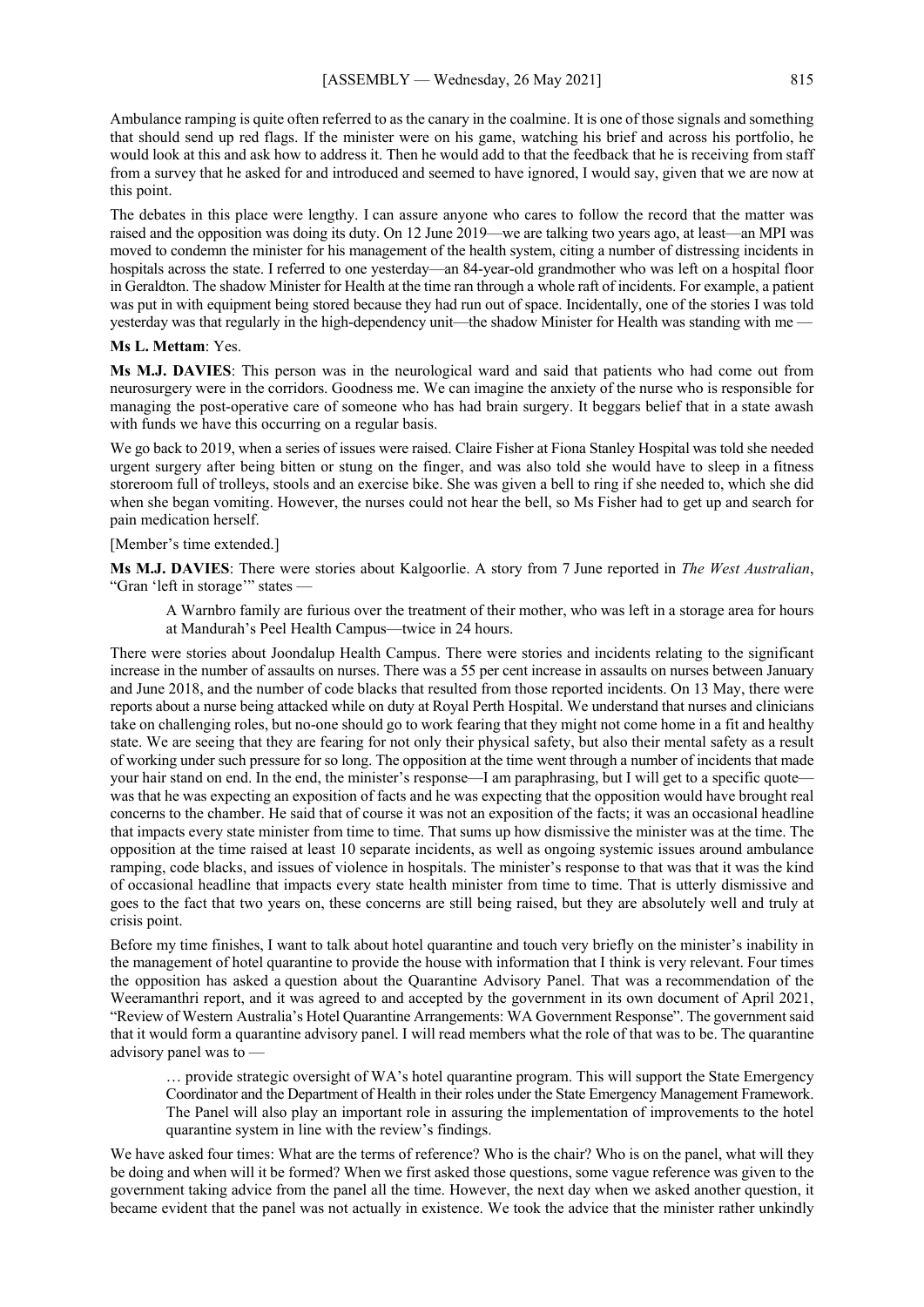offered to put the question on notice and we proceeded to not get an answer to that. Two weeks later, we asked the exact same question, and we still have no answer. I have to ask, and I have to wonder: what is the minister doing to progress all these recommendations? It is an incredibly vague document, I might add, with no time lines for implementation or KPIs or expectations. It is a nicely laid out document, but it does nothing more than pay lip-service.

I think that some politics is at play, given that the state continues to prefer to point the finger at the feds on quarantining instead of accepting responsibility for what the state government took on and agreed to do 14 months ago in relation to hotel quarantine. There has been complete inaction on looking at alternatives and providing support and advice and working with national cabinet around how we can make sure that our hotel system is as safe as possible and what the alternatives might be and which hotels have been investigated in case we need to expand our capacity and what will happen if we need to build a new facility. Is any of that work being done? We cannot get an answer on that from the government. I think that the government is choosing to ignore it because it wants to point the finger at the federal government. I do not think that is acceptable and I do not think anyone in Western Australia thinks that is acceptable. We need to be able to repatriate Australians who are stuck in countries. They must be allowed to come home. We must make sure that we have the safest hotel quarantine system possible. We need a plan to ensure that we have an adequate workforce. Right across Western Australia, skilled worker shortages are impacting every sector, yet we do not have a hotel quarantine system that can be appropriately expanded. If we are to be in this position for a long time and to continue with business as usual, I find it extraordinary that this government cannot provide the most basic detail on the most simple points that the government committed to. Either the minister's office is not providing briefing notes, the minister is ignoring them or the information simply does not exist because the minister's office has not been instructed to do anything about it. It is virtually impossible to find out that information. After four goes at asking that question, we have to ask what the minister is playing at. I simply do not understand it. People have an interest in it and we should understand what the role of the advisory panel will be and what role it will play. If it was just a case of padding for a report or the padding of recommendations for the government to look like it was acting swiftly and responding, stand up and tell us. However, if there is substance to what the minister put in this document and committed to, how about we have some time lines and a commitment to provide it in a transparent manner. I cannot think why in the world it is appropriate for the opposition to ask a very clear and simple question and for the minister to refuse to provide that information four times. I think that highlights that the minister's focus is elsewhere.

Again, I think this goes to the notion that we have heard the Australian Nursing Federation request for the need to have a single health portfolio that the minister can give his sole attention to. If the situation does not improve, we need to think about whether the minister should be the Minister for Health in the long term, because there are some serious issues facing this government. I find the journey to get the government's response on hotel quarantine extraordinary. After every report that was written by Professor Weeramanthri, all the information that was created and provided had to be dragged out of the government piece by piece. The government was never going to provide it or make it public. It does not stack up. This minister is facing extraordinary issues. I do not know what work is being done in his other portfolios, but I suspect that they are not getting much of a look-in in terms of face time with the minister. I think that the Leader of the Liberal Party, who holds some of those shadow portfolios, can comment on that. The Deputy Premier holds weighty portfolios. In Health, we have every right to expect that the government is putting all its focus on this. No-one would judge the government if there were a single health portfolio with a single minister in light of the issues that have been raised again and again and that are only escalating.

With that, I look forward to the minister's response on these very serious and weighty matters that we have raised and I thank the shadow Minister for Health bringing this motion to Parliament.

**DR D.J. HONEY (Cottesloe — Leader of the Liberal Party)** [5.08 pm]: It is a shame that the Minister for Health has had to pop out for a bit because he might have enjoyed the first part of my contribution to the debate. There is one important thing in life when organisations or individuals make mistakes, and that is to own them. They work out why the mistake was made and move on. Yesterday, I contributed to a vigorous debate on this topic during the matter of public interest. In that debate I said that the Minister for Health and the Premier had viewed footage of an incident that had contributed to some of the outcomes. I did that because I was informed by a person whom I believed to have accurate information that was true, but I checked it afterwards because the Minister for Health rejected that and said that it had not happened. I checked it, and the minister was right, so I was incorrect to say that. That was wrong. As I say, I do not come in here to say the wrong thing, but when I say things that are wrong and it is pointed out to me or I discover it, I will own up to it and make improvements. Hopefully, I have made an improvement in this contribution by going through and making sure that I have a source and information for all of that. I think that is important. It is important for a government to be able to say, "We haven't got this right. There are things we could have done better. There are changes we could have made." I know the old New South Wales right mantra of "never explain, never complain, never resign". That is a very unhealthy approach to take as an individual. It is a very unhealthy approach to take as a government. When we make mistakes, we should own up to them, admit them, make the appropriate changes and move on. We have continually seen denial in this whole debate from the government, the minister and the Premier. All the focus is on the staff and the hospital. None of the focus is on the actions of this government.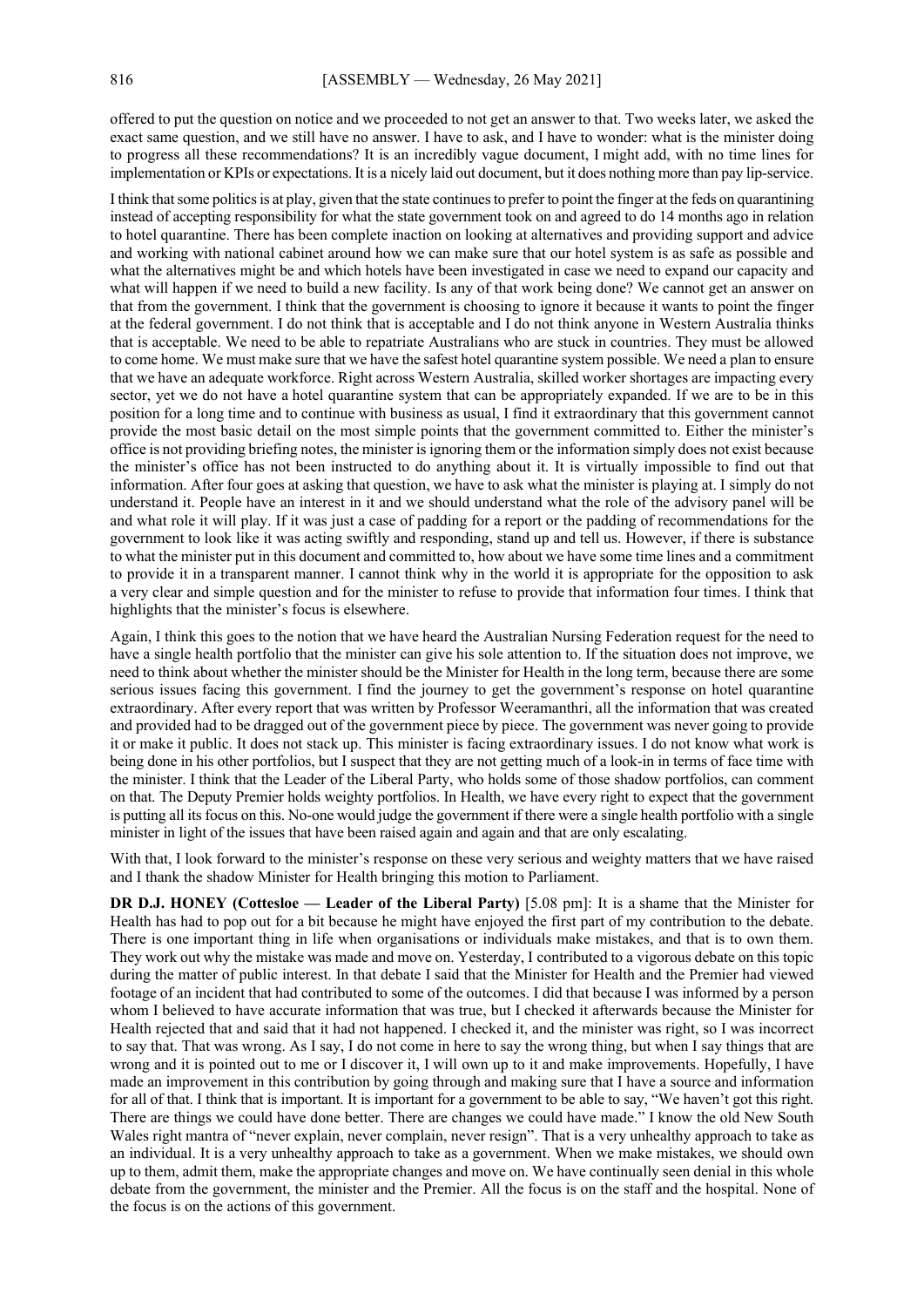I wanted to take members through root-cause analysis, which is interesting. We have heard that term used a lot. Yesterday in her contribution to a debate, the member for Churchlands used it when discussing her expertise in the area of procurement and those matters. Some members may not know but I am a Six Sigma Black Belt in process improvement. That is a fact. That was part of my life before I came in here. A key part of improvement is root-cause analysis. Root-cause analysis is something that is rarely done well. When people talk about the root cause, they often go to the point. I will give a simple example, not a medical example. For example, after a car crash, the examiners who examine the car see that a tyre has blown out on the vehicle. Therefore, the root cause is the tyre blowing out on the vehicle. That is just the point. That is the thing that caused the initial incident.

Some pejorative comments were made in the chamber today about my regard for the union movement in general. As the Minister for Mines and Petroleum would know, because we have had this debate here, I hold union stewards in high regard. In my previous life, I typically found that they were very bright, keen people who cared about their fellow workmates and they were in there, doing their job. Many of the ex-stewards or convenors in this place would have participated in workplace incidents in which workers were blamed for an incident. I am sure that they pointed out to the managers that that was just the point. But let us go to the root cause. The root cause is almost always a process or people or there is some fundamental flaw in design. We need to go through the five whys. Why did it happen? In that case, why did the tyre blow out? It may be that the tyre was worn. Why was the tyre worn? There was no maintenance schedule for the tyre. Why was there no maintenance schedule? Perhaps people were busy or whatever. When we go back through that cascading analysis, we get to the root cause and we find out why that occurred.

I think that is critically important in this incident because it seems to me that there has been a focus on the point of cause, which are the issues around whether people did or did not do their job as was perceived to be correct on the night. It is eminently clear that that is not the root cause of the issues that face health in this state. As the minister is at pains to point out, we all understand and accept that what happened to young Aishwarya was an absolute tragedy. My colleagues and I do not do anything in this chamber that seeks to add any more grief or distress to that family. That is why we have focused on the issues around how the staff have been treated, how the government has approached health and how the government has funded health because they are the root causes when we go through this analysis.

It seems that there was convenience in blaming the staff. I read an ABC news report of Tuesday, 18 May 2021, which relates to Aishwarya's death and the Premier's comments. The report states -

It comes in the wake of a minute-by-minute internal report revealing a "cascade of missed opportunities" may have contributed to her death at Perth Children's Hospital (PCH) on Saturday April 3.

…

#### **Key points:**

Staffing levels were high the night the girl died, the Premier says

We will go to the facts of the investigation and explore that in some detail. It continues —

- But he says more answers are needed about what happened
- Nurses and doctors say junior staff are being "hung out to dry"

But Premier Mark McGowan said the report affirmed the emergency department (ED) was "staffed above its complement" on the evening in question.

That is a direct quote from the Premier in a report as late as 18 May. Further, the article states —

Mr McGowan confirmed two nurses who were on shift on the night of Aishwarya's death had since taken leave, but that it was not his responsibility to determine whether they should return.

…

The report's panel noted, as was seen in footage from the ED, "that there appears to be a culture of staff not engaging with waiting patients and their families".

"Most obviously evidenced on the footage by avoidance of eye contact with families and patients when walking through the waiting room," it said.

Mr McGowan said "obviously that concerns us all".

"Clearly, that's something that further inquiries will need to look into why that is occurring," …

The Premier confirmed that. I will not go through it all, but, as I said yesterday, I would be absolutely fascinated to see how many members here generally, particularly those members who have been senior union officials—as I said, I respect the role of those people—would have accepted managers interpreting video footage of staff and then attributing blame to staff on that basis. I honestly find that dumbfounding. It has all the hallmarks of people grabbing at straws to blame anyone but themselves for that particular terrible incident.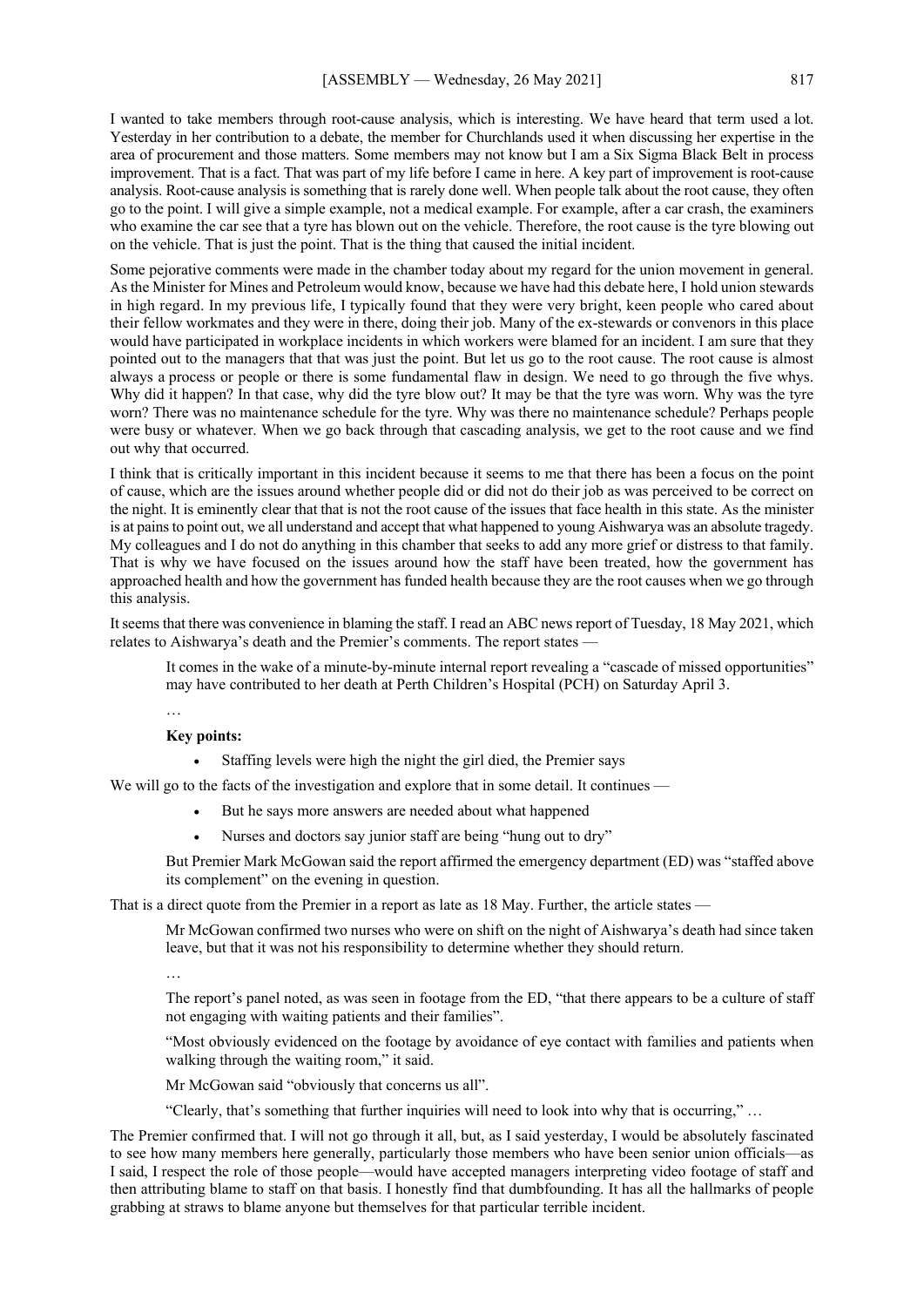On a number of occasions, the Minister for Health has been at pains to point out that there were adequate staff in the ward on the night of the incident. I will read a question asked of the minister. I have an extract from the finalised version of *Hansard* from Thursday, 13 May 2021. The Deputy Leader of the Liberal Party stated —

I have a supplementary question. Given the minister's response to the Australian Nursing Federation, does he now admit that Perth Children's Hospital has been chronically understaffed, and what is the time line to implement additional staffing and much-needed resources?

I turn to the end of the minister's response to that question, when he said —

As I said in my earlier remarks, the advice we have is that on that evening a staffing shortage was not a contributing factor in that incident, —

So, a staffing shortage was not a contributing factor in that incident —

but we acknowledge that there continues to be staffing pressures. That is why we have been undertaking this work for some time now and why we will continue to do that work.

Later that day, on 13 May, on pages 595 to 599, Mr Cook responded to a motion, again with the Deputy Leader of the Liberal Party as the lead speaker on that motion. I will obviously leave most of it out, but he refers to the fact that the government dramatically increased resources in the children's hospital. The *Hansard* states —

In the PCH emergency department, the strategies and implementation underway included a total increase of an extra 16.1 FTE nurses. That enables two additional registered nurses to be rostered for the emergency department across all shifts, for a total of 11.1 full-time equivalents, and an increased allocation for leave provisions across the nursing establishment, enabling permanent recruitment of an additional five FTEs. AsI said, getting these staff to take leave in order for them to recharge their batteries is an important element of this. The increased number of FTEs also includes an additional nurse allocated to monitor patients in the ED waiting areas and an additional nurse allocated to work across the emergency department supporting areas with higher levels of activity. An administration officer has been assigned also to the triage desk; a designated ED resuscitation team will be on every shift, supported by senior medical and nursing staff from within the hospital attending every resuscitation in the ED; and there has been an increase in the allocation of staff development nurses in the emergency department …

That is an issue that I will talk a little bit about.

I will contrast that with the response earlier in the day. We have all those additional staff that, can I say, minister, we welcome. Perhaps the world does not care whether I welcome them or we welcome them, but the staff in the Perth Children's Hospital emergency department welcome those staff when they arrive because there is an issue, more generally, of getting more nurses. I will go through the issues of the report because I think it is worthwhile for members. A lot of people clearly have not read the investigation report, but I will go through it and talk about the adequacy of staffing. But how does the comment earlier in the day on 13 May that originally said staffing was adequate reconcile with all those additional staff who have been put into the hospital? Were they put in there just as a sop to community or medical staff outrage or is it, in fact, the truth—we know it is the truth—that that area has been desperately short of staff? Those staff have been overwhelmed.

High-dependency patients, such as that resuscitation patient, require a higher level of staffing. In the high-dependency unit there is at least one staff member per patient. Therefore, what is the situation with the high-dependency unit in Perth Children's Hospital? It is closed. It has never been commissioned. Half of the intensive care unit floor is for a high-dependency unit that has never been commissioned. That means that patients who have a higher level of need—perhaps patients on the verge of dying or who need constant medical care—are being cared for in a general hospital ward or in the emergency department. That is one of the key contributors to bed blockage in that area. That is one of the reasons that patients are not being seen in time in that area. The Minister for Health was very proud of the role that he played in getting this hospital open, and I heard lots of talk about that in this chamber. That the high-dependency unit has never been opened is one of the core problems in that hospital. It can have all the staff it likes, but if that unit is not open, high-dependency patients will take away critically needed staff from the emergency department and other wards in that hospital. Those high-dependency patients are not adequately resourced.

This next issue is something that has perhaps caused more distress and more upset amongst all health practitioners than any other single issue—that is, the referral of those junior medical personnel to the Australian Health Practitioner Regulation Agency, or AHPRA. I asked the minister a question on Tuesday, 25 May, and in his answer he made light of the fact that those staff had been referred to AHPRA. He said, "Oh, it's just something that happens. It's something that the board is required to do in incidents like this." I thought, "Well, the minister has said that in this chamber and I think that I should investigate whether that is in fact true." When I spoke to medical personnel at the rally yesterday, they said that in their knowledge this had only ever happened as a result of a coronial investigation. New members would know that when there is gross negligence or gross misconduct and someone's registration is reviewed, that is a very important thing. When a dedicated health professional loses their registration, they cannot work as a health professional; moreover, that is something that stays with them for the rest of their career. That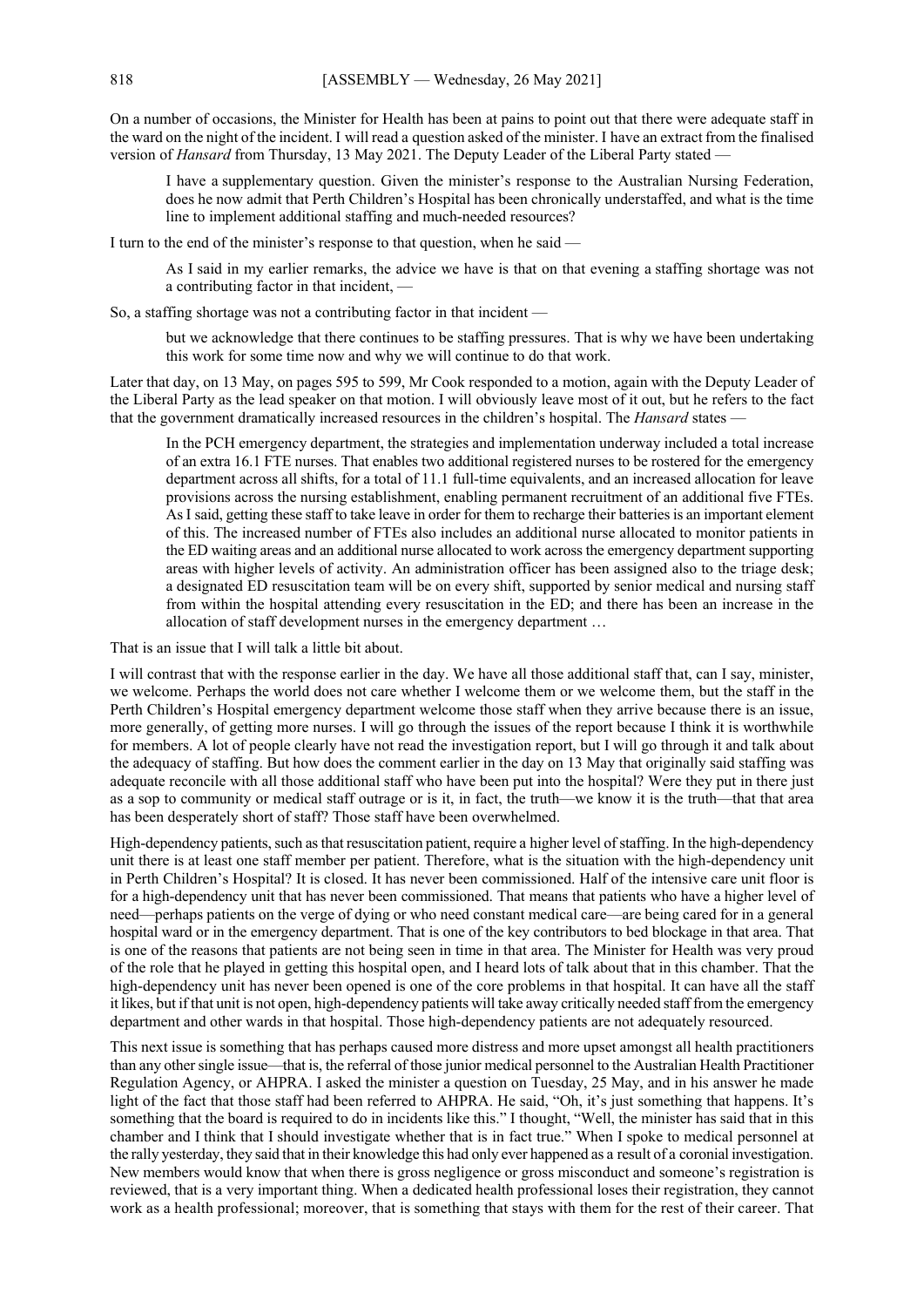is something they carry forever as a black mark on their name. Referring staff to AHPRA, I would have thought, had a very high threshold. Indeed, that is true! The minister referred to this as being an obligation under the Health Services Act 2016. In light of my learning from yesterday, I thought I would review the Health Services Act to see what it says about this.

## [Member's time extended.]

**Dr D.J. HONEY**: Part 10 of the Health Services Act, "Criminal and misconduct matters concerning employees", contains sections 144 and 145, which are about criminal matters. Section 146, "Further reporting and notification", states —

- (1) A staff member's responsible authority must report any conduct of the staff member that the responsible authority suspects on reasonable grounds constitutes or may constitute professional misconduct or unsatisfactory professional performance under the *Health Practitioner Regulation National Law (Western Australia)* to —
	- (a) the professional board …
- (2) A staff member's responsible authority must, on becoming aware that the staff member has been charged with having committed, or has been convicted or found guilty of, a serious offence, report the staff member's charge, conviction or the finding of guilt to the Department CEO.

The definition of a "serious offence" is found in the Public Sector Management Act 1994 under section 80A. I thought it would be prudent to look at that because here we read the magnitude of the sorts of offences. A "serious offence" is an indictable offence against a law of the state, an offence against a law of another state or a territory, an offence against the law of a foreign country, or an offence of a class, prescribed under section 108.

If members actually read those acts, they will clearly understand that a referral to AHPRA is not just some idle thing. It is not about saying, "Look, we've just got some general concerns about this. We think something might have gone awry in all this. We're referring this off to AHPRA." No! Incidents are referred to AHPRA only when a person believes that they have sound evidence that those staff members have been guilty of serious misconduct or serious negligence. It is not just a slip or that they did not look someone in the eye properly, but that they have been guilty of serious misconduct.

I am certain that the minister may be able to tell me or can find out what other cases have been referred to AHPRA, but I think that we will find that these cases are unique. Remember, members, that yesterday we discussed that the chief executive officer is not even satisfied with that investigation and will not sign off on that investigation because they do not believe that it has been done thoroughly enough. Further analysis needs to be done to determine the root cause. But those staff members have been referred to AHPRA. Many of us, including a great majority of staff at all hospitals, believe that those staff have been made to be sacrificial lambs, that they have been thrown under a bus and it has been done to take the heat off others' negligence that has led to the problems we have across our hospital system, not only at Perth Children's Hospital.

As the Leader of the Opposition pointed out, these issues have been reported to us and we have been bringing those concerns to Parliament for well over a year during the life of the previous Parliament. We have been raising those concerns and saying that there are bells ringing. I have spoken to medical staff who have said that there are major problems in the system. As I said, we had those reports from the north to the south of the state.

I turn to the issue of the Premier's statement and the Minister for Health's statements, saying that we had adequate staffing on the night. Let us have a look at what the investigation actually says. I will quote excerpts from the actual investigation. This is the investigation the minister and the Premier used as part of the basis for saying there were adequate numbers of staff on the night, despite the fact that we then heard the minister announce a very welcome massive increase in staff in that area. Clearly, the minister knows it is needed, and I am glad he did that; it was the responsible thing to do. I turn to page 11 of the document and the review findings background, which states, in part —

The panel noted that concerns regarding workforce shortages, acuity and increasing patient presentation numbers had been formally and specifically communicated to the Medical and Nursing stream leadership group and members of the Executive team on a number of occasions from October 2020. The panel further notes that meetings had occurred between the ED staff and the Executive, and data was presented to illustrate the concerns …

That is the data we have been asking the minister to provide in this chamber. If this report can be released to the parents, subsequently find its way to the media and be released at that level, surely this Parliament can see that data. I think that is fair. It was pointed out by the Leader of the Opposition that we have asked for that information four times now. I think it is reasonable for us to get that information.

I now quote from page 12 of the report, which states, in part —

The panel discussed the nursing staffing and education time and concluded that the lack of clinical supervision and lapsed education program for nursing staff may have influenced the care of the patient.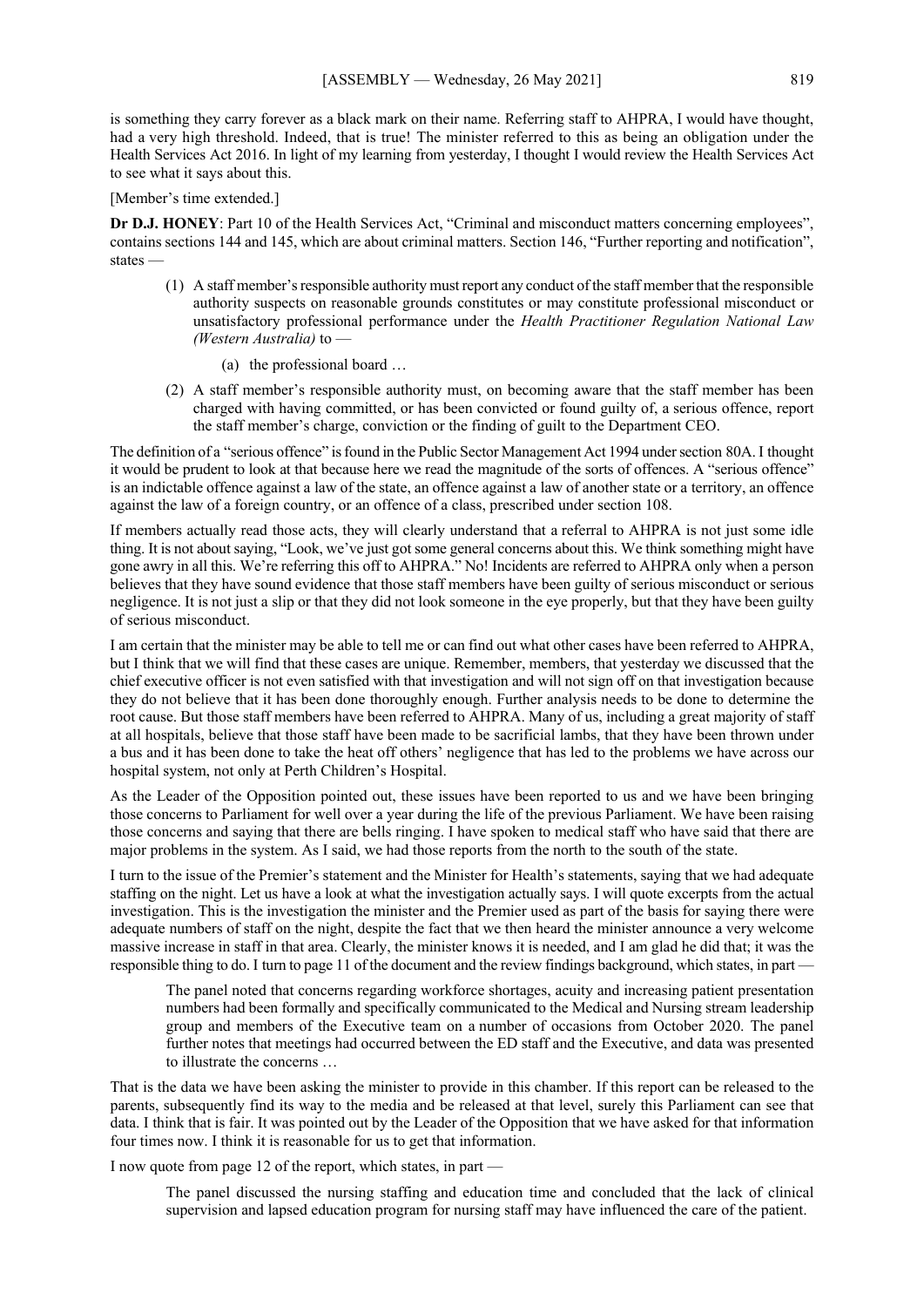Again, not only do we have an inadequate number of staff, we have inadequately trained staff. I spoke to nurses at the rally yesterday, and that is what they told me. They said that on most shifts they worked on, it was difficult to have three-quarters of the staff they actually required. What does that mean? There is nursing staff currently allocated to training nurses on-shift. As many members know, there are parts of nursing that have to be trained at university, but a lot of nursing is trained in the hospital, on the shift, especially since we have moved to university-only education for a number of nurses before they go into the hospitals.

They told me that more often than not, the nurses dedicated to training were working on the shift because there were constant staff shortages on the shift. The nurses are very distressed about it because they are not getting the training they need. That is true of Perth Children's Hospital as well. Not only are they short-staffed, but those staff are not receiving the training that they need to do their job properly. Again, we will come back to that.

Anyone who has been involved in root-cause investigation of workplace incidents will know about the failure of an employer to train their staff properly. In fact, if I were in the mining sector and I failed to train my staff properly and someone was injured, the Minister for Mines and Petroleum or his department would appropriately prosecute me, because I did not do my job as a manager to ensure that my staff were properly trained. This report states that those staff have not been properly trained because staff shortages are taking training nurses away from the training role and putting them into operational roles within the area.

The report refers to related workforce activity in the emergency department on 3 April. It states, in part —

Three Resident Medical Officers called in sick; none were replaced due to the lack of available staff.

How can that be reconciled with the minister's and the Premier's statements that there were adequate staff numbers on that shift? The report continues —

There were 15 nurses rostered on in the ED on the afternoon of the 03.04.2021. 2 rostered staff had called in sick for the afternoon shift and was replaced with two casual pool nurses.

I do not know their situation; these are nurses who may not be necessary, but they certainly are not the full-time nurses working on that shift. The report continues —

One nurse went home sick at 1745 hrs. Which left the ED one nurse down, 4 of the 14 nurses attended the resuscitation of a trauma patient at 1809 hrs. this was reduced to 2 nurses after 30 minutes …

Just think about that, members. Those nurses had to go from their normal duties to save the life of someone who was dying—or, in fact, possibly clinically dead. They had to go and resuscitate that person on top of all the other things they were doing, and come back in and do that work. I will not go through the statistics, but the statistics are damning.

I met some of those staff at the rally and they are the kindest, most caring people. No-one works in child medicine because it is something on their career ladder. They all know that, as they say, children go down quickly and come up quickly. It is very, very difficult to discern what is a life-threatening or fatal illness from a minor flu or cold. It is no trivial thing whatsoever and no easy thing. They do it because they care about children and the health and wellbeing of children.

I turn to page 16, which talks about the causes or inputs. Under the heading "Knowledge/Skills/Competence", staff training and skills were identified as an issue. Shortages of beds, rooms and resources were also identified as issues, as was staff timetabling. It is extremely difficult to reconcile the statements made by the Premier and the Minister for Health that we had adequate staffing on that ward. These are not anecdotes or recollections by other people; those are the facts that were produced in this preliminary, unendorsed investigation report that was used as the basis for public comments that were made in relation to these staff.

I will say one thing about root-cause analyses. One of the things to worry about is the safety of the people giving evidence and advice. No-one is going to participate in a root-cause analysis if they believe they are going to go to jail. I believe next time there is a root-cause analysis at any hospital, there will be one medical person and one lawyer, and they will say nothing. Why would they, when we see the way these young people have been treated?

The government needs to own up on this. We need to understand what the government is doing—not what the hospital is doing, but what the government is doing. Why was the minister unaware of the outcomes of the Your Voice in Health survey results? Why were reports on this issue ignored? I will not repeat anecdotal comments, but it seems clear that concerns were raised by the minister. We have heard that the minister himself may have raised concerns with his cabinet colleagues about the level of resourcing. We need real answers from the government on these questions.

**MR P.J. RUNDLE (Roe)** [5.38 pm]: I will also add to the motion from the member for Vasse and Deputy Leader of the Liberal Party. I have to say I am also very concerned about the current state of the health system. To be honest, I cannot believe how the McGowan government did such a fabulous job of hiding the chaos in our health system before the election. We heard nothing about it before 13 March, and then, funnily enough, straight after that, out came the media. That is my first question. It is no wonder that the Premier kept the Minister for Health away from the microphone. I congratulate the government on how it managed to keep this real issue away from the media. It is quite concerning when we look at the developments since the election.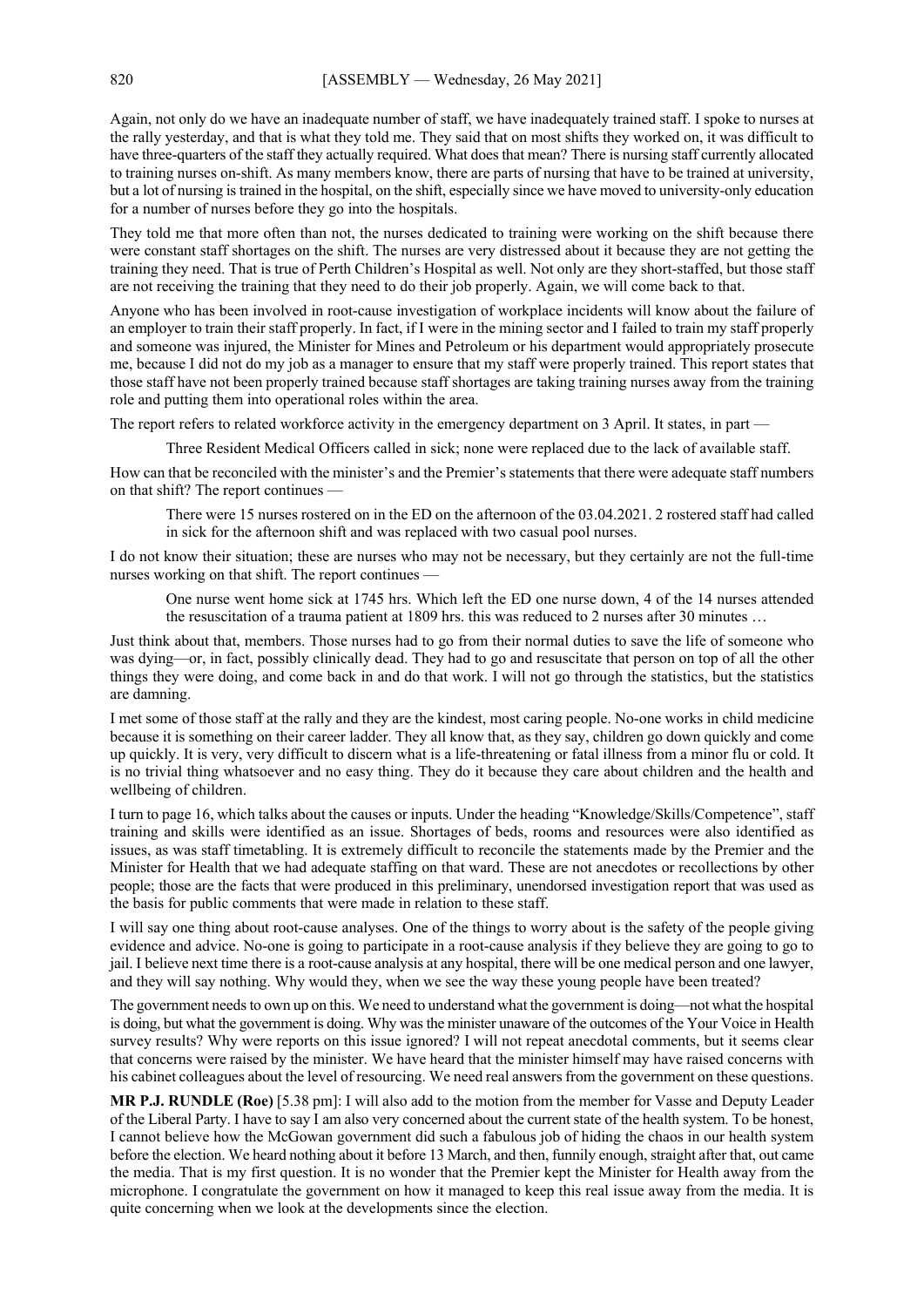The Minister for Health needs to have the portfolio on its own. The Minister for Education and Training has that portfolio on its own. I am sure that while the health minister is putting out fires in the health system, the people working in the areas of state development, jobs and trade; medical research; and science are sitting there, waiting and thinking: "When is the minister going to turn up?" He has all these portfolios, but he is out there putting out fires in the health portfolio. If the Premier will not take these portfolios away from the minister, maybe he should hand them across to one of his other capable ministers, because there is too much on the minister's plate. Health deserves a minister who can focus on that one portfolio. Health is certainly not a nine-to-five issue. Staffing needs to be consistent across weekends and at night. I believe that the minister needs to pay the staff the appropriate rates for overtime and double time. No doubt we will see a \$5 billion surplus in the budget. It is particularly concerning when the wages of our health workers have basically been frozen over the last four years. This upcoming surplus will be the government's opportunity.

There are a couple of other points that I would like to mention. A question was asked today during question time about how union delegates can be allowed to go into aged-care homes and the like when fathers cannot even see their newborn children. During the COVID situation, after a baby was born, the mother and baby would be transferred to the ward, but the father was not allowed to go to the ward with them, but, lo and behold, member for Cottesloe, there was not a problem for union delegates. They could wander in and advocate during the lockdown—no problem at all. Even though the health minister proudly stated his union membership today during question time, I think it is deplorable that we are seeing these double standards. Forcing the birthing partners to leave the hospital after the birth, often with no warning, has caused an incredible amount of trauma to families. In another example, photographers could go around the hospital and take photos of the babies, but quite often the father was not allowed to join their partner and baby in the ward after the birth. That is a real weakness.

The tragedy of the death of Aishwarya Aswath is that she and her family have become the face of the health crisis, and behind that face are the faces of many other families who have experienced grief and terrible trauma. Families are asking for answers and often they have to wait for up to two years for the coroner's report. I am glad that the Attorney General is in the chamber, because this is a real issue that is starting to cause concern for many families in both regional and metropolitan areas. The delay in coroner's reports is causing trauma for many families. I believe some more resources are needed there as well. I am glad that the Attorney General is here at this time.

During the COVID pandemic and the lockdowns, category 2 and 3 surgeries were just put off. Basically, many of our hospitals were like ghost towns. There was no-one there from April to December. All the category 2 and 3 surgeries were put off and many of the doctors, nurses, students and the like had no patients because these surgeries were cancelled. I think I heard the other day that the figure for category 2 and 3 surgeries has now blown out from 19 000 to 29 000. This is a scenario that has developed. Extra pressure is now being put on the system. I believe that the minister and his staff forgot to employ people for the following year. That is what happened. The hospitals were empty, but there was no need to worry about employing people as there were no patients because they had all been sent home. Now we are facing shortages. That is a real concern.

In an article on WAtoday on 24 May 2021, Deakin University chair in epidemiology, Catherine Bennett, is reported to have said —

"[WA Premier] Mark McGowan's comments after the latest Perth lockdown worried me because he was saying it was absolutely what we needed, and it's this implication that the lockdown had succeeded and he said in three days we had crushed the virus when the reality is the lockdown didn't do anything probably," ...

Several members interjected.

**Mr P.J. RUNDLE**: We are getting into a scenario in which there is a one-trick pony. We have inconsistencies between the government and the Australian Medical Association and between the government and the Australian Nursing Federation. We saw the photos of many of the health workers the Leader of the Opposition spoke about. They were out there basically saying that they are the ones getting thrown under the bus. That was evident at the rally yesterday.

I will move on to the vaccination situation. Vaccinations are critically important to our freedom. Once again, I am concerned about the way it is playing out. The Claremont vaccination centre gives AstraZeneca vaccinations three days a week and Pfizer vaccinations four days a week. Apparently, this is due to the increase in the supply of Pfizer vaccinations coming in during the week. However, many people in their 70s, 80s and 90s who have medical conditions still cannot seem to get access to the Pfizer vaccination. That is a real concern to me.

**Mr P. Papalia**: Which vaccination?

**Mr P.J. RUNDLE**: Sorry, minister? No; I want to continue if I can.

That is a weakness in the system that I have identified and I look forward to some action being taken on that.

Obviously, ambulance ramping is not confined to metropolitan hospitals. Our regional ambulance volunteers have reported multiple times that they have had to ramp at regional hospitals.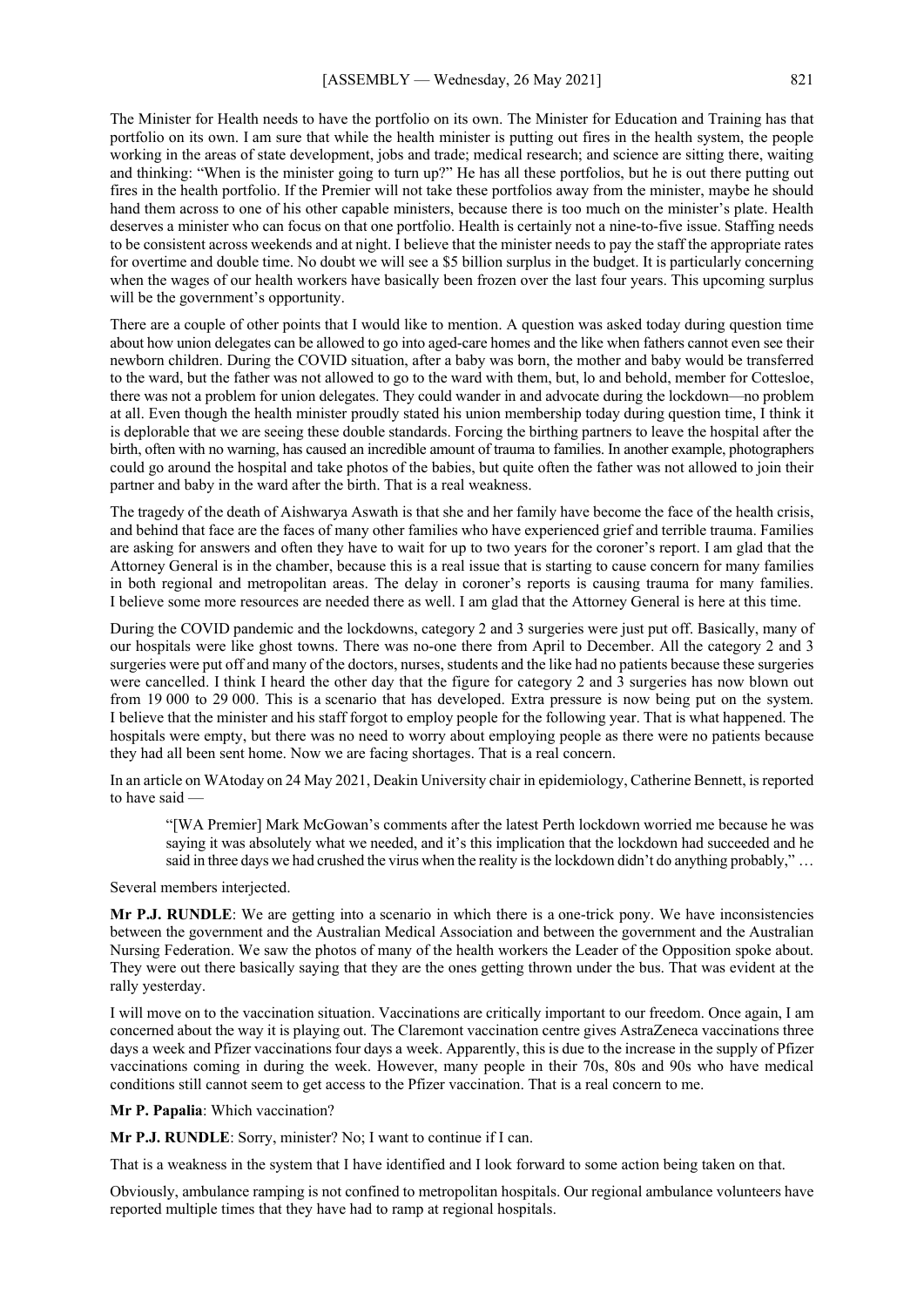The Leader of the Opposition referred to one survey. I have another survey called the "AMA (WA) Doctors in Training Hospital Health Check 2021", which was filled out by 952 junior doctors. There are some quite concerning results here. King Edward Memorial Hospital for Women has a 40 per cent score for morale, which is very disappointing. Doctors and nurses say that King Edward, Perth's main women's and babies' hospital, is on the brink of collapse because of a midwife shortage. That is what this survey is pointing out. Some insiders say they are so short-staffed that the internal collapse of King Edward Memorial Hospital for Women is imminent. This survey of 952 junior doctors points to some real issues. However, the Minister for Health, Roger Cook, denies the claims. He was quoted a couple of weeks ago saying that quite frankly the claims that were being made were outrageous and that WA was simply experiencing a post-COVID-19 baby boom—so nothing to see here. I suspect that the staff, the doctors and nurses, who are doing a fantastic job at King Edward Memorial Hospital would disagree on that.

Another matter that really worries me relates to Midland St John of God Public Hospital. It has warned that patients will die as a result of a multimillion-dollar cut to its budget. The Minister for Health's response to the \$10 million cut to the funding was that the WA government was not to blame for a pending multimillion-dollar budget cut. I cannot understand that response: "It is not our fault." The hospital's chief executive officer, Michael Hogan, has also had to tell a number of the frontline workers that they would be made redundant, despite efforts from management to keep those costs down. In summary, I do not believe that doctors should be told to calm down, as they have been. We have a real problem with access to GPs, in both metropolitan and regional areas. Attracting and retaining GPs and specialists in regional areas is still an issue.

I want to mention some of the quotes and phrases that have been used recently by the Australian Medical Association, health professionals and health staff to describe the WA health system: "imminent collapse"; "on the brink of collapse"; "patients will die"; "we will have tragic events"; "action is needed from the state's leaders"; "metropolitan health hospital system at breaking point"; "junior nurses and doctors are being used as a scapegoat"; "a whole system issue, not an individual practitioner issue".

Now I turn to the phrases used by the health minister: "not to blame"; "it's not our fault"; "outrageous claims". That is the issue we have here. When the minister returns to the chamber, I will go on to a couple of

**Mr W.J. Johnston**: He's here, in the chamber.

**Mr P.J. RUNDLE**: There he is; he is up the back. I would like to add a few concerns about some of the regional health services, which are under incredible strain. As we all know, internal tourism in Western Australia has put extra stress on regional hospitals. The state government has committed \$150 million to tourism in WA to improve tracks and trails and other infrastructure, but has left the health system lagging and trying to cope with a surge in visitors. I point out that St John Ambulance and the Royal Flying Doctor Service, two incredible volunteer organisations that we rely on to evacuate patients from our regional hospitals, are under serious strain and there has been an increase of over 10 per cent of patient retrievals by the RFDS during this recent period. It provides a fantastic service. All of our regional communities are indebted to it.

I would like to point out a couple of places. My favourite subject—the minister knows I will always raise this—is the maternity ward in Katanning, which remains unstaffed and empty. I am concerned because we have a rising number of immigrants and a multicultural community in Katanning, with 14 per cent of residents born overseas. They expect the local hospital, which we spent \$32 million on to upgrade, would offer a maternity service. Sometimes they cannot get to Narrogin or Albany in the midst of their labour and I am concerned that issues may result from that. Of course, we know that when the minister was the shadow health minister he was down there saying, "We'll get this maternity hospital up and running. Don't worry about that. When I'm the Minister for Health, it'll be up and running, not a problem."

**Mr R.H. Cook**: I don't think I did. That doesn't sound like me.

**Mr P.J. RUNDLE**: It was \$32 million down there.

**Mr R.H. Cook**: I remember Kim Hames said to me at the time, "Mate, the only way you're going to get obstetric services at Katanning is to get Katanning on the coast."

**Mr P.J. RUNDLE**: I remember the minister and Hon Darren West in the cafe at Katanning saying, "We're going to get this sorted out." If I stay here long enough, I know the minister will be able to deliver on his promise.

**Mr R.H. Cook**: We did for a smidge. The idea at Katanning is to get GP–obstetricians practising out there. We had some GP–obs practising there but unfortunately the practice fell apart a bit. That is the challenge.

**Mr P.J. RUNDLE**: I look forward to the minister making some other arrangements.

[Member's time extended.]

**Mr P.J. RUNDLE**: Another matter I want to mention is Livingston Medical and the amazing efforts of Dr Michael Livingston, who is located in Ravensthorpe with his wife, Rachel, and their children. He covers Ravensthorpe, Hopetoun, Lake Varley and at times Lake Grace and several of the surrounding communities. He often does hundreds of kilometres in return trips. He is working hard to promote the benefits of being a rural GP and trying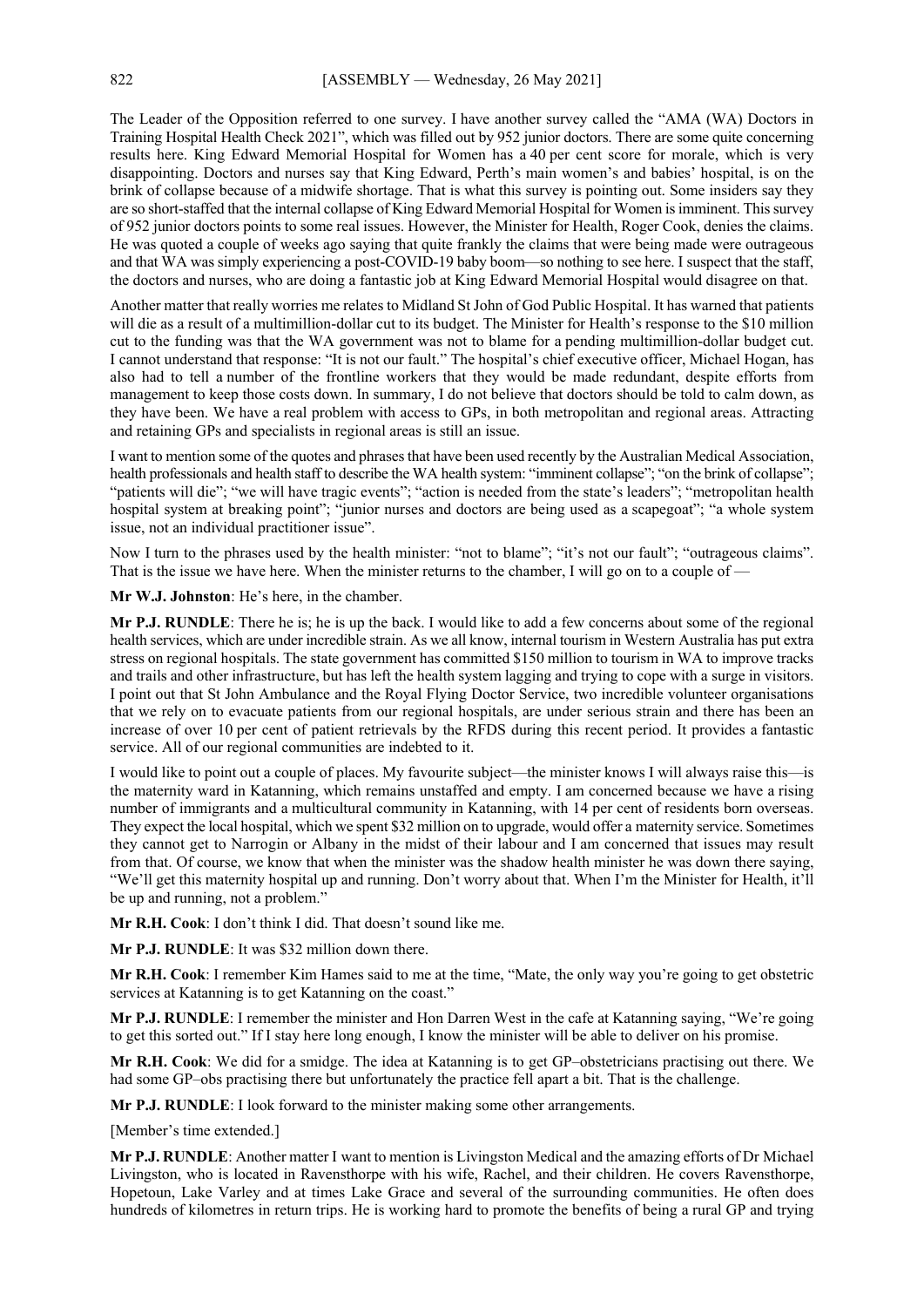to attract other doctors to rural areas. As I said, attracting and retaining GPs remains a real issue. We want to see our regional doctors live and work in our towns instead of locums who come in from large regional centres and drive in and drive out. That is something I would love to see a little more attention given to in the years ahead.

Some immigrant and new doctors in regional areas are having difficulty with the Australian Health Practitioner Regulation Agency process. They are struggling to get registered, even though sometimes they have been supervised for 12 or 18 months. I believe our state government and the state health minister would be able to provide the extra support to get those extra doctors up and about.

On a positive note, the South West Aboriginal Medical Service launched its service delivery to Katanning and Narrogin this month. I applaud those local communities for striving to bring a necessary service to their communities. Through federal funding, those projects can deliver culturally appropriate medical care and health services to the people in Roe and especially to the communities of Katanning and Narrogin. I encourage the state government to work closely with those organisations and develop strong relationships to secure premises and build a sustainable service for the benefit of those communities into the future.

In wrapping up, I want to share my concern about mental health services. I believe they will be a real issue in times to come. They already are, but they will continue to be. When trying to make an appointment in my electorate with a visiting health professional, if someone can get an appointment, they are not guaranteed to see that person again and will potentially see a locum or someone else who might drift in, have a few appointments, and drift out again. More continuity is required for the great southern mental health services and a specialist service that provides acute mental health care.

The Narrogin oncology unit was part of the \$55.9 million upgrade to Narrogin Hospital, which opened in October 2019. Unfortunately, the unit has been unable to attract an oncologist. The WA Country Health Service has done its best to train nurses and offer telechemotherapy; however, I am still concerned that we have a new oncology ward—the chairs are there—but there is no doctor or specialist attached to it. Getting a specialist attached to what is an excellent facility at Narrogin Hospital is another thing the minister can add to his list. I want to remind the minister about the government's *WA recovery plan*, which states —

… protecting the mental and physical health of people in regional communities, especially the most vulnerable, remains critical. The Government will expand access to mental health care as well as improve digital connection so more people in regions can access telehealth services.

The minister has promised to clear the waiting lists for elective surgery to pre-COVID levels by 2021. We are into 2021 now. The plan continues —

Included is \$24.4 million for an additional 20 mental health beds at Fremantle Hospital, transforming the hospital into a mental health hub with expert care and treatment for patients with mental illness.

Finally —

A \$25 million investment will create a 16-bed mental health, and alcohol and other drugs homelessness service in the metropolitan area for young people aged 16 to 24 years.

That is the government's recovery plan and I certainly look forward to the minister delivering on some of those promises to the Narrogin oncology and Katanning maternity units and the like. Of course, I look forward to the minister delivering on the real issue in the metropolitan area—at the moment that is Perth Children's Hospital, King Edward Memorial Hospital for Women, Midland Public Hospital and the list goes on. I look forward to the minister's response.

**MR S.A. MILLMAN (Mount Lawley — Parliamentary Secretary)** [6.01 pm]: It is, as always, my great pleasure to stand and speak on behalf of the people of Mount Lawley as their representative, because one of their central concerns is the provision of an outstanding public health service. We have an outstanding public health service in Western Australia. It is a world-class health service, in fact. I refer to a media release issued by the Deputy Premier; Minister for Health in September 2019, "WA setting world benchmark in cancer survival", which states -

WA part of international cancer survival study

The McGowan Government has welcomed new research findings that show survival rates for Western Australian cancer patients are among the best in the developed world.

This world-leading, world-class health service is a testament to the McGowan Labor government and in particular this minister. It is being delivered in the context of a global pandemic the likes of which we have never seen before. Last Friday, 12 457 people died from COVID-19 and there were 607 681 new cases. In the United States alone, 515 151 deaths have been recorded. One thing that this debate cannot ignore is the context in which the provision of health services by our world-leading practitioners is taking place. It does opposition members no good to ignore that context to try to alleviate the impact that that must have on the provision of health services in Western Australia. What is even worse is that so much of the abrogation of responsibility lies at the feet of their commonwealth counterparts. We talk about the vaccine rollout, which some speakers have mentioned, hotel quarantine, and the pressure on our public health system in Western Australia because people are unable to access an emasculated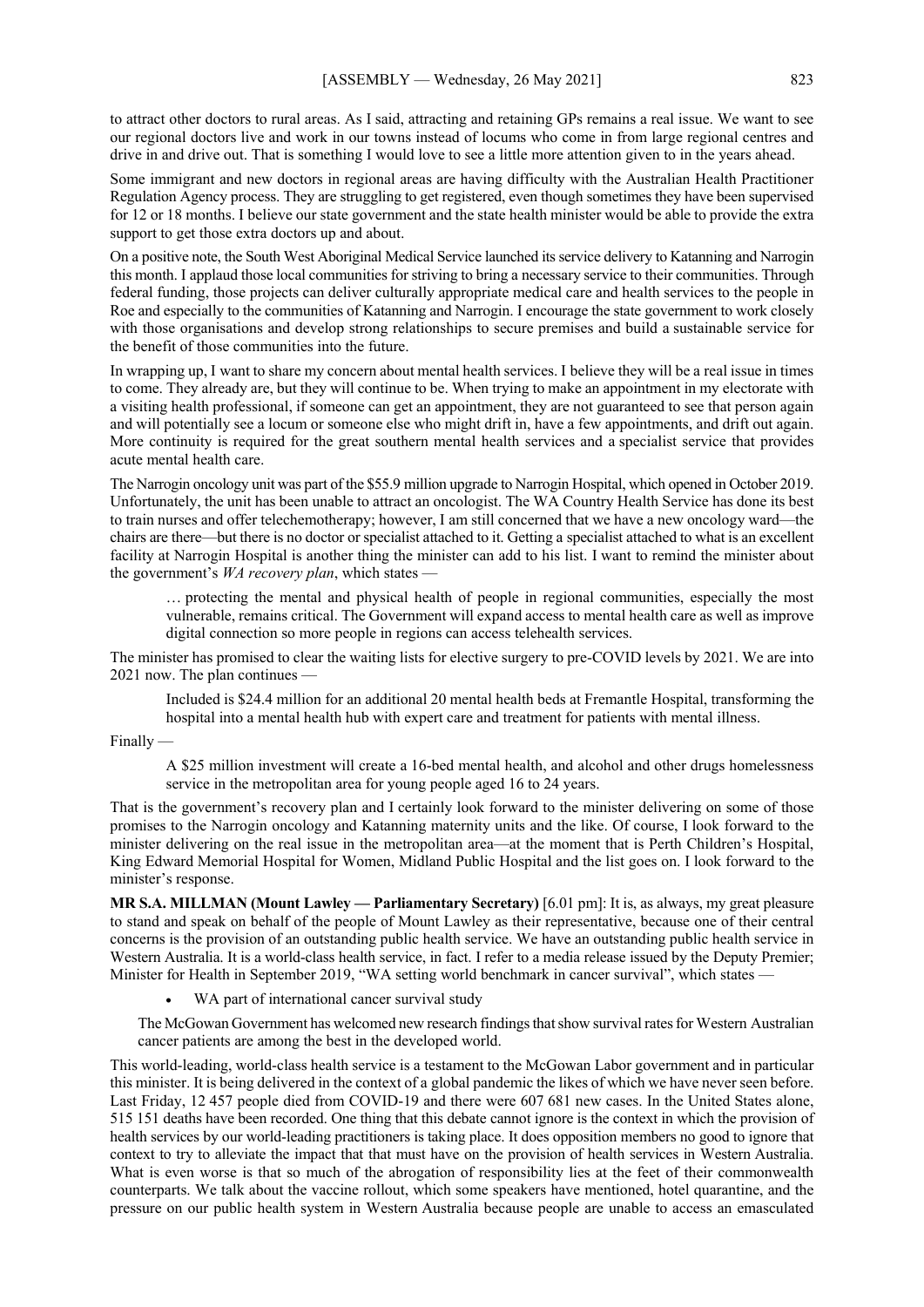NDIS, but what is the commonwealth government's responsibility? Opposition members are members of the party of the commonwealth government, and yet they do not have the strength of character and honesty to say that they recognise that there have been so many failings —

Several members interjected.

**Mr S.A. MILLMAN**: None of that makes any sense.

Several members interjected.

**The ACTING SPEAKER**: The member for Mount Lawley is on his feet.

**Mr S.A. MILLMAN**: Thank you.

The provision of hotel quarantine, as everyone knows, was supposed to be a short-term measure. If members look at the legal and constitutional responsibility for quarantine in this nation, it resides with the commonwealth government. Members need look no further than section 51(ix) of the commonwealth Constitution where it is quite clearly articulated that the commonwealth shall have responsibility for quarantine.

**Mr R.S. Love** interjected.

**Mr S.A. MILLMAN**: I am not taking interjections. I did not interject.

Prime Minister Scott Morrison has responsibility for the vaccine rollout, and it has gone atrociously. Compared with other developed nations, we are doing a shocking job. The commonwealth government is doing a shocking job of vaccinating the population. Looking at what has just happened in Victoria, we can see why it is so important to expedite the vaccine rollout. The trouble with the conservative parties in Australian politics is this: they do not believe in the public provision of these essential services. When Gough Whitlam introduced Medibank, the Liberal Party could not get rid of it quickly enough. The Hawke government had to reintroduce Medicare. Finally, 30 years down the track, it has overwhelming public support and the Liberal and National Parties have finally arrived at the position that they know it would be political poison to undo Medicare despite the fact they are philosophically fundamentally opposed to it.

**Mr R.S. Love** interjected.

**Mr S.A. MILLMAN**: I am not taking interjections. The member will have his turn.

The same thing happened with the National Disability Insurance Scheme. Nadia Mitsopoulos ran a fantastic forum this morning on ABC radio with recipients of services provided under the NDIS. This was supposed to be a world-leading provision of services for people with disabilities. It was an incredible initiative introduced by a Labor government that was going to serve the whole community, yet the conservative forces took government in Australia and, once again, could not wait to cut and undermine it and make it so much harder to operate.

What do we see? We see the abrogation of a commonwealth responsibility in hotel quarantining, in the vaccine rollout —

[Quorum formed.]

**Mr S.A. MILLMAN**: I am incredibly grateful for the member of the Nationals WA for making that quorum call because it just highlighted the fact that their counterparts in alliance are not even present in the chamber. Much to my dismay, members of the Labor Party have all turned up to satisfy quorum in this house.

# *Point of Order*

**Mr R.S. LOVE**: I believe it is not appropriate to reflect upon a member's absence from the chamber.

**The ACTING SPEAKER (Ms K.E. Giddens)**: There is no point of order. Member for Mount Lawley, continue.

*Debate Resumed*

Mr S.A. MILLMAN: I will keep going nonetheless.

The point is that the abrogation of commonwealth responsibility has imposed a massive burden on the WA health system. The WA health system has responded to the global pandemic like no other jurisdiction anywhere in the world. Do not take my word for it. Read *The Economist* from 1 May. In fact, read *Der Spiegel*, which referenced McGowan's response.

**Mr R.S. Love**: I cannot read German.

**Mr S.A. MILLMAN**: I will give the member for Moore the translation. It says that the response of the German government pales in comparison to the excellent work that McGowan had done. *Der Spiegel* is an eminent journal of record. If that was not enough of an endorsement of the way in which the McGowan government and the Minister for Health handled the COVID pandemic, look at the numbers in the chamber because we live in a democracy. The member for Southern River has just strolled back into the chamber. The member for Southern River ran against a Liberal Party candidate who failed to crack 3 000 primary votes. The member for Southern River had an incredible swing towards him.

**Mr P. Papalia**: He's a machine.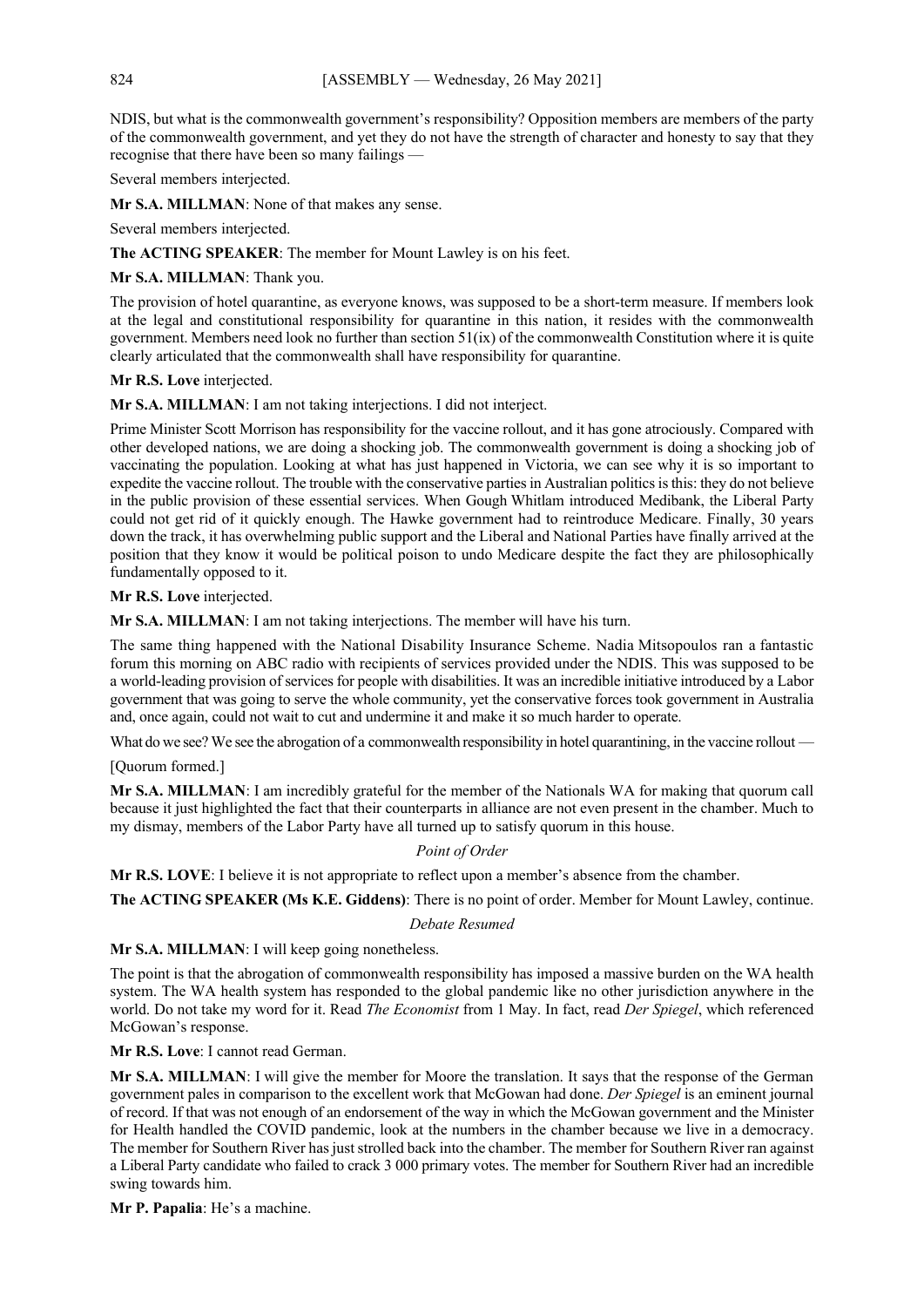**Mr S.A. MILLMAN:** He is a machine. His opponent could barely crack 11 per cent —

# *Point of Order*

**Mr R.S. LOVE**: I question the relevance of this contribution from this member who comes from an electorate the size of a postage stamp explaining about services and pretending to be making some sort of contribution on this matter.

**The ACTING SPEAKER (Ms K.E. Giddens)**: There is no point of order.

#### *Debate Resumed*

**Mr S.A. MILLMAN**: If the member for Moore will allow me to finish the point, he will see exactly what the relevance is.

The election result was a resounding public endorsement for the way in which the McGowan government and the Minister for Health handled the global COVID pandemic. The member for Southern River provides a shining example of that.

Everything that I have mentioned so far is subsequent to COVID. Let us look at what the McGowan government was able to achieve even before the onset of the COVID pandemic. The minister recognised that the health portfolio is one of the most demanding on the state's budget. The minister came into office with all the experience he had built up as the shadow Minister for Health but also with the knowledge that he had a deep fiduciary obligation to the people of Western Australia to do what he could as part of a responsible cabinet to make sure that we brought the spiralling debt and deficit disaster that we had inherited from the Liberal Party back under control. So what did he do? He did the right, the appropriate and the responsible thing by instituting the sustainable health review. But in addition, we got on with the work, as the member for Cottesloe said, and it is mentioned often in this place. We were the party of government that opened the Perth Children's Hospital. We resolved all the outstanding issues and made sure that the Perth Children's Hospital opened. To this day it remains a testament to this minister that that hospital is a shining light in our health system. I stand with the doctors and the nurses and all the health workers and staff at that hospital. Unlike others here, I will not lay blame for what has transpired at the hospital.

**Mr R.S. Love** interjected.

**Mr R.H. Cook**: Don't let him bully you!

**Mr S.A. MILLMAN**: There is no chance of that, minister. In addition, prior to COVID, in the context of balancing the state's finances and getting the budget back on track, we made sure that we were able to deliver on all our election commitments. I am reminded of the election commitments that we made in the seat of Mount Lawley to hospitals, such as the Osborne Park Hospital and Royal Perth Hospital, to ensure that they had the requisite investment to get them back up to speed. In the pre-COVID environment it was about not only investing in infrastructure, but also making sure that we had the jobs and the professionals, the clinicians, the nurses, the health support workers and the allied health workers that we needed to maintain what everyone should agree is a world-class health system. I have already referenced it as a world-class health system.

I ask members to turn their minds back to 11 February 2020, when the Minister for Health and then Minister for Water; Forestry; Youth, Dave Kelly, released their plan to support WA's emerging health and life sciences industry to focus on innovations and commercialisation in biotechnology, medical technology, digital health, pharmaceuticals and health and wellness. They recognised that the life sciences sector is important to WA's economic development and jobs growth. In addition to both those elements—economic development and jobs growth—the life sciences sector is incredibly important in making sure that we are at the cutting edge of research that delivers and maintains our world-class health system. That was announced back in February 2020 in the pre-COVID days. The health minister in those times focused on the importance of doing the work necessary to keep us at the cutting edge and providing jobs and opportunities for people into the future.

But that is not all, because now we look at the challenges that are presented to the WA health system as a result of the COVID pandemic. In that context, what did the health minister do? The minister formulated a platform of election commitments that he could then take to the people of Western Australia as the government's plan for the Western Australian health system. Before I get to that, I want to mention that before the election there was a \$9.6 billion health investment in last year's budget for 2020–21. The \$9.6 billion built on the \$453 million investment in health that was part of the WA recovery plan. People in our community knew that as Western Australia was coming out of COVID, we needed to provide the economic stimulus to keep the economy growing, to provide people with opportunity and jobs and to provide the critical and essential services that the people of Western Australia rely on.

General health and hospital services will benefit from \$168.6 million to continue to meet an increase in public demand, which will be combined with an additional \$68.9 million for mental health hospitals to provide an overall investment of \$237.5 million for hospitals. Investments are focused on high-quality and sustainable health care for all Western Australians. There is another \$21 million for the continued COVID response, which includes the coordination of the State Health Incident Coordination Centre and the Public Health Emergency Operations Centre the SHICC and the PHEOC. There is the other \$453 million, as I said. When I looked at the money that is being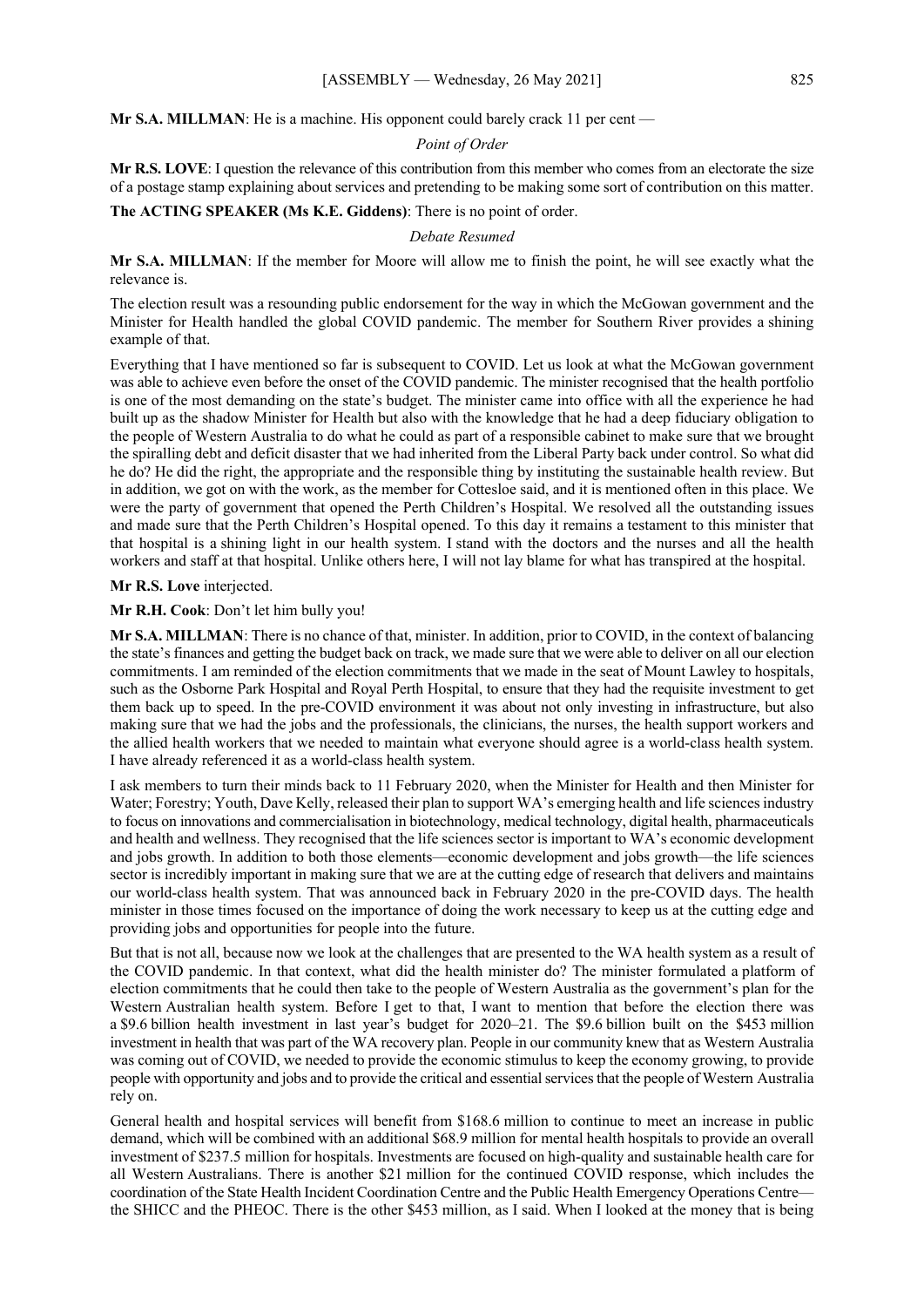invested by the Minister for Health, I was fascinated to hear the comments of many members of the National Party, who represent rural and regional electorates. When I looked at some of these investments, I saw Bunbury hospital was listed. Money was allocated for Broome Health and Wellbeing Campus and volunteer ambulances in country areas. That is in addition to all the statewide services that have been invested in, such as \$22.6 million for a new laboratory at Sir Charles Gairdner Hospital and \$22 million to replace medical equipment across the whole system. There is \$35.8 million for an elective surgery blitz to enable more than 6 000 patients to have their treatment and return the elective waiting lists to the pre-pandemic levels that the member for Roe talked about. A whole raft of funding allocations was made as part of last year's budget that address precisely all the concerns that it seems the Liberal Party and the National Party have only just woken up to.

The trouble is that the health system is under incredible pressure as a result of the global pandemic. What do we need to do? We need to make the necessary investments to face the workload that is now coming into our public health system. I am sure the minister can talk in more detail about the source of those pressures. He mentioned in answers during question time yesterday the low uptake in private health insurance as another example.

Many of our clinicians and nurses come to Western Australia from overseas. Members know this because when we rock up at an ED or a hospital, we speak to that many people with an Irish accent it is not funny. People come here from all over the world and gain valuable experience and knowledge and networks, and they are able to go back to where they have come from and share that in their own countries, which is brilliant. It works to everyone's benefit. When we shut the borders, as we have had to do in the midst of a global pandemic that has taken hundreds of thousands of lives, it is impossible for these people to come in. So what did we do? We made a commitment to hire hundreds upon hundreds of new nurses, but we also made a commitment to provide the capacity for them to take the training that they need. How embarrassing for the Liberal members who spoke in support of this motion to have been part of the opposition of the former member for Scarborough, who was responsible for 500 per cent increases in TAFE fees, making it impossible for people to access the TAFE courses necessary to become contributing members of our health service. How much better is it now? How much more proud should we be as members of this place to know that this government has frozen TAFE fees and made TAFE more accessible so that people can undertake the requisite training to become participants in our world-class health system? We are hiring more nurses because we cannot recruit them from overseas, we are freezing TAFE fees and we are building infrastructure. I looked at the number of new emergency departments that we are working on. I spoke about the important staffing boost for WA hospitals. A media statement of 19 January 2021 headed "Armadale Hospital emergency department upgrade starts in latest expansion for WA public hospitals" states —

More than \$900,000 worth of upgrades to Armadale Hospital's emergency department has started

There is an issue; our emergency departments need increased capacity. What did we do? We spent \$900 000 upgrading the Armadale Health Service emergency department. A media statement of 12 January headed "Peel Health Campus gets new upgrade to emergency department" states —

- Upgraded Peel emergency department prepares to open in February
- Upgrades provide a new fast-track triage area and expanded short stay unit
- Improved facilities part of new future for Peel Health Campus

The problem is not that this system is under pressure; there would be a problem only if the minister was not aware of the sources of that pressure and of the mechanisms that could be put in place to alleviate that pressure by building the infrastructure and hiring the workers and making sure that everything is targeted and appropriate and focused and reasonable.

# [Member's time extended.]

**Mr S.A. MILLMAN**: I would have a problem if the minister did not have the foresight or was not given the advice that there would be a staffing problem, an infrastructure problem or any of the other issues that confront the system and the minister had no plan to fix those problems. However, what gives me great comfort, certainty and confidence is that the minister has seen exactly what is coming over the horizon in the context of the global pandemic and has said that we need to invest in infrastructure, recruit more staff and put more emphasis on helping those who help us deliver our world-class health system.

I now come to the position of the opposition parties. I seriously cannot understand what is going on. Given there are so few of them, I thought they would be able to get together and figure out a unifying theme. On the one hand, the opposition says that this minister does not listen to the unions, yet on the other hand it says that this minister is too close to the unions. It has to be one or the other. We heard an incredible contribution from the member for Cottesloe yesterday on behalf of the workers—the comrade from Cottesloe, the Bolshevik from the beaches, Vladimir Lenin from Vans Cafe—telling us all about the workers and the unions. I thought, "Great! This is what I can get around. This is what I know. This is what I like and what I understand. I know where he is coming from." But the sting in the tail was today when he resiled entirely from that position and asked a ridiculous question about the minister's union membership. I wondered what was going on and what had happened to my comrade. He disappeared. The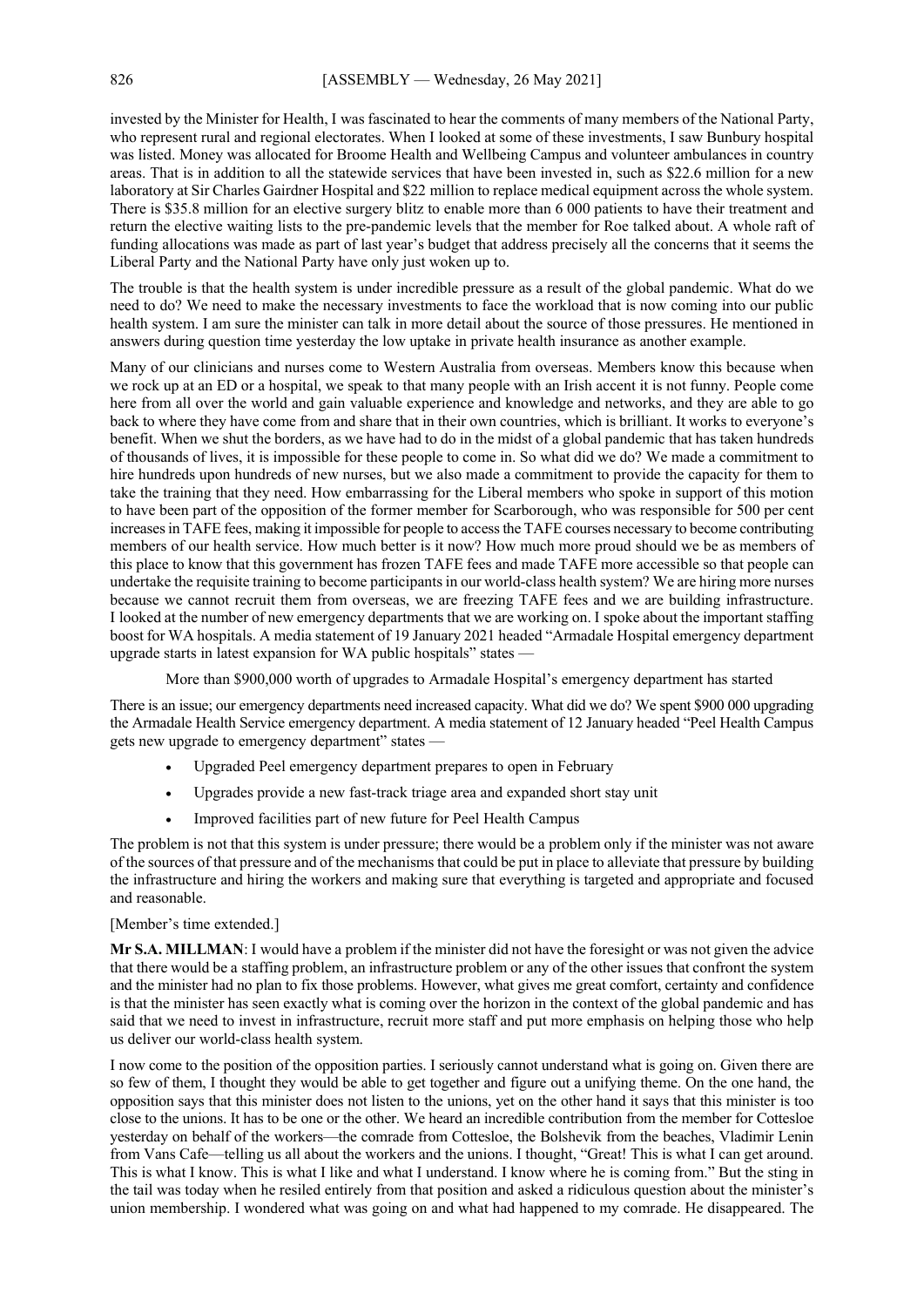member for Cottesloe flip-flopped all over the place, because he is entirely inconsistent. It is that inconsistency that is proving such a problem for the alliance. It has not figured out exactly what it stands for or how it will land a blow on this government.

**Mr P.J. Rundle**: So you're happy for the union delegates to walk through all the aged-care facilities?

**Mr S.A. MILLMAN**: Mate! Honestly! The problem the lot opposite has is that it has a *Magic Pudding* view of politics. It wants to throw money at it. It is the Bunyip Bluegum and the Sam Sawnoff of Australian politics. The opposition thinks there is a magic pudding or an endless pot of money. They say that the Western Australian economy is doing well, so let us get out the firehose and start spraying money all over the place. This minister understands that that would be irresponsible. If we want a committed, conscientious and reasonable minister in charge of the health portfolio, which I do and I know that the people in my electorate of Mount Lawley do, we need to take appropriate, measured and reasonable decisions. We cannot just spend hand over fist. That is what the opposition says on the one hand while on the other it says that it will cut taxes. The opposition does not know whether it is coming or going.

A member interjected.

**Mr S.A. MILLMAN**: Most of them are gone, member for Wanneroo.

This motion was moved by people who could not handle the COVID-19 pandemic. They had no plan to tackle the challenges in Health and they are not prepared to do the hard work. They would rather come in here and recite the speaking notes from the Australian Medical Association. Even if we were to accept the premise of the opposition's argument, which I do not, there is only one person who is capable of rising to the challenges presented by the circumstances in which we find ourselves, and that is the Minister for Health, who has done an outstanding job for eight years as the opposition spokesperson and four years as the Minister for Health. The longer he is in the job, the better the consequences will be for Western Australians.

**The ACTING SPEAKER**: The member for Roe—Moore, sorry.

**MR R.S. LOVE (Moore — Deputy Leader of the Opposition)** [6.25 pm]: I would like to hear from the member for Roe again. He is an eloquent speaker who makes far more sense than the member for Mount Lawley.

The motion we are debating today has many elements within it highlighting the failures of the Minister for Health, such as his failure of leadership and his inability to take responsibility for the portfolio that he purports to lead. I will go through question time today to provide some examples. The Leader of the Opposition again asked a question about the Quarantine Advisory Panel. We had been assured by the minister's answer on 5 May that the panel had been talking to the minister and was providing him with all sorts of in-depth advice. We know that on 6 and 12 May there were still no details about the Quarantine Advisory Panel. I doubt whether the Quarantine Advisory Panel will ever be formed. I doubt that it has a role. I do not think that the government wants to hear from any body that is independent from its own group of mates. It is clear from the answer that we got today that there will never be an advisory panel and there will never be a purpose for it. That yet again highlights the failure of this minister.

The third question on this issue today from the member for Vasse to the minister asked about the *SAC 1 clinical incident investigation report* into Aishwarya Aswath's death and the meetings and series of discussions that took place. Incredibly, the minister said that there were no notes from that meeting. The Department of Health does not have a meeting and not take notes. There would be notes. The minister really needs to be assured that there will be notes. Sooner or later those notes will be found. I think it would be better if the minister came clean and provided the notes rather than wait for them to come to him through some other forum in the future.

The fourth question on this matter today was from the member for Cottesloe who asked the Minister for Health about union officials being able to access aged-care facilities. In the original directions that were given, there is a place for advocates to be admitted to the aged-care sector. I think that the minister and everyone in Western Australia knows that an advocate in the aged-care setting is a particular thing. It is not a union official. I will read from an official federal government aged-care website talking about advocacy in aged care.

Several members interjected.

**Mr R.S. LOVE**: Excuse me, I have the floor. The website states —

An advocate is an impartial person who can help you understand and stand up for your rights in the aged care system.

Not in the industrial system; in the aged-care system.

Several members interjected.

**Mr R.S. LOVE**: An advocate in an aged care-facility has a specific role that is well known to anybody who has had anything to do with the health system.

Several members interjected.

**The ACTING SPEAKER**: Order, members!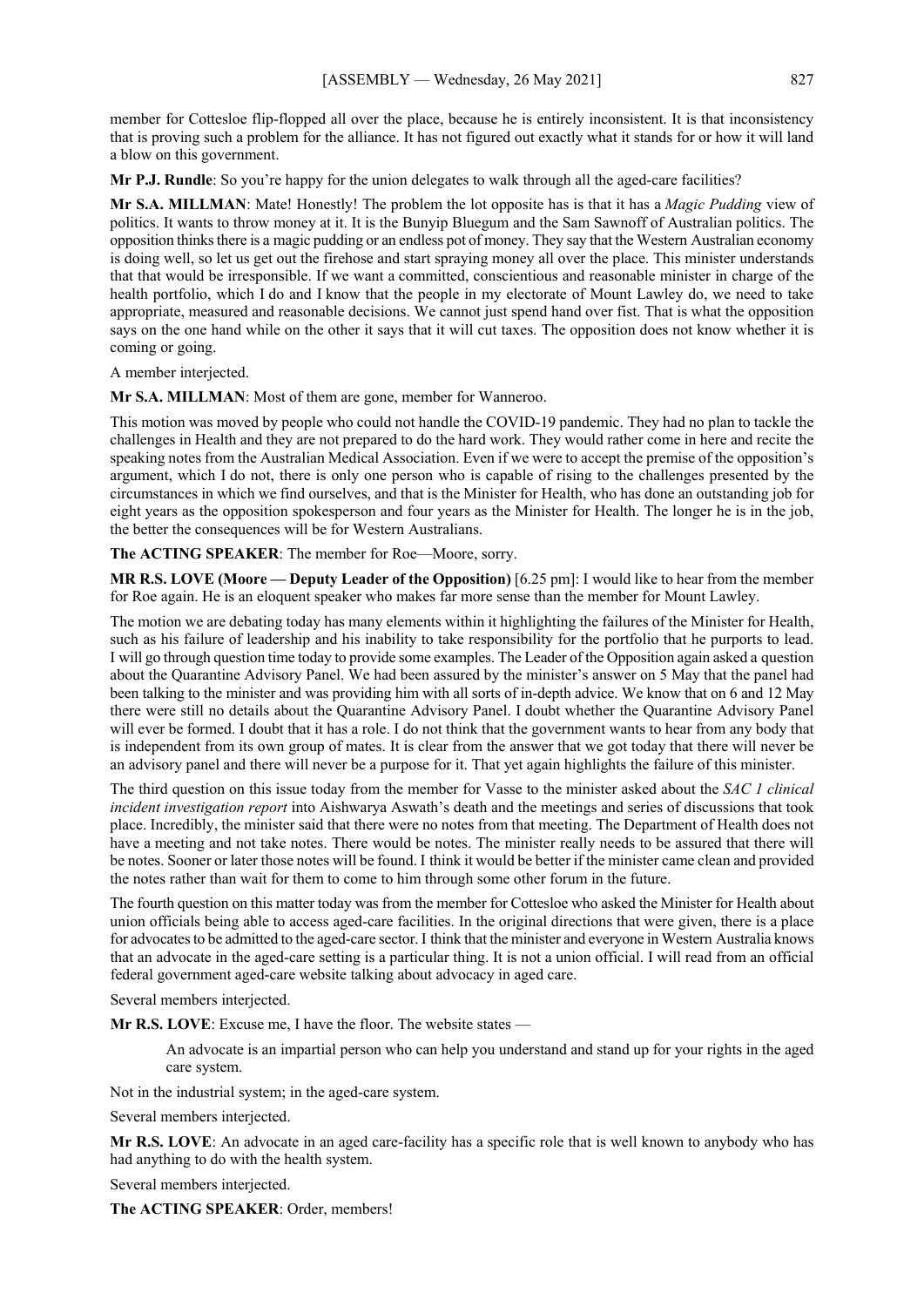# *Point of Order*

**Mr P.J. RUNDLE**: The member for Wanneroo is unable to call out comments when she is not in her chair.

**The ACTING SPEAKER (Ms K.E. Giddens)**: That is a valid point of order. Thank you, member for Wanneroo.

**Mr S.J. PRICE**: What you are going on about is irrelevant, mate, when you look at the motion that we are talking about here. The role of advocacy is not mentioned anywhere within that.

**Mr R.S. LOVE**: Further to the point of order, calling a member of Parliament "mate" is not on, for a start. Certainly, the motion is about the failures of the health minister. I am highlighting, once again, the failures of the health minister.

Have I got the call to move forward? We are going to run out of time to hear from the minister.

**The ACTING SPEAKER**: The member for Moore has the floor.

*Debate Resumed*

**Ms S.E. Winton**: You can finish.

**Mr R.S. LOVE**: You could be quiet. That would help us all.

As I pointed out, the role of an advocate in aged care is well known. When those health directions were first written, there was no doubt in my mind what the Chief Health Officer was referring to when he referred to advocacy. He was not referring to union officials entering those workplaces. They could have that advocacy, that discussion, in a coffee shop down the road. He was talking about an advocate in the aged-care system. The Chief Health Officer is not a union person. He does not come from a union background. He had no idea that the government was going to construe this in some obscure way as being an advocate for a union delegate. An advocate in health and aged care is a well-accepted role; it is not a union official. The question that was asked today was entirely appropriate. The answer was rank hypocrisy. It is absolutely wrong to claim that that health direction was ever meant to cover union officials.

**Ms A. Sanderson** interjected.

**Mr R.S. LOVE**: The member knows it and I know it. She can sit there and shout out all she likes, but she knows that that was wrong.

The first point in this motion is about the "failure to address record ambulance ramping". I remember sitting in this chamber during the previous Liberal–National government's time when the current Minister for Health was the shadow Minister for Health. In 2014, I think, he made a great deal of the fact that about 1 500 hours of ambulance ramping were recorded in a particular month. He went on to say, "If that's not a crisis, I don't know what is." We know that ambulance ramping has grown exponentially since then. Each month, 4 000 or 5 000 hours of ambulance ramping are recorded. These figures are well above what the minister quoted as being a crisis back in 2014. Today's figures are double and triple the number of hours of ramping that were taking place then, yet we are told that that is not something to be concerned about. It is something to be concerned about. Patients should not be left in those conditions for that length of time. Ambulances are a scarce commodity. They need to be going around the suburbs of Perth and the towns in regional WA helping people in need and bringing them to a place where they can be dealt with. People should not be sitting in a quasi–hospital room in a carpark somewhere tying up resources. As a person who represents an area where there is an awful lot of ambulance transfers to metropolitan hospitals, I know that St John Ambulance WA tries to use a paid person in an ambulance or in a position where they are looking after patients so that volunteers can go home, but it does not always happen. Volunteers have reported to me that they have been ramped at Joondalup and other places for considerable lengths of time. We cannot treat volunteers like that.

I know the minister made an announcement about support for St John Ambulance recently. That is a good thing. We have been advocating for similar support but at a much greater level. The Nationals WA made a pledge that we took to the last election. One of the other things we took to the election was a pledge to set up an independent advocacy group for the volunteers. If volunteers find themselves in a distressing situation, they need a group that they can turn to that has their back. I am not saying anything negative about St John, but the volunteers who are working for that organisation do not have the advocacy that unions provide employees; they do not have anyone to stand up for them when they have a dispute with a more senior member in that organisation or some sort of falling out about something that has occurred. I know that that has caused distress to people over the years. I have met those people when they have been in that situation. There are real needs in further resourcing the ambulance sector.

We have seen the ridiculous situation of the hotel quarantine system, with yet another person thrown under the bus. Robyn Lawrence resigned from her role. She took responsibility for some breakdowns in the hotel quarantine situation. We have seen young nurses and doctors being sent off for questioning before professional bodies. We have seen the resignation of the chair of the Child and Adolescent Health Service. We have not seen the Minister for Health taking responsibility for his own department. We have not seen the Minister for Health standing in this Parliament saying, "I understand that things are not perfect. I take responsibility for my department. I take responsibility for the failings in my department. I know that I am the person who leads the culture of that organisation." We have not seen the minister do that.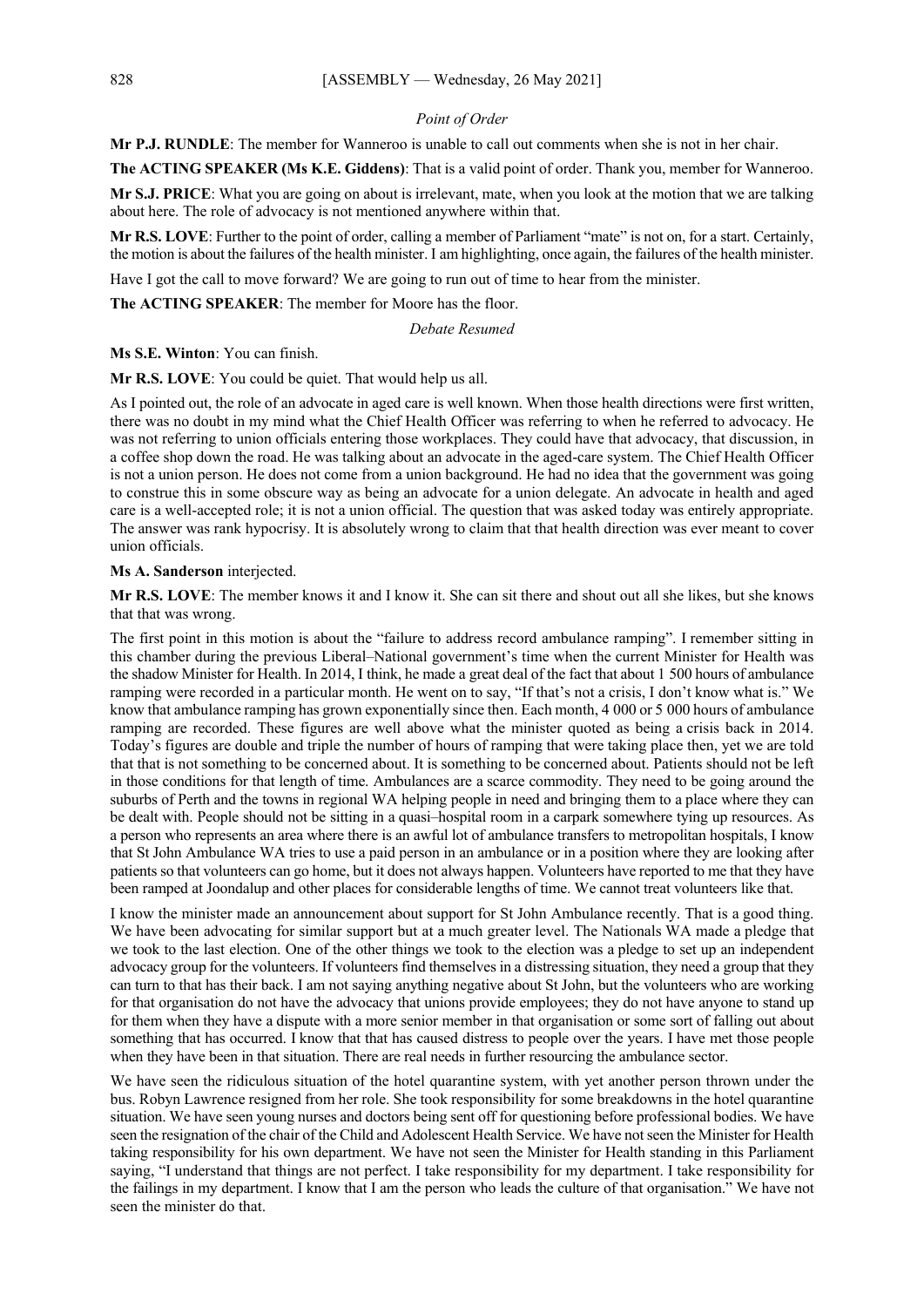I will sit down because I am aware that only 25 minutes are left. I know that the minister has a lot of ground to cover. I also know that one or two other members would probably like to make a contribution. I will just say how disappointed I was with the contribution of the member for Mount Lawley, a person who comes from a very privileged area, with great access to health services.

**Ms A. Sanderson**: You don't know anything about his life.

**Mr R.S. LOVE**: I do know something about the area. People in my electorate have a much more challenged access to health services than people in Mt Lawley. I have highlighted to the minister on a number of occasions in this place my concerns about particular situations. He says nice things but nothing has changed. When I look at the situation in the Mullewa area, I see that it has a hospital which is now a disgrace. It has been allowed to run down through the entire time he has been a minister. We are waiting for a decision to be made about the implementation of a program that was announced in the previous budget. Funding has been in the budget for at least five years, yet still nothing is happening. Given the building boom and the escalation in costs, there is probably not enough money now to fix the situation in Mullewa. This is a really important issue for people in that area who do not have the privilege of being able to take a five-minute taxi ride to Royal Perth Hospital or to any number of public or private hospitals and health centres within their immediate area.

I will sit down and allow the minister some time. Another member wishes to make a contribution. We need a significant amount of time for the minister to answer these charges because very serious charges are mentioned in the motion.

#### **Ms A. Sanderson** interjected.

**Mr R.S. LOVE**: There are very serious failures listed—seven failures listed in seven points. The minister needs to address these in detail so we know that he at least understands the seriousness of the situation, if not accepts responsibility himself.

**DR J. KRISHNAN (Riverton)** [6.39 pm]: Good evening, Madam Acting Speaker. Before I start, may I plead and request that opposition members join hands with the only opportunity they have to work together to provide the best health care for every Western Australian. The whingeing that is going on day in and day out is not bringing about any better health outcomes. When the COVID-19 pandemic started, I recall the day when I was practising, wearing personal protective equipment about three to four times the previous night before my first shift.

I was under immense pressure—first, for putting my life at risk going forward and, second, for the fear of carrying the disease from one patient to the other, which I could not have lived the rest of my life with. The healthcare workers, the doctors and nurses, are under immense pressure in extreme circumstances and doing their best to provide the best health care in the world here in Western Australia. People around the world envy us for the position that we are in. That is because this Minister for Health has been the architect of the plan to manage the pandemic. For the opposition to ignore that and pick on political points is truly pathetic.

The emergency load is not something that can be controlled by one solution. There is a huge amount of primary care, which means that general practitioners are providing healthcare services day in and day out. The current federal Liberal–National government brought in a new regulation called DPA—distribution priority area—which literally shut doors to overseas doctors. Forty per cent of GPs working in Western Australia are qualified overseas. Those doors were shut. What happens as a result of that? The GPs are not able to accommodate the load because they need to give two extra appointments for the first and second COVID vaccinations, which is on top of the workload that they already have. I plead with the Liberal members of this chamber to talk to their federal colleagues to ease the pressure on primary care, which will result in easing the pressure on the emergency departments.

This minister is investing in infrastructure and workforce, and he is working really hard on bringing resources back under the government. Fiona Stanley Hospital has a transition plan to bring the cleaning and catering services, internal logistics, workforce models, service delivery models, equipment, IT and consumables back into the government. This will bring about better health outcomes. It is going to be under the care of the South Metropolitan Health Service, which is on schedule to be transitioned on 2 August 2021.

Without doubt, the whole world recognises that this health minister and this government have managed the pandemic the best in the world, except for the six opposition members who day in and day out try to pick on political points.

This health minister is the minister for the healthcare workers, and he proved it by standing with them when they were in trouble, assuring them that he is with them not only during bad times and good times, but at all times. We cannot get a better minister than him to manage health services, and it is a shame that the opposition is trying to bring such a motion in this chamber. Thank you for the opportunity to speak, and I kindly request the opposition to be constructive and join hands. On this health issue, without any differences, we could work together to deliver better health outcomes to every Western Australian.

**MR R.H. COOK (Kwinana — Minister for Health)** [6.43 pm]: Thank you to all the members for their contributions today on this motion. The member for Moore has invited me to respond to the accusations or the points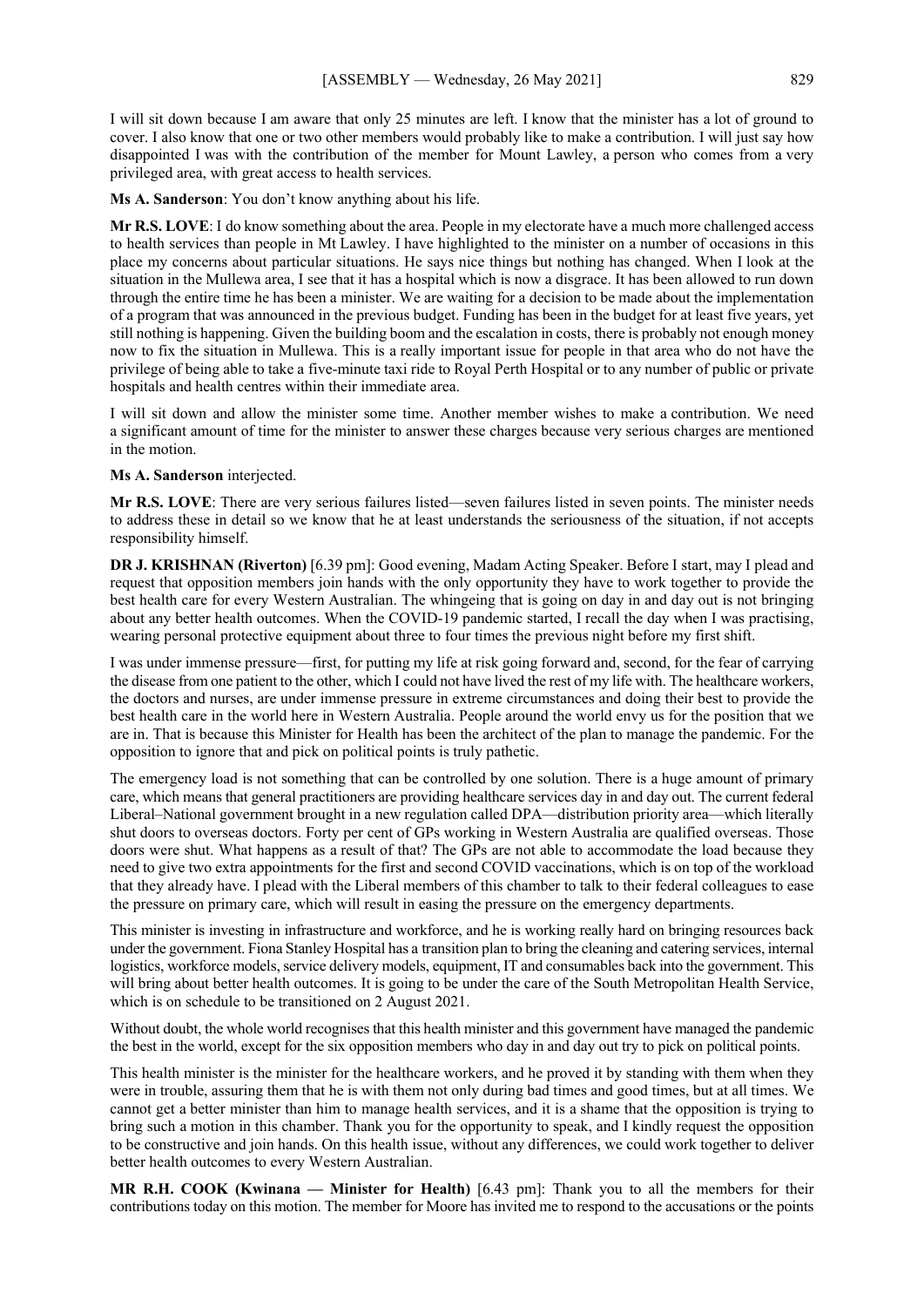made in this motion, and I would dearly love to provide my points of difference to the member for Vasse, the mover of this motion. The difficulty is, of course, that the member for Vasse does not even have the respect to hang around in this debate.

Several members interjected.

**Mr R.H. COOK**: It would have been perfectly appropriate for —

Several members interjected.

#### **The ACTING SPEAKER**: The Minister for Health has the floor, thank you!

Several members interjected.

**The ACTING SPEAKER**: Members! The Minister for Health has the floor.

**Mr R.H. COOK**: I appreciate that if the member for Vasse had something come up urgently, we could have deferred this debate until next week. That would have been fine. But I have never come across a situation in which someone comes in, lobs these falsehoods and accusations, spends 60 minutes on their feet making these accusations and then just scarpers. I notice that even the Leader of the Liberal Party is not here tonight. I appreciate that the opposition is more than just the Nationals WA, but it would not be unfair to think it is, looking across at the opposition benches. This is private members' business. This is the opposition's moment—its time to prosecute its arguments yet there are three of them in the chamber. The other opportunity, of course, is the matter of public importance, which the opposition moved yesterday as well, which substantially covered all these points. These are points that I addressed in great detail in yesterday's debate. The opposition essentially moved the same motion today, but did not have the respect or the decency to hang around to hear my response.

I accept the Leader of the Opposition's proposition that the member for Vasse had to leave quickly, but it would be a courtesy to come across and say, "My apologies, minister; I've been called away quickly. I'm sorry I won't be here for the rest of this debate." I would accept that apology and understand that sometimes we are called from this place at a moment's notice. However, to come in here and move a motion to be carried through three hours of debate that is essentially the same motion moved yesterday and spread the usual poison it has now become quite renowned for and then to leave really underscores the lack of integrity in the opposition's arguments.

I had the respect to be here for all the Leader of the Opposition's contribution, although I must confess I think I had to duck out in the last two minutes to get something from my office. But for the member for Vasse to not even be respectful enough to participate in a debate on a motion that she actually moved I think shows quite poor form, and I think it is fair to make that observation. As I said, if something came up this afternoon, we could have deferred this debate and suspended standing orders to consider any of the other motions the opposition has, such as the royalties for regions program motion or the tourism, festival and events industry motion. The member for Roe has a motion on the notice paper about the Minister for Agriculture and Food's policy direction. We could have considered those today and we could have deferred this debate to another day.

But the opposition did not do that. The member did not even have the respect to say, "My apologies; I have to leave the chamber." Quite frankly, I think that says more about the opposition's approach to this debate than any of the arguments it has raised.

I am going to quickly go through some of the points raised in this motion. I assume the member for Vasse is an avid reader of *Hansard* because, as the mover of the motion, she will be very keen and interested to read what I had to say in response.

With regard to failure to address record ambulance ramping, I have already provided, in great detail, information on what we are doing to address these issues. There was a meeting of the health leaders in December last year to address ambulance ramping. A whole bunch of programs were put in place. I participated in a meeting of all the health leaders last week or the week before on how we can continue to put downward pressure on ramping. The single biggest thing that will stop ramping is capacity, notwithstanding the point very eloquently made by the member for Riverton about the important role that primary care plays in making sure that people's acuity does not get to the point where they have to go to an emergency department, because they have access to a well-resourced general practitioner.

One of the single biggest things that we can do is increase capacity in our emergency departments and in our patient beds to make sure we have better patient flow. That is why we are overseeing one of the biggest growths of our emergency departments in the state's history. In the coming years, 95 beds or chairs will be created to make sure that we can continue to grow the capacity of our EDs. That includes a \$19 million redevelopment at Sir Charles Gairdner Hospital alone to make sure that we have better capacity to meet the new demand on our hospitals. That is all around the acuity, the volumes and the level of mental health conditions, and the fact that so many people are presenting with acute conditions requiring surgery. As well as those 95 beds that we are creating across our EDs, we are creating 500 extra beds, including 300 inpatient beds and 100 mental health beds. We are bringing on 117 of those beds, with 81 now in service, and another 34 to come into service between now and August, continuing to grow our capacity.

Our hospital system, like any other hospital system in Australia, has been struck down by the changes in demand in terms of volume, acuity and mental health, and the impact of long-stay patients on our system. I am very thankful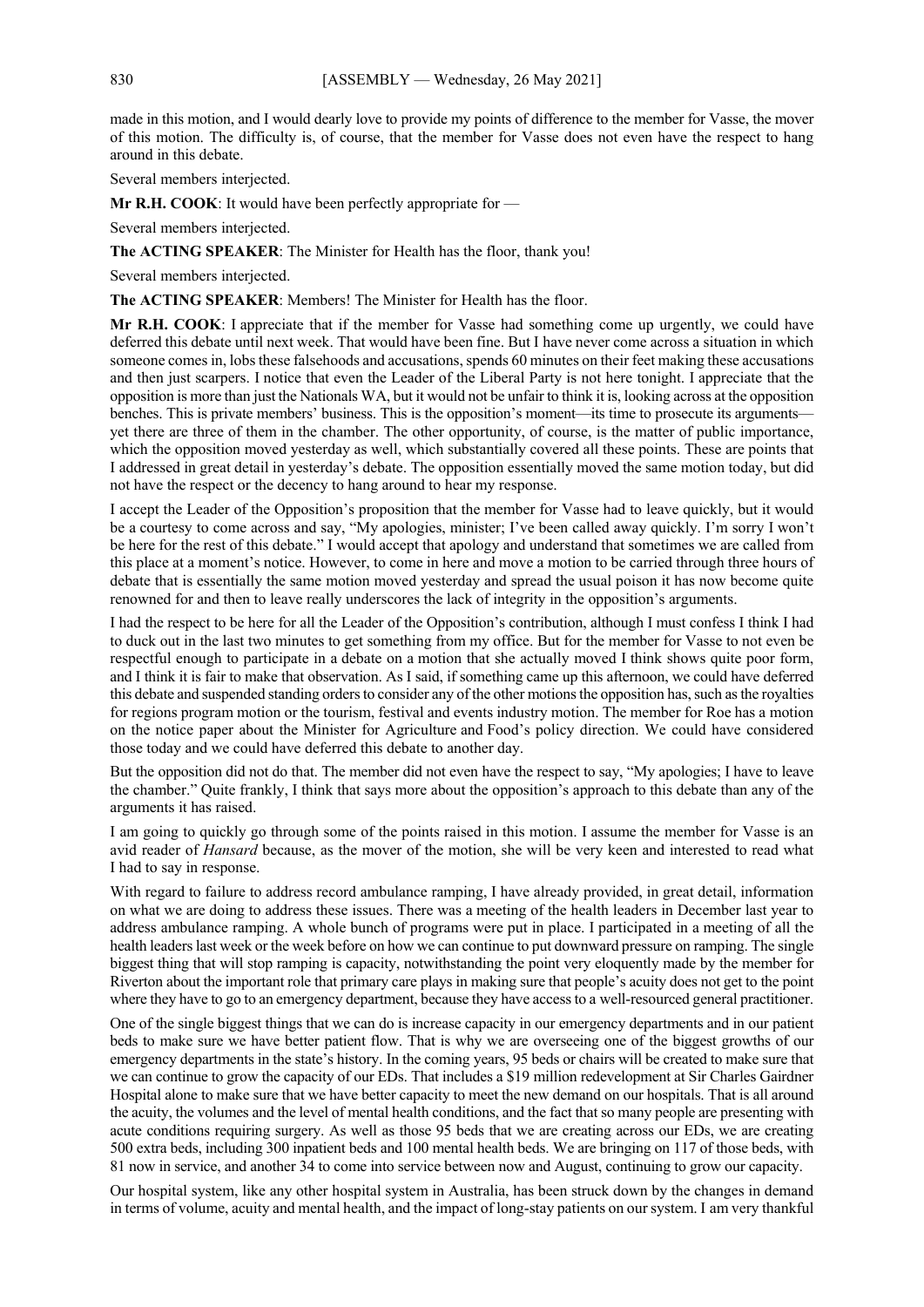to the member for Mount Lawley for his contribution around patients who are awaiting National Disability Insurance Scheme assessment or aged-care assessment and are simply languishing in our hospitals because the commonwealth government—the federal government led by the Liberals and the Nationals—simply has not put into those sectors the resources that they need. Notwithstanding the burden that we have to bear, which is the commonwealth's responsibility in relation to health care, we are growing our hospitals, and we will continue to do so.

In particular, we are bringing a significant number of resources to bear around Perth Children's Hospital. That is part of a piece of work that has been ongoing since about December last year and is being put together with the leadership of the emergency department and the hospital, to put things in place to try to meet this demand. That includes an extra 16 full-time equivalent nurses in the ED, and boosting triage nursing staff, as well as triage admin staff. In particular, we are appointing a separate resuscitation team to be brought to bear in case it is needed. Just as importantly, we are bringing on an extra 20 beds in PCH to make sure that we can continue to grow the number of beds in that facility. That is made up of 10 inpatient beds and utilising 10 high-dependency unit beds that were part of the overall hospital footprint.

This goes to the point of the motion, which is the Minister for Health's failure to act on record ambulance ramping. This is all about making sure we have those extra resources and can continue to get on top of these things.

As I have explained in great detail, I was the one who actually drove the Department of Health to implement the measures around "CARE call", which is essentially "Malakai's Rule". We did not call it "Malakai's Rule". I had lost touch with Malakai's family by the time we came to government, but I did overhaul the entire system. The entire system was made uniform, at my insistence. So do not come into this place and say that we are not implementing these things, because that is a complete untruth. The fact is that we are putting these things in place.

Medihotels are another place where the opposition often goes. It likes to point to the fact that we are building an 80-bed medihotel at Fiona Stanley Hospital, but it always seems to overlook the work that has been done. Of course, we have already implemented a medihotel at Royal Perth Hospital. Today, it has had over 100 guests—people who are either coming into the hospital, or need to depart the hospital but are not yet ready for discharge or cannot get home because they are country patients and do not have the transport needed. That medihotel is working well. I think it is fair to say that I struggled to convince the clinical teams that medihotels can be an important part of a hospital system, but now that they see how successfully the beds at Royal Perth are going, they are being warmly embraced by the clinicians. They now know that it is a great place to send people, particularly those who are convalescing after surgery or something of that nature.

Another accusation in this motion is about overseeing a series of failures in Western Australia's hotel quarantine system. Quite frankly, our hotel quarantine system is as good as any in the country. The situation in Victoria at the moment is a direct result of quarantine outbreaks that have occurred in other states, so members should not come into this place with these falsehoods that somehow there is a failure in our system. Almost 45 000 people have come into this state; Australians have been welcomed home and brought safely back into the country because of the great work that has been done.

How dare you come into this place and suggest that these failures are the result of the resignation of Dr Robyn Lawrence—she has done an outstanding job in that role—because she is tired, has worked nonstop for 15 months and needs a change and a rest! Where do you come from! What are you about when you attack these public servants who have dedicated their life to the public health system!

**Mr R.S. Love**: We haven't attacked public servants. That's ridiculous.

**Mr R.H. COOK**: Yes, you have; that is exactly what you have done!

Several members interjected.

**Mr R.H. COOK**: The motion states "overseeing a series of failures in Western Australia's hotel quarantine system, culminating in the resignation of hotel quarantine chief Robyn Lawrence". It is a direct reflection on Robyn Lawrence, who is a great public servant, a terrific doctor and an amazing leader in our health system, and we should be absolutely grateful for the work she has done throughout her career on behalf of the people of Western Australia. How dare you come in here and attack these people and slur their reputations with these sorts of motions—motions that you do not even have the guts to defend! You come in here, spray this rubbish around and then leave the chamber. You are a complete disgrace, you mob!

Several members interjected.

#### **The ACTING SPEAKER**: Members!

Several members interjected.

**The ACTING SPEAKER**: Members! The Minister for Health has the call.

**Mr R.H. COOK**: Another accusation that has been made is that we are presiding over cultural and resourcing issues at Perth Children's Hospital.

Several members interjected.